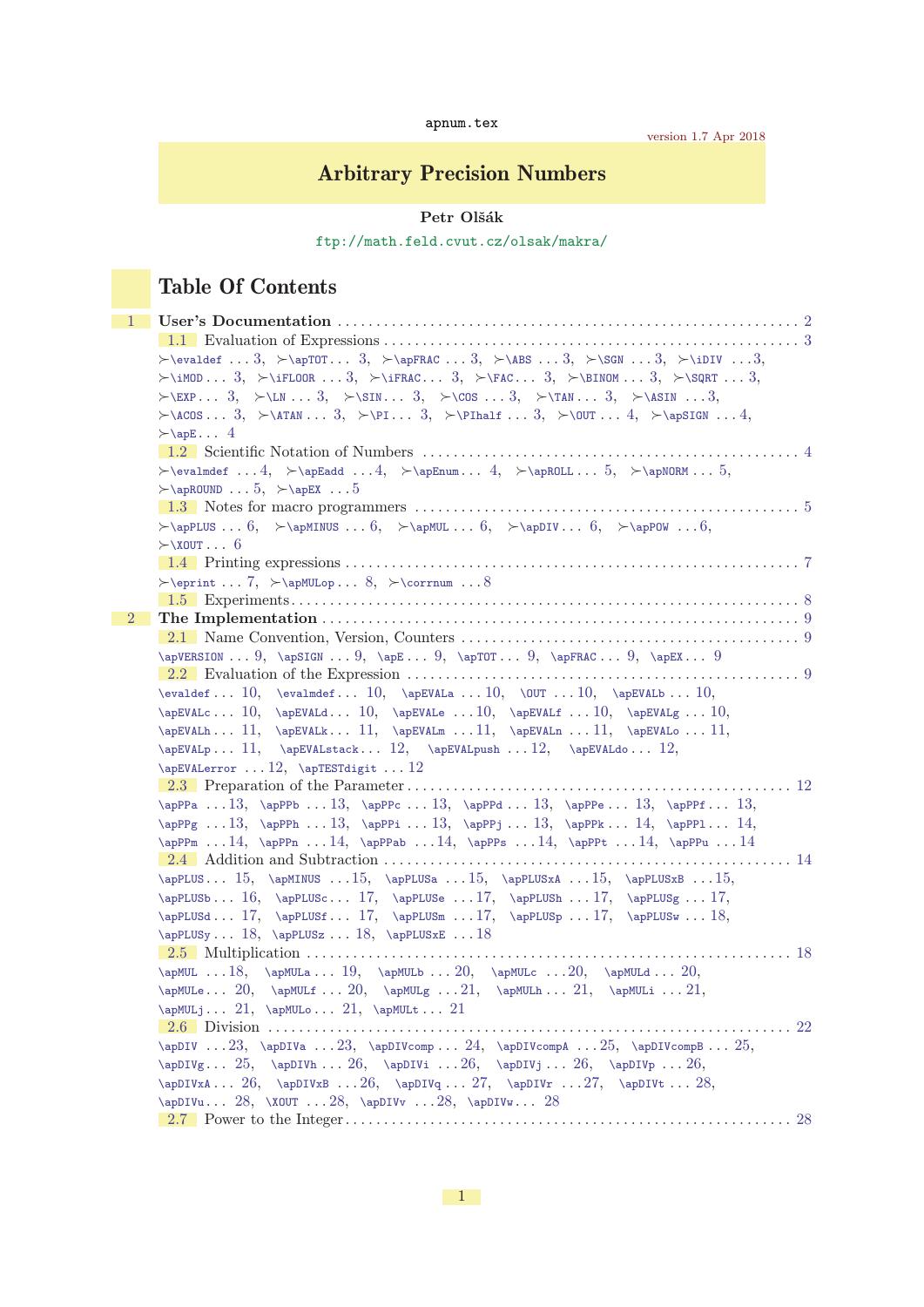```
\alpha28, \aprow . . . 28, \aprow . . . 28, \aprow29, \aprow30,
         \alpha30, 30, \ap{POWh ... 30, \ap{POWn ... 30, \ap{POWn ... 30, \ap{POWn ... 30, \ap{POWn ... 30, \ap{POWn ... 30, \ap{POWn ... 30, \ap{POWn ... 30, \ap{POWn ... 30, \ap{POWn ... 30, \ap{POWn ... 30, \ap{POWn ... 30, \ap{POWn ... 30, \ap{POWn ... 30, \ap{POWn ... 30, \ap{POWn ... 30, \ap{POWn ... 30, \ap{POWn ... 30,\apPOWnn30,\apPOWt\apPOWu30\apPOWv \ldots 302.8 apROLL, apROUND and apNORM Macros . . . . . . . . . . . . . . . . . . . . . . . . . . . . . . . . . . . . . 31
         \alpha31, \ap{\alpha\alpha. . . 31, \ap{\alpha}, 31, \ap{\alpha}, 31, \ap{\alpha}31,31, \ap{\alpha \ldots 31, \ap{\alpha \ldots 31, \ap{\alpha \ldots 31, \ap{\alpha \ldots 31, \ap{\alpha \ldots 31, \ap{\alpha \ldots 31, \ap{\alpha \ldots 31, \ap{\alpha \ldots 31, \ap{\alpha \ldots 31, \ap{\alpha \ldots 31, \ap{\alpha \ldots 31, \ap{\alpha \ldots 31, \ap{\alpha \ldots 31, \ap{\alpha \ldots 31, \ap{\alpha \ldots 31, \ap{\alpha \ldots 31, \ap{\alpha \ldots 31, \ap{\alpha \ldots 31,\alpha31, \alpha32, \alpha32, \alpha, 32, \alpha, 32, \alpha, 32, \alpha. 32,
         \aDROUNDa . . . 32, apROUNDb . . . 32, apROUNDd . . . 33, apROUNDe . . . 33,
         \alpha33, \apNORMo33, \apNORMc . . 33, \apNORMd . . . 33, \apRadd . . . 33,
         \alpha33
         2.9 Miscelaneous Macros . . . . . . . . . . . . . . . . . . . . . . . . . . . . . . . . . . . . . . . . . . . . . . . . . . . . . . . . . 33
         \apEND333434, \apDIS. . . . 34, \apDIS. . . . 34, \apDIS. . . . 34, \apDIS. . . . 34, \apDIS. . . . 34, \apDIS. . . . . 34, \apDIS. . . . . 34,\apDIGd34\apDIGe34,\apDIGf\apIVread ... 34, \apIVread. ... 34,34,35,35, \approx 35, \approx 35, \approx 35, \approx 35, \approx 35, \approx 35, \approx 35, \approx 35, \approx 35, \approx 35, \approx 35, \approx 35, \approx 35, \approx 35, \approx 35, \approx 35, \approx 35, \approx 35, \approx 35, \approx 35, \approx 35, \approx 35, \approx 35, \approx 35, \approx 35, \approx 35, \approx 35, \approx 35, \approx 35, \approx 35, \approx 35, \approx 35, \approx\alpha35, \ap{IVmod... 35, \ap{IVdot... 35, \ap{IVmod... 35, \ap{IVdot... 35, \ap{IVdot... 35, \ap{IVdot... 35, \ap{IVdot... 35, \ap{IVdot... 35, \ap{IVdot... 35, \ap{IVdot... 35, \ap{IVdot... 35, \ap{IVdot... 35, \ap{IVdot... 35, \ap{IVdot... 35, \ap{IVdot... 35, \ap{IVdot... 35, \ap{IVdot... 35, \ap{IVdot... 35, \ap{IVdot... 35\apNUMdigitsA35,\apADDzeros35\apREMzerosR\apREMzerosRa ... 35,
         \apREMzerosRb35,\apREMdotR35\apREMdotRa\apREMfirst36,3636, \ap{OUTn ... 36, \ap{OUTs ... 36, \ap{InHT} ... 36, \ap{OUTs ... 36, \ap{InHT} ... 36, \ap{OUTs ... 36, \ap{InHT} ... 36, \ap{OUTs ... 36, \ap{InHT} ... 36, \ap{OUTs ... 36, \ap{InHT} ... 36, \ap{OUTs ... 36, \ap{InHT} ... 36, \ap{OUTs ... 36, \ap{InHT} ... 36, \ap{OUTs ... 36, \ap{InHT} ... 36, \ap{OUTs ... 36,\lozenge36, \qquad \ldots36, \qquad \ldots 36, \geq37, \geqETURN ... 37,
         \alpha37, \alpha . . . 37, \lozenge . . . 37
         2.10 Function-like Macros . . . . . . . . . . . . . . . . . . . . . . . . . . . . . . . . . . . . . . . . . . . . . . . . . . . . . . . . . 37
         \ABS37, \SB37, \IFLOOR . . . 37, \IFRAC . . . 37, \IFRAC . . . 37,
         \FAC \ldots 38, \BINOM \ldots 38, \SQRT39, \apsQRTx39, \apsQRTr \ldots 39\ap{\\alpha41, \L{M ... 41}, \alpha42, \alpha43,
         \alpha43, \alpha43, \alpha.. 43, \alpha.. 43, \alpha.. 43,
         4343,44,\apPIexecB44\PI4545,\SIN ... 45, \cap SINCOS ... 45, \apSINCOS a ... 45,\apSINx46\apCOSx46,\apSINCOSo \ldots 46, \arAN \ldots 46, \arAN \ldots 46,\aph{TANOx47, ASIN47, ACOS . . . 47
         2.11 Printing expressions . . . . . . . . . . . . . . . . . . . . . . . . . . . . . . . . . . . . . . . . . . . . . . . . . . . . . . . . . . 48
         \eprint48\apEPe\apEPi48,\apEPj\apEPplus . . . 48,
         \apEPminus48\apEPx49\apEPmul49,\apEPdiv\apEPpow ... 49,\apEPy4949,50, \apEPR... 50,\alpha50, \alpha50, \alpha, . . 50, \alpha, . . 50, \alpha, . . 50,
         \apEPabs51,51, \apEPerger \ldots 51, \apEPerger \ldots 51,\apEPsgn51,51, \apEPinod \ldots 51, \apEPiiv \ldots 51, \abla Pifloor \ldots 51, \abla Pifloor \ldots 51, \abla Pifloor \ldots 51, \abla Pifloor \ldots 51, \abla Pifloor \ldots 51, \abla Pifloor \ldots 51, \abla Pifloor \ldots 51, \abla Pifloor \ldots 51, \abla Pifloor \ldots 51, \abla Pifloor \ldots 51, \abla Pifloor \ldots 51, \abla Pifloor \ldots 51, \abla P\emptyset. 51, \overline{51}, 51, \overline{51}2.12 Conclusion . . . . . . . . . . . . . . . . . . . . . . . . . . . . . . . . . . . . . . . . . . . . . . . . . . . . . . . . . . . . . . . . . . 51
3 Index . . . . . . . . . . . . . . . . . . . . . . . . . . . . . . . . . . . . . . . . . . . . . . . . . . . . . . . . . . . . . . . . . . . . . . . . . . . . 51
```
#### <span id="page-1-0"></span>1 User's Documentation

This macro file apnum.tex implements addition, subtraction, multiplication, division, power to This macro me applied. Lex implements addition, subtraction, multiplication, division, power to<br>an integer and other calculation ( $\sqrt{x}$ ,  $e^x$ ,  $\ln x$ ,  $\sin x$ ,  $\arctan x$ , ...) with "large numbers" with arbitrary number of decimal digits. The numbers are in the form:

<sign><digits>.<digits>

where optional  $\langle sign \rangle$  is the sequence of + and/or -. The nonzero number is treated as negative if and only if there is odd number of  $-$  signs. The first part or second part of decimal  $\langle diqits \rangle$  (but no both) can be empty. The decimal point is optional if second part of  $\langle \text{digits} \rangle$  is empty.

There can be unlimited number of digits in the operands. Only T<sub>E</sub>X main memory or your patience during calculation with very large numbers are your limits. Note, that the apnum.tex implementation includes a lot of optimization and it is above 100 times faster (on large numbers) than the implementation of the similar task in the package fltpoint.sty. And the fp.sty doesn't implements arbitrary number of digits. The extensive technical documentation can serve as an inspiration how to do T<sub>E</sub>X macro programming.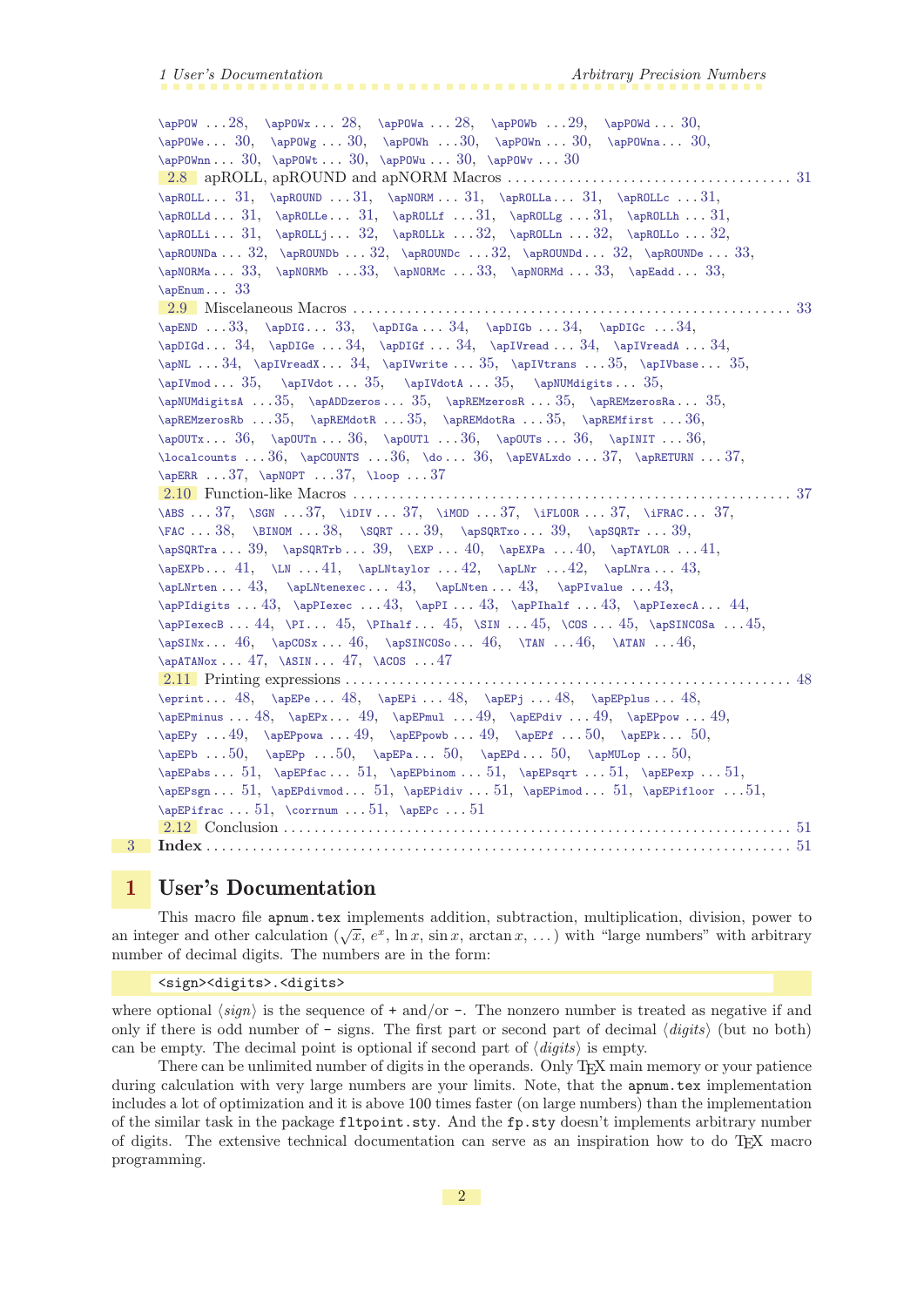# <span id="page-2-1"></span><span id="page-2-0"></span>1.1 Evaluation of Expressions

After \input apnum in your document you can use the macro [\evaldef](#page-9-0){sequence}{{expression}}. It gives the possibility for comfortable calculation. The  $\langle expression \rangle$  can include numbers (in the form described above) combined by  $+$ ,  $-$ ,  $*$ ,  $/$  and  $\hat{ }$  operators and by possible brackets () in an usual way. The result is stored to the  $\langle sequence \rangle$  as a "literal macro". Examples:

```
\evaldef\A {2+4*(3+7)}
   % ... the macro \A includes 42
\evaldef\B {\the\pageno * \A}
   % ... the macro \B includes 84
\evaldef\C {123456789000123456789 * -123456789123456789123456789}
   % ... \C includes -15241578765447341344197531849955953099750190521
\text{evaldef}\D \{1.23456789 + 12345678.9 - \A\}% ... the macro \D includes 12345596.13456789
\evaldef\X {1/3}
   % ... the macro \X includes .3333333333333333333
```
The limit of the number of digits of the division result can be set by [\apTOT](#page-8-6) and [\apFRAC](#page-8-7) registers. First one declares maximum calculated digits in total and second one declares maximum of digits after decimal point. The result is limited by both those registers. If the [\apTOT](#page-8-6) is negative, then its absolute value is treated as a "soft limit": all digits before decimal point are calculated even if this limit is exceeded. The digits after decimal point are not calculated when this limit is reached. The special value [\apTOT=](#page-8-6)0 means that the calculation is limited only by  $\ap{FRAC. Default values are \ap{DTOT=0 and \ap{FRAC=20.$ 

The operator  $\hat{\ }$  means the powering, i. e. 2 $\hat{\ }$  is 256. The exponent have to be an integer (no decimal point is allowed) and a relatively small integer is assumed.

The scanner of the [\evaldef](#page-9-0) macro reads (roughly speaking) the  $\langle expression \rangle$  in the form "operand binary-operator operand binary-operator etc." without expansion. The spaces are not significant in the  $\langle expression \rangle$ . The operands are:

- numbers (in the format  $\langle sign \rangle \langle digits \rangle$ .  $\langle digits \rangle$ ) or
- numbers in scientific notation (see the section [1.2](#page-3-4)) or
- sequences  $\langle \sigma \rangle$  or  $\langle \sigma \rangle$  or  $\langle \sigma \rangle$  or
- any other single  $\langle token \rangle$  optionally preceded by  $\langle sign \rangle$  and optionally followed by a sequence of parameters enclosed in braces, for example  $\A$  or  $\Bbbk({text})$  or  $-\C({text{text})}{\Theta}$ . This case has two meanings:
	- numeric constant defined in a "literal macro" (\def\A{42}, [\evaldef\](#page-9-0)A{13/15}) or
	- "function-like" macro which returns a value after processing.

The apnum.tex macro file provides the following "function-like" macros allowed to use them as an operand in the  $\langle expression \rangle$ :

- <span id="page-2-5"></span>•  $\Delta$ BS  $\{value\}$  for absolute value,
- <span id="page-2-6"></span>• [\SGN](#page-36-8)  $\{value\}$ } returns sign of the  $\langle value \rangle$ ,
- <span id="page-2-7"></span>• [\iDIV](#page-36-9)  $\{\langle \text{dividend} \rangle\}$  for integer division,
- <span id="page-2-8"></span>• [\iMOD](#page-36-10)  $\{\langle \text{dividend} \rangle\}$  for integer remainder,
- <span id="page-2-9"></span>• [\iFLOOR](#page-36-11)  $\{value\}$  for rounding the number to the integer,
- <span id="page-2-10"></span>• [\iFRAC](#page-36-12)  $\{value\}$  for fraction part of the [\iFLOOR](#page-36-11),
- <span id="page-2-11"></span>• [\FAC](#page-37-0)  $\{\langle integer \ value\rangle\}$  for factorial,
- <span id="page-2-12"></span>• [\BINOM](#page-37-2)  ${\langle integer above\rangle}\}{\langle integer below\rangle}$  for binomial coefficient,
- <span id="page-2-13"></span>•  $\SQRT \ {\langle value \rangle\}$  $\SQRT \ {\langle value \rangle\}$  for square root of the  $\langle value \rangle$ ,
- <span id="page-2-14"></span>•  $\E{value}$  { $\{value\}$ } applies exponential function to  $\{value\}$ ,
- <span id="page-2-15"></span>•  $\langle \text{U} \mid \{ \text{value} \rangle \}$  for natural logarithm of the  $\langle \text{value} \rangle$ ,
- <span id="page-2-16"></span>• [\SIN](#page-44-3)  $\{\langle value \rangle\}$ , [\COS](#page-44-4)  $\{\langle value \rangle\}$ , [\TAN](#page-45-4)  $\{\langle value \rangle\}$  for sin x, cos x and tan x functions,
- <span id="page-2-17"></span>• [\ASIN](#page-46-2)  $\{value\}$ , [\ACOS](#page-46-3)  $\{\langle value \rangle\}$ , [\ATAN](#page-45-5)  $\{\langle value \rangle\}$  for arcsin x, arccos x and arctan x functions,
- <span id="page-2-18"></span>• [\PI](#page-44-0), [\PIhalf](#page-44-2) for constants  $\pi$  and  $\pi/2$ .

The arguments of all these functions can be a nested  $\langle expressions \rangle$  with the syntax like in the [\evaldef](#page-9-0) macro. Example: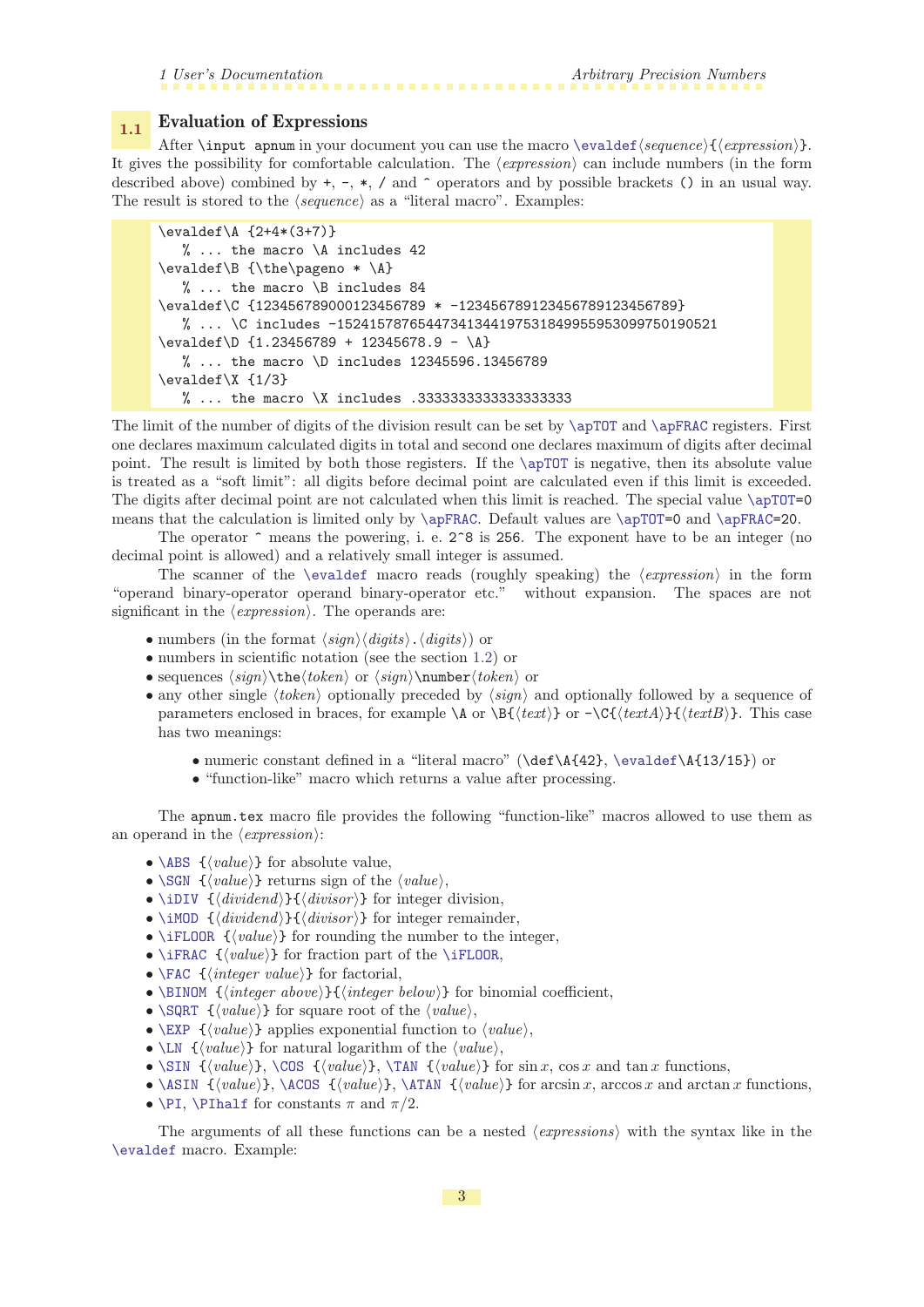<span id="page-3-1"></span>\def\A{20} \evaldef\B{ 30\*\SQRT{ 100 + 1.12\*\the\widowpenalty } / (4-\A) }

Note that the arguments of the "function-like" macros are enclosed by normal T<sub>EX</sub> braces {} but the round brackets () are used for re-arranging of the common priority of the  $+$ ,  $-$ ,  $*$ ,  $/$  and  $\hat{ }$  operators. The macros [\SQRT](#page-38-0), [\EXP](#page-39-0), [\LN](#page-40-3), [\SIN](#page-44-3), [\COS](#page-44-4), [\TAN](#page-45-4), [\ASIN](#page-46-2), [\ACOS](#page-46-3), [\ATAN](#page-45-5) use [\apTOT](#page-8-6) and [\apFRAC](#page-8-7) registers similar like during division.

The [\PI](#page-44-0) and [\PIhalf](#page-44-2) are "function-like" macros without parameters. They returns the constant with [\apFRAC](#page-8-7) digits after decimal point.

Users can define their own "function-like" macros, see the section [1.3.](#page-4-5)

The output of  $\evaldef\footnotesize\{expression\}$  $\evaldef\footnotesize\{expression\}$  processing is stored, of course, to the "literal macro" \foo. But there are another outputs like side effect of the processing:

- <span id="page-3-0"></span>• The \CUT macro includes exactly the same result as \foo.
- <span id="page-3-2"></span>• The [\apSIGN](#page-8-4) register includes the value 1 or 0 or -1 respectively dependent on the fact that the output is positive, zero or negative.
- <span id="page-3-3"></span>• The [\apE](#page-8-5) register is equal to the decimal exponent when scientific number format is used (see the next section [1.2](#page-3-4)).

For example, you can compare long numbers using [\apSIGN](#page-8-4) register (where direct usage of \ifnum primitive may cause arithmetic overflow):

```
\TEST {123456789123456789} > {123456789123456788} \iftrue OK \else KO \fi
```
The \TEST macro is defined like:

\def\TEST#1#2#3#4{\evaldef\tmp{#1-(#3)}\ifnum\apSIGN #2 0 }

The apnum.tex macros do not provide the evaluation of the  $\langle expression \rangle$  at the expansion level only. There are two reasons. First, the macros can be used in classical T<sub>EX</sub> only with Knuth's plain TEX macro. No eTEX is needed. And the expansion-only evaluation of any expression isn't possible in classical TEX. Second reason is the speed optimization (see the section [1.5\)](#page-7-3). Anyway, users needn't expansion-only evaluation. They can write  $\evaldef\af{\expression} \cdot\dedef\foo{...}\a...$  $\evaldef\af{\expression} \cdot\dedef\foo{...}\a...$  instead of  $\ede{f}$ foo{... $\langle expression \rangle$ ...}. There is only one case when this "pre-processing" trick cannot be used: while expansion of the parameters of asynchronous \write commands. But you can save the  $\langle expression \rangle$  unexpanded into the file and you can read the file again in the second step and do \evalder during reading the file.

# <span id="page-3-4"></span>1.2 Scientific Notation of Numbers

The macro  $\operatorname{\backslash}\operatorname{\mathsf{evaldef}}$  is able to operate with the numbers written in the notation:

<sign><digits>.<digits>E<sign><digits>

For example 1.234E9 means  $1.234 \cdot 10^9$ , i. e. 1234000000 or the text 1.234E-3 means .001234. The decimal exponent (after the E letter) have to be in the range  $\pm 2147483647$  because we store this value in normal T<sub>E</sub>X register.

The [\evaldef](#page-9-0)  $\langle sequence\{\langle expression\}\rangle\}$  operates with mantissa and exponent separately if there are operands with scientific notation. It outputs the result in the scientific notation if the result have non-zero exponent.

<span id="page-3-5"></span>The [\evalmdef](#page-9-2)  $\{sequence\} {\{expression\}}$  does the same as [\evaldef](#page-9-0) but only mantissa is saved in the output  $\langle sequence \rangle$  and in the [\OUT](#page-9-4) macro. The exponent is stored in the [\apE](#page-8-5) register in such case. You can define the macro which shows the complete result after [\evalmdef](#page-9-2) calculation, for example:

<span id="page-3-7"></span><span id="page-3-6"></span>\def\showE#1{\message{#1\ifnum\apE=0 \else\*10^\the\apE\fi}}

Suppose [\evalmdef\](#page-9-2)foo{ $\langle expression \rangle$ } is processed and the complete result is  $R = \to \bullet^*10^ \text{E}$ . There are two possibilities how to save such complete result R to the  $\text{too macro: use } \ap{A\footnotesize{to or}}$  $\apEnum\footnotesize\$  $\apEnum\footnotesize\$ co. Both macros do nothing if  $\apE=0$  $\apE=0$ . Else the  $\apEadd\ \sequence$  $\apEadd\ \sequence$  macro adds  $E(exponen)$ to the  $\langle sequence \rangle$  macro and  $\langle sequence \rangle$  moves the decimal point to the new right position in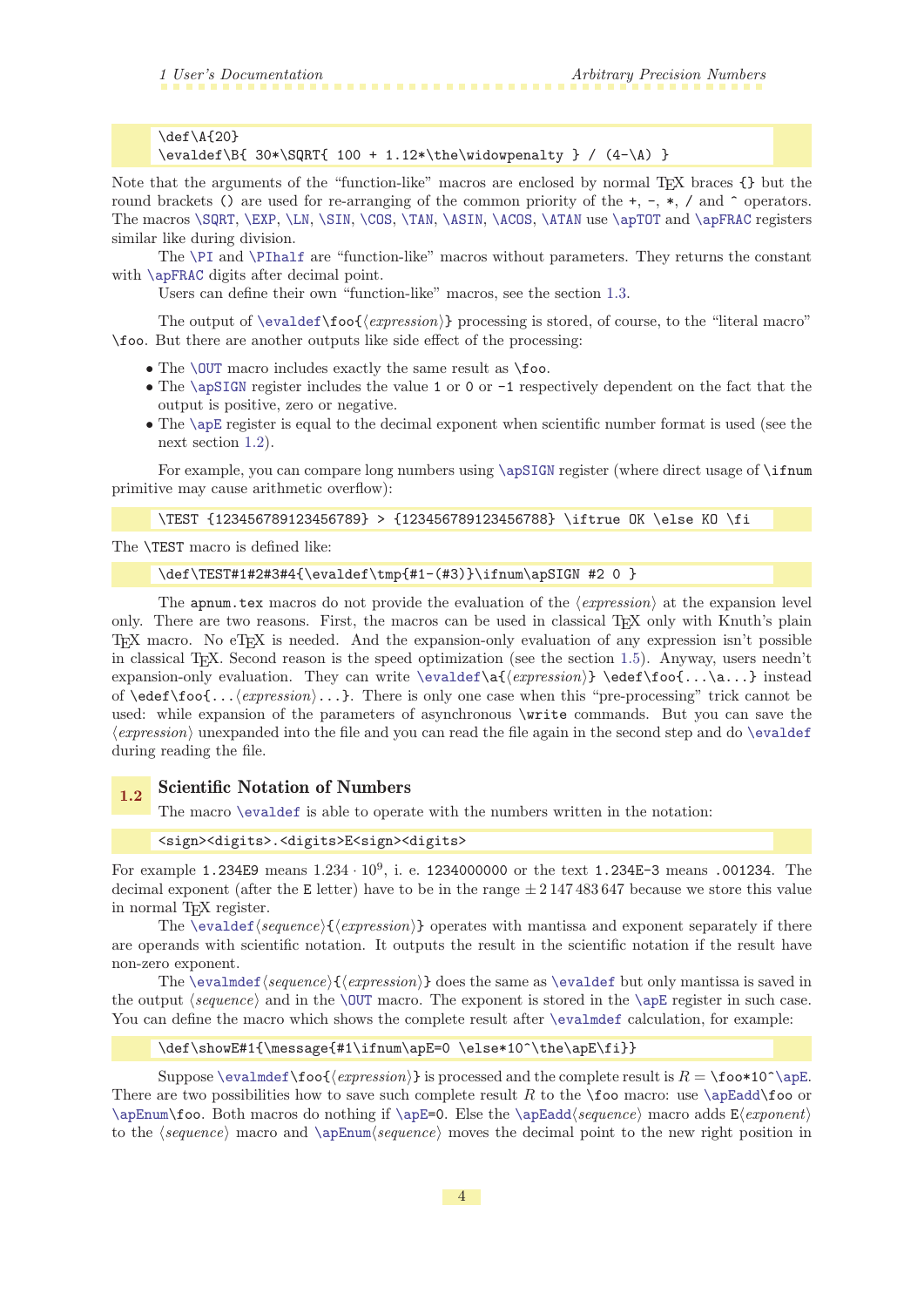<span id="page-4-1"></span>the  $\langle sequence \rangle$  macro or appends zeros. The  $\angle$  register is set to zero after the macro  $\angle$  apEadd or [\apEnum](#page-32-7) is finished. Example:

| \evalmdef\foo{ 3 * 4E9 }                        | % \foo is 12, $\ap{\angle}apE=9$ |
|-------------------------------------------------|----------------------------------|
| \apEadd\foo                                     | % \foo is 12E+9                  |
| \evalmdef\foo{ 7E9 + 5E9 } % \foo is 12, \apE=9 |                                  |
| \apEnum\foo                                     | % \foo is 12000000000            |

There are another usable macros for operations with scientific numbers.

- <span id="page-4-0"></span>• [\apROLL](#page-30-2)  $\langle sequence \{ \shtit \} \dots$  the  $\langle sequence \rangle$  is assumed to be a macro with the number. The decimal point of this number is shifted right by  $\langle shift \rangle$  parameter, i. e. the result is multiplied by 10<sup> $\gamma$ </sup>(*shift*). The (*sequence*) is redefined by this result. For example the **[\apEnum\](#page-32-7)A** does [\apROLL](#page-30-2)\A[{\apE](#page-8-5)}.
- <span id="page-4-2"></span>• [\apNORM](#page-30-4)  $\langle sequence\rangle{\{\langle num\rangle\}} \dots$  the  $\langle sequence\rangle$  is supposed to be a macro with  $\langle mantissa\rangle$  and it will be redefined. The number  $\{mantissa\}\$ 10<sup> $\alpha$ </sup> apE (with current value of the [\apE](#page-8-5) register) is assumed. The new mantissa saved in the  $\langle sequence \rangle$  is the "normalized mantissa" of the same number. The  $\apadesuit$  register is corrected so the "normalized mantissa" $*10^ \apadesuit$  gives the same number. The  $\langle num \rangle$  parameter is the number of non-zero digits before the decimal point in the outputted mantissa. If the parameter  $\langle num \rangle$  starts by dot following by integer (for example  $\{.2\}$ , then the outputted mantissa has  $\langle num \rangle$  digits after decimal point. For example  $\def\{1.234}\apE=0 \ap\normalsize\nA 234 and \apE=-3.$  $\def\{1.234}\apE=0 \ap\normalsize\nA 234 and \apE=-3.$  $\def\{1.234}\apE=0 \ap\normalsize\nA 234 and \apE=-3.$  $\def\{1.234}\apE=0 \ap\normalsize\nA 234 and \apE=-3.$  $\def\{1.234}\apE=0 \ap\normalsize\nA 234 and \apE=-3.$
- <span id="page-4-3"></span>• The [\apROUND](#page-30-3) (sequence) $\{(num)\}$  rounds the number, which is included in the macro (sequence) and redefines  $\langle sequence \rangle$  as rounded number. The digits after decimal point at the position greater than  $\langle num \rangle$  are ignored in the rounded number. The decimal point is removed, if it is the right most character in the [\OUT](#page-9-4). The ignored part is saved to the [\XOUT](#page-27-3) macro without trailing right zeros.

Examples of [\apROUND](#page-30-3) usage:

| \def\A{12.3456}\apROUND\A{1}                      |  | % \A is "12.3",                   | \XOUT is "456" |                     |
|---------------------------------------------------|--|-----------------------------------|----------------|---------------------|
| \def\A{12.3456}\apROUND\A{9}                      |  | % \A is "12.3456", \XOUT is empty |                |                     |
| \def\A{12.3456}\apROUND\A{0}                      |  | % \A is "12",                     |                | \XOUT is "3456"     |
| \def\A{12.0000}\apROUND\A{0}                      |  | % \A is "12",                     | \XOUT is empty |                     |
| \def\A{12.0001}\apROUND\A{2}                      |  | % \A is "12",                     | \XOUT is "01"  |                     |
| $\def\A{.000010}\apRobNDD\A{2}$ % \A is "0",      |  |                                   | \XOUT is "001" |                     |
| $\def \A{-12.3456}\apRUND\A{2} % \A is "-12.34",$ |  |                                   | \XOUT is "56"  |                     |
| $\def\12.3456}\apROUND\A{-1} % \A is "10",$       |  |                                   |                | \XOUT is "23456"    |
| $\def\12.3456}\apRobNDD\A{-4} % \A is "0",$       |  |                                   |                | \XOUT is "00123456" |

The following example saves the result of the [\evalmdef](#page-9-2) in scientific notation with the mantissa with maximal three digits after decimal point and one digit before.

\evalmdef\X{...}\apNORM\X{1}\apROUND\X{3}\apEadd\X

The macros  $\aprel\phi$ ,  $\aprel\phi$ ,  $\aprel\phi$  and  $\aprel\phi$  redefine the macro  $\geq$ given as their first argument. They are not "function-like" macros and they cannot be used in an  $\langle expression \rangle$ . The macro  $\langle sequence \rangle$  must be the number in the format  $\langle simple \ sign \rangle \langle digits \rangle \cdot \langle digits \rangle$ where  $\langle simple\ sign\rangle$  is one minus or none and the rest of number has the format described in the first paragraph of this documentation. The scientific notation isn't allowed here. This format of numbers is in accordance with the output of the [\evalmdef](#page-9-2) macro.

The build in function-like macros [\SGN](#page-36-8), [\iDIV](#page-36-9), . . . [\SIN](#page-44-3), [\COS](#page-44-4), [\ATAN](#page-45-5) etc. don't generate the result in scientific form regardless of its argument is in scientific form or not. But there are exceptions: [\ABS](#page-36-7) and [\SQRT](#page-38-0) returns scientific form if the argument is in this form. And [\EXP](#page-39-0) returns scientific form if the result is greater than  $10^{K+1}$  or less than  $10^{-K-1}$  where  $K = \cap$ EX. The default value of this register is  $\alpha EX=10$ .

#### <span id="page-4-5"></span><span id="page-4-4"></span>1.3 Notes for macro programmers

If you plan to create a "function-like" macro which can be used as an operand in the  $\langle$ *expression* $\rangle$ then observe that first token in the macro body must be  $\text{relax}$ . This tells to the  $\langle expression \rangle$  scanner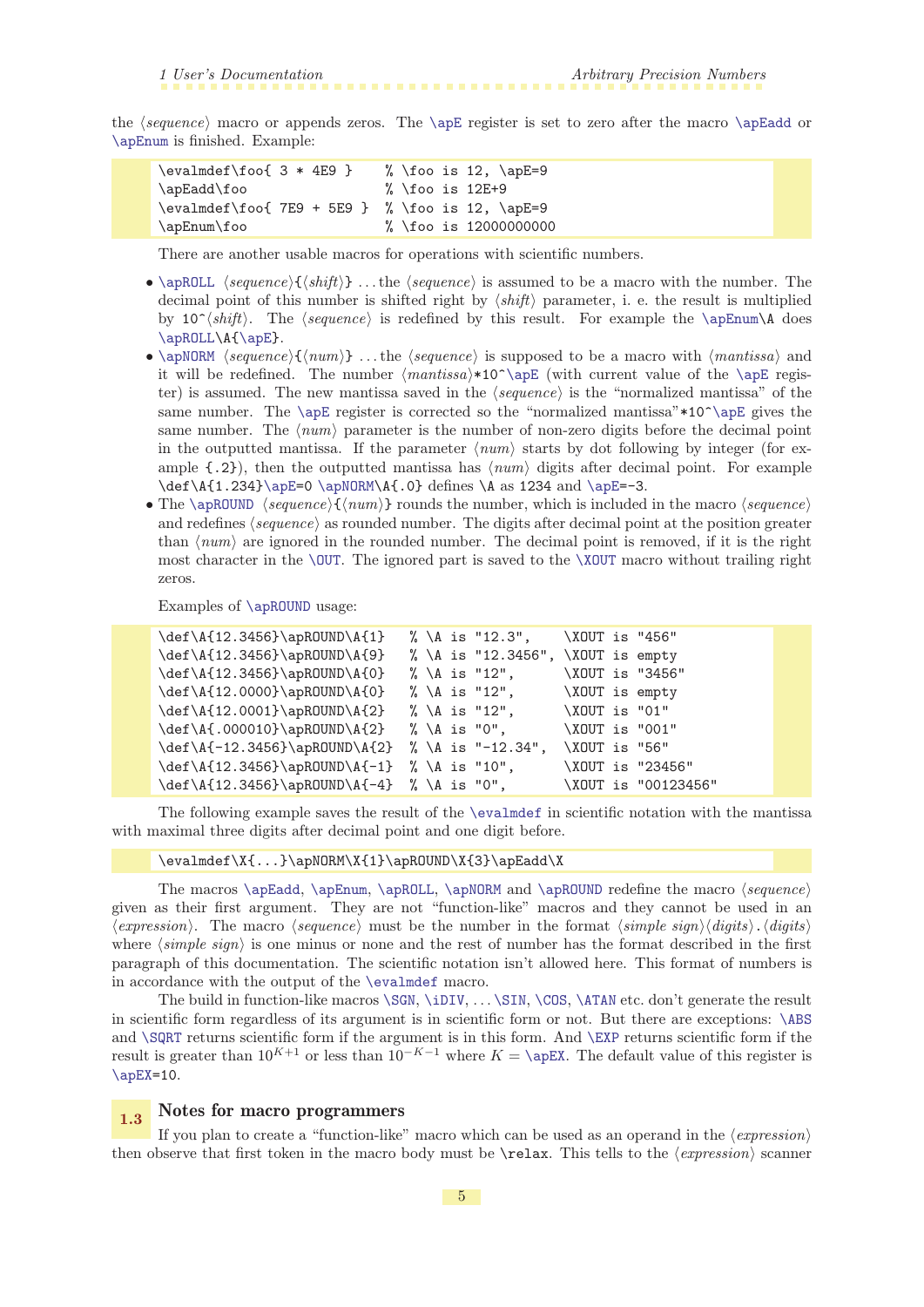<span id="page-5-5"></span><span id="page-5-4"></span>appear text

<span id="page-5-1"></span>that the calculation follows. The result of this calculation must be saved into the [\OUT](#page-9-4) macro and into the [\apSIGN](#page-8-4) register.

Example. The [\ABS](#page-36-7) macro for the absolute value is defined by:

<span id="page-5-7"></span>

|      |                           |                                               | aphum.cex |
|------|---------------------------|-----------------------------------------------|-----------|
|      | $706: \def\ABS#1{\relax}$ | % mandatory \relax for "function-like" macros |           |
| 707: | \evalmdef\OUT{#1}%        | % evaluation of the input parameter           |           |
| 708: | \ifnum\apSIGN<0           | % if $(\text{input} < 0)$                     |           |
| 709: | $\alpha$ sign=1           | $sign = 1$                                    |           |
| 710: | \apREMfirst\OUT           | remove first "minus" from OUT                 |           |
| 711: | <b>\fi</b>                | % fi                                          |           |
|      |                           |                                               |           |

Usage:  $\text{U}\$   $\{ 2 - \hbox{B}\$   $\}$   $\Lambda$  includes -5.

Note, that [\apSIGN](#page-8-4) register is corrected by final routine of the expression scanner according the [\OUT](#page-9-4) value. But setting [\apSIGN](#page-8-4) in your macro is recommended because user can use your macro directly outside of [\evaldef](#page-9-0).

If the result of the function-like macro needs to be expressed by scientific notation then you have two possibilities: use "E" notation in the [\OUT](#page-9-4) macro and keep [\apE](#page-8-5) register zero. Or save the matissa only to the [\OUT](#page-9-4) macro and set the value of the exponent into the [\apE](#page-8-5) register. The second possibility is preferred and used by build in function-like macros. Note the [\ABS](#page-36-7) definition above: the [\evalmdef](#page-9-2) in the line [707](#page-5-7) keeps only mantissa in the  $\OUT$  macro and the  $\ap{\angle \ap{\alpha}$  register is set by  $\eval{\bf{}$  itself.

The [\evaldef\](#page-9-0)foo{ $\langle expression \rangle$ } is processed in two steps. The  $\langle expression \rangle$  scanner converts the input to the macro call of the [\apPLUS](#page-14-0), [\apMINUS](#page-14-2), [\apMUL](#page-17-6), [\apDIV](#page-22-0) or [\apPOW](#page-27-7) macros with two parameters. They do addition, subtraction, multiplication, division and power to the integer. These macros are processed in the second step. For example:

<span id="page-5-3"></span><span id="page-5-2"></span><span id="page-5-0"></span>\evaldef\A{ 2 - 3\*8 } converts the input to: \apMINUS{2}{\apMUL{3}{8}} and this is processed in the second step.

The macros [\apPLUS](#page-14-0), [\apMINUS](#page-14-2), [\apMUL](#page-17-6), [\apDIV](#page-22-0) and [\apPOW](#page-27-7) behave like normal "function-like" macros with one important exception: they don't accept general  $\langle expression \rangle$  in their parameters, only single operand (see section [1.1](#page-2-0)) is allowed.

If your calculation is processed in the loop very intensively than it is better to save time of such calculation and to avoid the  $\langle expression \rangle$  scanner processing (first step of the [\evaldef](#page-9-0)). So, it is recommended to use directly the Polish notation of the expression as shown in the second line in the example above. See section [2.10](#page-36-6) for more inspirations.

The output of the [\apPLUS](#page-14-0), [\apMINUS](#page-14-2), [\apMUL](#page-17-6), [\apDIV](#page-22-0) and [\apPOW](#page-27-7) macros is stored in [\OUT](#page-9-4) macro and the registers [\apSIGN](#page-8-4) and [\apE](#page-8-5) are set accordingly.

The number of digits calculated by  $\ap{DIV}$  macro is limited by the  $\ap{DTT}$  and  $\ap{DFRAC}$  registers as described in the section [1.1.](#page-2-0) There is another result of [\apDIV](#page-22-0) calculation stored in the [\XOUT](#page-27-3) macro. It is the remainder of the division. Example:

```
\apTOT=0 \apFRAC=0 \apDIV{1234567892345}{2}\ifnum\XOUT=0 even \else odd\fi
```
You cannot apply  $\iota$  ifodd primitive on "large numbers" directly because the numbers may be too big.

If you set something locally inside your "function-like" macro, then such data are accessible only when your macro is called outside of [\evaldef](#page-9-0). Each parameter and the whole [\evaldef](#page-9-0) is processed inside a TEX group, so your locally set data are inaccessible when your macro is used inside another "function-like" parameter or inside [\evaldef](#page-9-0). The [\XOUT](#page-27-3) output is set locally by [\apDIV](#page-22-0) macro, so it serves as a good example of this feature:

```
{\apDIV{1}{3} ... \XOUT is .00000000000000000001 }
                      ... \XOUT is undefined
\evaldef{1/3} ... \XOUT is undefined
\apPLUS{1}{\apDIV{1}{3}} ... \XOUT is undefined
```
The macro  $\apph{\alpha s}({\epsilon}$ } ( ${\epsilon}$ ) calculates the power to the integer exponent. A slight optimization is implemented here so the usage of [\apPOW](#page-27-7) is faster than repeated multiplication. The decimal non-integer exponents are not allowed. Use [\EXP](#page-39-0) and [\LN](#page-40-3) macros if you need to calculate non-integer exponent: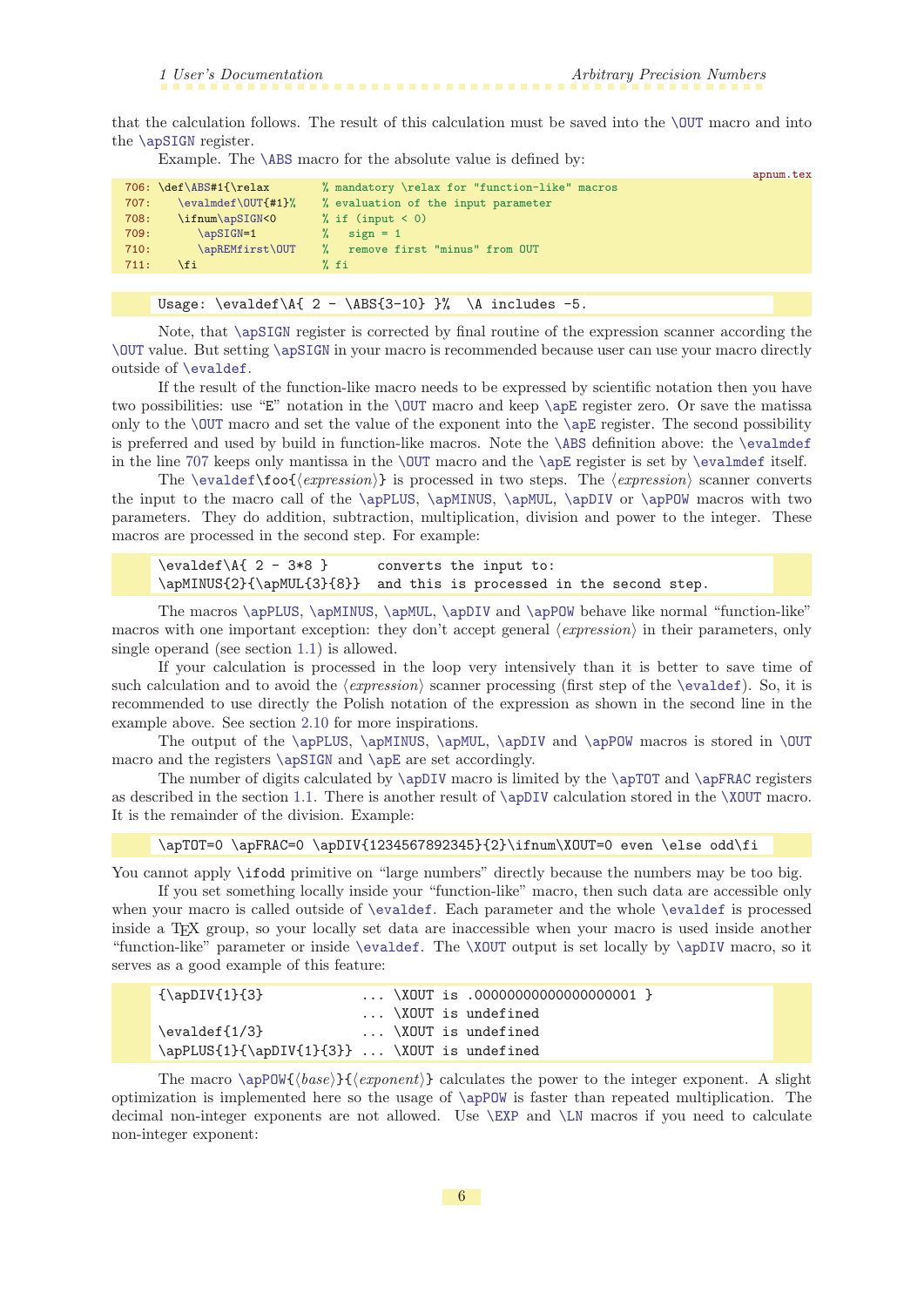#### \def\POWER#1#2{\relax \EXP{(#2)\*\LN{#1}}}

<span id="page-6-1"></span>Note that both parameters are excepted as an  $\langle expression \rangle$ . Thus the #2 is surrounded in the rounded brackets.

Examples of another common "function-like" macros:

```
\evaldef\degcoef{PI/180}
\def\SINdeg#1{\relax \SIN{\degcoef*(#1)}}
\def\COSdeg#1{\relax \COS{\degcoef*(#1)}}
\def\SWH#1{\relx \evaldef\myE{\EXP{#1}}\evaldef\OUT{(\myE-1/\myE)/2}}
\def\ASINH#1{\relax \LN{#1+\SQRT{(#1)^2+1}}}
\def\LOG#1{\relax \apLNtenexec \apDIV{\LN{#1}}{\apLNten}}
```
In another example, we implement the field  $\F{index}$  as an "function-like" macro. User can set values by  $\setminus \setminus \setminus \{ \langle \mathit{index} \rangle \}$  and then these values can be used in an  $\langle \mathit{expression} \rangle$ .

```
\def\set#1#2#3#4{\evaldef\index{#2}\evaldef\value{#4}%
   \expandafter\edef\csname \string#1[\index]\endcsname{\value}}
\def\F#1{\relax % function-like macro
   \evaldef\index{#1}%
   \expandafter\ifx\csname \string\F[\index]\endcsname\relax
      \def\OUT{0}% undefined value
   \else
      \edef\OUT{\csname \string\F[\index]\endcsname}%
   \fi
}
\set \F{12/2} = {28+13}
\setminusset \F{2*4} = \{144^2\}\evaldef\test { 1 + \F{6} } \message{result= \test}
```
As an exercise, you can implement linear interpolation of known values.

The final example shows, how to implement the macro \usedimen{ $\dim\{\dim\}$ }{ $\{\text{}\}$ . It is "function-like" macro, it can be used in the  $\langle expression \rangle$  and it returns the  $\langle decimal\ number \rangle$  with the property  $\langle dimen \rangle = \langle decimal\ number \rangle \langle unit \rangle$ .

```
\def\usedimen #1#2{\relax % function-like macro
   \def\OUT{0}% % default value, if the unit isn't known
   \csname dimenX#2\endcsname{#1}}
\def\dimenXpt #1{\apDIV{\number#1}{65536}}
\def\dimenXcm #1{\apDIV{\number#1}{1864682.7}}
\def\dimenXmm #1{\apDIV{\number#1}{186468.27}}
% \ldots etc.
\evaldef\a{\usedimen{\hsize}{cm}} % \a includes 15.91997501773358008845
```
Note that user cannot write \usedimen\hsize{cm} without braces because this isn't the syntactically correct operand (see section [1.1\)](#page-2-0) and the  $\langle expression \rangle$  scanner is unable to read it.

# <span id="page-6-0"></span>1.4 Printing expressions

<span id="page-6-2"></span>TEX was designed for printing. The apnum.tex provides common syntax of  $\langle \text{expressions} \rangle$  (given in section [1.1\)](#page-2-0) which can be used for both: for evaluating or for printing. Printing can be done using  $\epsilon_{\text{expression}}({\text{declamation}} \text{ and } {\text{declamation}} \text{ and } {\text{declusion}}$ "variables" or with your "function-like" macros. You can insert your local \def's or \let's here because the  $\delta$  is executed in the group before the  $\langle expression \rangle$  is printed. The [\eprint](#page-47-2) macro must be used in math mode only. Example:

```
\def\printresult#1{$$\displaylines{
  \epsilon_{\#1}\vars = \c{r = \epsilon_{\#1}\nums = \c{r}= \apFRAC=8 \evaldef\OUT{#1}\OUT, \cr\text{max } x = \X, \text{quad } y = \Y.
```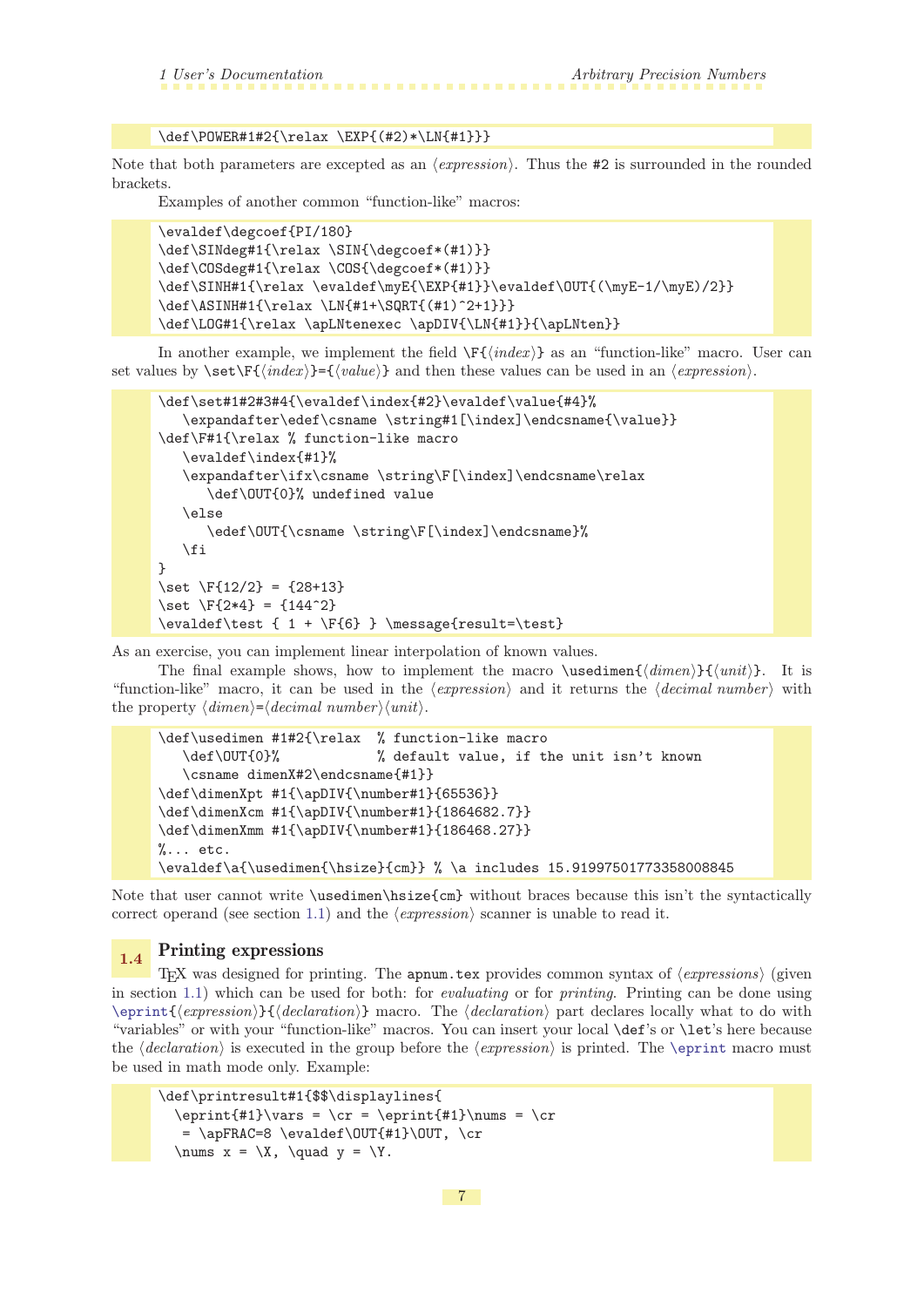<span id="page-7-1"></span>}\$\$}

```
\def\X{-.25} \def\Y{18.11}
\def\vars{\def\X{x}\def\Y{y}\let\apMULop=\relax}
\def\nums{\corrnum\X \corrnum\Y}
\printresult
{-(\X-\SQRT{\Y^2+1}) + -((\Y*\X+1)/2) + \SIN{\X+\PInalf} + 2*\COS{\Y}}
```
generates the result:

$$
-\left(x - \sqrt{y^2 + 1}\right) + \left(-\frac{yx + 1}{2}\right) + \sin\left(x + \frac{\pi}{2}\right) + 2\cos y =
$$
\n
$$
= -\left(-0.25 - \sqrt{18.11^2 + 1}\right) + \left(-\frac{18.11 \cdot (-0.25) + 1}{2}\right) + \sin\left(-0.25 + \frac{\pi}{2}\right) + 2 \cdot \cos 18.11 =
$$
\n
$$
= 22.5977863,
$$
\n
$$
x = -0.25, \quad y = 18.11
$$

This example prints the given  $\langle expression \rangle$  in two forms: with "variables as variables" first and with "variables as constants" second. The  $\declaration$  is prepared in the **\vars** macro for the first form and in the \nums macro for the second.

Note that [\eprint](#page-47-2) macro re-calculates the occurrences of round brackets but keeps the meaning of the  $\langle expression \rangle$ . For example  $(a+b)/c$  is printed as  $\{a+b\}$  over c} (without brackets) and  $6*(-a+b)$ is printed as  $\cdot$  (dot(-(a+b)) (new brackets pair is added). Or  $\Sim{x}$  is printed as  $\sin x$  (without brackets) but  $\Sim{x+1}$  is printed as  $\sin(x+1)$  (with brackets). And  $\Sim{x}^2$  is printed as  $\sin^2 2$  x.

<span id="page-7-0"></span>You can do  $\let\apMULop=\, \or \let\apMULop=\relax in the \declaration \ part if you need not$  $\let\apMULop=\, \or \let\apMULop=\relax in the \declaration \ part if you need not$  $\let\apMULop=\, \or \let\apMULop=\relax in the \declaration \ part if you need not$  $\let\apMULop=\, \or \let\apMULop=\relax in the \declaration \ part if you need not$  $\let\apMULop=\, \or \let\apMULop=\relax in the \declaration \ part if you need not$ to print any operator for multiplying. The default setting is \le[t\apMULop](#page-49-7)=\cdot. Another possibility is to set \let[\apMULop=](#page-49-7)\times.

<span id="page-7-2"></span>The macro [\corrnum](#page-50-12) $\{token\}$  corrects the number saved in the  $\{token\}$  macro if it is in the form  $[\langle minus \rangle] \cdot \langle digits \rangle$  (i. e. without digits before decimal point). Then zero is added before decimal point. Else nothing is changed.

Warning. The first parameter of [\eprint](#page-47-2) (i. e. the  $\langle expression \rangle$ ), must be directly expression without any expansion steps. For example, you cannot define  $\def\of{\expresion}$  and do [\eprint{](#page-47-2)\foo}{} but you can do \expandafter[\eprint](#page-47-2)\expandafter{\foo}{}.

The macro [\eprint](#page-47-2) has its own intelligence about putting brackets. If you need to put or remove brackets somewhere where the intelligence of [\eprint](#page-47-2) is different from your opinion, you can create your function-like macros  $\Bbb{K}\{\text{expression}\}\$  and  $\n\oB\nK\{\text{expression}\}.$  They evaluate the  $\text{expression}$  when using [\evaldef](#page-9-0). The \BK prints the  $\langle expression \rangle$  with brackets and \noBK prints it without brackets when using [\eprint](#page-47-2).

```
\def\BK#1{\relax \evaldef\OUT{#1}} \let\noBK=\BK
\def\apEPj{\def\BK##1{\left(\eprint{##1}{}\right)}%
           \def\noBK##1{\eprint{##1}{}}}
Now $\eprint{3+\BK{\SIN{1}}^2}{}$ prints $3+(\sin 1)^2$.
```
Note that  $\ap{\epsilon}$  macro is an initial hook of  $\epsilon$  it is run inside group before processing of the second parameter of [\eprint](#page-47-2)).

#### <span id="page-7-3"></span>1.5 Experiments

The following table shows the time needed for calculation of randomly selected examples. The comparison with the package fltpoint.sty is shown. The symbol  $\infty$  means that it is out of my patience.

| mput       |        |                    | $\#$ or digres in the result thing spent by apham. Lex thing spent by Treporme. St |
|------------|--------|--------------------|------------------------------------------------------------------------------------|
| 200!       | 375    | $0.33 \text{ sec}$ | $173 \text{ sec}$                                                                  |
| 1000!      | 2568   | $29 \text{ sec}$   | $\infty$                                                                           |
| $5^{17^2}$ | 203    | $0.1 \text{ sec}$  | 81 sec                                                                             |
| $5^{17^3}$ | 3435   | $2.1 \text{ sec}$  | $\infty$                                                                           |
| 1/17       | 1000   | $0.13 \text{ sec}$ | $113 \text{ sec}$                                                                  |
| 1/17       | 100000 | $142 \text{ sec}$  | $\infty$                                                                           |
|            |        |                    |                                                                                    |

input  $\#$  of digits in the result time spent by appum.tex time spent by fltpoint.sty

8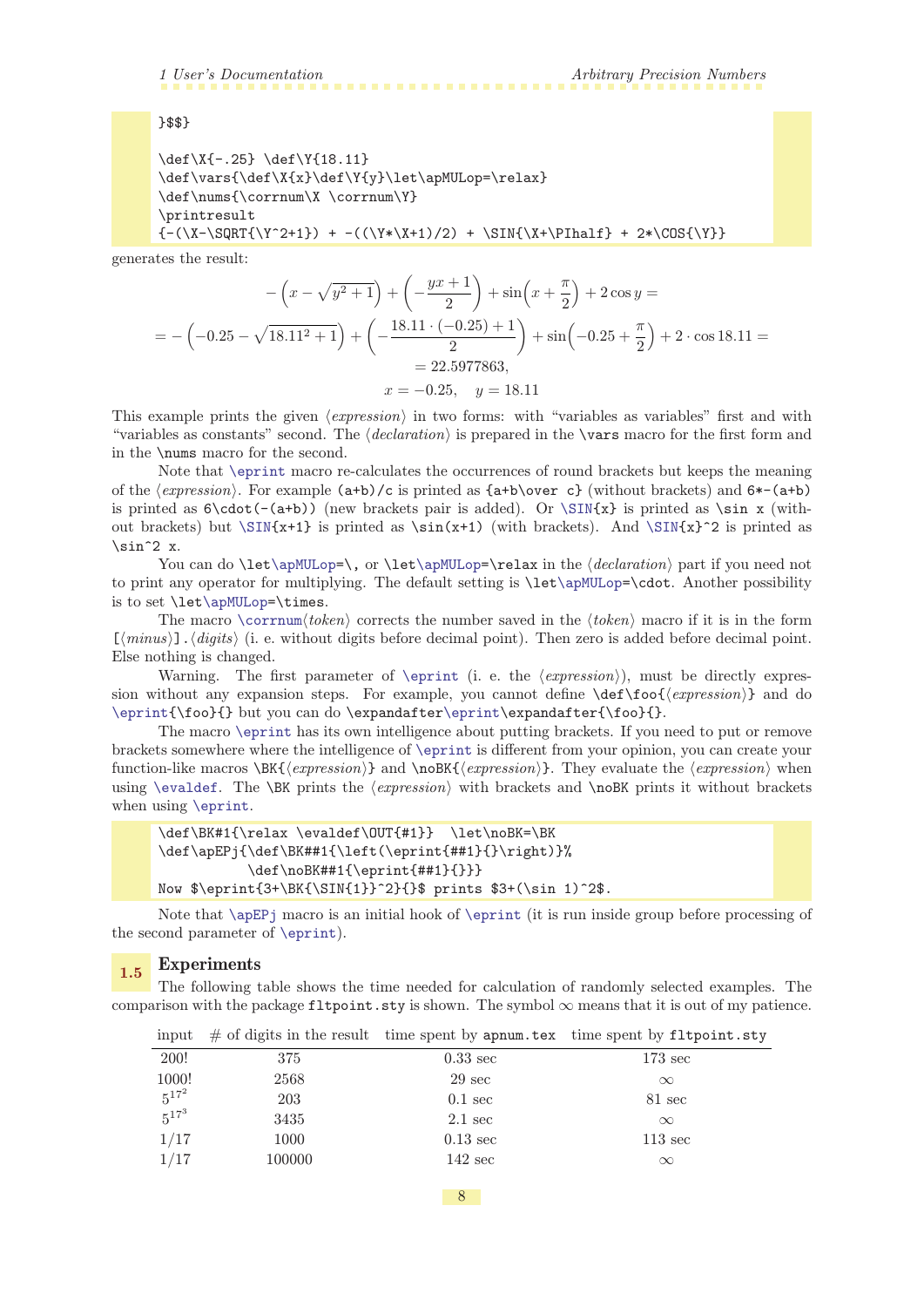#### <span id="page-8-1"></span><span id="page-8-0"></span>2 The Implementation

# <span id="page-8-2"></span>2.1 Name Convention, Version, Counters

The internal control sequence names typically used in apnum.tex have the form \apNAMEsuffix, but there are exceptions. The control sequences mentioned in the section [1.1](#page-2-0) (user's documentation) have typically more natural names. And the internal counter registers have names \apnumA, \apnumB, \apnumC etc.

<span id="page-8-7"></span><span id="page-8-3"></span>The code starts by the greeting. The  $\sqrt{\text{apVERSION}}$  includes the version of this software.

| 7: \def\apVERSION{1.7 <apr 2018="">}<br/>8: \message{The Arbitrary Precision Numbers, \apVERSION}</apr>                                                                                                                                                                                                                                                                                                                                                                      |           |
|------------------------------------------------------------------------------------------------------------------------------------------------------------------------------------------------------------------------------------------------------------------------------------------------------------------------------------------------------------------------------------------------------------------------------------------------------------------------------|-----------|
| We declare auxiliary counters and one Boolean variable.                                                                                                                                                                                                                                                                                                                                                                                                                      | apnum.tex |
| 12: \newcount\apnumA \newcount\apnumB \newcount\apnumC \newcount\apnumD<br>13: \newcount\apnumE \newcount\apnumF \newcount\apnumG \newcount\apnumH<br>14: \newcount\apnum0 \newcount\apnumP \newcount\apnumL<br>15: \newcount\apnumX \newcount\apnumY \newcount\apnumZ<br>16: \newcount\apSIGNa \newcount\apSIGNb \newcount\apEa \newcount\apEb<br>17: \newif\ifapX                                                                                                          |           |
| The counters $\ap{SIGN}$ , $\ap{TOT}$ , $\ap{FRC}$ and $\ap{EX}$ are declared here:                                                                                                                                                                                                                                                                                                                                                                                          | apnum.tex |
| 19: \newcount\apSIGN<br>$20: \newcommand{\mbox}{\mbox{\texttt{def}}\n} \newcommand{\mbox}{\mbox{\texttt{def}}\n} \newcommand{\mbox}{\mbox{\texttt{def}}\n} \newcommand{\mbox}{\mbox{\texttt{def}}\n} \newcommand{\mbox}{\mbox{\texttt{def}}\n} \newcommand{\mbox}{\mbox{\texttt{def}}\n} \newcommand{\mbox}{\mbox{\texttt{def}}\n}$<br>21: \newcount\apTOT<br>$\ap{\sqrt{apT0T=0}}$<br>22: \newcount\apFRAC<br>$\aprRAC=20$<br>$\ap{\angle}$ apEX=10<br>$23: \newcount\apEX$ |           |

<span id="page-8-6"></span><span id="page-8-5"></span><span id="page-8-4"></span>Somebody sometimes sets the @ character to the special catcode. But we need to be sure that there is normal catcode of the @ character.

```
25: \apnumZ=\catcode'\@ \catcode'\@=12
```
<span id="page-8-8"></span>apnum.tex

appum.tex

#### <span id="page-8-9"></span>2.2 Evaluation of the Expression

Suppose the following expression  $\A+\B*(\C+\D)+\E$  as an example.

The main task of the [\evaldef\](#page-9-0)x{\A+\B\*(\C+\D)+\E} is to prepare the macro \tmpb with the content (in this example)  $\apPUS{\apPLUS{\A}_{\apMUL}{B}_{\apPLUS}{\apPLUS}{\B}$  $\apPUS{\apPLUS{\A}_{\apMUL}{B}_{\apPLUS}{\apPLUS}{\B}$  $\apPUS{\apPLUS{\A}_{\apMUL}{B}_{\apPLUS}{\apPLUS}{\B}$  and to execute the \tmpb macro.

The expression scanner adds the \limits at the end of the expression and reads from left to right the couples "operand, operator". For our example:  $\A + \B + \C +$ ,  $\D +$  and  $\E \limits$ . The  $\limits$ operator has the priority 0, plus, minus have priority 1,  $*$  and  $\prime$  have priority 2 and  $\hat{ }$  has priority 3. The brackets are ignored, but each occurrence of the opening bracket ( increases priority by 4 and each occurrence of closing bracket ) decreases priority by 4. The scanner puts each couple including its current priority to the stack and does a test at the top of the stack. The top of the stack is executed if the priority of the top operator is less or equal the previous operator priority. For our example the stack is only pushed without execution until \D+ occurs. Our example in the stack looks like:

| $\{\C + \D\} + 1$ 1 <= 2 exec:<br>$\C + 5$<br>$\ B * 2 \ {\Bbb R} {\C + \D} + 1 \ I \leq 1 \ \text{exec:}$<br>$\{B \ast 2\}$ |  |
|------------------------------------------------------------------------------------------------------------------------------|--|
|                                                                                                                              |  |
|                                                                                                                              |  |
| $\{A + 1 \{\A + {\B * {\C + \D}}\} + 1$<br>$\lambda$ + 1<br>$\lambda + 1$                                                    |  |
| bottom 0<br>bottom 0<br>bottom<br>bottom 0<br>0                                                                              |  |

Now, the priority on the top is greater, then scanner pushes next couple and does the test on the top of the stack again.

| \E \limits 0 0<=1                     | exec:                                                        |        |
|---------------------------------------|--------------------------------------------------------------|--------|
| $\{\A + \{\B \ast \{\C + \D\}\}\ + 1$ | $\{\{\A + \{\B * \{\C + \D\}\} + \E\} \$ (c 0 $\leq 0$ exec: |        |
| bottom                                | bottom 0                                                     | RESULT |

\apVERSION: 9 \apSIGN: [4](#page-3-1), [6](#page-5-1), 9-10, [12](#page-11-1)-16, 18-[19,](#page-18-1) 23-[24](#page-23-1), [29,](#page-28-1) [33,](#page-32-1) [37](#page-36-1)-42, 45-[47](#page-46-1), [51](#page-50-1) \apE: [4,](#page-3-1) [5](#page-4-1)[–6,](#page-5-1) 9–[14](#page-13-1), [16,](#page-15-1) [18](#page-17-1)[–19,](#page-18-1) [23](#page-22-1)–[24](#page-23-1), [29](#page-28-1), [33,](#page-32-1) [37](#page-36-1), [39–](#page-38-1)[42](#page-41-1), [50](#page-49-1) \apTOT: [3](#page-2-1), [4,](#page-3-1) [6,](#page-5-1) 9, [24](#page-23-1), [37,](#page-36-1) [43](#page-42-1)[–47](#page-46-1) \apFRAC: [3,](#page-2-1) [4](#page-3-1), [6,](#page-5-1) 9, [24,](#page-23-1) [37](#page-36-1), [39](#page-38-1)-47 \apEX: [5](#page-4-1), 9, [41](#page-40-1)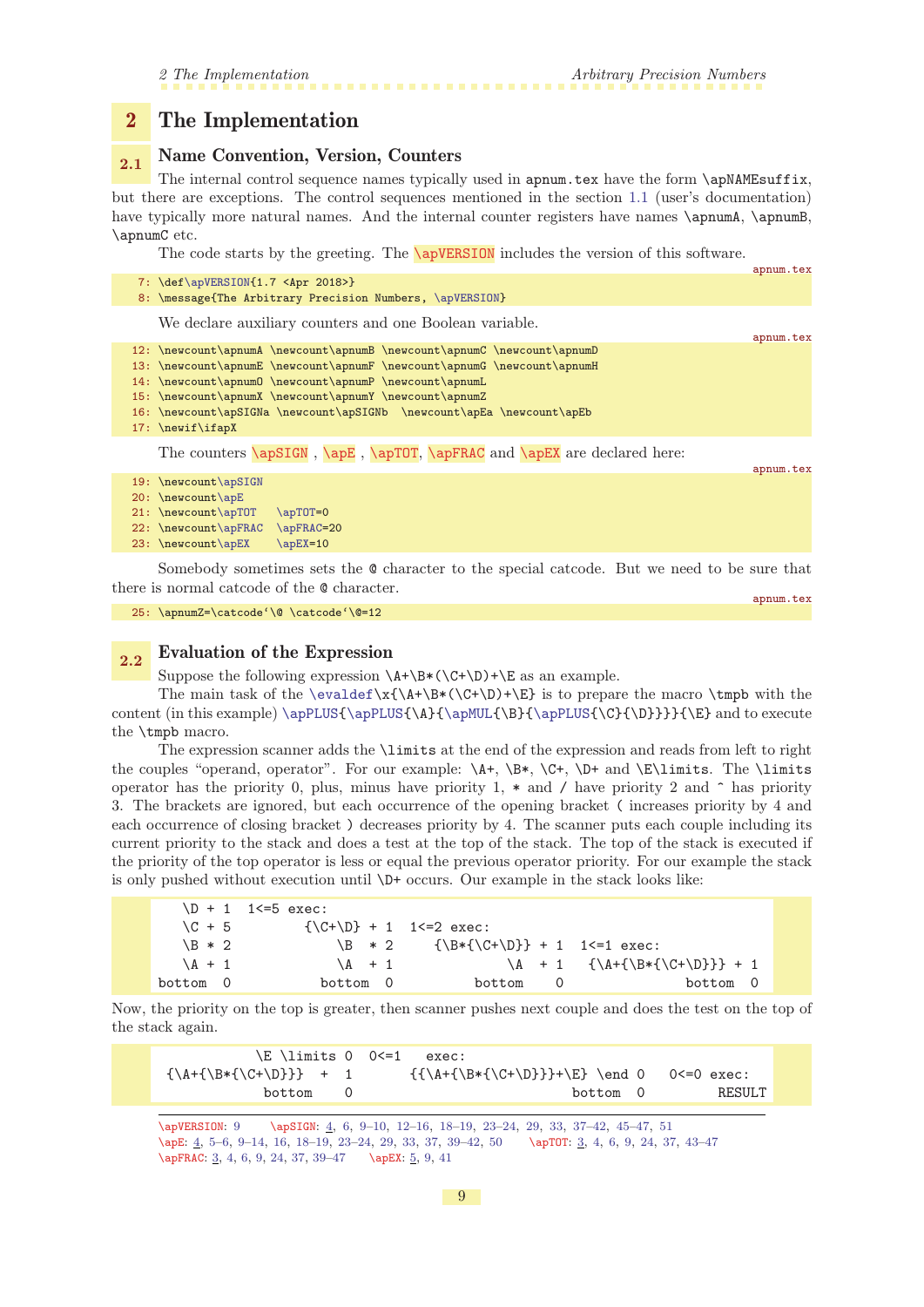<span id="page-9-6"></span>apnum.tex

apnum.tex

<span id="page-9-1"></span>Let  $p_t$ ,  $p_p$  are the priority on the top and the previous priority in the stack. Let  $v_t$ ,  $v_p$  are operands on the top and in the previous line in the stack, and the same notation is used for operators  $o_t$  and  $o_p$ . If  $p_t \leq p_p$  then: pop the stack twice, create composed operand  $v_n = v_p o_p v_t$  and push  $v_n$ ,  $o_t$ ,  $p_t$ . Else push new couple "operand, operator" from the expression scanner. In both cases try to execute the top of the stack again. If the bottom of the stack is reached then the last operand is the result.

<span id="page-9-0"></span>The **[\evaldef](#page-2-2)** and **[\evalmdef](#page-3-5)** macros are protected by **\relax**. It means that it can be used inside an  $\langle expression \rangle$  as a "function-like" macro, but I don't imagine any usual application of this. The [\apEVALa](#page-9-3) is executed.

```
\evaldef{\apEVALa\apEadd\OUT}}
\evalmdef{\apEVALa{}}
```
The macro  $\a{pEVAL}$  { $\{final-step\}$ } sequence}{ $\{expression\}$  runs the evaluation of the expression in the group. The base priority is initialized by  $\apnumA=0$ , then  $\apEVALb\text{expression}}\1imits$  $\apEVALb\text{expression}}\1imits$  scans the expression and saves the result in the form  $\ap{{\Phi}{\alpha}}({\B}({\C})$  (etc.) into the  $\tt{mpb}$  macro. This macro is executed. The group is finished by  $\applement_{\alpha}$ , which keeps the  $\O$ UT,  $\applement_{\alpha}$ SIGN and  $\angle$  apE values unchanged. Then  $\langle final-step \rangle$  is executed and finally, the defined  $\langle sequence \rangle$  is set equivalent to the **[\OUT](#page-3-0)** macro.

#### <span id="page-9-5"></span><span id="page-9-4"></span>31: \def[\apEVALa#](#page-9-3)1#2#3{\begingroup \apnumA=0 \apnumE=1 [\apEVALb#](#page-9-5)3\limits \tmpb [\apEND](#page-32-9) #1\let#2[=\OUT](#page-9-4)}

The scanner is in one of the two states: reading operand or reading operator. The first state is initialized by **\apEVALb** which follows to the **[\apEVALc](#page-9-6)**. The **\apEVALc** reads one token and switches by its value. If the value is a + or - sign, it is assumed to be the part of the operand prefix. Plus sign is ignored (and [\apEVALc](#page-9-6) is run again), minus signs are accumulated into \tmpa.

The auxiliary macro **\apEVALd** runs the following tokens to the **\fi**, but first it closes the conditional and skips the rest of the macro [\apEVALc](#page-9-6).

<span id="page-9-13"></span><span id="page-9-12"></span><span id="page-9-11"></span><span id="page-9-7"></span>

|         | 32: \def\apEVALb{\def\tmpa{}\apEVALc}                                   |
|---------|-------------------------------------------------------------------------|
|         | 33: \def\apEVALc#1{%                                                    |
| 34:     | \ifx+#1\apEVALd \apEVALc \fi                                            |
| 35:     | \ifx-#1\edef\tmpa{\tmpa-}\apEVALd\apEVALc \fi                           |
| 36:     | \ifx(#1\apEVALd \apEVALe \fi                                            |
| 37:     | \ifx\the#1\apEVALd \apEVALf\the\fi                                      |
| 38:     | \ifx\number#1\apEVALd \apEVALf\number\fi                                |
| 39:     | \apTESTdigit#1\iftrue                                                   |
| 40:     | \ifx E#1\let\tmpb=\tmpa \expandafter\apEVALd\expandafter\apEVALk        |
| 41:     | \else \edef\tmpb{\tmpa#1}\expandafter\apEVALd\expandafter\apEVALn\fi\fi |
| 42:     | \edef\tmpb{\tmpa\noexpand#1}\expandafter                                |
| 43:     | \futurelet\expandafter\apNext\expandafter\apEVALg\romannumeral-'\.%     |
| $44:$ } |                                                                         |
|         | $45: \def\ap{{\text{\ddag}}\qquad\qquad1\fi+2-', \f{i+1}$               |

<span id="page-9-14"></span><span id="page-9-8"></span>If the next token is opening bracket, then the global priority is increased by 4 using the macro \apEVALe. Moreover, if the sign before bracket generates the negative result, then the new multiplication (by −1) is added using [\apEVALp](#page-10-6) to the operand stack.

```
46: \def\apEVALe{%
47: \ifx\tmpa\empty \else \ifnum\tmpa1<0 \def\tmpb{-1}\apEVALp \apMUL 4\fi\fi
48: \advance\apnumA by4
49: \apEVALb
50: }
```
If the next token is \the or \number primitives (see lines [37](#page-9-11) and [38\)](#page-9-12), then one following token is assumed as T<sub>E</sub>X register and these two tokens are interpreted as an operand. This is done by *\apEVALf.* The operand is packed to the  $\t{tmpb macro.}$ 

51: \def[\apEVALf#](#page-9-9)1#2{\expandafter\def\expandafter\tmpb\expandafter{\tmpa#1#2}[\apEVALo}](#page-10-5)

<span id="page-9-9"></span>apnum.tex

apnum.tex

If the next token is not a number (the  $\ap{\sqrt{the} \ap{TESTdigit#1} \if{true}$  results like  $\if{false}$  at line [39](#page-9-13)) then we save the sign plus this token to the \tmpb at line [43](#page-9-14) and we do check of the following token by \futurelet. The \apEVALg is processed after that. The test is performed here if the following token

<span id="page-9-10"></span><sup>\</sup>evaldef: [3,](#page-2-1) [4](#page-3-1), [6,](#page-5-1) [8–](#page-7-1)10, [12](#page-11-1), [28,](#page-27-1) [36](#page-35-1)[–37,](#page-36-1) [39](#page-38-1), [41,](#page-40-1) [48](#page-47-1) \evalmdef: [4](#page-3-1), [5–](#page-4-1)[6](#page-5-1), 10, [37](#page-36-1)[–40,](#page-39-1) [42](#page-41-1), [45](#page-44-1)[–47](#page-46-1) \apEVALa: 10, [12](#page-11-1) \OUT: [4,](#page-3-1) [5](#page-4-1)–[6,](#page-5-1) 10, [12](#page-11-1)[–14,](#page-13-1) [16–](#page-15-1)[24](#page-23-1), [26](#page-25-1)–[27](#page-26-1), [29](#page-28-1)[–30,](#page-29-1) [33,](#page-32-1) [36](#page-35-1)[–47](#page-46-1) \apEVALb: 10–[11](#page-10-1), [48](#page-47-1)  $\verb|\apEVALC: 10| -|1| \apEVALC: 10| -|2| +|3+2| +|4+2| +|5+2| +|6+2| +|1+2| +|2+2| +|3+2| +|4+2| +|5+2| +|1+2| +|2+2| +|3+2| +|3+2| +|4+2| +|3+2| +|4+2| +|5+2| +|3+2| +|4+2+2| +|5+2| +|5+2| +|6+2+2| +|7+2+2| +|8+2+2| +|7+2+2| +|7+2+2| +|7+2+2| +|7+2+2+2| +|7+$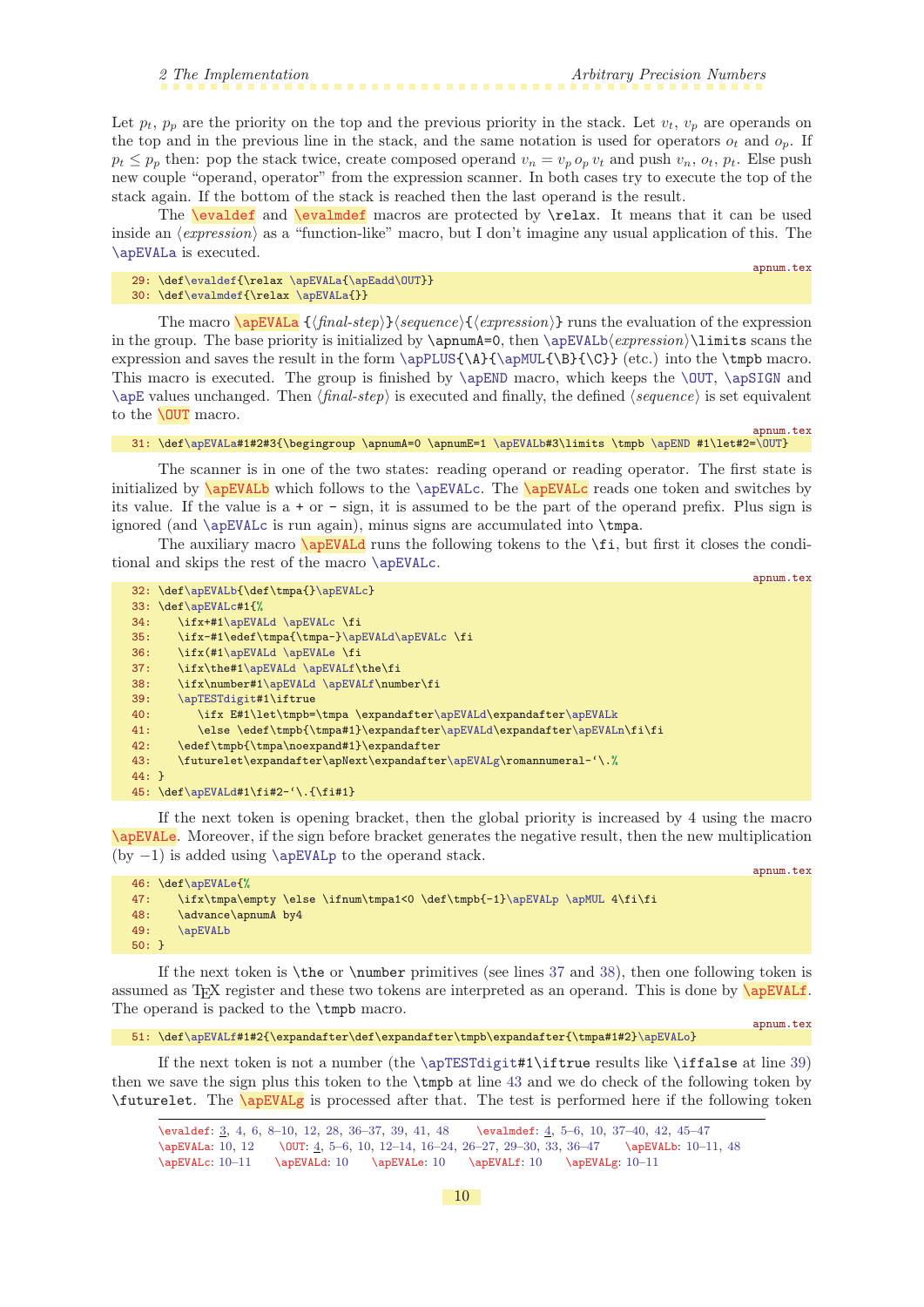<span id="page-10-1"></span><span id="page-10-0"></span>is open brace (a macro with parameter). If this is true then this parameter is appended to \tmpb by \apEVALh and the test about the existence of second parameter in braces is repeated by next \futurelet. The result of this loop is stored into  $\theta$  macro which includes  $\langle sign \rangle$  followed by  $\langle token \rangle$  followed by all parameters in braces. This is considered as an operand.

52: \def[\apEVALg{](#page-9-10)\ifx\apNext \bgroup \expandafte[r\apEVALh](#page-10-0) \else \expandafter[\apEVALo](#page-10-5) \fi} 53: \def[\apEVALh#](#page-10-0)1{\expandafter\def\expandafter\tmpb\expandafter{\tmpb{#1}}\expandafter

If the next token after the sign is a digit or a dot (tested in  $\ap{\angle}$  apEVALc by  $\ap{\angle}$  apTESTdigit at line [39\)](#page-9-13), then there are two cases. The number includes the E symbol as a first symbol (this is allowed in scientific notation, mantissa is assumed to equal to one). The [\apEVALk](#page-10-2) is executed in such case. Else the [\apEVALn](#page-10-4) starts the reading the number.

The first case with E letter in the number is solved by macros \apEVALk and \apEVALm. The number after E is read by  $\apaket{\ap{b} = \ap{an}$  this number is appended to the  $\thickspace \bmod$  the expression scanner skips to [\apEVALo](#page-10-5).

```
55: \def\apEVALk{\afterassignment\apEVALm\apE=}
\apEVALm{e\apE}\apEVALo}
```
The second case (there is normal number) is processed by the macro  $\sqrt{\text{apEVAL}}$ . This macro reads digits (token per token) and saves them to the \tmpb. If the next token isn't digit nor dot then the second state of the scanner (reading an operator) is invoked by running [\apEVALo](#page-10-5). If the E is found then the exponent is read to [\apE](#page-8-5) and it is processed by [\apEVALm](#page-10-3).

<span id="page-10-6"></span>apnum.tex

<span id="page-10-4"></span><span id="page-10-3"></span><span id="page-10-2"></span>apnum.tex

apnum.tex

```
57: \def\apEVALn#1{\apTESTdigit#1%
58: \iftrue \ifx E#1\afterassignment\apEVALm\expandafter\expandafter\expandafter\apE
59: \else\edef\tmpb{\tmpb#1}\expandafter\expandafter\expandafter\apEVALn\fi
60: \else \expandafter\apEVALo\expandafter#1\fi
61: }
```
The reading an operator is done by the  $\qquad$ apEVAL<sub>o</sub> macro. This is more simple because the operator is only one token. Depending on this token the macro  $\a{pEVALp}$  (operator) $\langle priority \rangle$  pushes to the stack (by the macro  $\alpha$ ) the value from  $\tmp$ , the  $\operatorname{operator}$  and the priority increased by  $\apacksquare$ (level of brackets).

If there is a problem (level of brackets less than zero, level of brackets not equal to zero at the end of the expression, unknown operator) we print an error using [\apEVALerror](#page-11-4) macro.

The \apNext is set to [\apEVALb](#page-9-5), i. e. scanner returns back to the state of reading the operand. But exceptions exist: if the ) is found then priority is decreased and the macro [\apEVALo](#page-10-5) is executed again. If the end of the  $\langle expression \rangle$  is found then the loop is ended by  $\let\apaket{apNext=\relax.}$ 

```
apnum.tex
62: \def\apEVALo#1{\let\apNext=\apEVALb
63: \ifx+#1\apEVALp \apPLUS 1\fi
64: \ifx-#1\apEVALp \apMINUS 1\fi
65: \ifx*#1\apEVALp \apMUL 2\fi
1\apEVALp\apDIV 2\fi<br>67: \ifx^#1\apEVALp \apPOWx 3\f
      1\apEVALp\apPOWx 3\fi
68: \ifx)#1\advance\apnumA by-4 \let\apNext=\apEVALo \let\tmpa=\relax
69: \ifnum\apnumA<0 \apEVALerror{many brackets ")"}\fi
70 \cdot \sqrt{f_i}71: \ifx\limits#1%
72: \ifnum\apnumA>0 \apEVALerror{missing bracket ")"}\let\tmpa=\relax
\apEVALp\END 0\let\apNext=\relax \fi
74: \qquad \text{If}75: \ifx\tmpa\relax \else \apEVALerror{unknown operator "\string#1"}\fi
76: \apnumE=0 \apNext
77: }
78: \def\apEVALp#1#2{%
79: \apnumB=#2 \advance\apnumB by\apnumA
80: \toks0=\expandafter{\expandafter{\tmpb}{#1}}%
81: \expandafter\apEVALpush\the\toks0\expandafter{\the\apnumB}% {value}{op}{priority}
82: \let\tmpa=\relax
83: }
```
<sup>\</sup>apEVALh: 11 \apEVALk: [10–](#page-9-1)11 \apEVALm: 11 \apEVALn: [10–](#page-9-1)11 \apEVALo: [10](#page-9-1)–11 \apEVALp: [10](#page-9-1)–11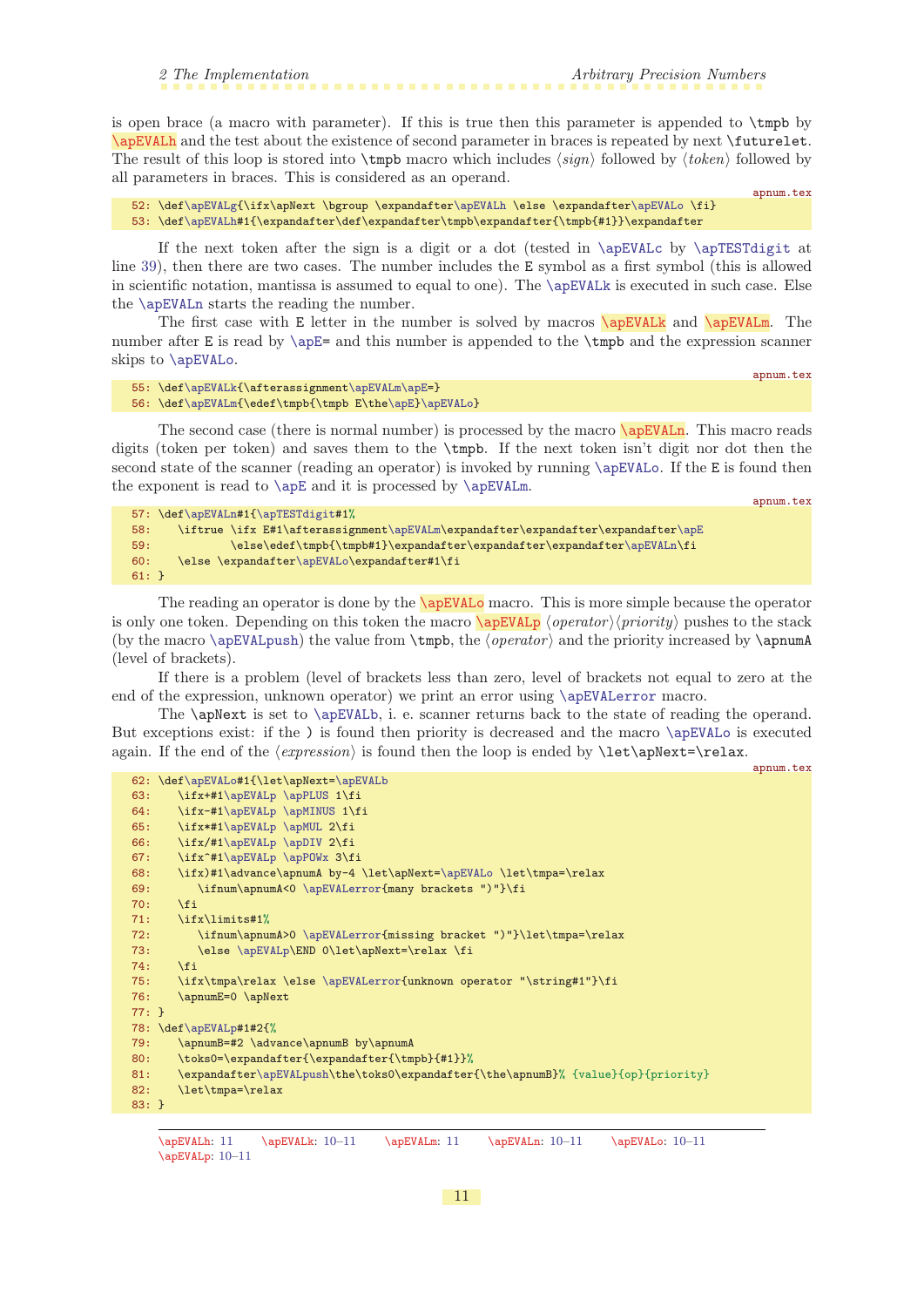<span id="page-11-0"></span>

<span id="page-11-1"></span>The  $\a{pEVAL}$  macro includes the stack, three items  ${\Omega}$  (operand) ${\Omega}$  (operator) ${\Omega}$ per level. Left part of the macro contents is the top of the stack. The stack is initialized with empty operand and operator and with priority zero. The dot here is only the "total bottom" of the stack.

<span id="page-11-2"></span>84: \def[\apEVALstack{](#page-11-0){}{}{0}.}

apnum.tex

apnum.tex

apnum.tex

apnum.tex

The macro  $\a{pEVAL}$  { $\{open}{}{\}$ } { $\{open}{}{\}$ } { $\{open}{}{\}$ }  $\}$  pushes its parameters to the stack and runs [\apEVALdo](#page-11-3) $\langle whole\ stack\rangle$ <sup>©</sup> to do the desired work on the top of the stack.

```
85: \def\apEVALpush#1#2#3{% value, operator, priority
86: \toks0={{#1}{#2}{#3}}%
87: \expandafter\def\expandafter\apEVALstack\expandafter{\the\toks0\apEVALstack}%
r\apEVALdo\apEVALstack@%
89: }
```
<span id="page-11-3"></span>Finally, the macro  $\a{pEVAL}$  {(vt)}{(ot)}{(pt)}{(vp)}{(op)}{(pp)}(rest of the stack)@ performs the execution described at the beginning of this section. The new operand  $\langle vn \rangle$  is created as  $\langle op{\text{vpt}}\}$  for example. The operand is not executed now, only the result is composed by the normal TEX notation. If the bottom of the stack is reached then the result is saved to the \tmpb macro. This macro is executed after group by the [\apEVALa](#page-9-3) macro.

```
apnum.tex
90: \def\apEVALdo#1#2#3#4#5#6#7@{%
\apPOWx \advance\apnumB by1 \fi
92: \ifnum\apnumB>#6\else
93: \ifnum#6=0 \def\tmpb{#1}%\toks0={#1}\message{RESULT: \the\toks0}
94: \ifnum\apnumE=1 \def\tmp\alpha{#1}}\fi95: \else \def\apEVALstack{#7}\apEVALpush{#5{#4}{#1}}{#2}{#3}%
96: \qquad \text{ififif}97: }
```
<span id="page-11-4"></span>The macro  $\langle \text{apEVALerror} \rangle$  for  $\langle \text{string} \rangle$  prints an error message. We decide to be better to print only \message, no \errmessage. The \tmpb is prepared to create [\OUT](#page-9-4) as ?? and the \apNext macro is set in order to skip the rest of the scanned  $\langle expression \rangle$ .

```
98: \def\apEVALerror#1{\message{\noexpand\evaldef ERROR: #1.}%
\OUT}\apE\apSIGN\apEND{\apEND}%
100: }
```
The auxiliary macro  $\sqrt{\text{apTESTdigit}} \t{token} \text{title}$  tests, if the given token is digit, dot or E letter.

```
101: \def\apTESTdigit#1#2{%
102: \ifx E#1\apXtrue \else
103: \ifcat.\noexpand#1%
104: \ifx.#1\apXtrue \else
105: \ifnum'#1<'0 \apXfalse\else
106: \ifnum'#1>'9 \apXfalse\else \apXtrue\fi
107: \tilde{108}<br>108: \tilde{108}\else \apXfalse
109: \tilde{109}110: \ifapX
111: }
```
# <span id="page-11-6"></span>2.3 Preparation of the Parameter

All operands of [\apPLUS](#page-14-0), [\apMINUS](#page-14-2), [\apMUL](#page-17-6), [\apDIV](#page-22-0) and [\apPOW](#page-27-7) macros are preprocessed by [\apPPa](#page-12-0) macro. This macro solves (roughly speaking) the following tasks:

- It partially expands (by **\expandafter)** the parameter while  $\langle sign \rangle$  is read.
- The  $\langle sign \rangle$  is removed from parameter and the appropriate  $\alpha$  [\apSIGN](#page-8-4) value is set.
- If the next token after  $\langle sign \rangle$  is  $\text{relax}$  then the rest of the parameter is executed in the group and the results [\OUT](#page-9-4), [\apSIGN](#page-8-4) and [\apE](#page-8-5) are used.
- Else the number is read and saved to the parameter.

```
\apEVALstack: 12 \apEVALpush: 11–12 \apEVALdo: 12 \apEVALerror: 11–12
\apTESTdigit: 10–12
```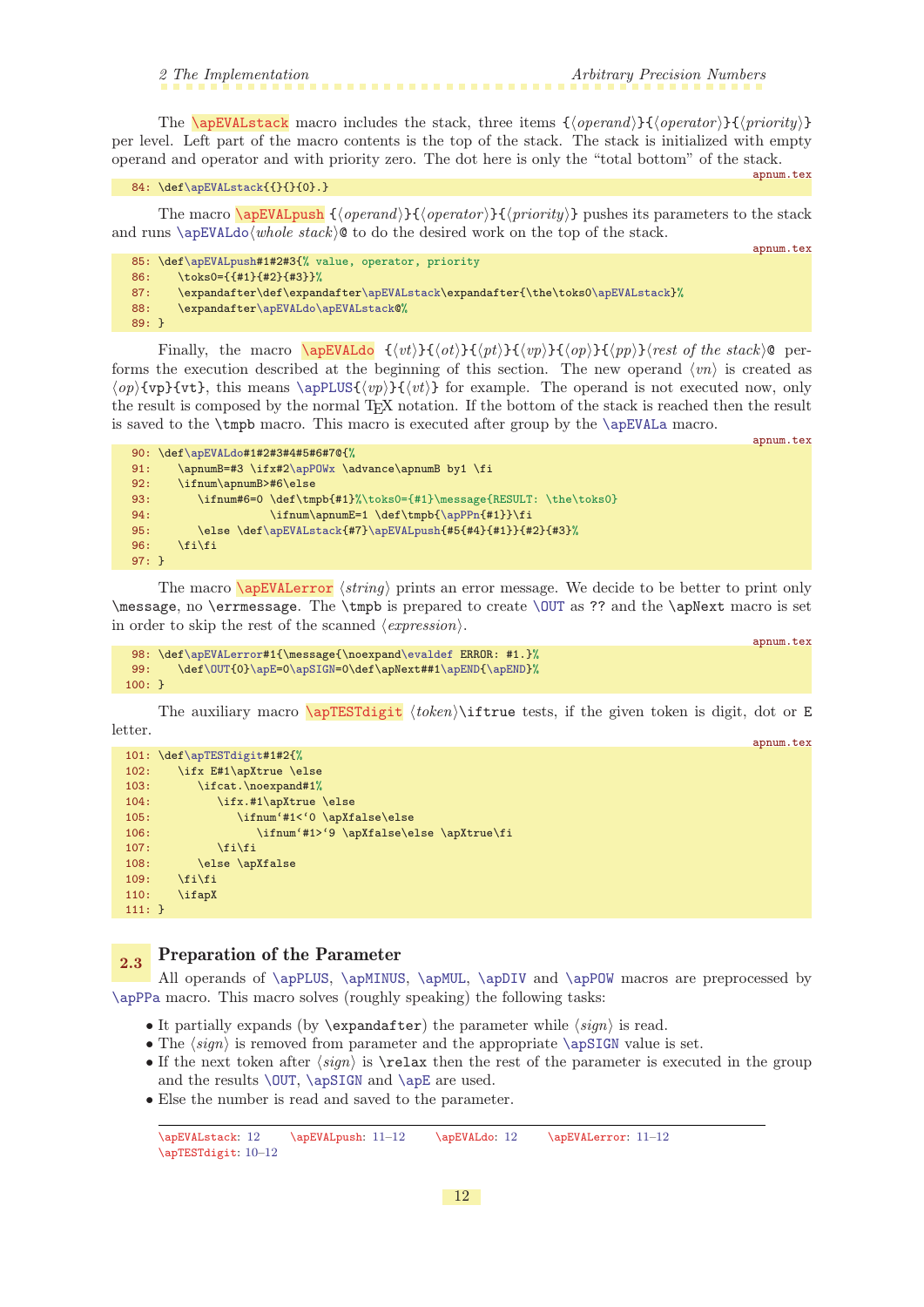<span id="page-12-1"></span>

<span id="page-12-0"></span>• If the read number has the scientific notation  $\langle mantissa\rangle\mathbb{E}\langle exponent\rangle$  then only  $\langle mantissa\rangle$  is saved to the parameter and  $\ap{\angle}$  is set as  $\text{exponent}$ . Else  $\ap{\angle}$  is zero.

The macro  $\a{pPPa} \$  (sequence) (parameter) calls  $\a{pPPb}$  (parameter)  $\&$  (sequence) and starts reading the  $\langle parameter \rangle$ . The result will be stored to the  $\langle sequence \rangle$ .

Each token from  $\langle sign \rangle$  is processed by three \expandafters (because there could be \csname...\endcsname). It means that the parameter is partially expanded when  $\langle sign \rangle$  is read. The  $\apPPb$  macro sets the initial value of  $\tmppc$  and  $\apPPc$  $\langle parameter \rangle \mathsf{Q} \langle sequence \rangle.$ 

```
115: \def\apPPa#1#2{\expandafter\apPPb#2@#1}
116: \def\apPPb{\def\tmpc{}\apSIGN=1 \apE=0 \expandafter\expandafter\expandafter\apPPc}
117: \def\apPPc#1{%
118: \ifx+#1\apPPd \fi
119: \ifx-#1\apSIGN=-\apSIGN \apPPd \fi
120: \ifx\relax#1\apPPe \fi
121: \apPPg#1%
122 \cdot \lambda123: \def\apPPd#1\apPPg#2{\fi\expandafter\expandafter\expandafter\apPPc}
```
<span id="page-12-4"></span>The [\apPPc](#page-12-3) reads one token from  $\langle sign \rangle$  and it is called recursively while there are + or - signs. If the read token is  $+$  or  $-$  then the  $\alpha$  closes conditionals and executes  $\alpha$  again.

<span id="page-12-6"></span>If  $\relaxright$  is found then the rest of parameter is executed by the  $\apaket{\text{appPe}}$ . The macro ends by  $\alpha$ PPf (result)<sup> $\alpha$ </sup> and this macro reverses the sign if the result is negative and removes the minus sign from the front of the parameter.

<span id="page-12-5"></span>apnum.tex

<span id="page-12-3"></span><span id="page-12-2"></span>apnum.tex

```
124: \def\apPPe#1\apPPg#2#3@{\fi
125: \begingroup\apE=0 #3% execution of the parameter in the group
126: \edef\tmpb{\apE=\the\apE\relax\noexpand\apPPf\OUT@}\expandafter\endgroup\tmpb
127: }
\apPPf\apSIGNr\apPPg\\apPPg\expandafter#1\fi}
```
<span id="page-12-8"></span><span id="page-12-7"></span>The  $\alpha$  parameter igents is called when the  $\langle sign \rangle$  was processed and removed from the input stream. The main reason of this macro is to remove trailing zeros from the left and to check, if there is the zero value written for example in the form 0000.000. When this macro is started then \tmpc is empty. This is a flag for removing trailing zeros. They are simply ignored before decimal point. The [\apPPg](#page-12-7) is called again by \apPPh macro which removes the rest of [\apPPg](#page-12-7) macro and closes the conditional. If the decimal point is found then next zeros are accumulated to the \tmpc. If the end of the parameter @ is found and we are in the "removing zeros state" then the whole value is assumed to be zero and this is processed by  $\alpha$ . If another digit is found (say 2) then there are two situations: if the  $\t{tmpc}$  is non-empty, then the digit is appended to the  $\tt{tmpc}$  and the  $\ap{pq(cxpanded tmp)}$  is processed (say [\apPPi](#page-12-9) .002) followed by the rest of the parameter. Else the digit itself is stored to the \tmpc and it is returned back to the input stream (say [\apPPi](#page-12-9) 2) followed by the rest of the parameter. apnum.tex

```
129: \def\apPPg#1{%
\apPPh\fi
131: \ifx\tmpc\empty\else\edef\tmpc{\tmpc#1}\fi
132: \ifx0#1\apPPh\fi
133: \ifx\tmpc\empty\edef\tmpc{#1}\fi
\apSIGN=0 \fi
135: \expandafter\apPPi\tmpc
136: }
137: \def\apPPh#1\apPPi\tmpc{\fi\apPPg}
```
<span id="page-12-9"></span>The macro  $\alpha$  here is the matter without trailing zeros)  $\alpha$  (sequence) switches to two cases: if the execution of the parameter was processed then the [\OUT](#page-9-4) doesn't include E notation and we can simply define  $\langle sequence \rangle$  as the  $\langle parameter \rangle$  by the  $\langle appear \rangle$  macro. This saves the copying of the (possible) long result to the input stream again.

<span id="page-12-10"></span> $\label{prop:13} $$\apPPa: 12–14 \apPPb: 13–14 \apPPc: 13 \apPPd: 13 \apPPe: 13 \apPPf: 13 \apPPf: 13 \apPPf: 13$  $\label{prop:13} $$\apPPa: 12–14 \apPPb: 13–14 \apPPc: 13 \apPPd: 13 \apPPe: 13 \apPPf: 13 \apPPf: 13 \apPPf: 13$  $\label{prop:13} $$\apPPa: 12–14 \apPPb: 13–14 \apPPc: 13 \apPPd: 13 \apPPe: 13 \apPPf: 13 \apPPf: 13 \apPPf: 13$  $\label{prop:13} $$\apPPa: 12–14 \apPPb: 13–14 \apPPc: 13 \apPPd: 13 \apPPe: 13 \apPPf: 13 \apPPf: 13 \apPPf: 13$  $\alpha$ pPPh: 13  $\alpha$ pPPi: 13[–14](#page-13-1)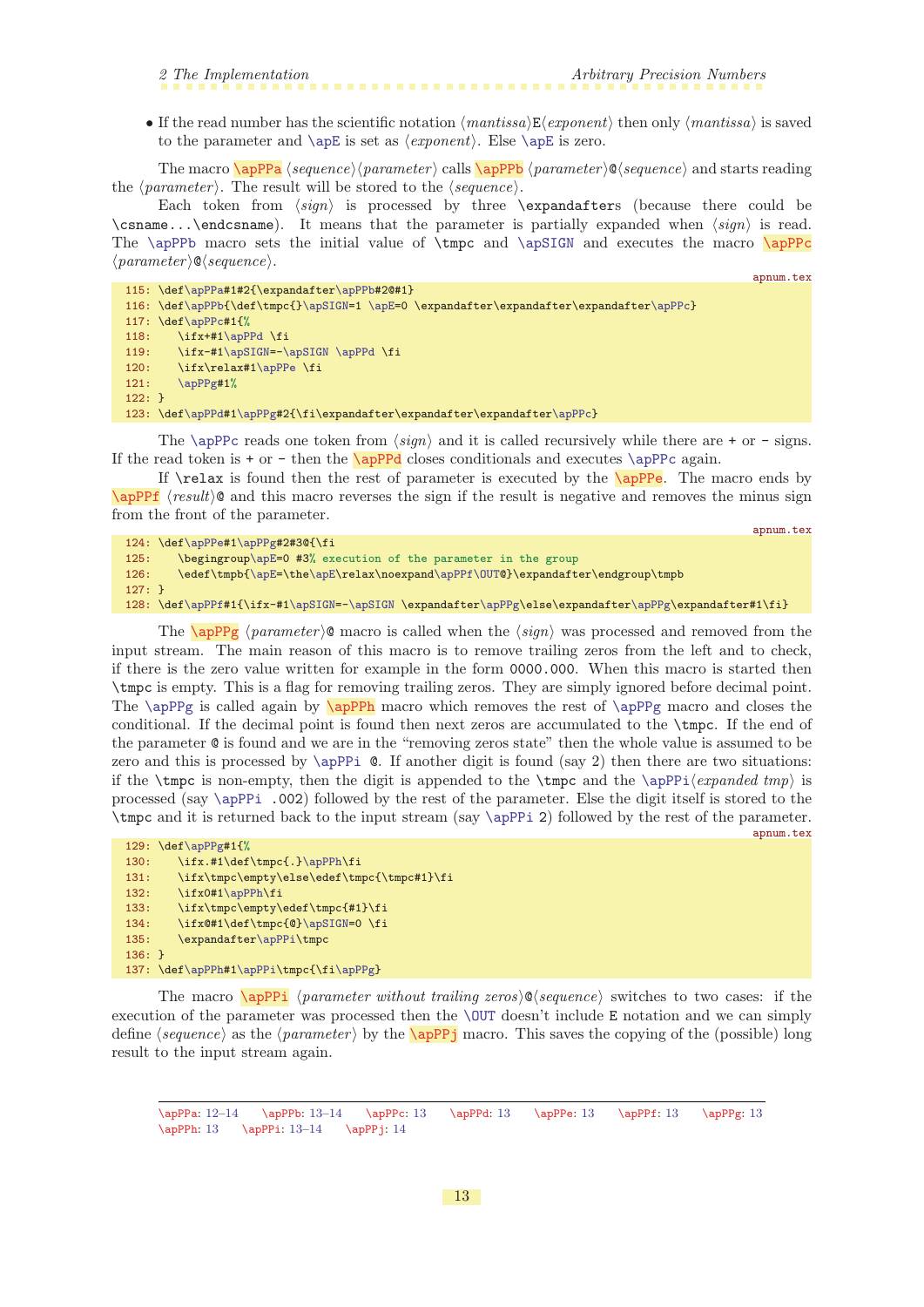<span id="page-13-1"></span>If the executing of the parameter was not performed, then we need to test the existence of the E notation of the number by the  $\qquad$  nacro. We need to put the  $\langle parameter \rangle$  to the input stream and to use  $\alpha$  to test these cases. We need to remove unwanted E letter by the  $\alpha$ PPm macro.

```
apnum.tex
138: \def\apPPi{\ifnum\apE=0 \expandafter\apPPk \else \expandafter\apPPj \fi}
139: \def\apPPj#1@#2{\def#2{#1}}
\apPPk\apSIGN\apPPl#1E@#2\fi}
141: \def\apPPl#1E#2@#3{%
142: \ifx@#1@\def#3{1}\else\def#3{#1}\fi
143: \ifx@#2@\else \afterassignment\apPPm \apE=#2\fi
144: }
\apPPm E{}
```
<span id="page-13-4"></span>The  $\alpha$  maramit macro does the same as  $\alpha$   $\Upsilon$ {*param*}, but the minus sign is returned back to the [\OUT](#page-9-4) macro if the result is negative.

```
\apPPn\apPPb\OUT
```
<span id="page-13-3"></span>apnum.tex

apnum.tex

<span id="page-13-5"></span>The  $\applement{\apph\langle max\{\gamma\}\{\gamma\}}$  is used for parameters of all macros  $\apph\cup\$ [\apMUL](#page-17-6) etc. It prepares the  $\{paramA\}$  to  $\times B$  to  $\times B$ , to  $\times B$ , the sign and  $\{decimal\ exponent\}$ of  $\{paramA\}$  to the **\apSIGNa** and **\apEa**, the same of  $\{paramB\}$  to the **\apSIGNa** and **\apEa.** Finally, it executes the  $\langle macro\rangle$ .

```
150: \def\apPPab#1#2#3{%
151: \expandafter\apPPb#2@\tmpa \apSIGNa=\apSIGN \apEa=\apE
152: \expandafter\apPPb#3@\tmpb \apSIGNb=\apSIGN \apEb=\apE
153: #1%
154: }
```
<span id="page-13-7"></span><span id="page-13-6"></span>The  $\applement{\text{appPs}}$   $\text{mean}(gamma)\$  prepares parameters for  $\applement{\text{appPs}}$  and [\apNORM](#page-30-4) macros. It saves the  $\{param\}$  to the \tmpc macro, expands the  $\{sequence\}$  and runs the macro  $\apph{apPpt (macro\eepanded sequence)}.$  (sequence). The macro  $\apph{apPpt}$  reads first token from the  $\langle expanded\ sequence\rangle$  to #2. If #2 is minus sign, then  $\applement$ -1. Else  $\applement$ -1. Finally the  $\langle macro \rangle$ (*expanded sequence*).  $\mathcal{O}$ (*sequence*) is executed (but without the minus sign in the input stream). If #2 is zero then  $\qquad$  hmacro $\rangle$ (rest).  $\otimes$ (sequence) is executed. If the (rest) is empty, (i. e. the parameter is simply zero) then  $\langle macro \rangle$  isn't executed because there in nothing to do with zero number as a parameter of [\apROLL](#page-30-2), [\apROUND](#page-30-3) or [\apNORM](#page-30-4) macros.

```
apnum.tex
155: \def\apPPs#1#2#3{\def\tmpc{#3}\expandafter\apPPt\expandafter#1#2.@#2}
156: \def\apPPt#1#2{%
157: \i{rx-H2\apnumG=-1 \def\apnextight{\#1}{\%}158: \else \ifx0#2\apnumG=0 \def\apNext{\apPPu#1}\else \apnumG=1 \def\apNext{#1#2}\fi\fi
159: \apNext
160: }
161: \def\ap{{\mathcal{A}\over 1}}\fi\162: \else\def\apNext{\apPPt#1#2.@#3}\expandafter\apNext\fi
163: }
```
# <span id="page-13-9"></span>2.4 Addition and Subtraction

The significant part of the optimization in [\apPLUS](#page-14-0), [\apMUL](#page-17-6), [\apDIV](#page-22-0) and [\apPOW](#page-27-7) macros is the fact, that we don't treat with single decimal digits but with their quartets. This means that we are using the numeral system with the base 10000 and we calculate four decimal digits in one elementary operation. The base was chosen  $10<sup>4</sup>$  because the multiplication of such numbers gives results less than  $10^8$  and the maximal number in the T<sub>E</sub>X register is about  $2 \cdot 10^9$ . We'll use the word "Digit" (with capitalized D) in this documentation if this means the digit in the numeral system with base 10000, i. e. one Digit is four digits. Note that for addition we can use the numeral system with the base  $10^8$ but we don't do it, because the auxiliary macros  $\ap{\apounds}$  for numeral system of the base  $10^4$  are already prepared.

Suppose the following example (the spaces between Digits are here only for more clarity).

<sup>\</sup>apPPk: 14 \apPPl: 14 \apPPm: 14 \apPPn: [12](#page-11-1), 14, [48](#page-47-1), [50](#page-49-1) \apPPab: 14[–15,](#page-14-1) [18](#page-17-1)–[19](#page-18-1), [24,](#page-23-1) [28](#page-27-1)[–29,](#page-28-1) [34](#page-33-1) \apPPs: 14, [18,](#page-17-1) [31](#page-30-1)[–33](#page-32-1) \apPPt: 14 \apPPu: 14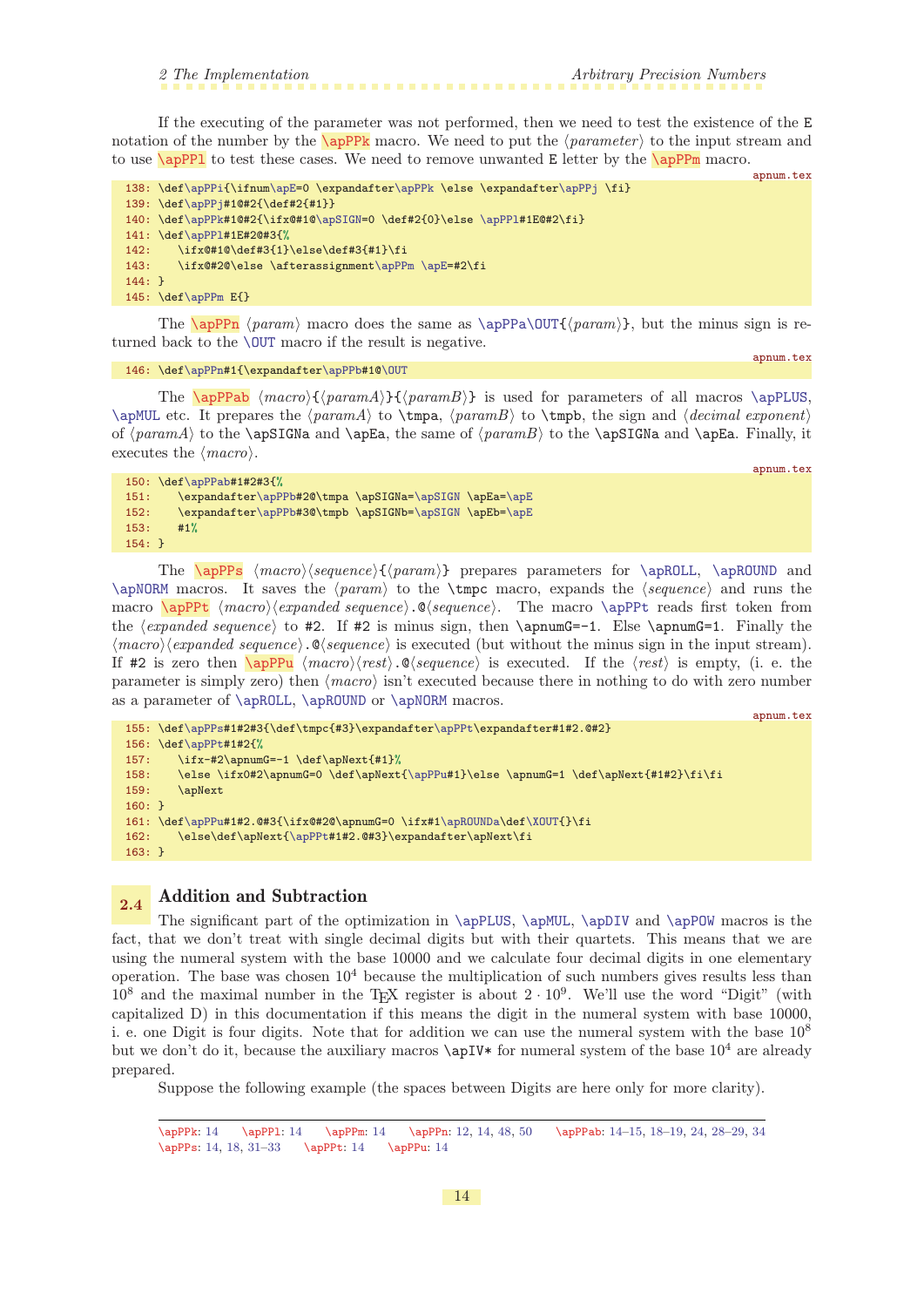```
123 4567 8901 9999 \apnumA=12 \apnumE=3 \apnumD=16
+ 22.423 \apnumB=0 \apnumF=2 \apnumC=12
         --------------------------
sum in reversed order and without transmissions:
              {4230}{10021}{8901}{4567}{123} \apnumD=-4
sum in normal order including transmissions:
 123 4567 8902 0021.423
```
In the first pass, we put the number with more or equal Digits before decimal point above the second number. There are three Digits more in the example. The \apnumC register saves this information (multiplied by 4). The first pass creates the sum in reversed order without transmissions between Digits. It simply copies the \apnumC/4 Digits from the first number to the result in reversed order. Then it does the sums of Digits without transmissions. The \apnumD is a relative position of the decimal point to the edge of the calculated number.

The second pass reads the result of the first pass, calculates transmissions and saves the result in normal order.

The first Digit of the operands cannot include four digits. The number of digits in the first Digit is saved in \apnumE (for first operand) and in \apnumF (for second one). The rule is to have the decimal point between Digits in all circumstances.

<span id="page-14-2"></span><span id="page-14-0"></span>The [\apPLUS](#page-5-0) and [\apMINUS](#page-5-2) macros prepare parameters using [\apPPab](#page-13-5) and execute [\apPLUSa](#page-14-3):

```
\apPLUS\apPPab\apPLUSa}
168: \def\apMINUS#1#2{\relax \apPPab\apPLUSa{#1}{-#2}}
```
<span id="page-14-3"></span>The macro **\apPLUSa** does the following work:

- It gets the operands in \tmpa and \tmpb macros using the [\apPPab](#page-13-5).
- If the scientific notation is used and the decimal exponents  $\apalg$ Ea and  $\apset$ apEb are not equal then the decimal point of one operand have to be shifted (by the macro [\apPLUSxE](#page-17-4) at line [170\)](#page-15-2).
- The digits before decimal point are calculated for both operands by the [\apDIG](#page-32-10) macro. The first result is saved to \apnumA and the second result is saved to \apnumB. The [\apDIG](#page-32-10) macro removes decimal point (if exists) from the parameters (lines [171](#page-15-3) and [172](#page-15-4)).
- The number of digits in the first Digit is calculated by  $\apalg$  The operands. This number is saved to \apnumE and \apnumF. This number is subtracted from \apnumA and \apnumB, so these registers now includes multiply of four (lines [173](#page-15-5) and [174\)](#page-15-6).
- The **\apnumC** includes the difference of Digits before the decimal point (multiplied by four) of given operands (line [175\)](#page-15-7).
- <span id="page-14-5"></span><span id="page-14-4"></span>• If the first operand is negative then the minus sign is inserted to the  $\alpha$ PLUSxA macro else this macro is empty. The same for the second operand and for the macro  $\qquadsqrt{\frac{appLUSxB}{apPLUSxB}}$  is done (lines [176](#page-15-8)) and [177](#page-15-9)).
- If both operands are positive, then the sign of the result [\apSIGN](#page-8-4) is set to one. If both operands are negative, then the sign is set to  $-1$ . But in both cases mentioned above we will do (internally) addition, so the macros [\apPLUSxA](#page-14-4) and [\apPLUSxB](#page-14-5) are set to empty. If one operand is negative and second positive then we will do subtraction. The [\apSIGN](#page-8-4) register is set to zero and it will set to the right value later (lines [178](#page-15-10) to [180](#page-15-11)).
- The macro  $\apph{\text{list }\n}$  is the calculation ophic term of  $\geq \frac{d}{g}\frac{d}{g}\frac{b}{f}$  does the calculation of the first pass. The  $\langle first op \rangle$  has to have more or equal Digits before decimal point than  $\langle second\ op \rangle$ . This is reason why this macro is called in two variants dependent on the value \apnumC. The macros [\apPLUSxA](#page-14-4) and [\apPLUSxB](#page-14-5) (with the sign of the operands) are exchanged (by the [\apPLUSg](#page-16-4)) if the operands are exchanged (lines [181](#page-15-12) to [182](#page-15-13)).
- The \apnumG is set by the macro [\apPLUSb](#page-15-0) to the sign of the first nonzero Digit. It is equal to zero if there are only zero Digits after first pass. The result is zero in such case and we do nothing more (line [184](#page-15-14)).

<sup>\</sup>apPLUS: [6](#page-5-1), [9–](#page-8-1)[12](#page-11-1), [14](#page-13-1)–15, [37–](#page-36-1)[39](#page-38-1), [41](#page-40-1)–[44,](#page-43-1) [46–](#page-45-1)[51](#page-50-1) \apMINUS: [6](#page-5-1), [11](#page-10-1)[–12,](#page-11-1) 15, [46,](#page-45-1) [48](#page-47-1), [51](#page-50-1) \apPLUSa: 15–[16](#page-15-1)  $\ap{{PLUSxA: 15-17} \ap{{PLUSxB: 15-17}}$  $\ap{{PLUSxA: 15-17} \ap{{PLUSxB: 15-17}}$  $\ap{{PLUSxA: 15-17} \ap{{PLUSxB: 15-17}}$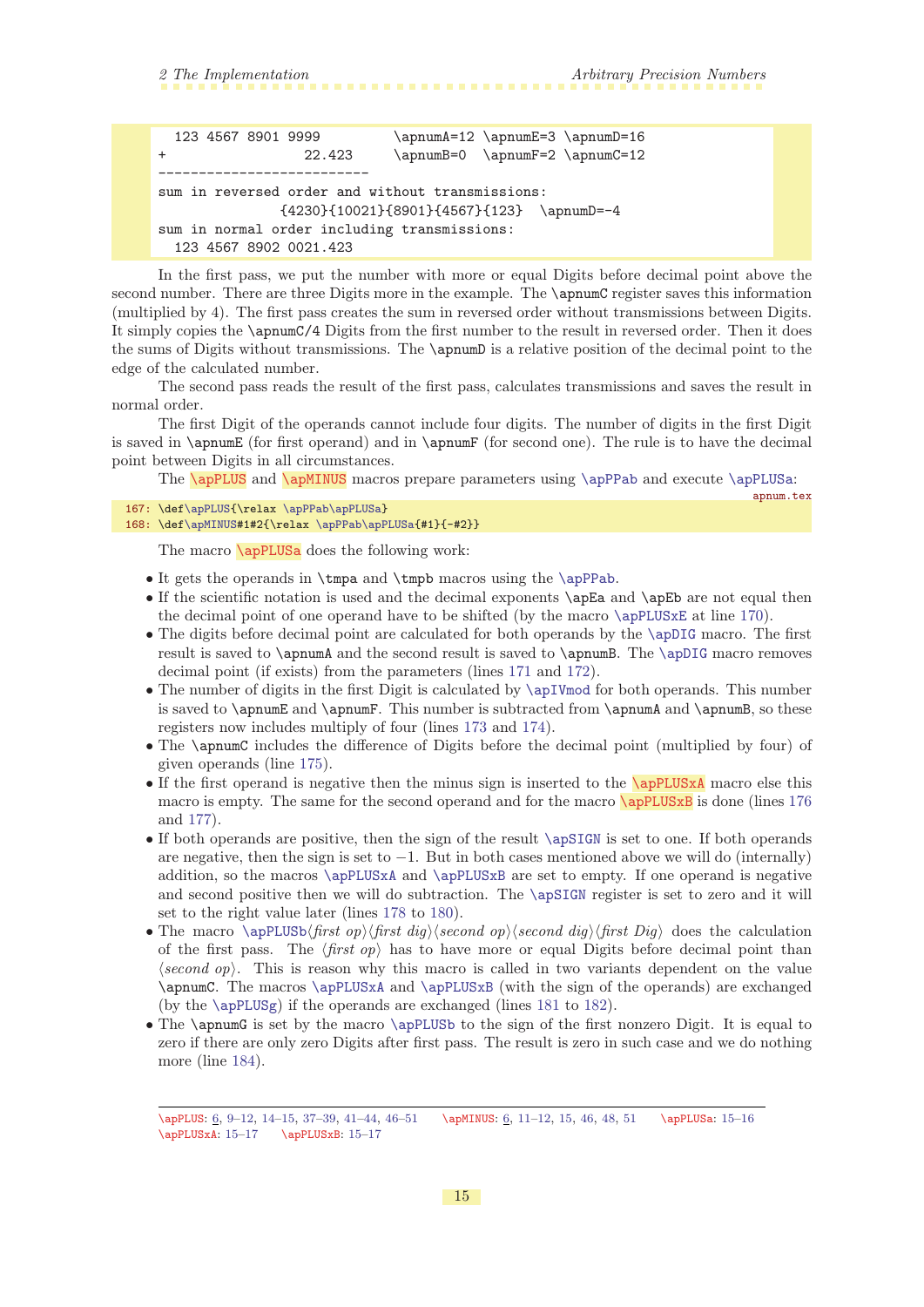- <span id="page-15-1"></span>• The transmission calculation is different for addition and subtraction. If the subtraction is processed then the sign of the result is set (using the value \apnumG) and the [\apPLUSm](#page-16-7) for transmissions is prepared. Else the [\apPLUSp](#page-16-8) for transmissions is prepared as the \apNext macro (line [185\)](#page-15-15)
- The result of the first pass is expanded in the input stream and the **\apNext** (i. e. transmissions calculation) is activated at line [186](#page-15-16).
- if the result is in the form .000123, then the decimal point and the trailing zeros have to be inserted. Else the trailing zeros from the left side of the result have to be removed by [\apPLUSy](#page-17-2). This macro adds the sign of the result too (lines [187](#page-15-17) to [193](#page-15-18))

<span id="page-15-13"></span><span id="page-15-12"></span><span id="page-15-11"></span><span id="page-15-10"></span><span id="page-15-9"></span><span id="page-15-8"></span><span id="page-15-7"></span><span id="page-15-6"></span><span id="page-15-5"></span><span id="page-15-4"></span><span id="page-15-3"></span><span id="page-15-2"></span>

|          | арицш. сех                                                                              |
|----------|-----------------------------------------------------------------------------------------|
|          | 169: \def\apPLUSa{%                                                                     |
| 170:     | \ifnum\apEa=\apEb \apE=\apEa \else \apPLUSxE \fi                                        |
| 171:     | \apDIG\tmpa\relax \apnumA=\apnumD % digits before decimal point                         |
| 172:     | \apDIG\tmpb\relax \apnumB=\apnumD                                                       |
| 173:     | \apIVmod \apnumA \apnumE \advance\apnumA by-\apnumE % digits in the first Digit         |
| 174:     | \apIVmod \apnumB \apnumF \advance\apnumB by-\apnumF                                     |
| 175:     | \apnumC=\apnumB \advance\apnumC by-\apnumA % difference between Digits                  |
| 176:     | \ifnum\apSIGNa<0 \def\apPLUSxA{-}\else \def\apPLUSxA{}\fi                               |
| 177:     | \ifnum\apSIGNb<0 \def\apPLUSxB{-}\else \def\apPLUSxB{}\fi                               |
| 178:     | \apSIGN=0 % \apSIGN=0 means that we are doing subtraction                               |
| 179:     | \ifx\apPLUSxA\empty \ifx\apPLUSxB\empty \apSIGN=1 \fi\fi                                |
| 180:     | \if\apPLUSxA-\relax \if\apPLUSxB-\relax \apSIGN=-1 \def\apPLUSxA{}\def\apPLUSxB{}\fi\fi |
| 181:     | \ifnum\apnumC>0 \apPLUSg \apPLUSb \tmpb\apnumF \tmpa\apnumE \apnumB % first pass        |
| 182:     | \else \apnumC=-\apnumC \apPLUSb \tmpa\apnumE \tmpb\apnumF \apnumA                       |
| 183:     | \fi                                                                                     |
| 184:     | \ifnum\apnumG=0 \def\OUT{0}\apSIGN=0 \apE=0 \else                                       |
| 185:     | \ifnum\apSIGN=0 \apSIGN=\apnumG \let\apNext=\apPLUSm \else \let\apNext=\apPLUSp \fi     |
| 186:     | \apnumX=0 \edef\OUT{\expandafter}\expandafter \apNext \OUT@% second pass                |
| 187:     | \ifnum\apnumD<1 % result in the form .000123                                            |
| 188:     | \apnumZ=-\apnumD                                                                        |
| 189:     | \def\tmpa{.}%                                                                           |
| 190:     | \ifnum\apnumZ>0 \apADDzeros\tmpa \fi % adding dot and left zeros                        |
| 191:     | \edef\0UT{\ifnum\apSIGN<0-\fi\tmpa\0UT}%                                                |
| 192:     | <b>\else</b>                                                                            |
| 193:     | \edef\OUT{\expandafter}\expandafter\apPLUSy \OUT@% removing left zeros                  |
| 194:     | \fi\fi                                                                                  |
| $195:$ } |                                                                                         |

<span id="page-15-18"></span><span id="page-15-17"></span><span id="page-15-16"></span><span id="page-15-15"></span><span id="page-15-14"></span><span id="page-15-0"></span>The macro  $\alpha \$  (first op) (first dig) (second op) (second dig) (first Dig) starts the first pass. The  $\langle first\ op\rangle$  is the first operand (which have more or equal Digits before decimal point). The  $\langle first\ dig\rangle$ is the number of digits in the first Digit in the first operand. The  $\langle second\text{ }on \rangle$  is the second operand and the (second dig) is the number of digits in the first Digit of the second operand. The  $\frac{first\ Dig}{i}$  is the number of Digits before decimal point of the first operand, but without the first Digit and multiplied by 4.

The macro[\apPLUSb](#page-15-0) saves the second operand to \tmpd and appends the  $4 - \text{second } dig$  empty parameters before this operand in order to read desired number of digits to the first Digit of this oparand. The macro [\apPLUSb](#page-15-0) saves the first operand to the input queue after [\apPLUSc](#page-16-0) macro. It inserts the appropriate number of empty parameters (in \tmpc) before this operand in order to read the right number of digits in the first attempt. It appends the [\apNL](#page-33-9) marks to the end in order to recognize the end of the input stream. These macros expands simply to zero but we can test the end of input stream by \ifx.

The macro [\apPLUSb](#page-15-0) calculates the number of digits before decimal point (rounded up to multiply by 4) in  $\apaumb$  by advancing  $\frac{first\ DIG}{\rm b}$  by 4. It initializes  $\apaumbZ$  to zero. If the first nonzero Digit will be found then **\apnumZ** will be set to this Digit in the **[\apPLUSc](#page-16-0)** macro.

```
apnum.tex
196: \def\apPLUSb#1#2#3#4#5{%
197: \edef\tmpd{\ifcase#4\or{}{}{}\or{}{}\or{}\fi#3}%
198: \edef\tmpc{\ifcase#2\or{}{}{}\or{}{}\or{}\fi}%
=\apPLUScf\OUT{}%
\apPLUSc\1\apNL\apNL\apNL\apNL@%
201:}
```

```
\apPLUSb: 15–16
```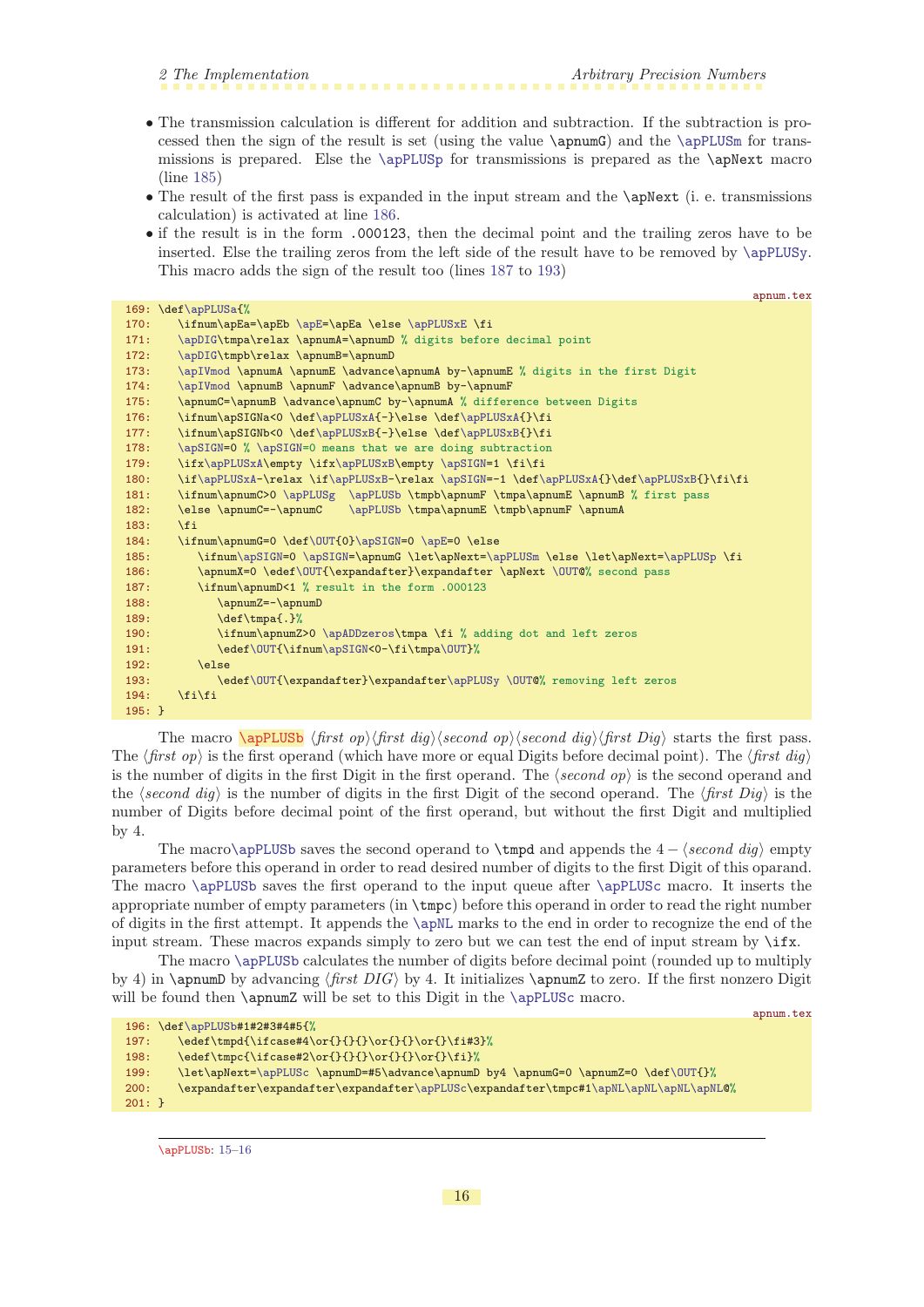<span id="page-16-2"></span><span id="page-16-1"></span><span id="page-16-0"></span>The macro **\apPLUSc** is called repeatedly. It reads one Digit from input stream and saves it to the \apnumY. Then it calls the \apPLUSe, which reads (if it is allowed, i. e. if \apnumC<=0) one digit from second operand \tmpd by the [\apIVread](#page-33-7) macro. Then it does the addition of these digits and saves the result into the [\OUT](#page-9-4) macro in reverse order.

Note, that the sign [\apPLUSxA](#page-14-4) is used when \apnumY is read and the sign [\apPLUSxB](#page-14-5) is used when advancing is performed. This means that we are doing addition or subtraction here.

<span id="page-16-4"></span><span id="page-16-3"></span>If the first nonzero Digit is reached, then the macro \apPLUSh sets the sign of the result to the \apnumG and (maybe) exchanges the [\apPLUSxA](#page-14-4) and [\apPLUSxB](#page-14-5) macros (by the \apPLUSg macro) in order to the internal result of the subtraction will be always non-negative.

<span id="page-16-5"></span>If the end of input stream is reached, then  $\alpha$  (used at line [214\)](#page-16-9) is reset from its original value  $\apph{vsc to the \ap{{\text{v}}\def\thq{\text{u}}\def\thq{\text{u}}\def\thq{\text{u}}\def\thq{\text{u}}\def\thq{\text{u}}\def\thq{\text{u}}\def\thq{\text{u}}\def\thq{\text{u}}\def\thq{\text{u}}\def\thq{\text{u}}\def\thq{\text{u}}\def\thq{\text{u}}\def\thq{\text{u}}\def\thq{\text{u}}\def\thq{\text{u}}\def\thq{\text{u}}\def\thq{\text{u}}\def\thq{\text{u}}\def\thq{\text{u}}\def\thq{\text{$ is finished. This occurs when there are more Digits after decimal point in the second operand than in the first one. If the end of input stream is reached and the \tmpd macro is empty (all data from second operand was read too) then the \apPLUSf macro removes the rest of input stream and the first pass of the calculation is done. apnum.tex

```
202: \def\apPLUSc#1#2#3#4{\apnumY=\apPLUSxA#1#2#3#4\relax
\apNL#\apPLUSd\fi
204: \ifx\apNL#1\relax \ifx\tmpd\empty \expandafter\expandafter\expandafter\apPLUSf \fi\fi
205: \apPLUSe
206: }
207: \def\apPLUSd{\apnumY=0 \ifx\tmpd\empty \expandafter\apPLUSf \else\expandafter \apPLUSe\fi}
208: \def\apPLUSe{%
209: \ifnum\apnumC>0 \advance\apnumC by-4
\apIVread\apPLUSxB\apnumX \fi
211: \ifnum\apnumZ=0 \apPLUSh \fi
\OUT{\OUT}%
213: \advance\apnumD by-4
214: \apNext
215 \cdot 3216: \def\apPLUSf#1@{}
\apPLUSg{=\apPLUSxA\apPLUSxA=\apPLUSxBt\apPLUSxB=\tmpc}
218: \def\apPLUSh{\apnumZ=\apnumY
```
<span id="page-16-9"></span>Why there is a complication about reading one parameter from input stream but second one from the macro \tmpd? This is more faster than to save both parameters to the macros and using [\apIVread](#page-33-7) for both because the [\apIVread](#page-33-7) must redefine its parameter. You can examine that this parameter is very long.

<span id="page-16-7"></span>The  $\alpha$  data) macro does transmissions calculation when subtracting. The  $\langle data \rangle$  from first pass is expanded in the input stream. The [\apPLUSm](#page-16-7) macro reads repeatedly one Digit from the  $\langle data \rangle$  until the stop mark is reached. The Digits are in the range −9999 to 9999. If the Digit is negative then we need to add 10000 and set the transmission value  $\apnumX$  to one, else  $\apnumX$  is zero. When the next Digit is processed then the calculated transmission value is subtracted. The macro [\apPLUSw](#page-17-0) writes the result for each Digit  $\apreak\$  apnumA in the normal (human readable) order.

|          |                                                                           | apnum.tex |
|----------|---------------------------------------------------------------------------|-----------|
|          | $221: \def\apPLUSm#1{\%}$                                                 |           |
| 222:     | \ifx@#1\else                                                              |           |
| 223:     | \apnumA=#1 \advance\apnumA by-\apnumX                                     |           |
| 224:     | \ifnum\apnumA<0 \advance\apnumA by\apIVbase \apnumX=1 \else \apnumX=0 \fi |           |
| 225:     | \apPLUSw                                                                  |           |
| 226:     | \expandafter\apPLUSm                                                      |           |
| 227:     | \fi                                                                       |           |
| $228:$ } |                                                                           |           |

<span id="page-16-8"></span>The  $\alpha$  /apPLUSp  $\langle data \rangle$  macro does transmissions calculation when addition is processed. It is very similar to[\apPLUSm](#page-16-7), but Digits are in the range 0 to 19998. If the Digit value is greater then 9999 then we need to subtract 10000 and set the transmission value \apnumX to one, else \apnumX is zero.

\apPLUSc: [16–](#page-15-1)17 \apPLUSe: 17 \apPLUSh: 17 \apPLUSg: [15–](#page-14-1)17 \apPLUSd: 17 \apPLUSf: 17 \apPLUSm: [16](#page-15-1)-17 \apPLUSp: [16,](#page-15-1) [18](#page-17-1)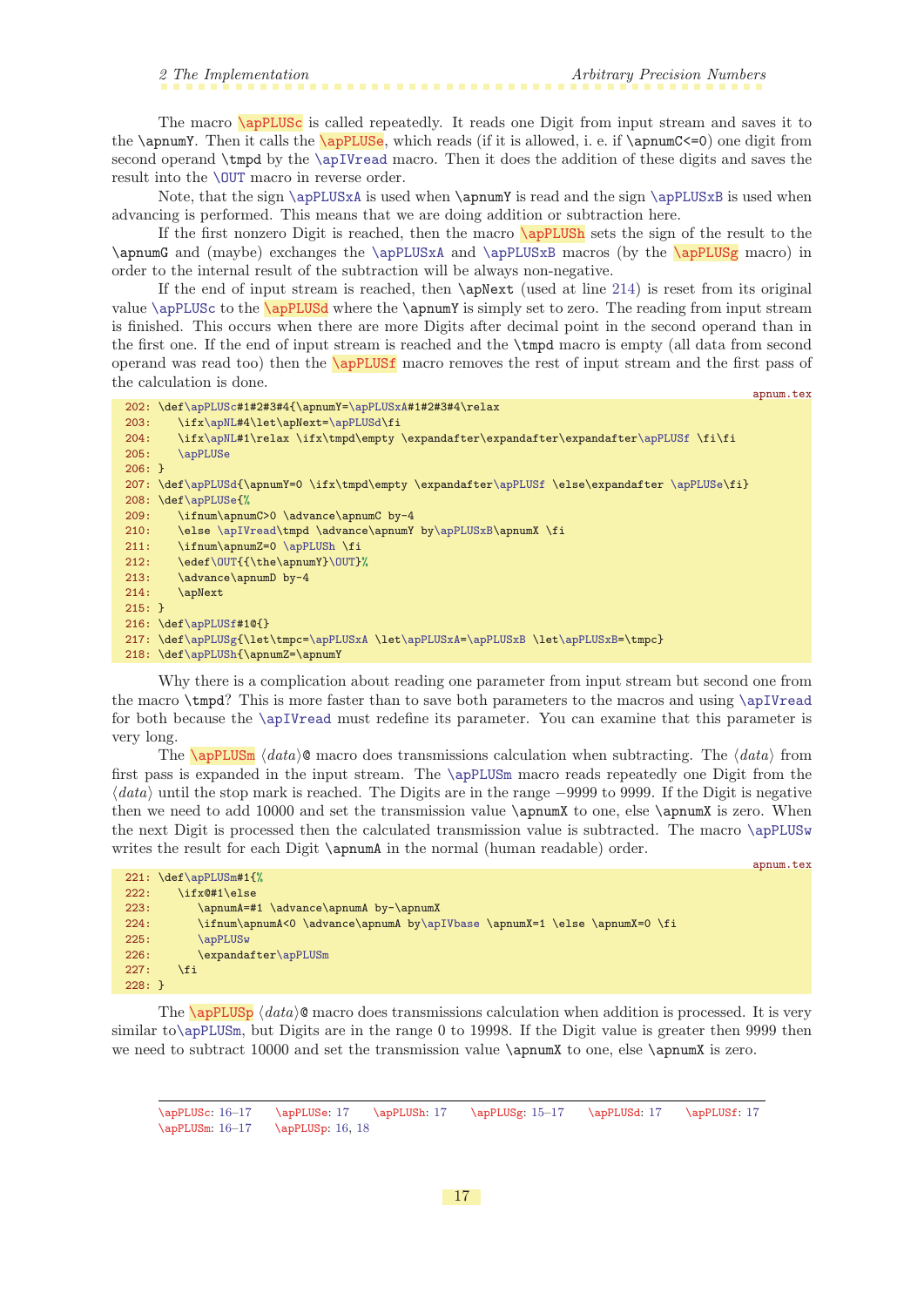<span id="page-17-1"></span>

|          |                                                                                    | apnum.tex |
|----------|------------------------------------------------------------------------------------|-----------|
|          | 229: $\def\ap{{\cal E}{\cal E}}$                                                   |           |
| 230:     | \ifx@#1\ifnum\apnumX>0 \apnumA=1 \apPLUSw \fi % .5+.5=.1 bug fixed                 |           |
| 231:     | \else                                                                              |           |
| 232:     | \apnumA=\apnumX \advance\apnumA by#1                                               |           |
| 233:     | \ifnum\apnumA<\apIVbase \apnumX=0 \else \apnumX=1 \advance\apnumA by-\apIVbase \fi |           |
| 234:     | \apPLUSw                                                                           |           |
| 235:     | \expandafter\apPLUSp                                                               |           |
| 236:     | \fi                                                                                |           |
| $237:$ } |                                                                                    |           |
|          |                                                                                    |           |

<span id="page-17-0"></span>The  $\ap{{\mathsf{a}}\nu}{\mathsf{a}}$  writes the result with one Digit (saved in  $\ap{{\mathsf{a}}\nu}{\mathsf{a}}$ ) to the  $\rm{OUT}$  macro. The  $\rm{OUT}$ is initialized as empty. If it is empty (it means we are after decimal point), then we need to write all four digits by [\apIVwrite](#page-34-0) macro (including left zeros) but we need to remove right zeros by [\apREMzerosR](#page-34-10). If the decimal point is reached, then it is saved to the  $\overline{OUT}$ . But if the previous  $\overline{OUT}$  is empty (it means there are no digits after decimal point or all such digits are zero) then \def[\OUT{](#page-9-4)\empty} ensures that the [\OUT](#page-9-4) is non-empty and the ignoring of right zeros are disabled from now.

```
\apPLUSw{%<br>239: \ifnum\appu
     x\OUT\OUT{f\OUT\OUT}\fi \fi
240: \advance\apnumD by4
241: \ifx\OUT\empty \edef\tmpa{\apIVwrite\apnumA}\edef\OUT{\apREMzerosR\tmpa}%
f\OUT{\apIVwrite\A\OUT}\fi
243: }
```
<span id="page-17-2"></span>The macro  $\qquad$   $\qquad$   $\qquad$   $\qquad$   $\qquad$   $\qquad$   $\qquad$   $\qquad$   $\qquad$   $\qquad$   $\qquad$   $\qquad$   $\qquad$   $\qquad$   $\qquad$   $\qquad$   $\qquad$   $\qquad$   $\qquad$   $\qquad$   $\qquad$   $\qquad$   $\qquad$   $\qquad$   $\qquad$   $\qquad$   $\qquad$   $\qquad$   $\qquad$   $\qquad$   $\qquad$   $\qquad$   $\qquad$   $\qquad$   $\qquad$  the possible minus sign by the **\apPLUSz** macro.

```
244: \def\ap{{\bf 1} \frac{1}{\sigma} \exp{{\bf 1} \exp{{\bf 1} \exp{{\bf 1} \exp{{\bf 1} \exp{{\bf 1} \exp{{\bf 1} \exp{{\bf 1} \exp{{\bf 1} \exp{{\bf 1} \exp{{\bf 1} \exp{{\bf 1} \exp{{\bf 1} \exp{{\bf 1} \exp{{\bf 1} \exp{{\bf 1} \exp{{\bf 1} \exp{{\bf 1} \exp{{\bf 1} \exp{{\bf 1} \exp{{\bf 1} \exp{{\bf 1} \exp{{\bf 1} \exp{{\bf 1} \exp{{\bf 1} \exp{{\bf 245: \def\apPLUSz#1@{\edef\OUT{\ifnum\apSIGN<0-\fi#1}}
```
The macro **\apPLUSxE** uses the **[\apROLLa](#page-30-5)** in order to shift the decimal point of the operand. We need to set the same decimal exponent in scientific notation before the addition or subtraction is processed.

apnum.tex

apnum.tex

apnum.tex

apnum.tex

```
246: \def\apPLUSxE{%
247: \apnumE=\apEa \advance\apnumE by-\apEb<br>248: \ifnum\apEa>\apEb \apPPs\apROLLa\tmpb{
       \apPPs\apROLLa\apE=\apEa
\apPPs\apROLLa\apE=\apEb \fi
250: }
```
# <span id="page-17-5"></span>2.5 Multiplication

Suppose the following multiplication example: 1234\*567=699678.

|                | Normal format:<br>$1\ 2\ 3\ 4\ *$<br>5 6 7 |         | Mirrored format:<br>$1 4 3 2 1 *$<br>7 6 5      |
|----------------|--------------------------------------------|---------|-------------------------------------------------|
|                |                                            |         |                                                 |
| $*7:$<br>$*6:$ | 7 14 21 28<br>6 12 18 24                   |         | $\frac{1}{2}$ *7: 28 21 14 7<br>$  *6: 2418126$ |
| $*5:$          | 5 10 15 20                                 | $  *5:$ | 20 15 10 5                                      |
|                |                                            |         |                                                 |
|                | 678<br>699                                 |         | 8 7<br>699<br>- 6                               |

This example is in numeral system of base 10 only for simplification, the macros work really with base 10000. Because we have to do the transmissions between Digit positions from right to left in the normal format and because it is more natural for TEX to put the data into the input stream and read it sequentially from left to right, we use the mirrored format in our macros.

<span id="page-17-6"></span>The macro **[\apMUL](#page-5-3)** prepares parameters using **[\apPPab](#page-13-5)** and executes **[\apMULa](#page-18-0)** 

254: \def[\apMUL](#page-17-6){\relax [\apPPab](#page-13-5)[\apMULa](#page-18-0)}

\apPLUSw: [17–](#page-16-1)18 \apPLUSy: [16](#page-15-1), 18 \apPLUSz: 18 \apPLUSxE: [15](#page-14-1)[–16,](#page-15-1) 18 \apMUL: [6,](#page-5-1) [9–](#page-8-1)[12](#page-11-1), [14](#page-13-1), 18, [26](#page-25-1), [36,](#page-35-1) [38](#page-37-1), [41](#page-40-1)[–42,](#page-41-1) [44](#page-43-1), [46](#page-45-1)[–49,](#page-48-1) [51](#page-50-1)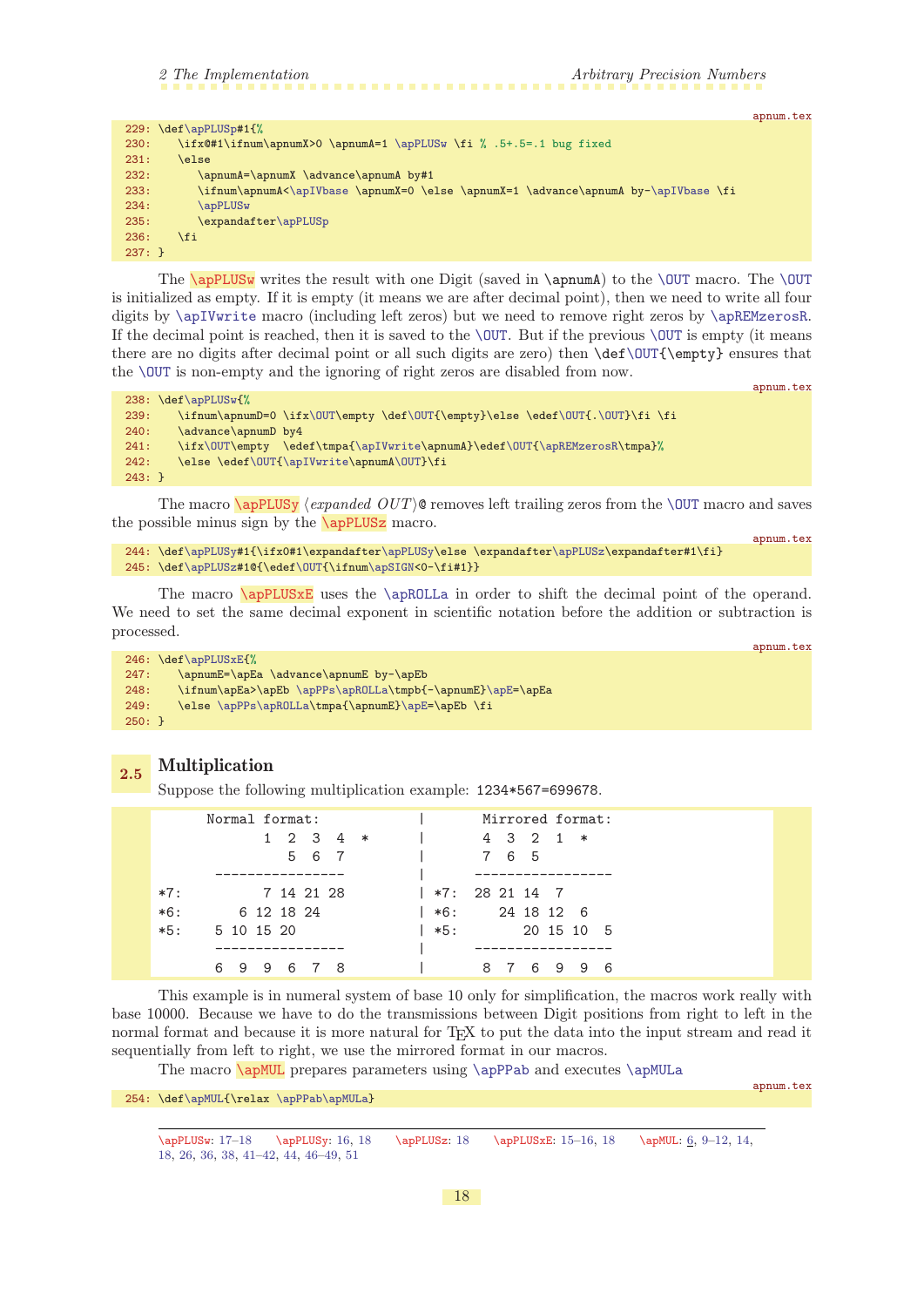<span id="page-18-1"></span><span id="page-18-0"></span>The macro **\apMULa** does the following:

- It gets the parameters in \tmpa and \tmpb preprocessed using the [\apPPab](#page-13-5) macro.
- It evaluates the exponent of ten [\apE](#page-8-5) which is usable when the scientific notation of numbers is used (line [256](#page-18-2)).
- It calculates [\apSIGN](#page-8-4) of the result (line [257\)](#page-18-3).
- If [\apSIGN](#page-8-4)=0 then the result is zero and we will do nothing more (line [258\)](#page-18-4).
- The decimal point is removed from the parameters by  $\ap{apIG(param)/register}$ . The  $\ap{apnumD}$ includes the number of digits before decimal point (after the \appIG is used) and the  $\langle$ register $\rangle$ includes the number of digits in the rest. The \apnumA or \apnumB includes total number of digits in the parameters \tmpa or \tmpb respectively. The \apnumD is re-calculated: it saves the number of digits after decimal point in the result (lines [259](#page-18-5) to [261](#page-18-6)).
- Let A is the number of total digits in the  $\langle param \rangle$  and let  $F = A \text{ mod } 4$ , but if  $F = 0$  then reassign it to  $F = 4$ . Then F means the number of digits in the first Digit. This calculation is done by  $\alpha(A)\$ F) macro. All another Digits will have four digits. The  $\apph{\alpha\mu\geqslant 0}$  and is able to read four digits, next four digits etc. We need to insert appropriate number of empty parameters before the  $\param$ . For example  $\apalg{\}{}{\apalg{\}param\@@@ reads first only one digit from$  $\langle param \rangle$ , next four digits etc. The appropriate number of empty parameters are prepared in the \tmpc macro (lines [262](#page-18-7) to [263](#page-18-8)).
- The [\apMULb](#page-19-0) reads the  $\langle param_A \rangle$  (all Digits) and prepares the [\OUT](#page-9-4) macro in the special interleaved format (described below). The format is finished by \*. in the line [265](#page-18-9).
- Analogical work is done with the second parameter  $\langle paramB \rangle$ . But this parameter is processed by [\apMULc](#page-19-2), which reads Digits of the parameter and inserts them to the \tmpa in the reversed order (lines [266](#page-18-10) to [268\)](#page-18-11).
- The main calculation is done by  $\apph{uLd}{paramB\@$ , which reads Digits from  $\pan{paramB\ }$  (in reversed order) and does multiplication of the  $\gamma$  (saved in the  $\sqrt{OUT}$ ) by these Digits (line [269\)](#page-18-12).
- The  $\alpha$  MULg macro converts the result  $\OUT$  to the human readable form (line [270\)](#page-18-13).
- The possible minus sign and the trailing zeros of results of the type .00123 is prepared by [\apADDzeros](#page-34-9)\tmpa to the \tmpa macro. This macro is appended to the result in the [\OUT](#page-9-4) macro (lines [271](#page-18-14) to [273\)](#page-18-15).

<span id="page-18-9"></span><span id="page-18-8"></span><span id="page-18-7"></span><span id="page-18-6"></span><span id="page-18-5"></span><span id="page-18-4"></span><span id="page-18-3"></span><span id="page-18-2"></span>

|          |                                                                                    | apnum.tex |
|----------|------------------------------------------------------------------------------------|-----------|
|          | 255: \def\apMULa{%                                                                 |           |
| 256:     | \apE=\apEa \advance\apE by\apEb                                                    |           |
| 257:     | \apSIGN=\apSIGNa \multiply\apSIGN by\apSIGNb                                       |           |
| 258:     | \ifnum\apSIGN=0 \def\OUT{0}\apE=0 \else                                            |           |
| 259:     | \apDIG\tmpa\apnumA \apnumX=\apnumA \advance\apnumA by\apnumD                       |           |
| 260:     | \apDIG\tmpb\apnumB \advance\apnumX by\apnumB \advance\apnumB by\apnumD             |           |
| 261:     | \apnumD=\apnumX % \apnumD = the number of digits after decimal point in the result |           |
| 262:     | \apIVmod \apnumA \apnumF % \apnumF = digits in the first Digit of \tmpa            |           |
| 263:     | \edef\tmpc{\ifcase\apnumF\or{}{}{}\or{}{}\or{}\fi}\def\0UT{}%                      |           |
| 264:     | \expandafter\expandafter\expandafter \apMULb \expandafter \tmpc \tmpa @@@@%        |           |
| 265:     | \edef\0UT{*.\0UT}%                                                                 |           |
| 266:     | \apIVmod \apnumB \apnumF % \apnumF = digits in the first Digit of \tmpb            |           |
| 267:     | \edef\tmpc{\ifcase\apnumF\or{}{}{}\or{}{}\or{}\fi}\def\tmpa{}%                     |           |
| 268:     | \expandafter\expandafter\expandafter \apMULc \expandafter \tmpc \tmpb @@@@%        |           |
| 269:     | \expandafter\apMULd \tmpa@%                                                        |           |
| 270:     | \expandafter\apMULg \OUT                                                           |           |
| 271:     | \edef\tmpa{\ifnum\apSIGN<0-\fi}%                                                   |           |
| 272:     | \ifnum\apnumD>0 \apnumZ=\apnumD \edef\tmpa{\tmpa.}\apADDzeros\tmpa \fi             |           |
| 273:     | \ifx\tmpa\empty \else \edef\OUT{\tmpa\OUT}\fi                                      |           |
| 274:     | $\overline{f}$                                                                     |           |
| $275: }$ |                                                                                    |           |

<span id="page-18-15"></span><span id="page-18-14"></span><span id="page-18-13"></span><span id="page-18-12"></span><span id="page-18-11"></span><span id="page-18-10"></span>We need to read the two data streams when the multiplication of the  $\langle param_A \rangle$  by one Digit from  $\langle paramB \rangle$  is performed and the partial sum is actualized. First: the digits of the  $\langle paramA \rangle$  and second: the partial sum. We can save these streams to two macros and read one piece of information from such macros at each step, but this si not effective because the whole stream have to be read and redefined at each step. For TEX is more natural to put one data stream to the input queue and to read pieces of

<sup>\</sup>apMULa: [18](#page-17-1)–19, [29](#page-28-1)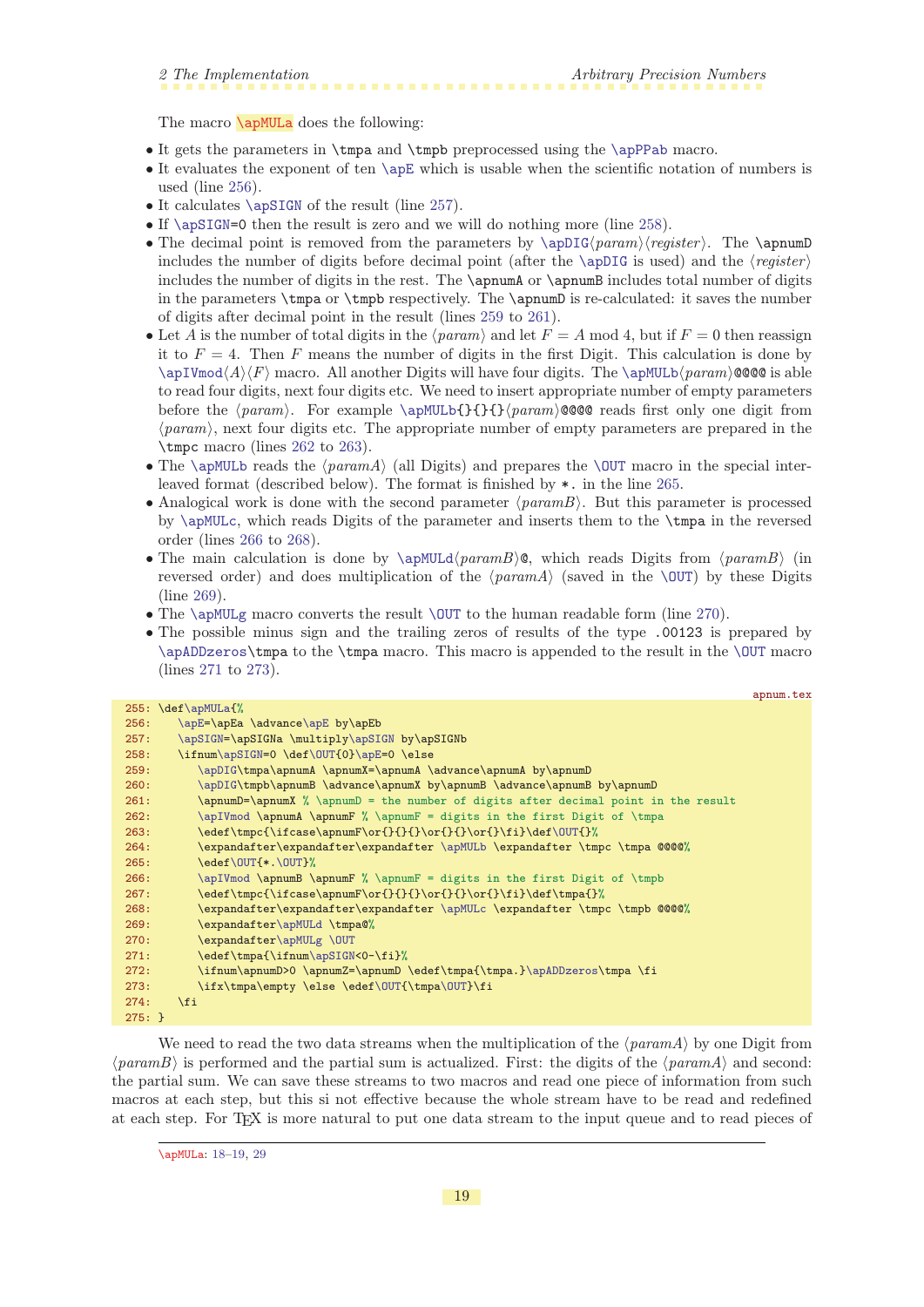<span id="page-19-1"></span>infromation thereof. Thus we interleave both data streams into one [\OUT](#page-9-4) in such a way that one element of data from first stream is followed by one element from second stream and it is followed by second element from first stream etc. Suppose that we are at the end of  $i - th$  line of the multiplication scheme where we have the partial sums  $s_n, s_{n-1}, \ldots, s_0$  and the Digits of  $\langle param_A \rangle$  are  $d_k, d_{k-1}, \ldots, d_0$ . The zero index belongs to the most right position in the mirrored format. The data will be prepared in the form:

.  $\{s_n\} \{s_{n-1}\} \ldots \{s_{k+1}\} \ast \{s_k\} \{d_{k-1}\} \ldots \{s_{k-1}\} \{d_{k-1}\} \{s_{k-1}\} \{d_{k-1}\}$ 

For our example (there is a simplification: numeral system of base 10 is used and no transmissions are processed), after second line (multiplication by 6 and calculation of partial sums) we have in  $\Upsilon$ UT:

```
. {28} * {45} {4} {32} {3} {19} {2} {6} {1} *
```
and we need to create the following line during calculation of next line of multiplication scheme:

```
. {28} {45} * {5*4+32} {4} {5*3+19} {3} {5*2+6} {2} {5*1} {1} *
```
This special format of data includes two parts. After the starting dot, there is a sequence of sums which are definitely calculated. This sequence is ended by first \* mark. The last definitely calculated sum follows this mark. Then the partial sums with the Digits of  $\langle param_A \rangle$  are interleaved and the data are finalized by second \*. If the calculation processes the the second part of the data then the general task is to read two data elements (partial sum and the Digit) and to write two data elements (the new partial sum and the previous Digit). The line calculation starts by copying of the first part of data until the first \* and appending the first data element after \*. Then the \* is written and the middle processing described above is started.

The macro  $\alpha$   $\gamma$  (paramA)@@@ prepares the special format of the macro  $\Upsilon$  described above where the partial sums are zero. It means:

<span id="page-19-0"></span>\* . {d\_k} 0 {d\_(k-1)} 0 ... 0 {d\_0} \*

where  $d_i$  are Digits of  $\langle paramA \rangle$  in reversed order.

The first "sum" is only dot. It will be moved before \* during the first line processing. Why there is such special "pseudo-sum"? The [\apMULe](#page-19-4) with the parameter delimited by the first \* is used in the context  $\{\sum_{m}\}*\$  during the third line processing and the dot here protects from removing the braces around the first real sum.

```
276: \def\apMULb#1#2#3#4{\ifx@#4\else
\OUTf\OUT\OUT{0\OUT}\fi
278: \expandafter\apMULb\fi
279: }
```
<span id="page-19-2"></span>The macro  $\a{pMULc}$  (paramB)@@@@ reads Digits from (paramB) and saves them in reversed order into  $\times$  Each Digit is enclosed by TFX braces {}.

```
\apMULc#1#2#3#4{\ifx@#4\else \edef\tmpa{{#1#2#3#4}\tmpa}\expandafter\apMULc\fi}
```
<span id="page-19-3"></span>The macro  $\qquad$   $\gamma$  (paramB)  $\alpha$  reads the Digits from  $\gamma$  aramB) (in reversed order), uses them as a coefficient for multiplication stored in  $\t{ammu}$  and processes the  $\applement$   $\verb|special data format\rangle$  for each such coefficient. This corresponds with one line in the multiplication scheme.

<span id="page-19-5"></span>apnum.tex

apnum.tex

apnum.tex

|          | 281: \def\apMULd#1{\ifx@#1\else     |  |
|----------|-------------------------------------|--|
| 282:     | \apnumA=#1 \expandafter\apMULe \OUT |  |
| 283:     | \expandafter\apMULd                 |  |
| 284:     | \fi                                 |  |
| $285:$ } |                                     |  |

<span id="page-19-4"></span>The macro \apMULe hspecial data formati copies the first part of data format to the [\OUT](#page-9-4), copies the next element after first  $\ast$ , appends  $\ast$  and does the calculation by [\apMULf](#page-19-5). The \apMULf is recursively called. It reads the Digit to  $\#1$  and the partial sum to the  $\#2$  and writes  $\{\approx A\#1+\#2\}$  to the [\OUT](#page-9-4) (lines [297](#page-20-7) to [301\)](#page-20-8). If we are at the end of data, then  $\#2$  is  $*$  and we write the {\appumA\*#1}{#1}} followed by ending  $*$  to the \CUT (lines [290](#page-20-9) to [292\)](#page-20-10).

```
19–2919213030
```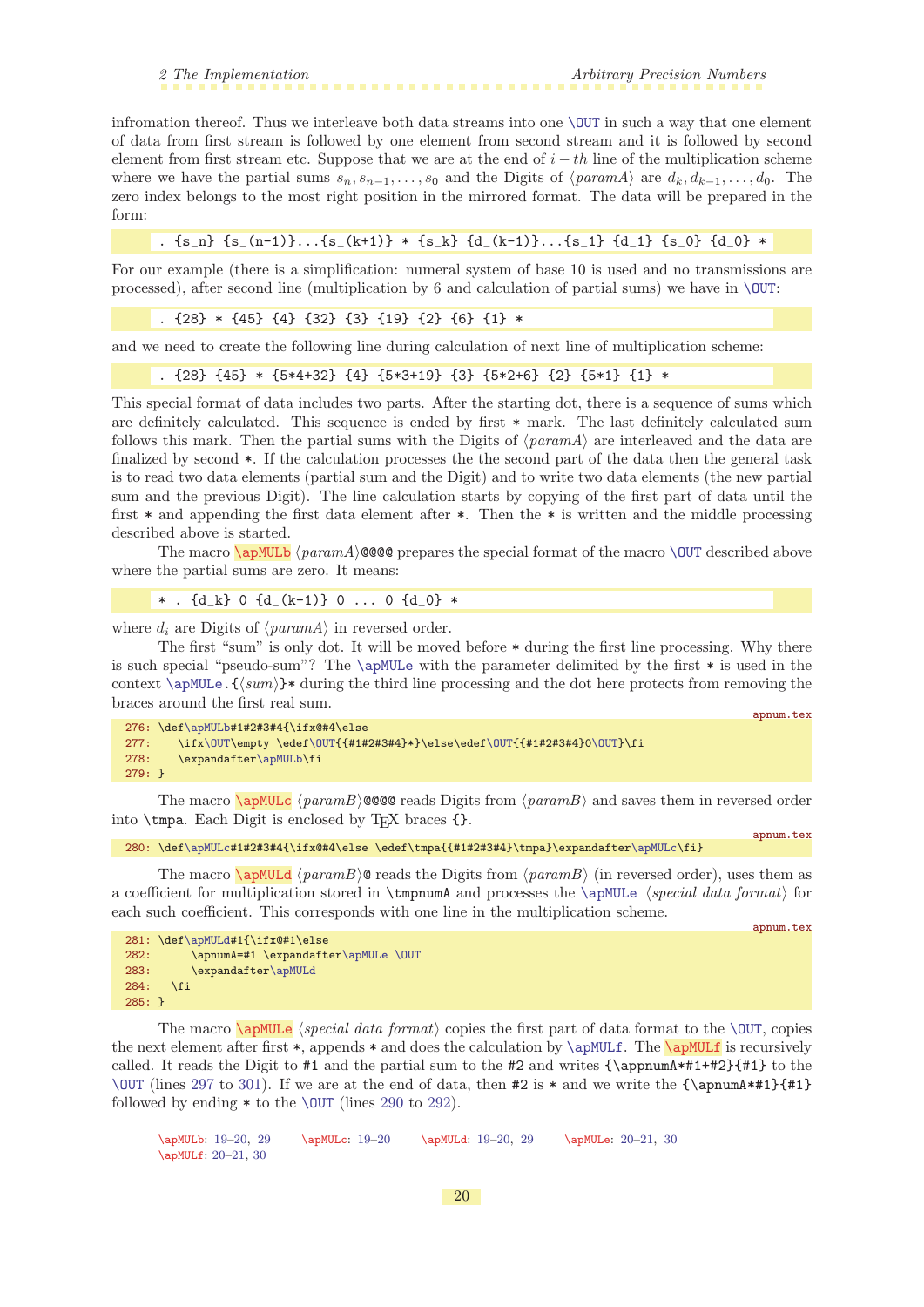<span id="page-20-6"></span>apnum.tex

<span id="page-20-10"></span><span id="page-20-9"></span><span id="page-20-1"></span>

|           | $286: \def\apMULe#1*#2{\apnumX=0 \def\OUT{#2}*\}\def\apDUT1{\apnumD=1 \apnumL=0 \apMULf}$    |
|-----------|----------------------------------------------------------------------------------------------|
|           | 287: $\def\{\MULf#1#2^{\}\$                                                                  |
| 288:      | \advance\apnum0 by-1 \ifnum\apnum0=0 \ap0UTx \fi                                             |
| 289:      | \apnumB=#1 \multiply\apnumB by\apnumA \advance\apnumB by\apnumX                              |
| 290:      | $\iota$ ifx*#2%                                                                              |
| 291:      | \ifnum\apnumB<\apIVbase                                                                      |
| 292:      | \edef\OUT{\OUT\expandafter\apOUTs\apOUT1.,\ifnum\the\apnumB#1=0 \else{\the\apnumB}{#1}\fi*}% |
| 293:      | \else \apIVtrans                                                                             |
| 294:      | \expandafter \edef\csname apOUT:\apOUTn\endcsname                                            |
| 295:      | $\{\cosh \alpha$ ap0UT: \ap0UTn\endcsname{\the\apnumB}{#1}}%                                 |
| 296:      | \apMULf0*\fi                                                                                 |
| 297:      | \else \advance\apnumB by#2                                                                   |
| 298:      | \ifnum\apnumB<\apIVbase \apnumX=0 \else \apIVtrans \fi                                       |
| 299:      | \expandafter                                                                                 |
| 300:      | \edef\csname ap0UT:\ap0UTn\endcsname{\csname ap0UT:\ap0UTn\endcsname{\the\apnumB}{#1}}%      |
| 301:      | \expandafter\apMULf \fi                                                                      |
| $302: \}$ |                                                                                              |

<span id="page-20-11"></span><span id="page-20-8"></span><span id="page-20-7"></span>There are several complications in the algorithm described above.

- The result isn't saved directly to the [\OUT](#page-9-4) macro, but partially into the macros \apOUT: $\langle num \rangle$ , as described in the section [2.9](#page-32-8) where the [\apOUTx](#page-35-2) macro is defined.
- The transmissions between Digit positions are calculated. First, the transmission value \apnumX is set to zero in the [\apMULe](#page-19-4). Then this value is subtracted from the calculated value \apnumB and the new transmission is calculated using the [\apIVtrans](#page-34-2) macro if \apnumB  $> 10000$ . This macro modifies  $\gamma$  in order it is right Digit in our numeral system.
- If the last digit has nonzero transmission, then the calculation isn't finished, but the new pair  $\{\langle transmission\rangle\}$  is added to the [\OUT](#page-9-4). This is done by recursively call of [\apMULf](#page-19-5) at line [296.](#page-20-11)
- <span id="page-20-3"></span><span id="page-20-2"></span><span id="page-20-0"></span>• The another situation can be occurred: the last pair has both values zeros. Then we needn't to write this zero to the output. This is solved by the test \ifnum\the\apnumB#1=0 at line [292.](#page-20-10)

The macro  $\gamma$   $\gamma$  hspecial data format) express the first dot (it is the #1 parameter) and prepares the [\OUT](#page-9-4) to writing the result in reverse order, i. e. in human readable form. The next work is done by  $\alpha$  apMULh and  $\alpha$ . The  $\alpha$  repeatedly reads the first part of the special data format (Digits of the result are here) until the first \* is found. The output is stored by  $\alpha\frac{digits}{data}$  macro. If the first \* is found then the  $\alpha$  macro repeatedly reads the triple  $\{\langle Digit\ of\ result\rangle\}\{\langle Digit\ of\ A\rangle\}\{\langle next\ Digit\ of\ result\rangle\}$  and saves the first element in full (four-digits) form by the [\apIVwrite](#page-34-0) if the third element isn't the stop-mark \*. Else the last Digit (first Digit in the human readable form) is saved by  $\theta$ , because we needn't the trailing zeros here. The third element is put back to the input stream but it is ignored by  $\alpha$  MUL<sub>j</sub> macro when the process is finished.

```
apnum.tex
303: \def\apMULg#1{\def\OUT{}\apMULh}
304: \def\apMULh#1{\ifx*#1\expandafter\apMULi
\apMULo\apIVwrite\apnumA}%<br>306: \expandafter\apMULh
             \apMULh
307: \fi
308: }
309: \def\apMULi#1#2#3{\apnumA=#1
310: \ifx*#3\apMULo{\apNUMdigits\tmpa}{\the\apnumA}\expandafter\apMULj
311: \else \apMULo4{\apIVwrite\apnumA}\expandafter\apMULi
312: \fi{#3}%
313: }
314: \def\apMULj#1{}
```
<span id="page-20-5"></span>The  $\qquad$   $\{digits\}$   $\{data\}$  appends  $\{data\}$  to the [\OUT](#page-9-4) macro. The number of digits after decimal point  $\epsilon$  is decreased by the number of actually printed digits  $\langle \text{digits} \rangle$ . If the decimal point is to be printed into  $\langle data \rangle$  then it is performed by the **\apMULt** macro.

```
315: \def\apMULo#1#2{\edef\tmpa{#2}%
316: \advance\apnumD by-#1
317: \ifnum\apnumD<1 \ifnum\apnumD>-4 \apMULt\fi\fi
```
\apMULg: [19](#page-18-1), 21 \apMULh: 21 \apMULi: 21 \apMULj: 21 \apMULo: 21 \apMULt: 21[–22](#page-21-1)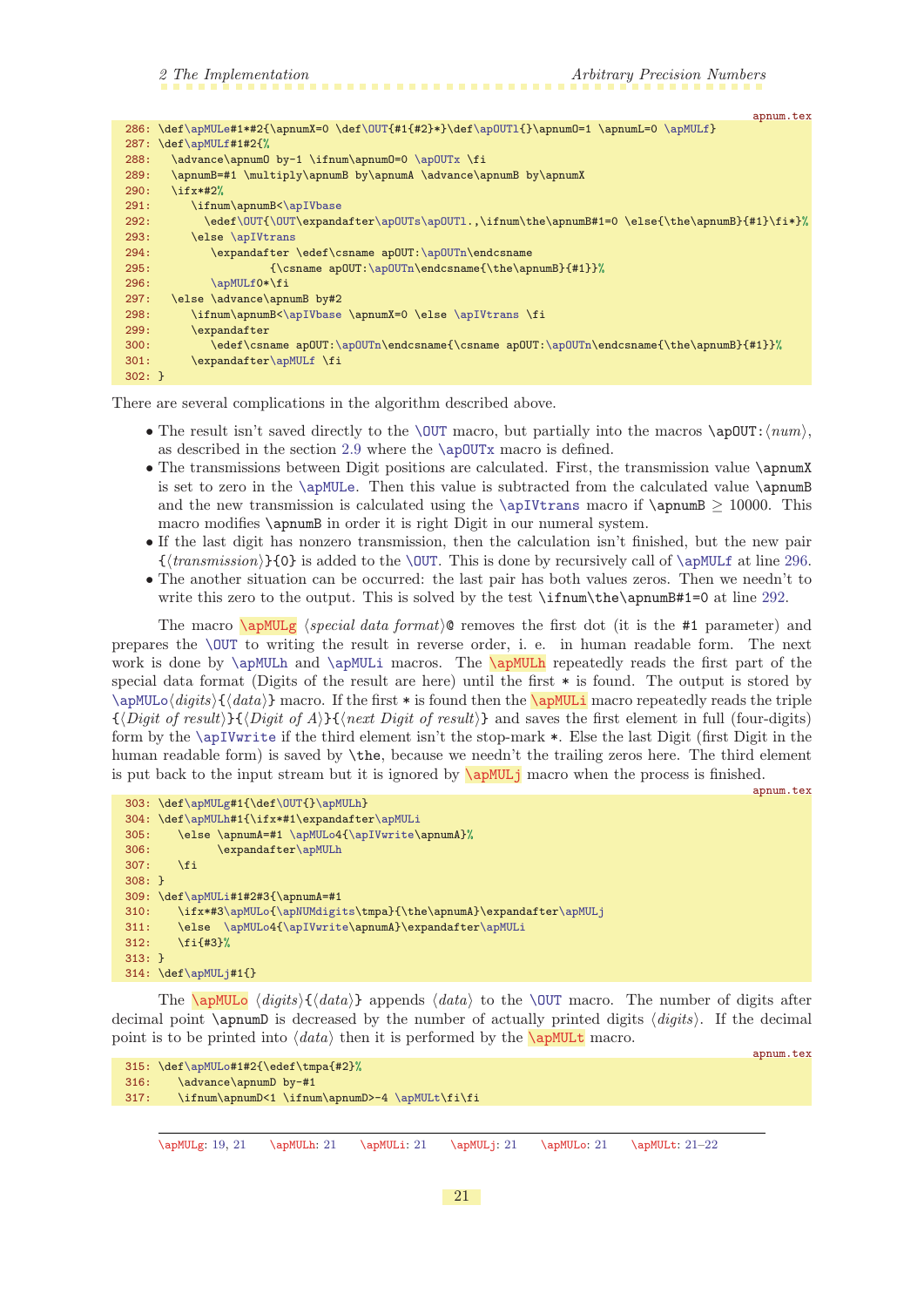#### <span id="page-21-1"></span>318: \edef[\OUT{](#page-9-4)\tmp[a\OUT](#page-9-4)}%

319: }

320: \def[\apMULt](#page-20-6){\edef\tmpa[{\apIVdot](#page-34-5){-\apnumD}\tmpa}\edef\tmpa{\tmpa}}

#### <span id="page-21-0"></span>2.6 Division

Suppose the following example:

| <parama> : <paramb></paramb></parama>         | <output></output>                    |
|-----------------------------------------------|--------------------------------------|
| $12345:678 = \lfloor 12:6=2 \rfloor$ 2 (2->1) |                                      |
| $2*678 - 1356$                                |                                      |
| $-1215$ <0 correction! 1                      |                                      |
| 12345                                         |                                      |
| $1*678 - 678$                                 |                                      |
| 5565                                          | $[55:6=8]$ 9 (9->8)                  |
| $9*678 - 6102$                                |                                      |
| -537 <0 correction!                           | 8                                    |
| 5565                                          |                                      |
| 8*678<br>-5424                                |                                      |
| $[14:6=2]$<br>1410                            | $\overline{2}$                       |
| 2*678<br>$-1356$                              |                                      |
| $\lceil 05:6=0 \rceil$<br>0540                | $\Omega$                             |
| 0*678<br>$-0$                                 |                                      |
| $\lceil 54:6=8 \rceil$<br>5400                | 9 $(2x$ correction: $9-8$ , $8-27$ ) |
| $\cdots$                                      |                                      |
|                                               | $12345:678 = 182079$                 |

We implement the division similar like pupils do it in the school (only the numeral system with base 10000 instead 10 is actually used, but we keep with base 10 in our illustrations). At each step of the operation, we get first two Digits from the dividend or remainder (called partial dividend or remainder) and do divide it by the first nonzero Digit of the divisor (called partial divisor). Unfortunately, the resulted Digit cannot be the definitive value of the result. We are able to find out this after the whole divisor is multiplied by resulted Digit and compared with the whole remainder. We cannot do this test immediately but only after a lot of following operations (imagine that the remainder and divisor have a huge number of Digits).

We need to subtract the remainder by the multiple of the divisor at each step. This means that we need to calculate the transmissions from the Digit position to the next Digit position from right to left (in the scheme illustrated above). Thus we need to reverse the order of Digits in the remainder and divisor. We do this reversion only once at the preparation state of the division and we interleave the data from the divisor and the dividend (the dividend will be replaced by the remainder, next by next remainder etc.).

The number of Digits of the dividend can be much greater than the number of Digits of the divisor. We need to calculate only with the first part of dividend/remainder in such case. We need to get only one new Digit from the rest of dividend at each calculation step. The illustration follows:

```
...used dividend.. | ... rest of dividend ... | .... divisor ....
1234567890123456789 7890123456789012345678901234 : 1231231231231231231
xxxxxxxxxxxxxxxxxx 7 <- calculated remainder
 xxxxxxxxxxxxxxxxx x8 <- new calculated remainder
  xxxxxxxxxxxxxxxx xx9 <- new calculated remainder etc.
```
We'll interleave only the "used dividend" part with the divisor at the preparation state. We'll put the "rest of dividend" to the input stream in the normal order. The macros do the iteration over calculation steps and they can read only one new Digit from this input stream if they need it. This approach needs no manipulation with the (potentially long) "rest of the dividend" at each step. If the divisor has only one Digit (or comparable small Digits) then the algorithm has only linear complexity with respect to the number of Digits in the dividend.

The numeral system with the base 10000 brings a little problem: we are simply able to calculate the number of digits which are multiple of four. But user typically wishes another number of calculated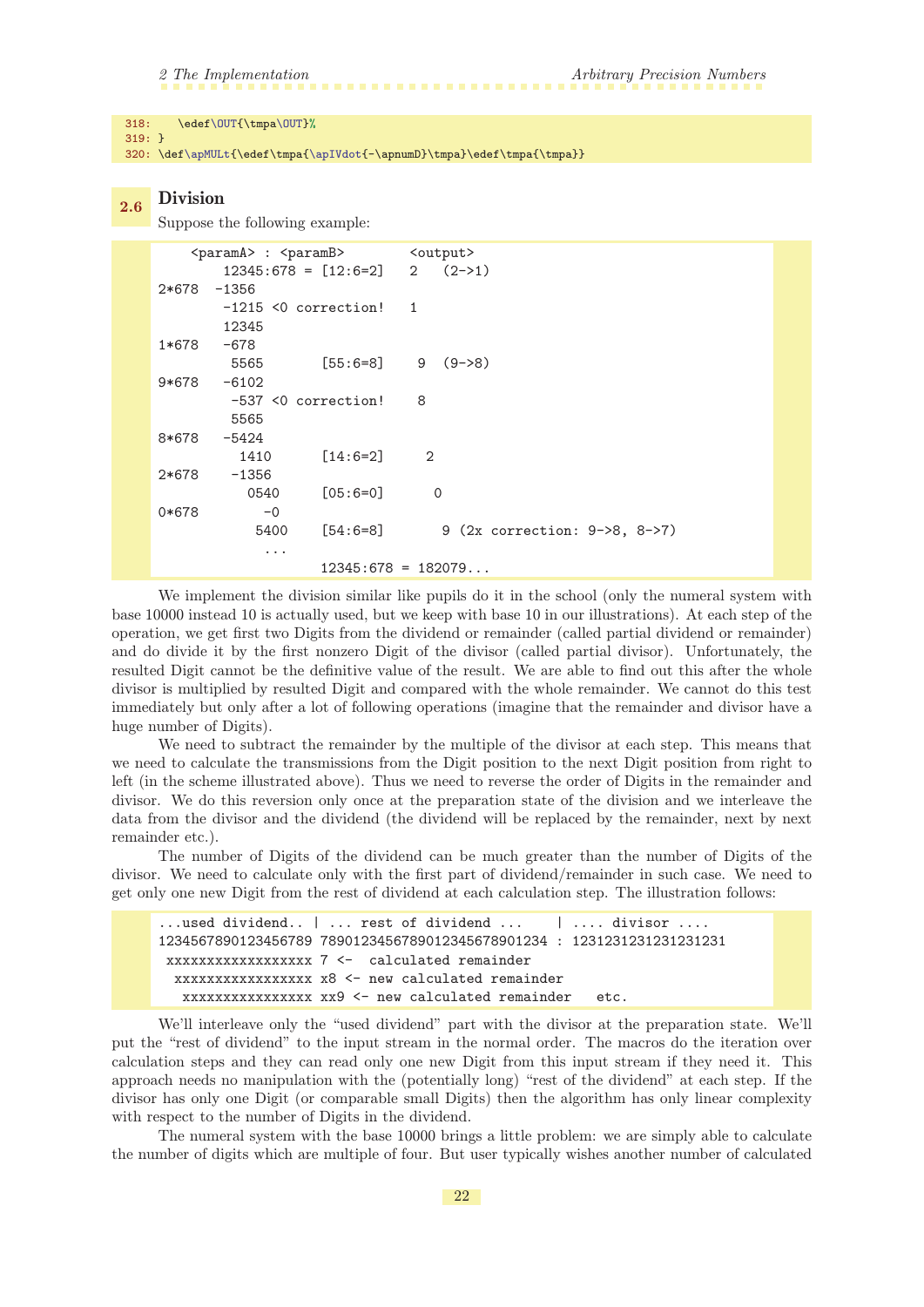<span id="page-22-1"></span>decimal digits. We cannot simply strip the trailing digits after calculation because the user needs to read the right remainder. This is a reason why we calculate the number of digits for the first Digit of the result. All another calculated Digits will have four digits. We need to prepare the first "partial dividend" in order to the  $F$  digits will be calculated first. How to do it? Suppose the following illustration of the first two Digits in the "partial remainder" and "partial divisor":

```
0000 7777 : 1111 = 7 .. one digit in the result
0007 7778 : 1111 = 70 .. two digits in the result
0077 7788 : 1111 = 700 .. three digits in the result
0777 7888 : 1111 = 7000 .. four digits in the result
7777 8888 : 1111 = ???? .. not possible in the numeral system of base 10000
```
We need to read  $F-1$  digits to the first Digit and four digits to the second Digit of the "partial dividend". But this is true only if the dividend is "comparably greater or equal to" divisor. The word "comparably greater" means that we ignore signs and the decimal point in compared numbers and we assume the decimal points in the front of both numbers just before the first nonzero digit. It is obvious that if the dividend is "comparably less" than divisor then we need to read  $F$  digits to the first Digit.

The macro  $\ap{DIV}$  runs  $\ap{DIV}$  macro which uses the  $\tt{dividend}$  and  $\tt{imp}$  (divisor) macros and does the following work:

- <span id="page-22-2"></span><span id="page-22-0"></span>• If the divisor \tmpb is equal to zero, print error and do nothing more (line [326\)](#page-23-2).
- The [\apSIGN](#page-8-4) of the result is calculated (line [327](#page-23-3)).
- If the dividend  $\times$  is equal to zero, then  $\OUT$  and  $\XOUT$  are zeros and do nothing more (line [328\)](#page-23-4).
- Calculate the exponent of ten [\apE](#page-8-5) when scientific notation is used (Line [328](#page-23-4)).
- The number of digits before point are counted by  $\alpha$ pDIG macro for both parameters. The difference is saved to \apnumD and this is the number of digits before decimal point in the result (the exception is mentioned later). The [\apDIG](#page-32-10) macro removes the decimal point and (possible) left zeros from its parameter and saves the result to the \apnumD register (lines [330](#page-23-5) to [332\)](#page-23-6).
- The macro [\apDIVcomp](#page-23-0)(paramA)(paramB) determines if the  $\langle paramA \rangle$  is "comparably greater or equal" to  $\langle paramB \rangle$ . The result is stored in the boolean value apX. We can ask to this by the  $\langle true \rangle\else\frac{\n 4}{\n 4\n 4\n 6\n 6\n 7\n 8\n 8\n 9\n 10\n 11\n 12\n 13\n 14\n 15\n 15\n 16\n 17\n 18\n 19\n 10\n 11\n 10\n 11\n 12\n 13\n 14\n 15\n 16\n 17\n 18\n 19\n 10\n 11\n 12\n 13\n 14\n 15\n 16\n 17\n 18\n 19\n 10\n 11\n 12\n 13\n 14\n 15\n 16\n 17\n 18\n 19\n 10\n 11\n$
- If the dividend is "comparably greater or equal" to the divisor, then the position of decimal point in the result \apnumD has to be shifted by one to the right. The same is completed with \apnumH where the position of decimal point of the remainder will be stored (line [334](#page-23-8)).
- The number of desired digits in the result \apnumC is calculated (lines [335](#page-23-9) to [341\)](#page-23-10).
- If the number of desired digits is zero or less than zero then do nothing more (line [341](#page-23-10)).
- Finish the calculation of the position of decimal point in the remainder  $\qquad$  (line [334\)](#page-23-8).
- Calculate the number of digits in the first Digit \apnumF (line [345](#page-23-11)).
- Read first four digits of the divisor by the macro  $\ap{\$ Tread\seq\. Note that this macro puts trailing zeros to the right if the data stream  $\langle param \rangle$  is shorter than four digits. If it is empty then the macro returns zero. The returned value is saved in  $\apreak$  \apnumX and the  $\geq$  is redefined by new value of the  $\langle param \rangle$  where the read digits are removed (line [346\)](#page-23-12).
- We need to read only  $\equiv$  (or  $\equiv$   $-1$ ) digits from the  $\times$  This is done by the [\apIVreadX](#page-33-10) macro at line [348](#page-23-13). The second Digit of the "partial dividend" includes four digits and it is read by [\apIVread](#page-33-7) macro at line [350](#page-23-14).
- The "partial dividend" is saved to the [\apDIVxA](#page-25-5) macro and the "partial divisor" is stored to the [\apDIVxB](#page-25-6) macro. Note, that the second Digit of the "partial dividend" isn't expanded by simply  $the, because when \apnumX=11 and \apnumA=2222 (for example), then we need to save$ 22220011. These trailing zeros from left are written by the [\apIVwrite](#page-34-0) macro (lines [351](#page-23-15) to [352\)](#page-23-16).
- The [\XOUT](#page-27-3) macro for the currently computed remainder is initialized. The special interleaved data format of the remainder [\XOUT](#page-27-3) is described below (line [353](#page-23-17)).
- The [\OUT](#page-9-4) macro is initialized. The \OUT is generated as literal macro. First possible  $\langle sign \rangle$ , then digits. If the number of effective digits before decimal point **\apnumD** is negative, the result will be in the form .000123 and we need to add the zeros by the [\apADDzeros](#page-34-9) macro (lines [354](#page-23-18) to [355\)](#page-23-19).

<sup>\</sup>apDIV: [6,](#page-5-1) [11](#page-10-1)-[12](#page-11-1), [14,](#page-13-1) [24](#page-23-1), [36](#page-35-1)-51 \apDIVa: [24,](#page-23-1) [29](#page-28-1)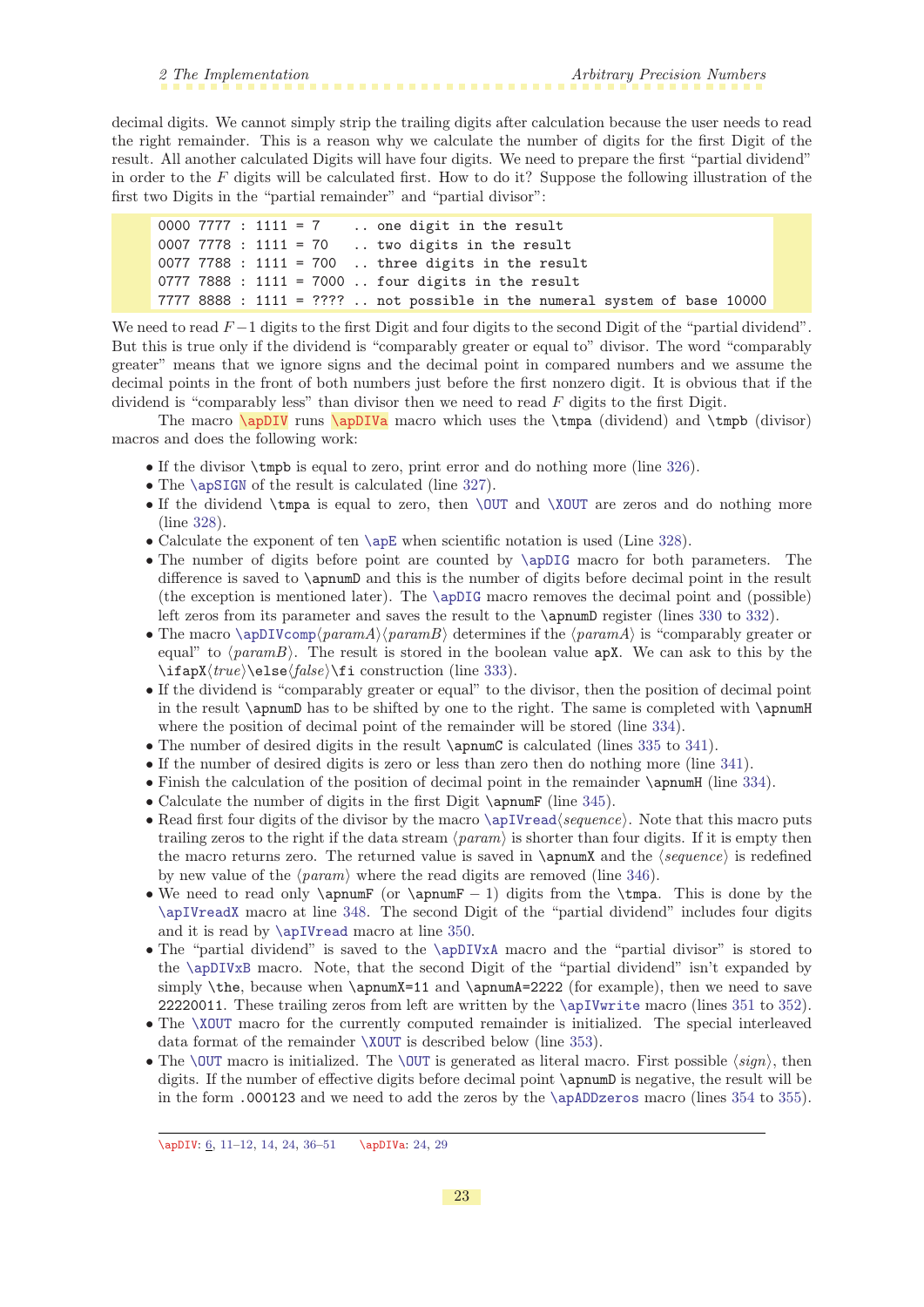- <span id="page-23-1"></span>• The registers for main loop are initialized. The \apnumE signalizes that the remainder of the partial step is zero and we can stop the calculation. The \apnumZ will include the Digit from the input stream where the "rest of dividend" will be stored (line [355\)](#page-23-19).
- The main calculation loop is processed by the [\apDIVg](#page-24-3) macro (line [357\)](#page-23-20).
- If the division process stops before the position of the decimal point in the result (because there is zero remainder, for example) then we need to add the rest of zeros by [\apADDzeros](#page-34-9) macro. This is actual for the results of the type 1230000 (line [358](#page-23-21)).
- If the remainder isn't equal to zero, we need to extract the digits of the remainder from the special data formal to the human readable form. This is done by the [\apDIVv](#page-27-4) macro. The decimal point is inserted to the remainder by the [\apROLLa](#page-30-5) macro (lines [360](#page-23-22) to [361](#page-23-23)).

```
apnum.tex
\apDIV\apPPab\apDIVa}
325: \def\apDIVa{%
326: \ifnum\apSIGNb=0 \apERR{Dividing by zero}\else
\apSIGN=y\apSIGN by\apSIGNb
f\OUT\XOUT{\apE=\apSIGN=0 \else
329: \apE=e\apE by-\apEb330: \apDIG\tmpb\relax \apnumB=\apnumD
331: \apDIG\tmpa\relax \apnumH=\apnumD
332: \advance\apnumD by-\apnumB % \apnumD = num. of digits before decimal point in the result
333: \apDIVcomp\tmpa\tmpb % apXtrue <=> A>=B, i.e 1 digit from A/B
334: \ifapX \advance\apnumD by1 \advance\apnumH by1 \fi
335: \apnumC=\apTOT
336: \ifnum\apTOT<0 \apnumC=-\apnumC
337: \ifnum\apnumD>\apnumC \apnumC=\apnumD \fi
338: \fi
339: \ifnum\apTOT=0 \apnumC=\apFRAC \advance\apnumC by\apnumD
340: \else \apnumX=\apFRAC \advance\apnumX by\apnumD
341: \ifnum\apnumC>\apnumX \apnumC=\apnumX \fi
342: \fi
343: \ifnum\apnumC>0 % \apnumC = the number of digits in the result
344: \advanc\apnumH by-\apnumC % \apnumH = the position of decimal point in the remainder345: \apIVmod \apnumC \apnumF % \apnumF = the number of digits in the first Digit
346: \apIVread\tmpb \apnumB=\apnumX % \apnumB = partial divisor
347: \apnumX=\apnumF \ifapX \advance\apnumX by-1 \fi
\apIVreadX\apnumX\tmpa
349: \apnumA=\apnumX % \apnumA = first Digit of the partial dividend
350: \ap{ \alpha \ \alpha \ \ \gamma = \text{second Digit of the partial dividend } }351: \edef\apDIVxA{\the\apnumA\apIVwrite\apnumX}% first partial dividend
352: \edef\apDIVxB{\the\apnumB}% partial divisor
353: \edef\XOUT{{\apDIVxB}{\the\apnumX}@{\the\apnumA}}% the \XOUT is initialized
\OUT{m\apSIGN<0-\fi}%
355: \ifnum\apnumD<0 \edef\OUT{\OUT.}\apnumZ=-\apnumD \apADDzeros\OUT \fi
356: \apnumE=1 \apnumZ=0
\apDIVg \apNext % <--- the main calculation loop is here
358: \ifnum\apnumD>0 \apnumZ=\apnumD \apADDzeros\OUT \fi
f\XOUT{\XOUT
360: \edef\XOUT{\expandafter}\expandafter\apDIVv\XOUT
r\apROLLa\XOUT.@\XOUT
362: \fi
363: \else
f\OUT\XOUT\apE=\apSIGN=0
365: \qquad \if{if}{fi}366: }
```
<span id="page-23-23"></span><span id="page-23-22"></span><span id="page-23-21"></span><span id="page-23-20"></span><span id="page-23-19"></span><span id="page-23-18"></span><span id="page-23-17"></span><span id="page-23-16"></span><span id="page-23-15"></span><span id="page-23-14"></span><span id="page-23-13"></span><span id="page-23-12"></span>The macro  $\qquad$   $\Phi \$   $\gamma$  haramA)  $\$  provides the test if the  $\$ greater or equal" to  $\langle paramB \rangle$ . Imagine the following examples:

<span id="page-23-0"></span>123456789 : 123456789 = 1 123456788 : 123456789 = .99999999189999992628

The example shows that the last digit in the operands can be important for the first digit in the result. This means that we need to compare whole operands but we can stop the comparison when the first

\apDIVcomp: [23–](#page-22-1)[25](#page-24-1)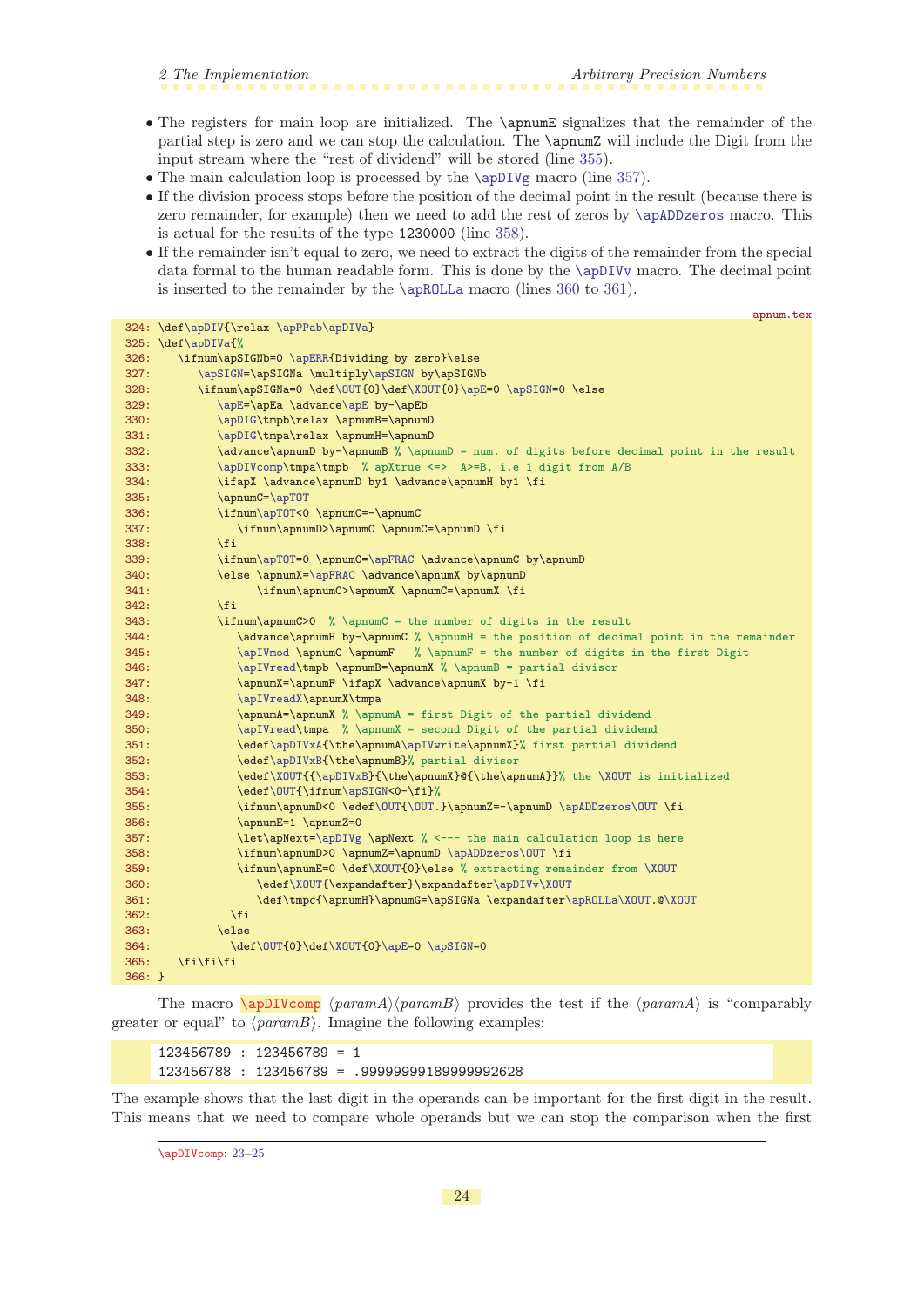<span id="page-24-1"></span><span id="page-24-0"></span>difference in the digits is found. This is lexicographic ordering. Because we don't assume the existence of eT<sub>E</sub>X (or another extensions), we need to do this comparison by macros. We set the  $\langle param_A \rangle$ and  $\{paramB\}$  to the  $\t{thpc}$  and  $\t{thpd}$  respectively. The trailing  $\apph{apNLs}$  are appended. The macro \apDIVcompA reads first 8 digits from first parameter and the macros \apDIVcompB reads first 8 digits from second parameter and does the comparison. If the numbers are equal then the loop is processed again.

<span id="page-24-2"></span>

| apnum.tex                                                                                   |  |
|---------------------------------------------------------------------------------------------|--|
| 367: \def\apDIVcomp#1#2{%                                                                   |  |
| 368:                                                                                        |  |
| 369:                                                                                        |  |
| \def\apNext{\expandafter\expandafter\expandafter\apDIVcompA\expandafter\tmpc\tmpd}%<br>370: |  |
| 371:<br>\apXtrue \apNext                                                                    |  |
| $372: }$                                                                                    |  |
| 373: \def\apDIVcompA#1#2#3#4#5#6#7#8#9@{%                                                   |  |
| \ifx#8\apNL \def\tmpc{0000000\apNL@}\else\def\tmpc{#9@}\fi<br>374:                          |  |
| \apnumX=#1#2#3#4#5#6#7#8\relax<br>375:                                                      |  |
| 376:<br>\apDIVcompB                                                                         |  |
| $377: }$                                                                                    |  |
| 378: \def\apDIVcompB#1#2#3#4#5#6#7#8#9@{%                                                   |  |
| \ifnum\apnumX<#1#2#3#4#5#6#7#8 \let\apNext=\relax \apXfalse \else<br>379:                   |  |
| \ifnum\apnumX>#1#2#3#4#5#6#7#8 \let\apNext=\relax \apXtrue<br>380:                          |  |
| \fi\fi<br>381:                                                                              |  |
| 382:<br>\ifx\apNext\relax\else                                                              |  |
| \ifx#8\apNL \def\tmpd{0000000\apNL@}\ifx\tmpc\tmpd\let\apNext=\relax\fi<br>383:             |  |
| \else\def\tmpd{#90}\fi<br>384:                                                              |  |
| 385:<br>$\overline{f}$                                                                      |  |
| 386:<br><b>\apNext</b>                                                                      |  |
| $387: }$                                                                                    |  |

The format of interleaved data with divisor and remainder is described here. Suppose this partial step of the division process:

|  | R1 R2 R3 Rn                |                          |  |  |  |  | $d1 d2 d3 \ldots dn = \ldots a \ldots$ |
|--|----------------------------|--------------------------|--|--|--|--|----------------------------------------|
|  | @ -A*d1 -A*d2 -A*d3  -A*dn |                          |  |  |  |  | $\lceil$ RO R1 : d1 = A ]              |
|  |                            | $0$ NO N1 N2 $N(n-1)$ Nn |  |  |  |  |                                        |

The  $R_k$  are Digits of the remainder,  $d_k$  are Digits of the divisor. The A is calculated Digit in this step. The calculation of the Digits of the new remainder is hinted here. We need to do this from right to left because of the transmissions. This implies, that the interleaved format of [\XOUT](#page-27-3) is in the reverse order and looks like

dn Rn ... d3 R3 d2 R2 d1 R1 @ R0

for example for  $\langle paramA \rangle$ =1234567893,  $\langle paramB \rangle$ =454502 (in the human readable form) the [\XOUT](#page-27-3) should be  $\{200\}\{9300\}\{4545\}\{5678\}\mathcal{C}\{1234\}$  (in the special format). The Digits are separated by T<sub>E</sub>X braces {}. The resulted digit for this step is  $A = 12345678/1415 = 2716$ .

The calculation of the new remainder takes  $d_k$ ,  $R_k$ ,  $d_{k-1}$  for each k from n to 0 and creates the Digit of the new remainder  $N_{k-1} = R_k - A \cdot d_k$  (roughly speaking, actually it calculates transmissions too) and adds the new couple  $d_{k-1} N_{k-1}$  to the new version of [\XOUT](#page-27-3) macro. The zero for  $N_{-1}$  should be reached. If it is not completed then a correction of the type  $A := A - 1$  have to be done and the calculation of this step is processed again.

The result in the new [\XOUT](#page-27-3) should be (after one step is done):

<span id="page-24-3"></span>dn Nn ... d3 N3 d2 N2 d1 N1 @ N0

where  $N_n$  is taken from the "rest of the dividend" from the input stream.

The initialization for the main loop is done by  $\ap{\sqrt{\text{apDIVg}}}$  macro. It reads the Digits from  $\amp{\text{tmpa}}$ (dividend) and \tmpb macros (using [\apIVread](#page-33-7)) and appends them to the [\XOUT](#page-27-3) in described data format. This initialization is finished when the \tmpb is empty. If the \tmpa is not empty in such case, we put it to the input stream using \expandafter[\apDIVh](#page-25-0)\tmpa followed by four [\apNL](#page-33-9)s (which simply expands zero digit) followed by stop-mark. The [\apDIVh](#page-25-0) reads one Digit from input stream. Else we

\apDIVcompA: 25 \apDIVcompB: 25 \apDIVg: [24](#page-23-1), [26](#page-25-1)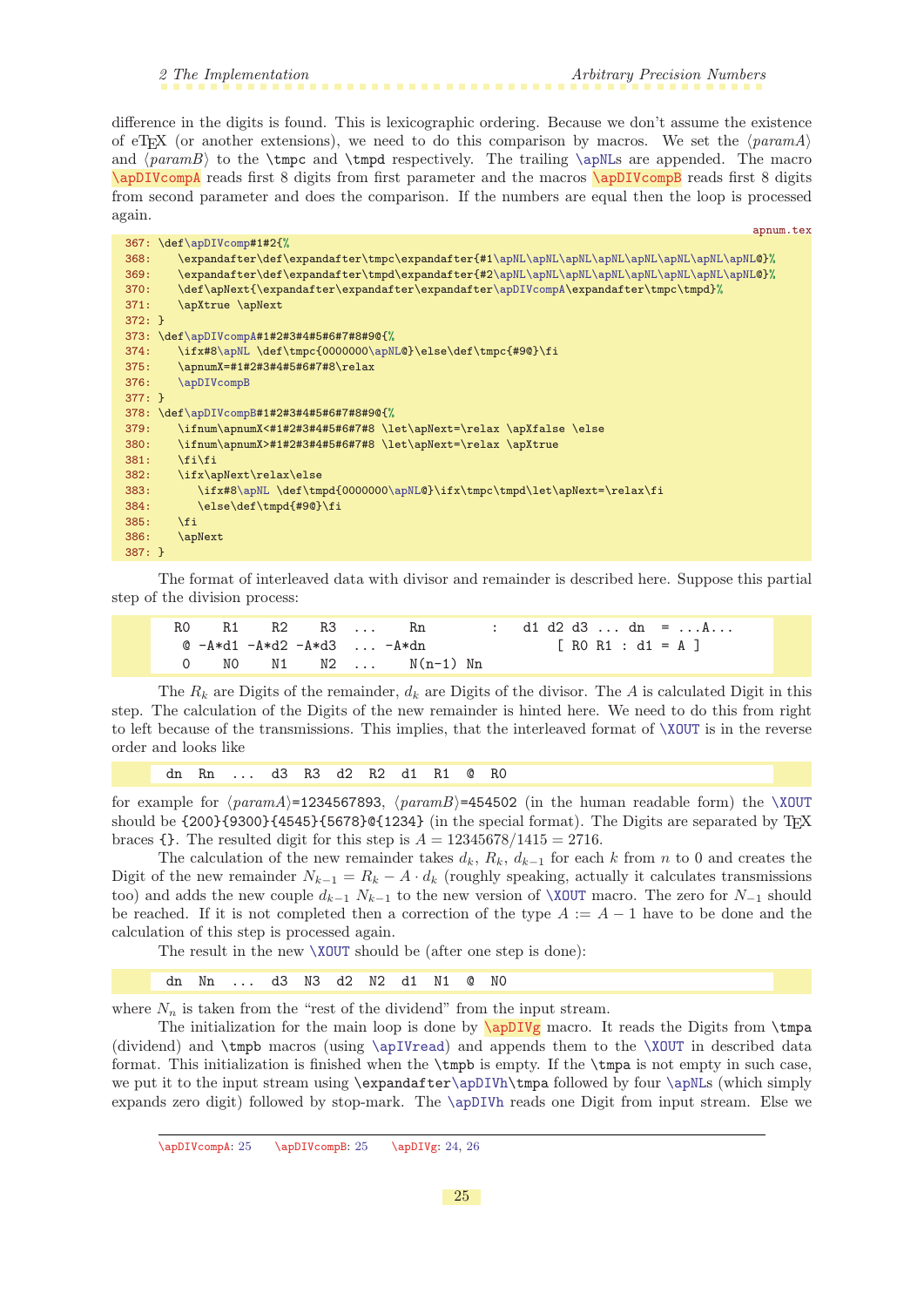<span id="page-25-1"></span>put only the stop-mark to the input stream and run the [\apDIVi](#page-25-2). The \apNexti is set to the [\apDIVi](#page-25-2), so the macro [\apDIVh](#page-25-0) will be skipped forever and no new Digit is read from input stream.

| $388: \def\ap{\alpha}f$<br>\ifx\tmpb\empty<br>389:<br>\ifx\tmpa\empty \def\apNext{\apDIVi!}\let\apNexti=\apDIVi<br>390:<br>\else \def\apNext{\expandafter\apDIVh\tmpa\apNL\apNL\apNL\apNL!}\let\apNexti=\apDIVh<br>391:<br>\fi\fi<br>392:<br>\ifx\apNext\apDIVg<br>393:<br>\apIVread\tmpa \apnumA=\apnumX<br>394:<br>\apIVread\tmpb<br>395:<br>\edef\XOUT{{\the\apnumX}{\the\apnumA}\XOUT}%<br>396:<br>397:<br>\fi<br>398:<br>\apNext<br>$399:$ } |  | apnum.tex |
|---------------------------------------------------------------------------------------------------------------------------------------------------------------------------------------------------------------------------------------------------------------------------------------------------------------------------------------------------------------------------------------------------------------------------------------------------|--|-----------|
|                                                                                                                                                                                                                                                                                                                                                                                                                                                   |  |           |
|                                                                                                                                                                                                                                                                                                                                                                                                                                                   |  |           |
|                                                                                                                                                                                                                                                                                                                                                                                                                                                   |  |           |
|                                                                                                                                                                                                                                                                                                                                                                                                                                                   |  |           |
|                                                                                                                                                                                                                                                                                                                                                                                                                                                   |  |           |
|                                                                                                                                                                                                                                                                                                                                                                                                                                                   |  |           |
|                                                                                                                                                                                                                                                                                                                                                                                                                                                   |  |           |
|                                                                                                                                                                                                                                                                                                                                                                                                                                                   |  |           |
|                                                                                                                                                                                                                                                                                                                                                                                                                                                   |  |           |
|                                                                                                                                                                                                                                                                                                                                                                                                                                                   |  |           |
|                                                                                                                                                                                                                                                                                                                                                                                                                                                   |  |           |
|                                                                                                                                                                                                                                                                                                                                                                                                                                                   |  |           |

<span id="page-25-0"></span>The macro **\apDIVh** reads one Digit from data stream (from the rest of the dividend) and saves it to the \apnumZ register. If the stop-mark is reached (this is recognized that the last digit is the [\apNL](#page-33-9)), then \apNexti is set to [\apDIVi](#page-25-2), so the [\apDIVh](#page-25-0) is never processed again.

```
400: \def\apDIVh#1#2#3#4{\apnumZ=#1#2#3#4
401: \ifx\apNL#4\let\apNexti=\apDIVi\fi
402: \apDIVi
403: }
```
<span id="page-25-2"></span>The macro **\apDIVi** contains the main loop for division calculation. The core of this loop is the macro call  $\ap{\alpha\$ 

The macro [\apDIVp](#page-25-4) decreases the \apnumC register (the desired digits in the output) by four, because four digits will be calculated in the next step. The loop is processed while \apnumC is positive. The \apnumZ (new Digit from the input stream) is initialized as zero and the \apNexti runs the next step of this loop. This step starts from [\apDIVh](#page-25-0) (reading one digit from input stream) or directly the [\apDIVi](#page-25-2) is repeated. If the remainder from the previous step is calculated as zero (\apnumE=0), then we stop prematurely. The **\apDIVj** macro is called at the end of the loop because we need to remove the "rest of the dividend" from the input stream.

```
apnum.tex
404: \def\apDIVi{%
405: \ifnum\apnumE=0 \apnumC=0 \fi
406: \ifnum\apnumC>0
407: \expandafter\apDIVp\XOUT
408: \advance\apnumC by-4
409: \apnumZ=0
410: \expandafter\apNexti
411: \else
412: \expandafter\apDIVj
413: \fi
414: }
415: \def\apDIVj#1!{}
```
<span id="page-25-6"></span><span id="page-25-5"></span><span id="page-25-4"></span>The macro  $\alpha$  interleaved data) does the basic setting before the calculation through the expanded  $XOUT$  is processed. The  $\alpha$  includes the "partial dividend" and the  $\alpha$  includes the "partial divisor". We need to do [\apDIVxA](#page-25-5) over [\apDIVxB](#page-25-6) in order to obtain the next digit in the output. This digit is stored in \apnumA. The \apnumX is the transmission value, the \apnumB, \apnumY will be the memory of the last two calculated Digits in the remainder. The **\apnumE** will include the maximum of all digits of the new remainder. If it is equal to zero, we can finish the calculation.

The new interleaved data will be stored to the  $\alpha$ DUT: $\langle num \rangle$  macros in similar way as in the [\apMUL](#page-17-6) macro. This increases the speed of the calculation. The data \apnumO, \apnumL and [\apOUTl](#page-35-4) for this purpose are initialized.

The  $\ap{\alpha}$  is started and the tokens  $\alpha$  appended to the input stream (i. e. to the expanded [\XOUT](#page-27-3). This zero will be ignored and the \apnumZ will be used as a new  $N_n$ , i. e. the Digit from the "rest of the dividend".

 $\label{lem:main} $$\apDIVn: 25–27 $$\apDIVi: 26 $$\apDIVp: 26 $$\apDIVp: 26–27 $$\apDIVn: 23–24, 26–27 $$$  $\label{lem:main} $$\apDIVn: 25–27 $$\apDIVi: 26 $$\apDIVp: 26 $$\apDIVp: 26–27 $$\apDIVn: 23–24, 26–27 $$$  $\label{lem:main} $$\apDIVn: 25–27 $$\apDIVi: 26 $$\apDIVp: 26 $$\apDIVp: 26–27 $$\apDIVn: 23–24, 26–27 $$$  $\label{lem:main} $$\apDIVn: 25–27 $$\apDIVi: 26 $$\apDIVp: 26 $$\apDIVp: 26–27 $$\apDIVn: 23–24, 26–27 $$$  $\label{lem:main} $$\apDIVn: 25–27 $$\apDIVi: 26 $$\apDIVp: 26 $$\apDIVp: 26–27 $$\apDIVn: 23–24, 26–27 $$$  $\label{lem:main} $$\apDIVn: 25–27 $$\apDIVi: 26 $$\apDIVp: 26 $$\apDIVp: 26–27 $$\apDIVn: 23–24, 26–27 $$$  $\label{lem:main} $$\apDIVn: 25–27 $$\apDIVi: 26 $$\apDIVp: 26 $$\apDIVp: 26–27 $$\apDIVn: 23–24, 26–27 $$$  $\label{lem:main} $$\apDIVn: 25–27 $$\apDIVi: 26 $$\apDIVp: 26 $$\apDIVp: 26–27 $$\apDIVn: 23–24, 26–27 $$$  $\label{lem:main} $$\apDIVn: 25–27 $$\apDIVi: 26 $$\apDIVp: 26 $$\apDIVp: 26–27 $$\apDIVn: 23–24, 26–27 $$$ \apDIVxB: [23](#page-22-1)–[24](#page-23-1), 26–[27](#page-26-1)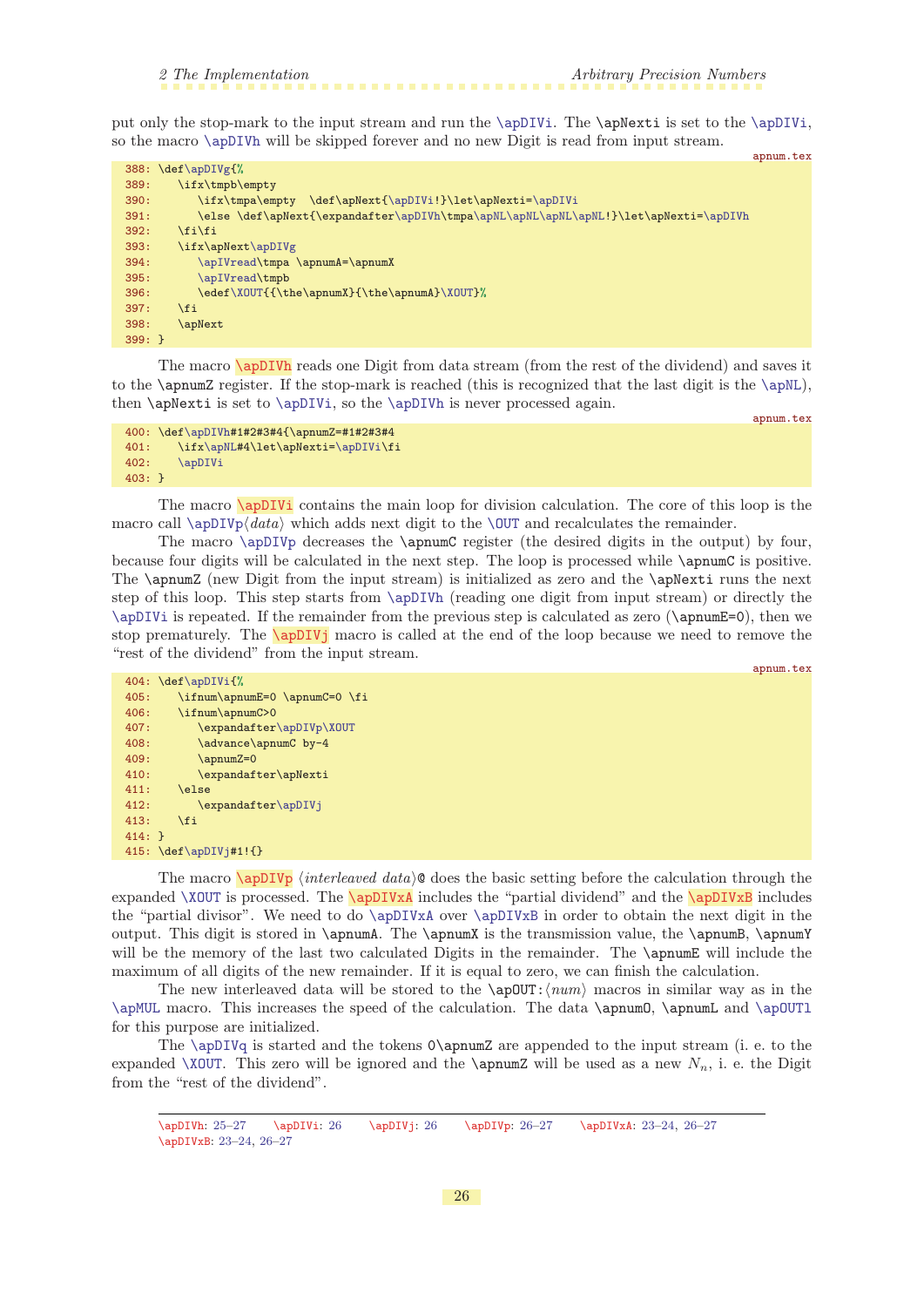```
416: \def\apDIVp{%
417: \apnumA=\apDIVxA \divide\apnumA by\apDIVxB
418: \ \det\ap{OUT1{\p\ap{nu=0}}419: \apnumX=0 \apnumB=0 \apnumE=0
420: \let\apNext=\apDIVq \apNext 0\apnumZ
421:}
```
<span id="page-26-0"></span>The macro  $\langle \text{apDIVq } \langle d_k \rangle \langle R_k \rangle \langle d_{k-1} \rangle$  calculates the Digit of the new remainder  $N_{k-1}$  by the formula  $N_{k-1} = -A \cdot d_k + R_k - X$  where X is the transmission from the previous Digit. If the result is negative, we need to add minimal number of the form  $X \cdot 10000$  in order the result is non-negative. Then the X is new transmission value. The digit  $N_k$  is stored in the \apnumB register and then it is added to \apOUT: $\langle num \rangle$  in the order  $d_{k-1} N_{k-1}$ . The \apnumY remembers the value of the previous \apnumB. The  $d_{k-1}$  is put to the input stream back in order it would be read by the next [\apDIVq](#page-26-0) call.

If  $d_{k-1} = ∅$  then we are at the end of the remainder calculation and the [\apDIVr](#page-26-2) is invoked.

|          | apnum.tex                                                                               |
|----------|-----------------------------------------------------------------------------------------|
|          | 422: \def\apDIVq#1#2#3{% B A B                                                          |
| 423:     | \advance\apnum0 by-1 \ifnum\apnum0=0 \ap0UTx \fi                                        |
| 424:     | \apnumY=\apnumB                                                                         |
| 425:     | \apnumB=#1\multiply\apnumB by-\apnumA                                                   |
| 426:     | \advance\apnumB by#2\advance\apnumB by-\apnumX                                          |
| 427:     | \ifnum\apnumB<0 \apnumX=\apnumB \advance\apnumX by1                                     |
| 428:     | \divide\apnumX by-\apIVbase \advance\apnumX by1                                         |
| 429:     | \advance\apnumB by\the\apnumX 0000                                                      |
| 430:     | \else \apnumX=0 \fi                                                                     |
| 431:     | \expandafter                                                                            |
| 432:     | \edef\csname ap0UT:\ap0UTn\endcsname{\csname ap0UT:\ap0UTn\endcsname{#3}{\the\apnumB}}% |
| 433:     | \ifnum\apnumE<\apnumB \apnumE=\apnumB \fi                                               |
| 434:     | \ifx@#3\let\apNext=\apDIVr \fi                                                          |
| 435:     | \apNext{#3}%                                                                            |
| $436:$ } |                                                                                         |

<span id="page-26-2"></span>The **\apDIVr** macro does the final work after the calculation of new remainder is done. It tests if the remainder is OK, i. e. the transmission from the  $R_1$  calculation is equal to  $R_0$ . If it is true then new Digit \apnumA is added to the [\OUT](#page-9-4) macro else the \apnumA is decreased (the correction) and the calculation of the remainder is run again.

If the calculated Digit and the remainder are OK, then we do following:

- The new  $\X0UT$  is created from  $\ap{\ap{\a}m\}$  macros using  $\ap{\ap{\a}m\}$  macro.
- The \apnumA is saved to the [\OUT](#page-9-4). This is done with care. If the \apnumD (where the decimal point is measured from the actual point in the  $\overline{OUT}$  is in the interval  $[0, 4)$  then the decimal point have to be inserted between digits into the next Digit. This is done by [\apDIVt](#page-27-0) macro. If the remainder is zero ( $\alpha$ pnumE=0), then the right trailing zeros are removed from the Digit by the [\apDIVu](#page-27-2) and the shift of the \apnumD register is calculated from the actual digits. All this calculation is done in \tmpa macro. The last step is adding the contents of \tmpa to the [\OUT](#page-9-4).
- The **\apnumD** is increased by the number of added digits.
- The new "partial dividend" is created from \apnumB and \apnumY.

|      |                                                                                     | apnum.tex |
|------|-------------------------------------------------------------------------------------|-----------|
|      | $437: \def\apDIVr#1#2{\%}$                                                          |           |
| 438: | \ifnum\apnumX=#2 % the calculated Digit is OK, we save it                           |           |
| 439: | \edef\X0UT{\expandafter\ap0UTs\ap0UT1.,}%                                           |           |
| 440: | \edef\tmpa{\ifnum\apnumF=4 \expandafter\apIVwrite\else \expandafter\the\fi\apnumA}% |           |
| 441: | \ifnum\apnumD<\apnumF \ifnum\apnumD>-1 \apDIVt \fi\fi %adding dot                   |           |
| 442: | \ifx\apNexti\apDIVh \apnumE=1 \fi                                                   |           |
| 443: | \ifnum\apnumE=0 \apDIVu % removing zeros                                            |           |
| 444: | \advance\apnumD by-\apNUMdigits\tmpa \relax                                         |           |
| 445: | \else \advance\apnumD by-\apnumF \apnumF=4 \fi                                      |           |
| 446: | \edef\OUT{\OUT\tmpa}% save the Digit                                                |           |
| 447: | \edef\apDIVxA{\the\apnumB\apIVwrite\apnumY}% next partial dvividend                 |           |
| 448: | \else % we need do correction and run the remainder calculation again               |           |
| 449: | \advance\apnumA by-1 \apnumX=0 \apnumB=0 \apnumE=0                                  |           |
| 450: | \def\ap0UT1{}\apnum0=1 \apnumL=0                                                    |           |
| 451: | \def\apNext{\let\apNext=\apDIVq                                                     |           |
|      |                                                                                     |           |

\apDIVq: [26](#page-25-1)-27 \apDIVr: 27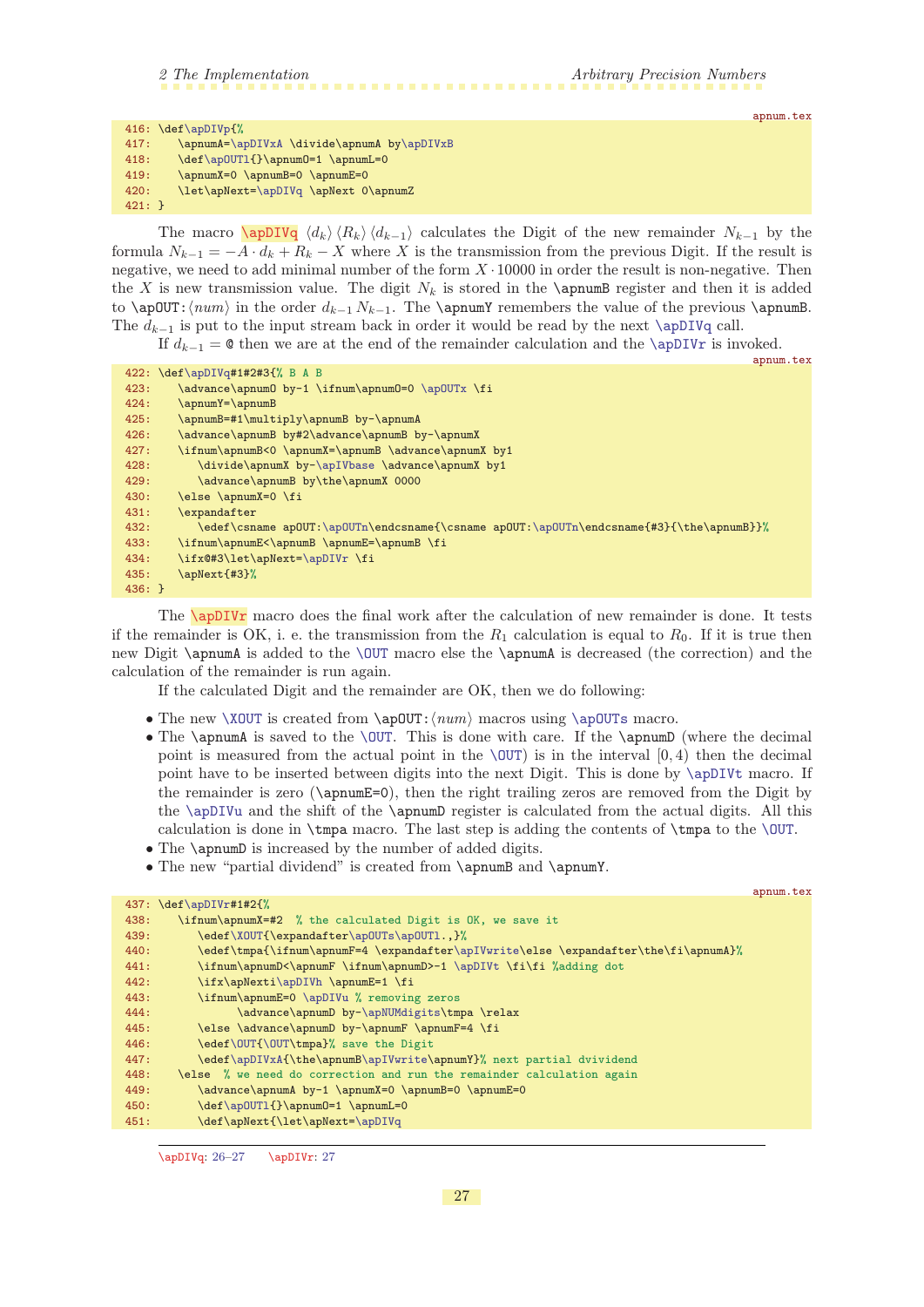|  |  |  | 2 The Implementation |
|--|--|--|----------------------|
|--|--|--|----------------------|

<span id="page-27-1"></span>

| 452:     | \expandafter\apNext\expandafter0\expandafter\apnumZ\X0UT}% |
|----------|------------------------------------------------------------|
| 453:     | \expandafter\apNext                                        |
| 454:     | \fi                                                        |
| $455:$ } |                                                            |

<span id="page-27-0"></span>The **\apDIVt** macro inserts the dot into digits quartet (less than four digits are allowed too) by the \apnumD value. This value is assumed in the interval [0, 4). The expandable macro [\apIVdot](#page-34-5) $\langle shift \rangle \langle data \rangle$ is used for this purpose. The result from this macro has to be expanded twice.

```
456: \def\ap{\text{\omega}{\alpha}\sigma{\hbox{$\mathbb N$}\end
```
apnum.tex

<span id="page-27-4"></span>apnum.tex

apnum.tex

<span id="page-27-8"></span>apnum.tex

<span id="page-27-2"></span>The **\apDIVu** macro removes trailing zeros from the right and removes the dot, if it is the last token of the  $\t{map}$  after removing zeros. It uses expandable macros  $\ap{REMzeros}(data)$  and  $\alpha\cdot R\data$ .

```
\apDIVu{\edef\ttmpa{\alpha}{\epsilon}\tmpa}{edef\ttmpa}{\alpha}t
```
The rest of the code concerned with the division does an extraction of the last remainder from the data and this value is saved to the  $XOUT$  macro in human readable form. The  $\apadesuit$ pDIVv macro is called repeatedly on the special format of the [\XOUT](#page-27-3) macro and the new [\XOUT](#page-27-3) is created. The trailing zeros from right are ignored by the **\apDIVw**.

<span id="page-27-5"></span><span id="page-27-3"></span>458: \def[\apDIVv](#page-27-4)#1#2{\apnumX=#2 459: \ifx@#[1\apDIVw{](#page-27-5)[.\apIVwrite\](#page-34-0)apnumX}\else[\apDIVw](#page-27-5){[\apIVwrite\](#page-34-0)apnumX}\expandafter[\apDIVv](#page-27-4)\fi  $460:$ 461: \def[\apDIVw](#page-27-5)#1{% 462: \ifx[\XOUT\](#page-27-3)empty \ifnum\apnumX=0 463: \else \edef\tmpa{#1}\ede[f\XOUT](#page-27-3){[\apREMzerosR](#page-34-10)\tmpa[\XOUT}](#page-27-3)%  $464:$   $\qquad \qquad \setminus fi$ 465: \else \ede[f\XOUT](#page-27-3){#[1\XOUT](#page-27-3)}\fi 466: }

# <span id="page-27-7"></span><span id="page-27-6"></span>2.7 Power to the Integer

The  $\alpha$  macro does the power to the integer exponent only. The  $\alpha$  is equivalent to [\apPOW](#page-27-7) and it is used in [\evaldef](#page-9-0) macro for the ^ operator. If you want to redefine the meaning of the ^ operator then redefine the [\apPOWx](#page-27-8) sequence.

470: \def[\apPOW](#page-27-7){\relax [\apPPab](#page-13-5)[\apPOWa](#page-27-9)} \le[t\apPOWx=](#page-27-8)[\apPOW](#page-27-7) % for usage as ^ operator

We can implement the power to the integer as repeated multiplications. This is simple but slow. The goal of this section is to present the power to the integer with some optimizations.

Let a is the base of the powering computation and  $d_1, d_2, d_3, \ldots, d_n$  are binary digits of the exponent (in reverse order). Then

$$
p = a^{1 d_1 + 2 d_2 + 2^2 d_3 + \dots + 2^{n-1} d_n} = (a^1)^{d_1} \cdot (a^2)^{d_2} \cdot (a^{2^2})^{d_3} \cdot (a^{2^{n-1}})^{d_n}.
$$

If  $d_i = 0$  then  $z^{d_i}$  is one and this can be omitted from the queue of multiplications. If  $d_i = 1$  then we keep  $z^{d_i}$  as z in the queue. We can see from this that the p can be computed by the following algorithm:

```
(* "a" is initialized as the base, "e" as the exponent *)
p := 1;while (e>0) {
   if (e%2) p := p*a;
   e := e/2;if (e>0) a := a*a;
}
(* "p" includes the result *)
```
<span id="page-27-9"></span>The macro **\apPOWa** does the following work.

```
27–276,5,14,23–32–33,37–384624, 28
\apDIVw: 28 \apPOW: 6, 12, 14, 28, 36, 41–42, 46–47, 51 \apPOWx: 11–12, 28, 48
\apPOWa: 28–30
```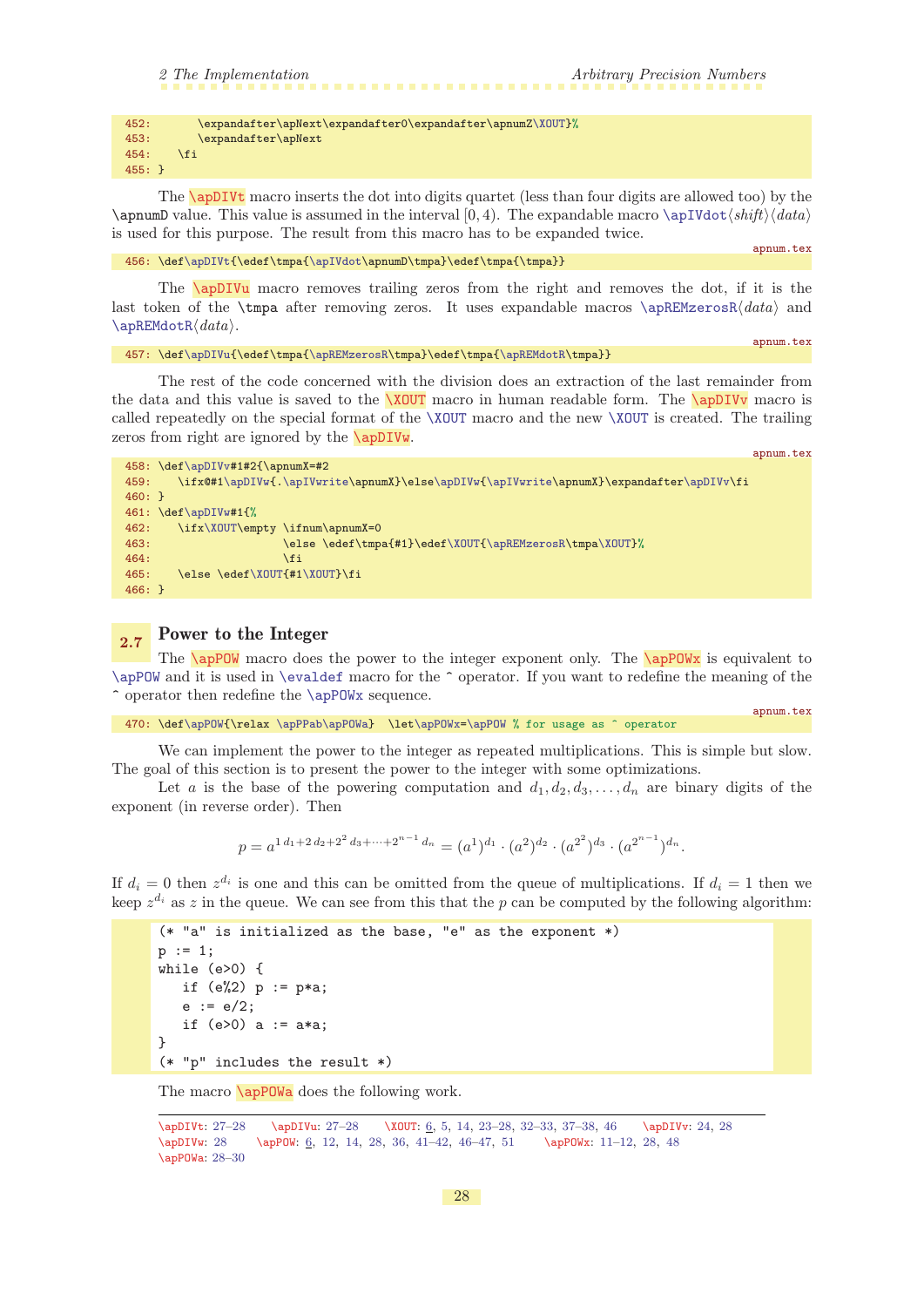- <span id="page-28-1"></span>• After using [\apPPab](#page-13-5) the base parameter is saved in \tmpa and the exponent is saved in \tmpb.
- In trivial cases, the result is set without any computing (lines [472](#page-28-2) and [473\)](#page-28-3).
- If the exponent is non-integer or it is too big then the error message is printed and the rest of the macro is skipped by the \apP0We macro (lines [475](#page-28-4) to [478](#page-28-5)).
- The [\apE](#page-8-5) is calculated from \apEa (line [479](#page-28-6)).
- The sign of the result is negative only if the \tmpb is odd and base is negative (line [481](#page-28-7)).
- The number of digits after decimal point for the result is calculated and saved to  $\epsilon$   $\lambda$ total number of digits of the base is saved to \apnumC. (line [482\)](#page-28-8).
- The first Digit of the base needn't to include all four digits, but other Digits do it. The similar trick as in  $\alpha$  is used here (lines [484](#page-28-9) to [485](#page-28-10)).
- The base is saved in interleaved reversed format (like in [\apMULa](#page-18-0)) into the [\OUT](#page-9-4) macro by the [\apMULb](#page-19-0) macro. Let it be the a value from our algorithm described above (lines [486](#page-28-11) and [487\)](#page-28-12).
- The initial value of  $p = 1$  from our algorithm is set in interleaved format into  $\t{tmpc macro}$ (line [488\)](#page-28-13).
- The main loop described above is processed by \apP0Wb macro. (line [489](#page-28-14)).
- The result in  $\t{tmpc}$  is converted into human readable form by the  $\ap{p0Wg macro}$  and it is stored into the [\OUT](#page-9-4) macro (line [490](#page-28-15)).
- If the result is negative or decimal point is needed to print then use simple conversion of the [\OUT](#page-9-4) macro (adding minus sign) or using [\apROLLa](#page-30-5) macro (lines [491](#page-28-16) and [492](#page-28-17)).
- If the exponent is negative then do the  $1/r$  calculation, where r is previous result (line [493](#page-28-18)).

<span id="page-28-9"></span><span id="page-28-8"></span><span id="page-28-7"></span><span id="page-28-6"></span><span id="page-28-5"></span><span id="page-28-4"></span><span id="page-28-3"></span><span id="page-28-2"></span>

|          | apnum.tex                                                                           |
|----------|-------------------------------------------------------------------------------------|
|          | 471: \def\apPOWa{%                                                                  |
| 472:     | \ifnum\apSIGNa=0 \def\OUT{0}\apSIGN=0 \apE=0 \else                                  |
| 473:     | \ifnum\apSIGNb=0 \def\0UT{1}\apSIGN=1 \apE=0 \else                                  |
| 474:     | \apDIG\tmpb\apnumB                                                                  |
| 475:     | \ifnum\apnumB>0 \apERR{POW: non-integer exponent is not implemented yet}\apPOWe\fi  |
| 476:     | \ifnum\apEb=0 \else \apERR{POW: the E notation of exponent isn't allowed}\apPOWe\fi |
| 477:     | \ifnum\apnumD>8 \apERR{POW: too big exponent.                                       |
| 478:     | Do you really need about 10^\the\apnumD\space digits in output?}\apPOWe\fi          |
| 479:     | \apE=\apEa \multiply\apE by\tmpb\relax                                              |
| 480:     | \apSIGN=\apSIGNa                                                                    |
| 481:     | \ifodd\tmpb \else \apSIGN=1 \fi                                                     |
| 482:     | \apDIG\tmpa\apnumA \apnumC=\apnumA \advance\apnumC by\apnumD                        |
| 483:     | \apnumD=\apnumA \multiply\apnumD by\tmpb                                            |
| 484:     | \apIVmod \apnumC \apnumA                                                            |
| 485:     | \edef\tmpc{\ifcase\apnumA\or{}{}{}\or{}{}\or{}\fi}\def\0UT{}%                       |
| 486:     | \expandafter\expandafter\expandafter \apMULb \expandafter \tmpc \tmpa @@@@%         |
| 487:     | \edef\OUT{*.\OUT}% \OUT := \tmpa in interleaved format                              |
| 488:     | $\def\tmpc{*.1*}}%$                                                                 |
| 489:     | \apnumE=\tmpb\relax \apPOWb                                                         |
| 490:     | \expandafter\apPOWg \tmpc % \OUT := \tmpc in human raedable form                    |
| 491:     | \ifnum\apnumD=0 \ifnum \apSIGN<0 \edef\0UT{-\0UT}\fi                                |
| 492:     | \else \def\tmpc{-\apnumD}\apnumG=\apSIGN \expandafter\apROLLa\OUT.@\OUT\fi          |
| 493:     | \ifnum\apSIGNb<0 \apPPab\apDIVa 1\OUT \fi                                           |
| 494:     | $\text{relax}$                                                                      |
| 495:     | \fi\fi                                                                              |
| $496:$ } |                                                                                     |
|          |                                                                                     |

<span id="page-28-18"></span><span id="page-28-17"></span><span id="page-28-16"></span><span id="page-28-15"></span><span id="page-28-14"></span><span id="page-28-13"></span><span id="page-28-12"></span><span id="page-28-11"></span><span id="page-28-10"></span><span id="page-28-0"></span>The macro **\apPOWb** is the body of the loop in the algorithm described above. The code part after \ifodd\apnumE does  $p := p*a$ . In order to do this, we need to convert [\OUT](#page-9-4) (where a is stored) into normal format using  $\ap{pQWd.}$  The result is saved in  $\thinspace \hbox{tmpb.}$  Then the multiplication is done by [\apMULd](#page-19-3) and the result is normalized by the [\apPOWn](#page-29-5) macro. Because [\apMULd](#page-19-3) works with [\OUT](#page-9-4) macro, we temporary set \tmpc to [\OUT](#page-9-4).

The code part after  $\imath\gamma\omegaE<0$  does a := a\*a using the  $\apph\omega\omega$  macro. The result is normalized by the [\apPOWn](#page-29-5) macro.

|      | $497: \def\ap{\alpha}$ |                                                     |  |
|------|------------------------|-----------------------------------------------------|--|
| 498: | \ifodd\apnumE          | \def\tmpb{}\expandafter\apP0Wd\0UT                  |  |
| 499: |                        | \let\tmpd=\0UT \let\0UT=\tmpc                       |  |
| 500: |                        | \expandafter\apMULd \tmpb@\expandafter\apPOWn\OUT@% |  |
| 501: |                        | \let\tmpc=\0UT \let\0UT=\tmpd                       |  |
|      |                        |                                                     |  |

\apPOWb: 29[–30](#page-29-1)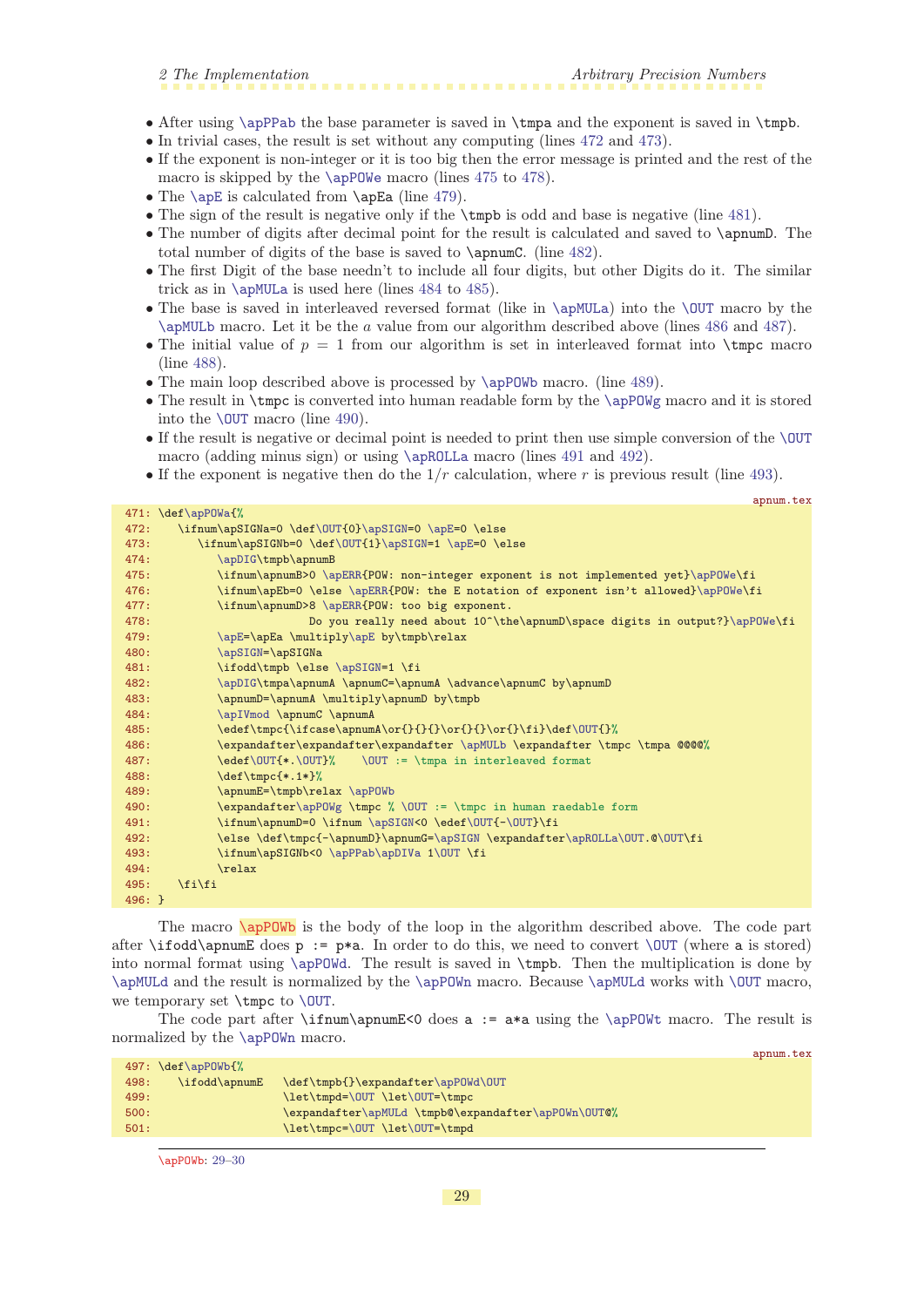apnum.tex

<span id="page-29-5"></span>apnum.tex

<span id="page-29-8"></span>apnum.tex

apnum.tex

<span id="page-29-1"></span>

| 502:         | \fi                                                               |
|--------------|-------------------------------------------------------------------|
| 503:         | \divide\apnumE by2                                                |
| 504:         | \ifnum\apnumE>0 \expandafter\apP0Wt\0UT \expandafter\apP0Wn\0UT@% |
| 505:         | \expandafter\apP0Wb                                               |
| 506:         | \fi                                                               |
| $507: \; \;$ |                                                                   |

<span id="page-29-0"></span>The macro  $\alpha$  initialized interleaved reversed format) extracts the Digits from its argument and saves them to the \tmpb macro.

```
508: \def\apPOWd#1#2{% \apPOWd <spec format> => \tmpb (in simple reverse format)
509: \ifx*#1\expandafter\apPOWd \else
510: \edef\tmpb{\tmpb{#1}}\%511: \if{x*#2\else \expandafter\expandafter\expandafter\expandafter\app0Wd\fi512.513: }
```
<span id="page-29-2"></span>The **\apPOWe** macro skips the rest of the body of the **[\apPOWa](#page-27-9)** macro to the **\relax**. It is used when \errmessage is printed.

```
514: \def\apPOWe#1\relax{\fi}
```
<span id="page-29-3"></span>The **\apPOWg** macro provides the conversion from interleaved reversed format to the human readable form and save the result to the [\OUT](#page-9-4) macro. It ignores the first two elements from the format and runs \apPOWh.

```
515: \def\apPOWg#1#2{\def\OUT{}\apPOWh} % conversion to the human readable form
516: \def\apPOWh#1#2{\apnumA=#1
517: \ifx*#2\edef\OUT{\the\apnumA\OUT}\else \edef\OUT{\apIVwrite\apnumA\OUT}\expandafter\apPOWh\fi
518: }
```
<span id="page-29-7"></span><span id="page-29-6"></span>The normalization to the initialized interleaved format of the [\OUT](#page-9-4) is done by the  $\alpha / \frac{data}{\Theta}$ macro. The **\apPOWna** reads the first part of the  $\langle data \rangle$  (to the first \*, where the Digits are non-interleaved. The  $\alpha$  POWnn reads the second part of  $\langle data \rangle$  where the Digits of the result are interleaved with the digits of the old coefficients. We need to set the result as a new coefficients and prepare zeros between them for the new calculation. The dot after the first \* is not printed (the zero is printed instead it) but it does not matter because this token is simply ignored during the calculation.

```
519: \def\apPOWn#1{\def\OUT{*}\apPOWna}
```

```
520: \def\apPOWna#1{\ifx*#1\expandafter\apPOWnn\else \edef\OUT{\OUT0{#1}}\expandafter\apPOWna\fi}
```

```
521: \def\apPOWnn#1#2{\ifx*#1\edef\OUT{\OUT*}\else\edef\OUT{\OUT0{#1}}\expandafter\apPOWnn\fi}
```
<span id="page-29-9"></span>The powering to two ( $\Upsilon$ :=[\OUT:=\OUT](#page-9-4)^2) is provided by the \apPOWt  $\langle data \rangle$  macro. The macro  $\alpha$  is called repeatedly for each  $\gamma$ -Digit from the  $\langle data \rangle$ . One line of the multiplication scheme is processed by the  $\qquad$ apPOWv  $\langle data \rangle$  macro. We can call the  $\$ apMULe macro here but we don't do it because a slight optimization is used here. You can try to multiply the number with digits abcd by itself in the mirrored multiplication scheme. You'll see that first line includes a^2 2ab 2ac 2ad, second line is intended by two columns and includes  $b^2$  2bc 2bd, next line is indented by next two columns and includes  $c^2$  2cd and the last line is intended by next two columns and includes only  $d^2$ . Such calculation is slightly shorter than normal multiplication and it is implemented in the [\apPOWv](#page-29-10) macro.

```
522: \def\apPOWt#1#2{\apPOWu} % power to two
523: \def\apPOWu#1#2{\apnumA=#1
524: \expandafter\apPOWv\OUT
525: \ifx*#2\else \expandafter\apPOWu\fi
526: }
527: \def\apPOWv#1*#2#3#4{\def\apOUTl{}\apnumO=1 \apnumL=0
528: \apnumB=\apnumA \multiply\apnumB by\apnumB \multiply\apnumA by2
529: \ifx*#4\else\advance\apnumB by#4 \fi
530: \ifx\apnumB<\apIVbase \apnumX=0 \else \apIVtrans \fi
531: \edef\OUT\#1\{#2}{\the\apnumB\}*\}\532: \ifx*#4\apMULf0*\else\expandafter\apMULf\fi
```
\apPOWd: [29](#page-28-1)–30 \apPOWe: [29](#page-28-1)–30 \apPOWg: [29](#page-28-1)–30 \apPOWh: 30 \apPOWn: [29–](#page-28-1)30 \apPOWna: 30 \apPOWnn: 30 \apPOWt: [29–](#page-28-1)30 \apPOWu: 30 \apPOWv: 30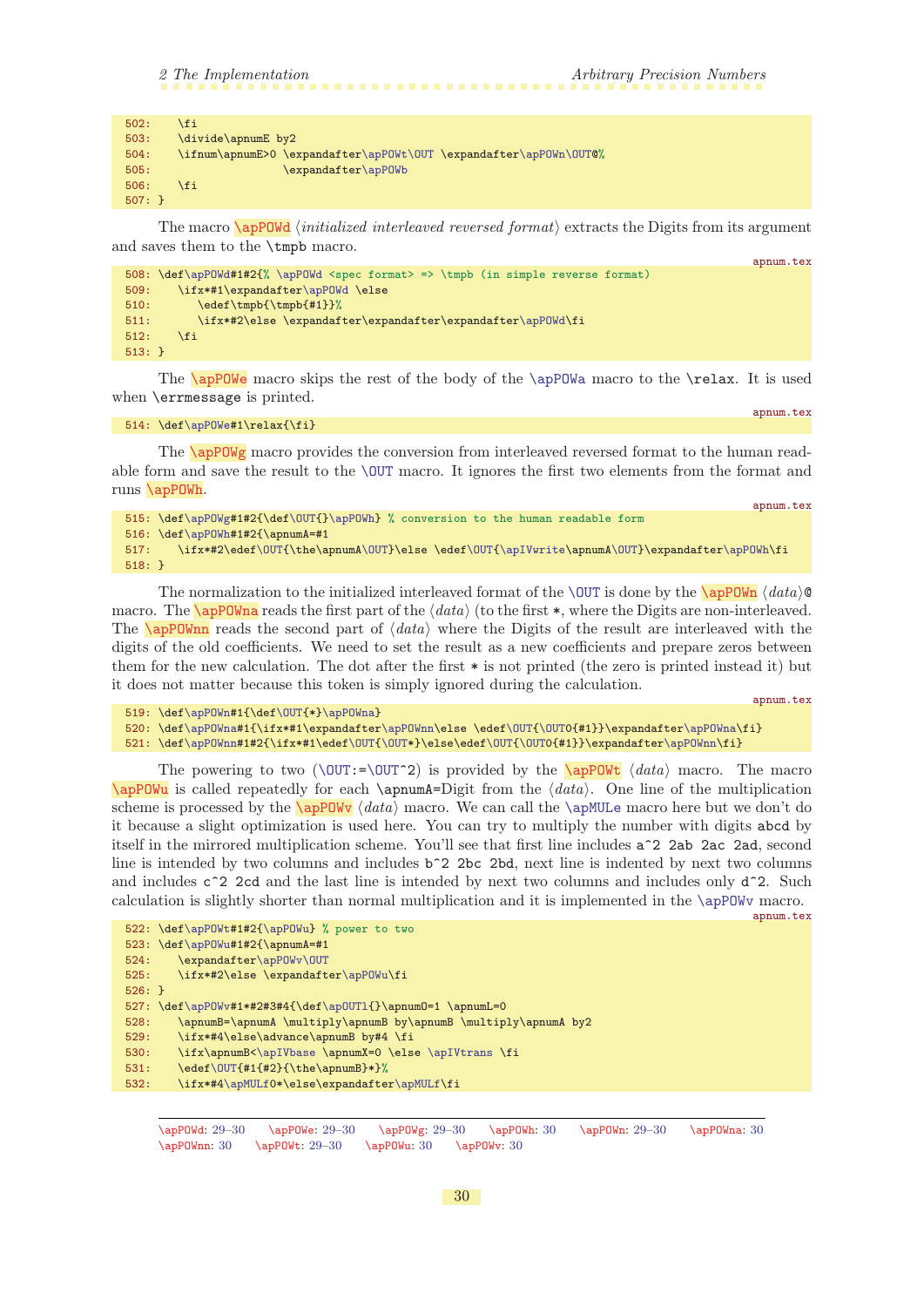<span id="page-30-7"></span>apnum.tex

<span id="page-30-12"></span><span id="page-30-11"></span>apnum.tex

#### <span id="page-30-1"></span>533: }

# <span id="page-30-4"></span><span id="page-30-3"></span><span id="page-30-2"></span><span id="page-30-0"></span>2.8 apROLL, apROUND and apNORM Macros

The macros **[\apROLL](#page-4-0)**, **[\apROUND](#page-4-3)** and **[\apNORM](#page-4-2)** are implemented by **[\apROLLa](#page-30-5)**, **[\apROUNDa](#page-31-5)** and [\apNORMa](#page-32-2) macros with common format of the parameter text:  $\langle expanded\ sequence\rangle.\mathcal{Q}\langle sequence\rangle$  where  $\langle expanded\ sequence\rangle$  is the expansion of the macro  $\langle sequence\rangle$  (given as first parameter of [\apROLL](#page-30-2), [\apROUND](#page-30-3) and [\apNORM](#page-30-4), but without optionally minus sign. If there was the minus sign then \apnumG=-1 else  $\qquad$  apnumG=1. This preparation of the parameter  $\langle sequence \rangle$  is done by the  $\qquad$  apPPs macro. The second parameter of the macros [\apROLL](#page-30-2), [\apROUND](#page-30-3) and [\apNORM](#page-30-4) is saved to the \tmpc macro.

<span id="page-30-5"></span> $\alpha$  hparami.  $\alpha$  sequence) shifts the decimal point of the  $\{param\}$  by  $\t{tmpc}$  positions to the right (or to the left, if  $\times$  is negative) and saves the result to the  $\langle sequence \rangle$  macro. The  $\times$  matro value is saved to the \apnumA register and the [\apROLLc](#page-30-6) is executed if we need to shift the decimal point to left. Else [\apROLLg](#page-30-10) is executed.

```
537: \def\apROLL{\apPPs\apROLLa}
538: \def\apROLLa{\apnumA=\tmpc\relax \ifnum\apnumA<0 \expandafter\apROLLc\else \expandafter\apROLLg\fi}
```
<span id="page-30-8"></span>The  $\cap$  The  $\cap$  apROLLc  $\{param\}.$  @ $\{sequence\}$  shifts the decimal point to left by the - $\cap$  apnumA decimal digits. It reads the tokens from the input stream until the dot is found using **\apROLLd** macro. The number of such tokens is set to the **\appumB** register and tokens are saved to the **\tmpc** macro. If the dot is found then **\apROLLe** does the following: if the number of read tokens is greater then the absolute value of the  $\langle shift \rangle$ , then the number of positions from the most left digit of the number to the desired place of the dot is set to the **\apnumA** register a the dot is saved to this place by  $\apalg \alpha \in \Omega$ .  $\emptyset$  sequence). Else the new number looks like .000123 and the right number of zeros are saved to the  $\langle sequence \rangle$  using the [\apADDzeros](#page-34-9) macro and the rest of the input stream (including expanded \tmpc returned back) is appended to the macro  $\langle sequence \rangle$  by the  $\langle operator \rangle$ .  $\emptyset$  macro.

```
539: \def\apROLLc{\edef\tmpc{}\edef\tmpd{\ifnum\apnumG<0-\fi}\apnumB=0 \apROLLd}
540: \def\apROLLd#1{%
541: \ifx.#1\expandafter\apROLLe
542: \else \edef\tmpc{\tmpc#1}%
543: \advance\apnumB by1
544: \expandafter\apROLLd
545: \fi
546: }
\apROLLe#1{\ifx@#1\edef\tmpc{\tmpc.@}\else\edef\tmpc{\tmpc#1}\fi
548: \advance\apnumB by\apnumA
549: \ifnum\apnumB<0
550: \apnumZ=-\apnumB \edef\tmpd{\tmpd.}\apADDzeros\tmpd
551: \expandafter\expandafter\expandafter\apROLLf\expandafter\tmpc
552 \cdot \lambdaelse
553: \apnumA=\apnumB<br>554: \expandafter\ex
           \apROLLi\expandafter\tmpc
555: \fi
556: }
557: \def\apROLLf#1.@#2{\edef#2{\tmpd#1}}
```
<span id="page-30-10"></span>The  $\alpha$  (param).  $\Diamond$  (sequence) shifts the decimal point to the right by  $\alpha$  digits starting from actual position of the input stream. It reads tokens from the input stream by the **\apROLLh** and saves them to the  $\t{tmp}$  macro where the result will be built. When dot is found the  $\a{ppROLL}$  is processed. It reads next tokens and decreases the \apnumA by one for each token. It ends (using [\apROLLj](#page-31-0)[\apROLLk](#page-31-2)) when \apnumA is equal to zero. If the end of the input stream is reached (the @ character) then the zero is inserted before this character (using [\apROLLj](#page-31-0)[\apROLLi](#page-30-12)0@). This solves the situations like 123,  $\langle shift \rangle = 2, \rightarrow 12300$ .

```
558: \def\apROLLg#1{\edef\tmpd{\ifnum\apnumG<0-\fi}\ifx.#1\apnumB=0 \else\apnumB=1 \fi \apROLLh#1}
```
\apROLL: [5,](#page-4-1) [14,](#page-13-1) 31, [33,](#page-32-1) [39](#page-38-1), 41-[42](#page-41-1), [46,](#page-45-1) [51](#page-50-1) \apROUND: [5](#page-4-1), [14](#page-13-1), 31-32, [37](#page-36-1)-38, [41](#page-40-1)-42, [44](#page-43-1), 46-[47](#page-46-1), 51 \apNORM: [5,](#page-4-1) [14](#page-13-1), 31, [33,](#page-32-1) [51](#page-50-1) \apROLLa: [18,](#page-17-1) [24,](#page-23-1) [29](#page-28-1), 31, [33](#page-32-1) \apROLLc: 31 \apROLLd: 31 \apROLLe: 31 \apROLLf: 31 \apROLLg: 31–[32](#page-31-1) \apROLLh: 31–[32](#page-31-1) \apROLLi: 31–[32](#page-31-1)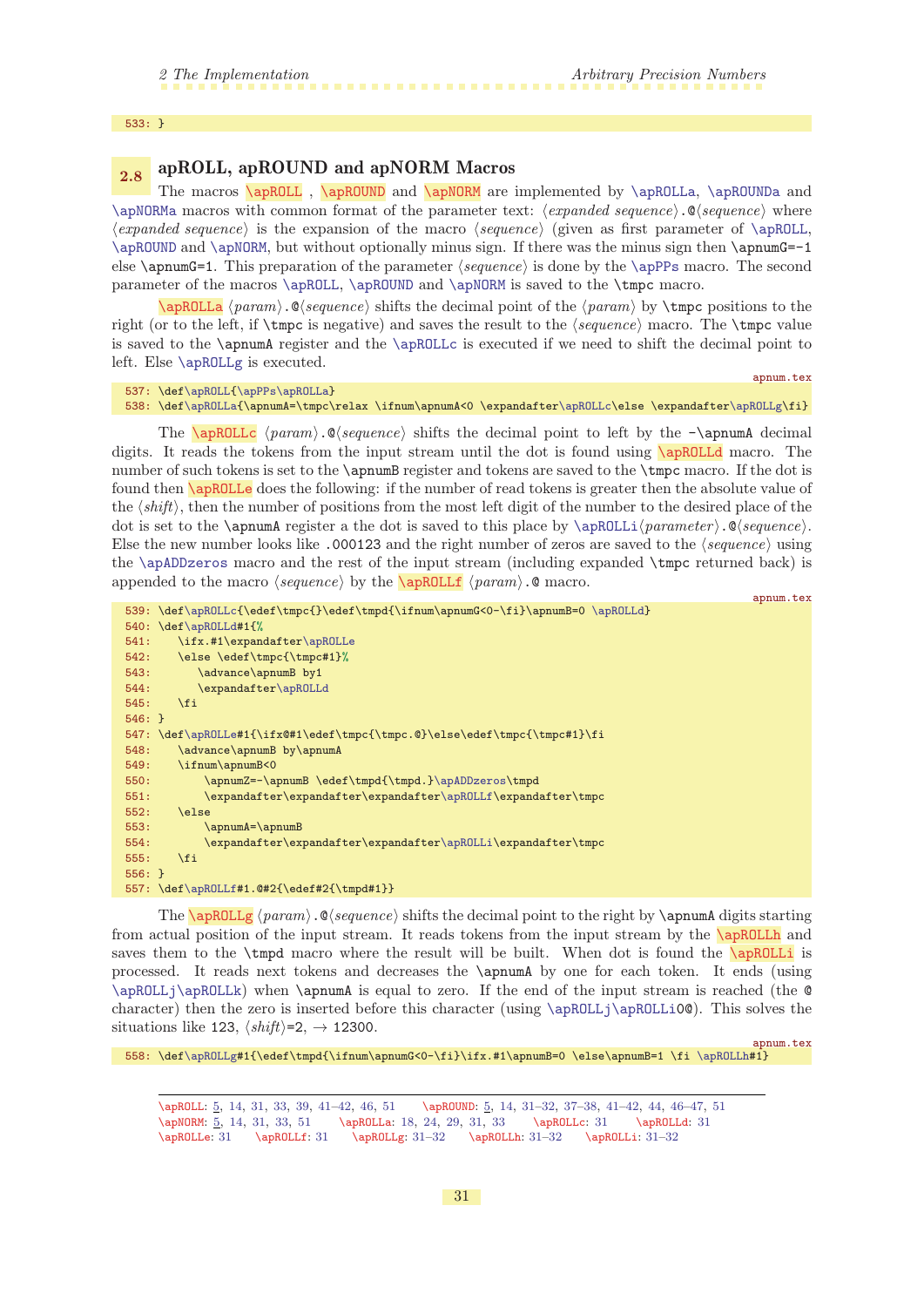<span id="page-31-1"></span>

|          | 559: \def\apROLLh#1{\ifx.#1\expandafter\apROLLi\else \edef\tmpd{\tmpd#1}\expandafter\apROLLh\fi} |
|----------|--------------------------------------------------------------------------------------------------|
|          | 560: \def\apROLLi#1{\ifx.#1\expandafter\apROLLi\else                                             |
| 561:     | \ifnum\apnumA>0 \else \apROLLj \apROLLk#1\fi                                                     |
| 562:     | \ifx@#1\apROLLj \apROLLiO@\fi                                                                    |
| 563:     | \advance\apnumA by-1                                                                             |
| 564:     | \ifx0#1\else \apnumB=1 \fi                                                                       |
| 565:     | \ifnum\apnumB>0 \edef\tmpd{\tmpd#1}\fi                                                           |
| 566:     | \expandafter\apROLLi\fi                                                                          |
| $567: }$ |                                                                                                  |
|          |                                                                                                  |

The [\apROLLg](#page-30-10) macro initializes \apnumB=1 if the  $\{param\}$  doesn't begin by dot. This is a flag that all digits read by [\apROLLi](#page-30-12) have to be saved. If the dot begins, then the number can look like .000123 (before moving the dot to the right) and we need to ignore the trailing zeros. The \apnumB is equal to zero in such case and this is set to 1 if here is first non-zero digit.

<span id="page-31-0"></span>The  $\alpha$ <sub>DROLLj</sub> macro closes the conditionals and runs its parameter separated by  $\fi$ . It skips the rest of the [\apROLLi](#page-30-12) macro too.

```
\apROLLj#2\apROLLi\fi{\fi\fi#1}
```
<span id="page-31-4"></span>apnum.tex

<span id="page-31-2"></span>The macro  $\alpha$  lapropullity puts the decimal point to the  $\tt{tmpd}$  at current position (using  $\alpha$ ) if the input stream is not fully read. Else it ends the processing. The result is an integer without decimal digit in such case. apnum.tex

```
569: \def\apROLLk#1{\ifx@#1\expandafter\apROLLo\expandafter@\else
r\apROLLn\expandafter#1\fi
571: }
```
The macro **\apROLLn** reads the input stream until the dot is found. Because we read now the digits after a new position of the decimal point we need to check situations of the type 123.000 which is needed to be written as 123 without decimal point. This is a reason of a little complication. We save all digits to the  $\t{th}$  macro and calculate the sum of such digits in  $\ap{}$  register. If this sum is equal to zero then we don't append the .\tmpc to the \tmpd. The macro [\apROLLn](#page-31-3) is finished by the \apROLLo  $\mathcal{Q}(sequence)$  macro, which removes the last token from the input stream and defines  $\langle sequence \rangle$  as  $\t{tmpd}$ . apnum.tex

```
572: \def\apROLLn#1{%
573: \ifx.#1\ifnum\apnumB>0 \edef\tmpd{\tmpd.\tmpc}\fi \expandafter\apROLLo
r\apROLLn
575: \fi
576: }
```

```
577: \def\apROLLo@#1{\let#1=\tmpd}
```
<span id="page-31-7"></span>The macro  $\alpha$  hero  $\alpha$  hero  $\alpha$ .  $\alpha$  hero  $\alpha$  rounds the number given in the  $\gamma$  aram. of digits after decimal point \tmpc is saved to \apnumD. If this number is negative then [\apROUNDe](#page-32-0) is processed else the  $\alpha$  reads the  $\gamma$  to the decimal point and saves this part to the  $\t{tmpc}$ macro. The \tmpd macro (where the rest after decimal point of the number will be stored) is initialized to empty and the \apROUNDc is started. This macro reads one token from input stream repeatedly until the number of read tokens is equal to  $\gamma$  the stop mark  $\mathcal Q$  is reached. All tokens are saved to \tmpd. Then the \apROUNDd macro reads the rest of the hparami, saves it to the [\XOUT](#page-27-3) macro and defines  $\langle sequence \rangle$  (i. e. #2) as the rounded number.

```
apnum.tex
579: \def\apROUND{\apPPs\apROUNDa}
580: \def\apROUNDa{\apnumD=\tmpc\relax
581: \ifnum\apnumD<0 \expandafter\apROUNDe
582: \else \expandafter\apROUNDb
583: \fi
584: }
585: \def\apROUNDb#1.{\edef\tmpc{#1}\apnumX=0 \def\tmpd{}\let\apNext=\apROUNDc \apNext}
586: \def\apROUNDc#1{\ifx@#1\def\apNext{\apROUNDd.@}%
587: \else \advance\apnumD by-1
588: \ifnum\apnumD<0 \def\apNext{\apROUNDd#1}%
589: \else \ifx.#1\else \advance\apnumX by#1 \edef\tmpd{\tmpd#1}\fi
```
 $\verb|\apROLLj: 31–32 \apROLLk: 31–32 \apROLLn: 32 \apROLLo: 32 \ap RouNDa: 14, 31–33$  $\verb|\apROLLj: 31–32 \apROLLk: 31–32 \apROLLn: 32 \apROLLo: 32 \ap RouNDa: 14, 31–33$  $\verb|\apROLLj: 31–32 \apROLLk: 31–32 \apROLLn: 32 \apROLLo: 32 \ap RouNDa: 14, 31–33$  $\verb|\apROLLj: 31–32 \apROLLk: 31–32 \apROLLn: 32 \apROLLo: 32 \ap RouNDa: 14, 31–33$  $\verb|\apROLLj: 31–32 \apROLLk: 31–32 \apROLLn: 32 \apROLLo: 32 \ap RouNDa: 14, 31–33$  $\verb|\apROLLj: 31–32 \apROLLk: 31–32 \apROLLn: 32 \apROLLo: 32 \ap RouNDa: 14, 31–33$  $\verb|\apROLLj: 31–32 \apROLLk: 31–32 \apROLLn: 32 \apROLLo: 32 \ap RouNDa: 14, 31–33$  $\verb|\apROLLj: 31–32 \apROLLk: 31–32 \apROLLn: 32 \apROLLo: 32 \ap RouNDa: 14, 31–33$ \apROUNDb: 32 \apROUNDc: 32 \apROUNDd: 32[–33](#page-32-1)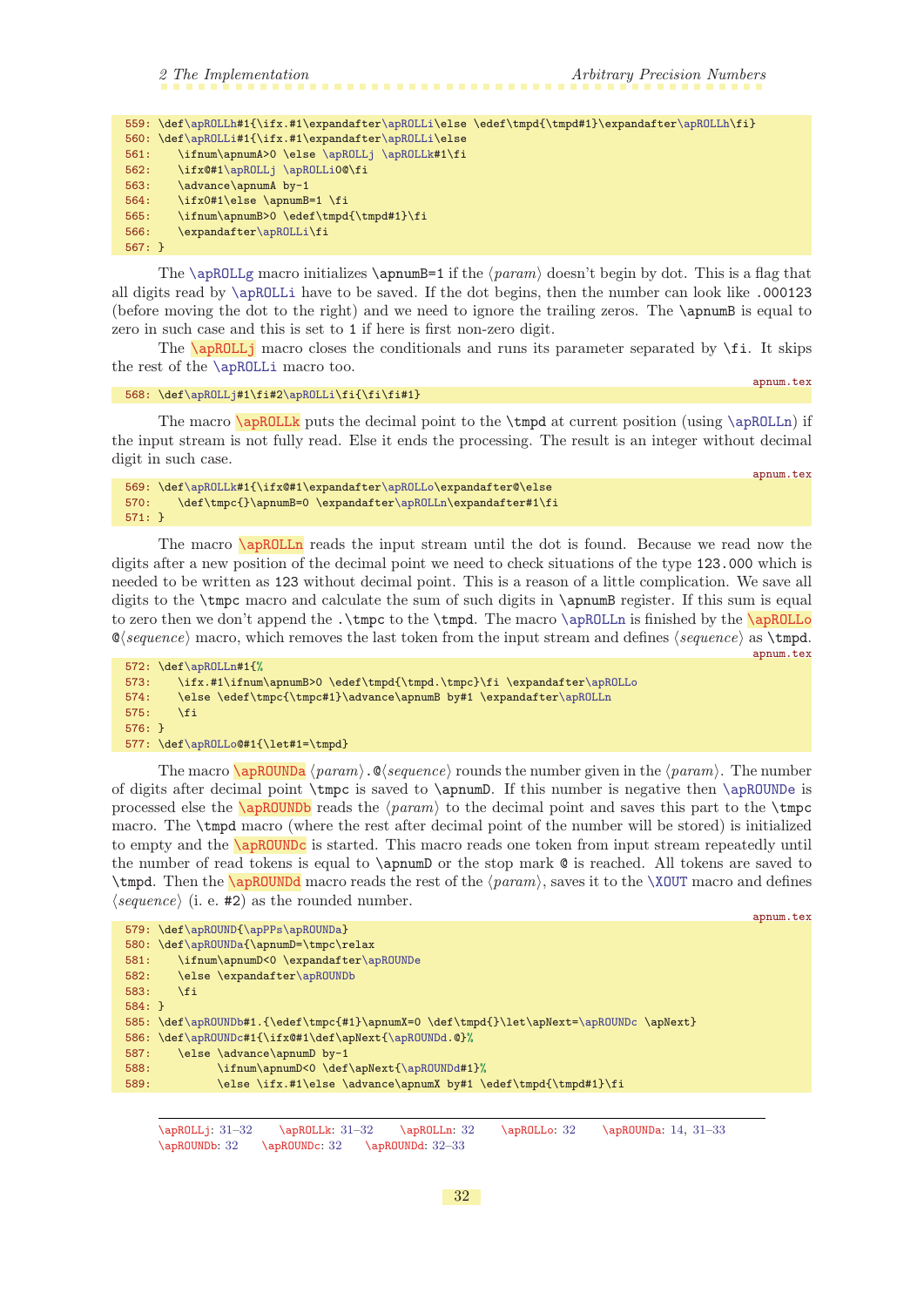<span id="page-32-7"></span>apnum.tex

<span id="page-32-1"></span>

| 590:         | \fi                                                                  |
|--------------|----------------------------------------------------------------------|
| 591:         | \fi \apNext                                                          |
| $592: \; \}$ |                                                                      |
|              | 593: \def\apROUNDd#1.@#2{\def\XOUT{#1}\edef\XOUT{\apREMzerosR\XOUT}% |
| 594:         | \ifnum\apnumX=0 \def\tmpd{}\fi                                       |
| 595:         | \ifx\tmpd\empty                                                      |
| 596:         | \ifx\tmpc\empty \def#2{0}%                                           |
| 597:         | \else \edef#2{\ifnum\apnumG<0-\fi\tmpc}\fi                           |
| 598:         | \else\edef#2{\ifnum\apnumG<0-\fi\tmpc.\tmpd}\fi                      |
| $599: \; \}$ |                                                                      |
|              |                                                                      |

<span id="page-32-0"></span>The macro **\apROUNDe** solves the "less standard" problem when rounding to the negative digits after decimal point \apnumD, i. e. we need to set -\apnumD digits before decimal point to zero. The solution is to remove the rest of the input stream, use  $\alpha$  to shift the decimal point left by -\apnumD positions, use [\apROUNDa](#page-31-5) to remove all digits after decimal point and shift the decimal point back to its previous place.

```
600: \def\apROUNDe#1.@#2{\apnumC=\apnumD
601: \apPPs\apROLLa#2{\apnumC}\apPPs\apROUNDa#2{0}\apPPs\apROLLa#2{-\apnumC}%
602:}
```
<span id="page-32-2"></span>The macro  $\alpha$  redefines the *(sequence)* in order to remove minus sign because the  $\alpha$ macro uses its parameter without this sign. Then the  $\apmb{\alpha}$  (sequence) (parameter)  $\alpha$  is executed where the dot in the front of the parameter is tested. If the dot is here then the [\apDIG](#page-32-10) macro measures the digits after decimal point too and the **\apNORMc** is executed (where the **[\apROLLa](#page-30-5)** shifts the decimal point from the right edge of the number). Else the [\apDIG](#page-32-10) macro doesn't measure the digits after decimal point and the **\apNORMd** is executed (where the **[\apROLLa](#page-30-5)** shifts the decimal point from the left edge of the number).

```
apnum.tex
603: \def\apNORM{\apPPs\apNORMa}
604: \def\apNORMa#1.@#2{\ifnum\apnumG<0 \def#2{#1}\fi \expandafter\apNORMb\expandafter#2\tmpc@}
605: \def\apNORMb#1#2#3@{%
606: \ifx.#2\apnumC=#3\relax \apDIG#1\apnumA \apNORMc#1%
607: \else \apnumC=#2#3\relax \apDIG#1\relax \apNORMd#1%
608: \fi
609: }
610: \def\apNORMc#1{\advance\apE by-\apnumA \advance\apE by\apnumC
611: \def\tmpc{-\apnumC}\expandafter\apROLLa#1.@#1%
612: }
613: \def\apNORMd#1{\advance\apE by\apnumD \advance\apE by-\apnumC
\apROLLa\expandafter.#1.@#1%
615: }
```
<span id="page-32-6"></span>The macro [\apEadd](#page-3-6) hsequencei adds E in scientific format into hsequencei macro and [\apEnum](#page-3-7)  $\langle sequence \rangle$  normalizes the number in the  $\langle sequence \rangle$ . After processing these macros the  $\angle$ apE register is set to zero. apnum.tex

616: \def[\apEadd](#page-32-6)#1{\ifnum[\apE=](#page-8-5)0 \else\edef#1{#1E\ifnu[m\apE](#page-8-5)>0+\fi\the[\apE}\apE=](#page-8-5)0 \fi} 617: \def[\apEnum](#page-32-7)#1{\ifnum[\apE=](#page-8-5)0 \els[e\apROLL](#page-30-2)#[1\apE](#page-8-5) [\apE=](#page-8-5)0 \fi}

# <span id="page-32-9"></span><span id="page-32-8"></span>2.9 Miscelaneous Macros

The macro  $\alpha$  closes the  $\begin{cases} \beta \end{cases}$  but keeps the values of  $\overline{\arctan}$  macro and [\apSIGN](#page-8-4), [\apE](#page-8-5) registers.

```
621: \def\apEND{\global\let\apENDx=\OUT
{\apSIGN=\apSIGN\apE=\apE}%
623: \expandafter\endgroup \tmpb \let\OUT=\apENDx
624: }
```
The macro  $\qquad$   $\Omega$  (sequence) (register or relax) reads the content of the macro (sequence) and counts the number of digits in this macro before decimal point and saves it to \apnumD register. If the

<span id="page-32-10"></span>\apROUNDe: [32–](#page-31-1)33 \apNORMa: [31,](#page-30-1) 33 \apNORMb: 33 \apNORMc: 33 \apNORMd: 33 \apEadd: [4](#page-3-1), [5,](#page-4-1) [10,](#page-9-1) 33 \apEnum: [4](#page-3-1), [5](#page-4-1), 33, [37](#page-36-1)[–38,](#page-37-1) [40](#page-39-1), [45](#page-44-1)–[47](#page-46-1) \apEND: [10](#page-9-1), [12,](#page-11-1) 33, [36](#page-35-1)[–42,](#page-41-1) [45](#page-44-1)[–47](#page-46-1) \apDIG: [15](#page-14-1)[–16,](#page-15-1) [19](#page-18-1), [23](#page-22-1)[–24,](#page-23-1) [29](#page-28-1), 33[–34,](#page-33-1) [39](#page-38-1), [42,](#page-41-1) [47](#page-46-1)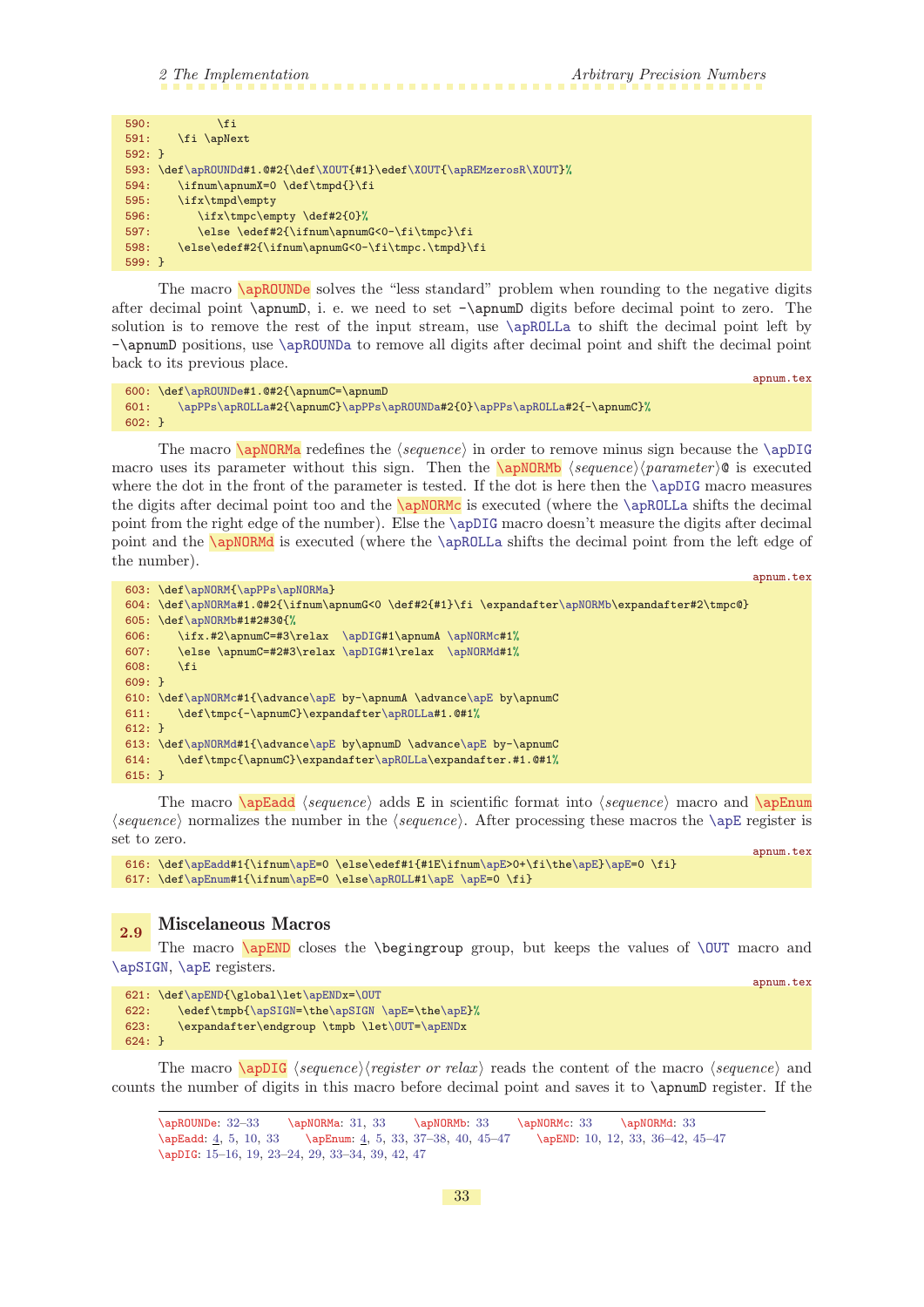$648 \times 128$   $\overline{0}$ 

<span id="page-33-1"></span>macro  $\langle sequence \rangle$  includes decimal point then it is redefined with the same content but without decimal point. The numbers in the form .00123 are replaced by 123 without zeros, but \apnumD=-2 in this example. If the second parameter of the [\apDIG](#page-32-10) macro is \relax then the number of digits after decimal point isn't counted. Else the number of these digits is stored to the given  $\langle register \rangle$ .

The macro [\apDIG](#page-32-10) is developed in order to do minimal operations over a potentially long parameters. It assumes that  $\langle sequence \rangle$  includes a number without  $\langle sign \rangle$  and without left trailing zeros. This is true after parameter preparation by the [\apPPab](#page-13-5) macro.

<span id="page-33-5"></span><span id="page-33-4"></span><span id="page-33-3"></span>The macro [\apDIG](#page-32-10) prepares an incrementation in \tmpc if the second parameter  $\langle$ register i isn't  $\text{real}$ . It initializes  $\gamma$  and  $\text{real}$ . It runs  $\alpha \data$ ...@ $\text{real}$  which increments the \apnumD until the dot is found. Then the [\apDIGb](#page-33-2) is executed (if there are no digits before dot) or the  $\ap{pIGc$  is called (if there is at least one digit before dot). The  $\ap{pIGb}$  ignores zeros immediately after dot. The **\apDIGc** reads the rest of the  $\langle data \rangle$  to the #1 and saves it to the **\tmpd** macro. It runs the counter over this  $\langle data \rangle \alpha \, d \, da \, d \, b$  only if it is desired (\tmpc is non-empty). Else the [\apDIGe](#page-33-5) is executed. The  $\alpha$  is  $\alpha$  hadon or nothing  $\alpha$  sequence) redefines (sequence) if it is needed. Note, that #1 is empty if and only if the  $\langle data \rangle$  include no dot (first dot was reached as the first dot from [\apDIG](#page-32-10), the second dot from [\apDIG](#page-32-10) was a separator of #1 in [\apDIGc](#page-33-3) and there is nothing between the second dot and the  $\mathcal Q$  mark. The  $\langle sequence \rangle$  isn't redefined if it doesn't include a dot. Else the sequence is set to the \tmpd (the rest after dot) if there are no digits before dot. Else the sequence is redefined using expandable macro \apDIGf.

```
\apDIG#1#2{\ifx\relax#2\def\tmpc{}\else #2=0 \def\tmpc{\advance#2 by1 }\fi
626: \apnumD=0 \expandafter\apDIGa#1..@#1%
627: }
628: \def\apDIGa#1{\ifx.#1\csname apDIG\ifnum\apnumD>0 c\else b\fi\expandafter\endcsname
r\apDIGa\fi}
630: \def\apDIGb#1{%
631: \ifx0#1\advance\apnumD by-1 \tmpc \expandafter\apDIGb
632: \else \expandafter\apDIGc \expandafter#1\fi
633: }
634: \def\apDIGc#1.{\def\tmpd{#1}%
635: \ifx\tmpc\empty \let\apNext=\apDIGe
636: \else \def\apNext{\expandafter\apDIGd\tmpd@}%
637: \fi \apNext
638: }
639: \def\apDIGd#1{\ifx@#1\expandafter\apDIGe \else \tmpc \expandafter\apDIGd \fi}
640: \def\apDIGe#1@#2{%
641: \ifx@#1@\else % #1=empty <=> the param has no dot, we need to do nothing
642: \ifnum\apnumD>0 \edef#2{\expandafter\apDIGf#2@}% the dot plus digits before dot
643: \else \let#2=\tmpd % there are only digits after dot, use \tmpd
644: \tilde{1}645: }
646: \def\apDIGf#1.#2@{#1#2}
```
<span id="page-33-8"></span><span id="page-33-7"></span>The macro  $\alpha \$  (sequence) reads four digits from the macro (sequence), sets  $\gamma x$  as the Digit consisting from read digits and removes the read digits from  $\langle sequence \rangle$ . It internally expands  $\langle sequence \rangle$ , adds the [\apNL](#page-33-9) marks and runs \apIVreadA macro which sets the \apnumX and redefines  $\langle sequence \rangle.$ 

<span id="page-33-9"></span>The usage of the  $\alpha$  apNL as a stop-marks has the advantage: they act as simply zero digits in the comparison but we can ask by \ifx if this stop mark is reached. The #5 parameter of [\apIVreadA](#page-33-8) is separated by first occurrence of  $\apreak\phi\text{all}$ , i. e. the rest of the macro  $\geq$  is here.

apnum.tex

<span id="page-33-2"></span><span id="page-33-0"></span>apnum.tex

| очо: \der\apNLtU}                                                          |
|----------------------------------------------------------------------------|
| 649: \def\apIVread#1{\expandafter\apIVreadA#1\apNL\apNL\apNL\apNL\apNLQ#1} |
| 650: \def\apIVreadA#1#2#3#4#5\apNL#6@#7{\apnumX=#1#2#3#4\relax \def#7{#5}} |
|                                                                            |

The macro  $\apaket{\text{num}}\$ equence) acts similar as  $\apaket{\text{sequence}}$ , but only  $\pmod{\text{sequence}}$ digits are read. The  $\langle num \rangle$  is expected in the range 0 to 4. The macro prepares the appropriate number

<span id="page-33-10"></span>\apDIGa: 34 \apDIGb: 34 \apDIGc: 34 \apDIGd: 34 \apDIGe: 34 \apDIGf: 34 \apIVread: [17,](#page-16-1) [23](#page-22-1)–[26,](#page-25-1) 34 \apIVreadA: 34–[35](#page-34-1) \apNL: [16](#page-15-1)[–17,](#page-16-1) [25](#page-24-1)–[26](#page-25-1), 34–[35](#page-34-1) \apIVreadX: [23](#page-22-1)–[24](#page-23-1), [35](#page-34-1)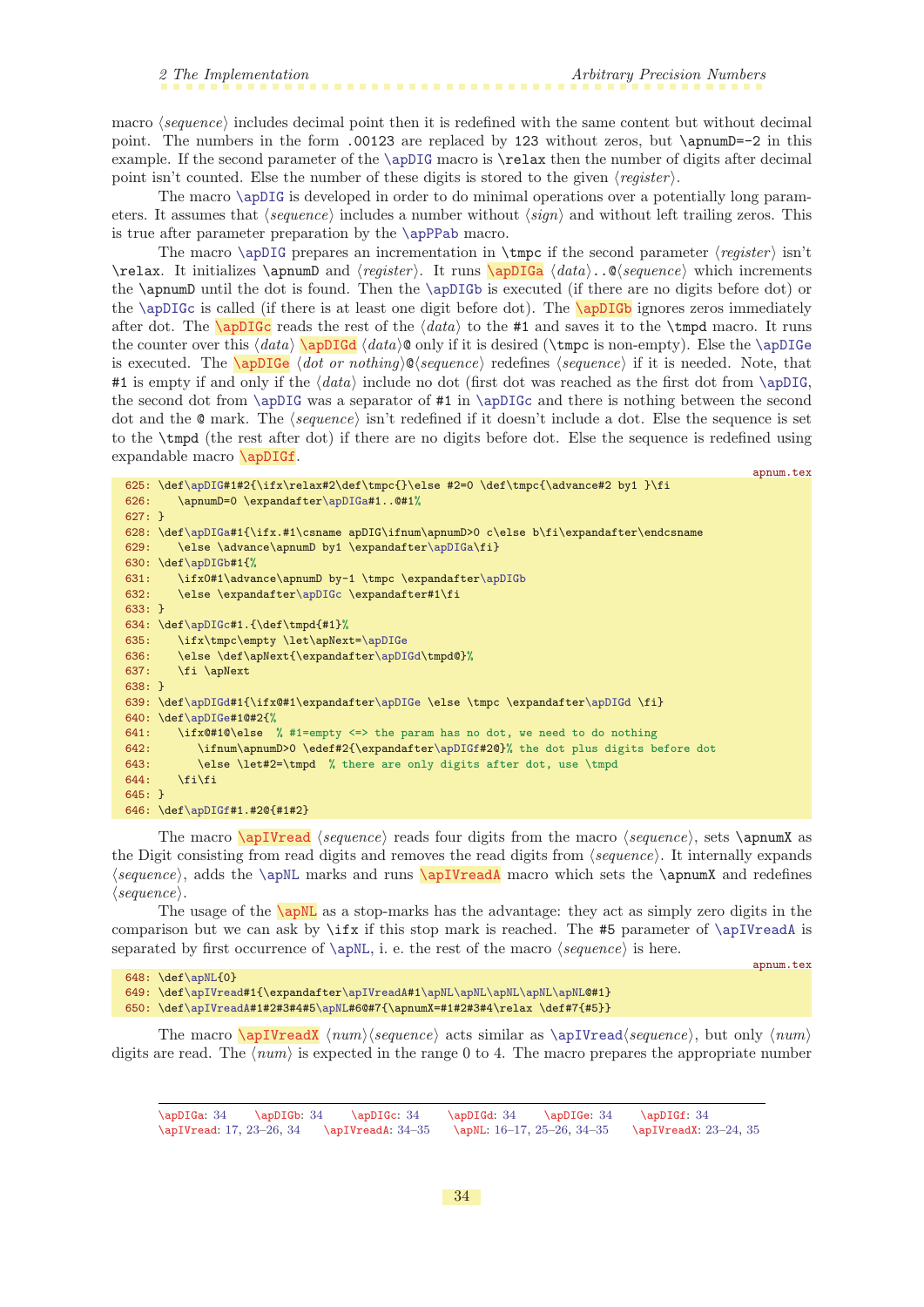apnum.tex

<span id="page-34-3"></span>apnum.tex

apnum.tex

<span id="page-34-8"></span>apnum.tex

<span id="page-34-11"></span>apnum.tex

apnum.tex

<span id="page-34-1"></span>of empty parameters in \tmpc and runs [\apIVreadA](#page-33-8) with these empty parameters inserted before the real body of the  $\langle sequence \rangle$ .

```
\apIVreadX#1#2{\edef\tmpc{\ifcase#1{}{}{}0\or{}{}{}\or{}{}\or{}\i}%
\apIVreadA\expandafter\tmpc#2\apNL\apNL\apNL\apNL\apNLQ#2%
653: }
```
The macro  $\cap$   $\emptyset$  is  $\emptyset$  and  $\emptyset$  expands the digits from  $\langle num \rangle$  register. The number of digits are four. If the  $\langle num \rangle$  is less than 1000 then left zeros are added.

654: \def[\apIVwrite](#page-34-0)#1{\ifnum#1<1000 0\ifnum#1<100 0\ifnum#1<10 0\fi\fi\the#1}

<span id="page-34-2"></span>The macro \apIVtrans calculates the transmission for the next Digit. The value (greater or equal 10000) is assumed to be in **\apnumB**. The new value less than 10000 is stored to **\apnumB** and the transmission value is stored in \apnumX. The constant \apIVbase is used instead of literal 10000 because it is quicker.

```
656: \mathchardef\apIVbase=10000
657: \def\apIVtrans{\apnumX=\apnumB \divide\apnumB by\apIVbase \multiply\apnumB by-\apIVbase
658: \advance\apnumB by\apnumX \divide\apnumX by\apIVbase
659: }
```
<span id="page-34-4"></span>The macro  $\alpha$  (length) (register) sets (register) to the number of digits to be read to the first Digit, if the number has  $\langle length \rangle$  digits in total. We need to read all Digits with four digits, only first Digit can be shorter. apnum.tex

```
\apIVmod#1#2{#2=#1\divide#2by4 \multiply#2by-4 \advance#2by#1\relax
```
<span id="page-34-5"></span>The macro  $\qquad$   $\langle num \rangle$  (param) adds the dot into (param). Let  $K = \langle num \rangle$  and F is the number of digits in the  $\langle param \rangle$ . The macro expects that  $K \in [0, 4)$  and  $F \in (0, 4]$ . The macro inserts the dot after K-th digit if  $K < F$ . Else no dot is inserted. It is expandable macro, but two full expansions are needed. After first expansion the result looks like  $\apaket{\text{abts}}{\text{abts}}$ ....@ where  $\langle \text{abts} \rangle$  are the appropriate number of dots. Then the  $\a{pIVdotA}$  reads the four tokens (maybe the generated dots), ignores the dots while printing and appends the dot after these four tokens, if the rest #5 is non-empty.

```
664: \def\apIVdot#1#2{\noexpand\apIVdotA\ifcase#1....\or...\or..\or.\fi #2....@}
665: \def\apIVdotA#1#2#3#4#5.#6@{\ifx.#1\else#1\fi
666: \ifx.#2\else#2\fi \ifx.#3\else#3\fi \ifx.#4\else#4\fi\ifx.#5.\else.#5\fi
667: }
```
The expandable macro \apNUMdigits  $\{\langle param \rangle\}$  expands (using the \apNUMdigitsA macro) to the number of digits in the  $\langle param \rangle$ . We assume that maximal number of digits will be four.

```
668: \def\apNUMdigits#1{\expandafter\apNUMdigitsA#1@@@@!}
669: \def\apNUMdigitsA#1#2#3#4#5!{\ifx@#4\ifx@#3\ifx@#2\ifx@#10\else1\fi \else2\fi \else3\fi \else4\fi}
```
<span id="page-34-10"></span><span id="page-34-9"></span><span id="page-34-7"></span>The macro  $\alpha \$  sequence) adds  $\gamma$  zeros to the macro (sequence).

```
671: \def\apADDzeros#1{\edef#1{#10}\advance\apnumZ by-1
672: \ifnum\apnumZ>0 \expandafter\apADDzeros\expandafter#1\fi
673: }
```
The expandable macro  $\alpha R \{ \gamma\}$  removes right trailing zeros from the  $\gamma$ . It expands to  $\a{pREMzerosRa}{param}$  (000!. The macro  $\a{pREMzerosRa}$  reads all text terminated by 00 to #1. This termination zero can be the most right zero of the  $\langle param \rangle$  (then #2 is non-empty) or  $\langle param \rangle$ hasn't such zero digit (then #2 is empty). If #2 is non-empty then the [\apREMzerosRa](#page-34-11) is expanded again in the recursion. Else **\apREMzerosRb** removes the stop-mark  $\&$  and the expansion is finished.

```
674: \def\apREMzerosR#1{\expandafter\apREMzerosRa#1@0@!}
```
- 675: \def[\apREMzerosRa#](#page-34-11)10@#2!{\ifx!#2![\apREMzerosRb#](#page-34-12)1\els[e\apREMzerosRa](#page-34-11)#1@0@!\fi}
- 676: \def[\apREMzerosRb#](#page-34-12)1@{#1}

The expandable macro  $\emptyset$   $\mathsf{REMdotR}$   $\{ \langle \mathit{param} \rangle \}$  removes right trailing dot from the  $\langle \mathit{param} \rangle$  if exists. It expands to **\apREMdotRa** and works similarly as the **[\apREMzerosR](#page-34-10)** macro.

<span id="page-34-14"></span><span id="page-34-13"></span>\apIVwrite: [18](#page-17-1), [21,](#page-20-1) [23–](#page-22-1)[24](#page-23-1), [27](#page-26-1)[–28,](#page-27-1) [30,](#page-29-1) 35 \apIVtrans: [21](#page-20-1), [30,](#page-29-1) 35 \apIVbase: [17](#page-16-1)[–18,](#page-17-1) [21,](#page-20-1) [27,](#page-26-1) [30](#page-29-1), 35 \apIVmod: [15–](#page-14-1)[16](#page-15-1), [19](#page-18-1), [24](#page-23-1), [29](#page-28-1), 35 \apIVdot: [22](#page-21-1), [28](#page-27-1), 35 \apIVdotA: 35 \apNUMdigits: [21](#page-20-1), [27,](#page-26-1) 35 \apNUMdigitsA: 35 \apADDzeros: [16](#page-15-1), [19](#page-18-1), [23](#page-22-1)[–24,](#page-23-1) [31,](#page-30-1) 35 \apREMzerosR: [18](#page-17-1), [28](#page-27-1), [33](#page-32-1), 35 \apREMzerosRa: 35 \apREMzerosRb: 35[–36](#page-35-1) \apREMdotR: [28,](#page-27-1) [36](#page-35-1) \apREMdotRa: [36](#page-35-1)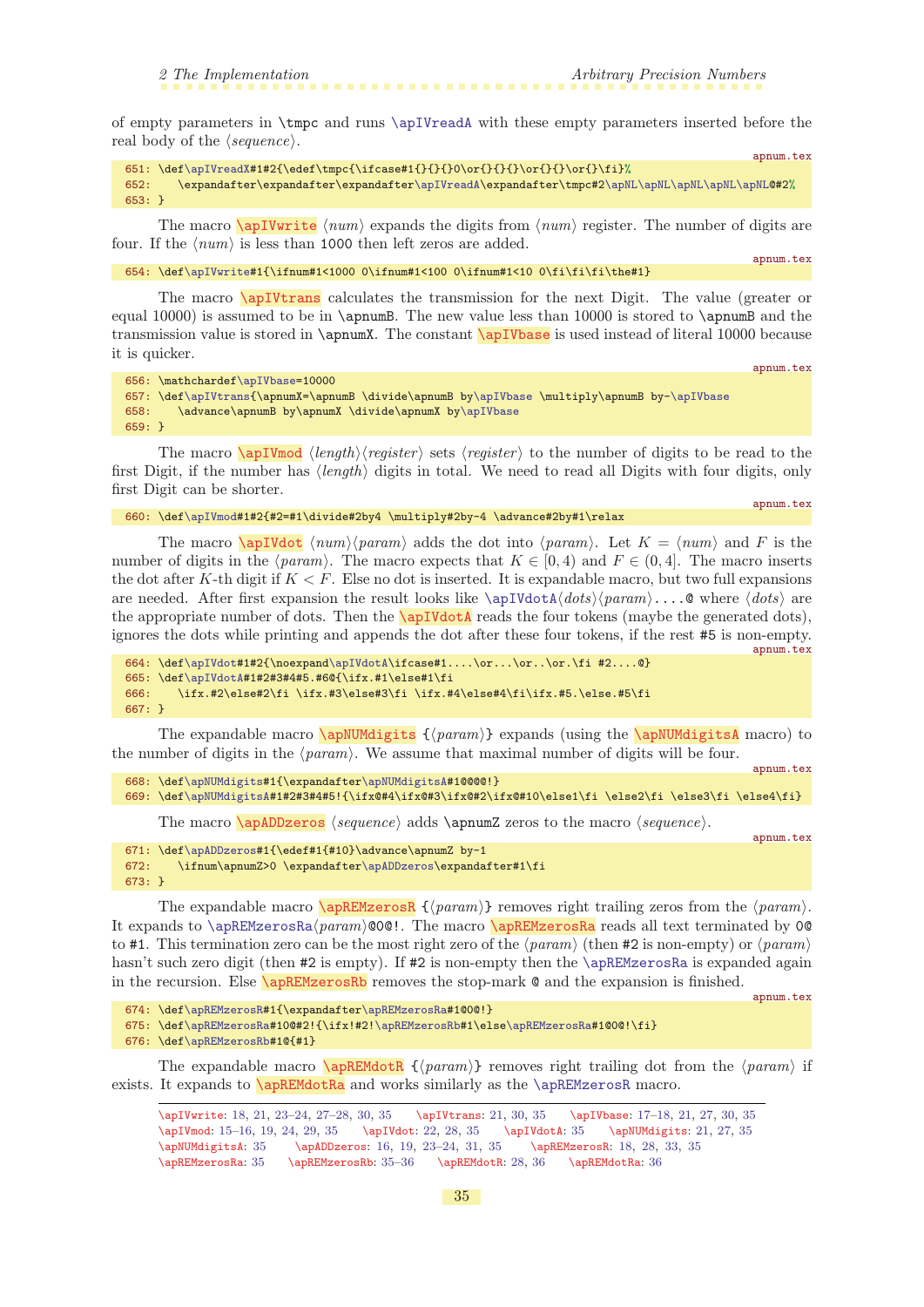|  | 2 The Implementation | Arbitrary Precision Numbers |
|--|----------------------|-----------------------------|
|  |                      |                             |

```
677: \def\apREMdotR#1{\expandafter\apREMdotRa#1@.@!}
```
<span id="page-35-0"></span>678: \def[\apREMdotRa](#page-34-14)#1.@#2!{\ifx!#2[!\apREMzerosRb](#page-34-12)#1\else#1\fi}

The  $\alpha$  The  $\gamma$  is approximate to macro removes the first token from the  $\gamma$  equence) macro. It can be used for removing the "minus" sign from the "number-like" macros.

apnum.tex

<span id="page-35-8"></span><span id="page-35-4"></span><span id="page-35-3"></span><span id="page-35-2"></span>apnum.tex

apnum.tex

```
680: \def\apREMfirst#1{\expandafter\apREMfirsta#1@#1}
681: \def\apREMfirsta#1#2@#3{\def#3{#2}}
```
The writing to the  $\OUT$  in the  $\ap{-\ap}N$  and  $\ap{-\ap}-\ap{-\ap}-\ap{-\ap}-\ap{-\ap}-\ap{-\ap}-\ap{-\ap}-\ap{-\ap}-\ap{-\ap}-\ap{-\ap}-\ap{-\ap}-\ap{-\ap}-\ap{-\ap}-\ap{-\ap}-\ap{-\ap}-\ap{-\ap}-\ap{-\ap}-\ap{-\ap}-\ap{-\ap}-\ap{-\ap}-\ap{-\ap}-\ap{-\ap}-\ap{-\ap}-\ap{-\ap}-\ap{-\ap}-\ap{-\ap}-\ap{-\ap}-\ap{-\ap}-\ap{-\ap}-\ap{-\ap}-\$ creases the computation time with very large numbers ten times and more. We can do simply  $\edef\OUT{\OUT\sonething}\}$  $\edef\OUT{\OUT\sonething}\}$  $\edef\OUT{\OUT\sonething}\}$  instead of

```
\expandafter\edef\csname apOUT:\apOUTn\endcsname
                 {\csname apOUT:\apOUTn\endcsname<something>}%
```
but  $\edet\OUT\{\text{output}\$  is typically processed very often over possibly very long macro (many thousands of tokens). It is better to do \edef over more short macros \apOUT:0, \apOUT:1, etc. Each such macro includes only 7 Digits pairs of the whole  $\Upsilon$ . The macro  $\qquad$ each 7 digit (the \apnumO register is decreased). It uses \apnumL value which is the  $\langle num \rangle$  part of the next  $\$ apOUT: $\langle num \rangle$  control sequence. The  $\$ apOUTx defines this  $\langle num \rangle$  as  $\$ apOUTn and initializes  $\ap{DUT:\n $\text{num} \text{ and } \text{num} \text{ to the list } \ap{DUTl}. \text{ When the creating of the next } \overline{DUT}.$$ macro is definitely finished, the  $\text{our macro is assembled from the parts } \ap{apOUT:0, \ap{apOUT:1 etc. by the}$ macro  $\a{$   $\Delta$ <sub>s</sub> (*list of numbers*) $\langle dot \rangle$  (*comma*).

```
683: \def\apOUTx{\apnumO=7
\apOUTn\apOUTl{\apOUTl\apOUTn,}%
685: \expandafter\def\csname apOUT:\apOUTn\endcsname{}%
686: \advance\apnumL by1
687: }
688: \def\apOUTs#1,{\ifx.#1\else\csname apOUT:#1\expandafter\endcsname\expandafter\apOUTs\fi}
```
If a "function-like" macro needs a local counters then it is recommended to enclose all calculation into a group  $\ap{\varphi\$ macro  $\lozenge$  localcounts $\langle counters \rangle$ ;. The typical usage is:

```
\def\MACRO#1{\relax \apINIT % function-like macro, \apINIT
  \evaldef\foo{#1}% % preparing the parameter
  \lozenge \lambda \wedge \M \wedge \n :% % local \newcount\N \newcount\M \newcount\K
  ... \% calculation
  \apEND % end of \apINIT group
}
```
Note that [\localcounts](#page-35-7) is used after preparing the parameter using [\evaldef](#page-9-0) in odrer to avoid name conflict of local declared "variables" and "variables" used in #1 by user.

<span id="page-35-7"></span>The [\apINIT](#page-35-6) sets locally **\localcounts** to be equivalent to **\apCOUNTS**. This macro increases the top index of allocated counters \count10 (used in plain TEX) locally and declares the counters locally. It means that if the group is closed then the counters are deallocated and top index of counters \count10 is returned to its original value.

```
apnum.tex
690: \def\apINIT{\begingroup \let\do=\apEVALxdo \let\localcounts=\apCOUNTS}
691: \def\apCOUNTS#1{\ifx;#1\else
692: \advance\count10 by1 \countdef#1=\count10
693: \expandafter\apCOUNTS\fi
694: }
```
The macro  $\{do \; \langle \; \textit{sequence} \rangle = \langle \; \textit{calculation} \rangle; \; \text{allows to write the calculation of Polish expressions}$ more synoptic:

<span id="page-35-9"></span>\apREMfirst: [6](#page-5-1), 36[–37,](#page-36-1) [40](#page-39-1), [45](#page-44-1)–[47](#page-46-1) \apOUTx: [21](#page-20-1), [27,](#page-26-1) 36 \apOUTn: [21,](#page-20-1) [27,](#page-26-1) 36 \apOUTl: [21](#page-20-1), [26](#page-25-1)[–27,](#page-26-1) [30](#page-29-1), 36 \apOUTs: [21,](#page-20-1) [27,](#page-26-1) 36 \apINIT: 36[–42,](#page-41-1) [44](#page-43-1)[–47](#page-46-1) \localcounts: 36, [38](#page-37-1)[–40,](#page-39-1) [42,](#page-41-1) [44](#page-43-1), [46](#page-45-1)[–47](#page-46-1) \apCOUNTS: 36 \do: 36-38, [41](#page-40-1)-[43,](#page-42-1) 46-[47](#page-46-1)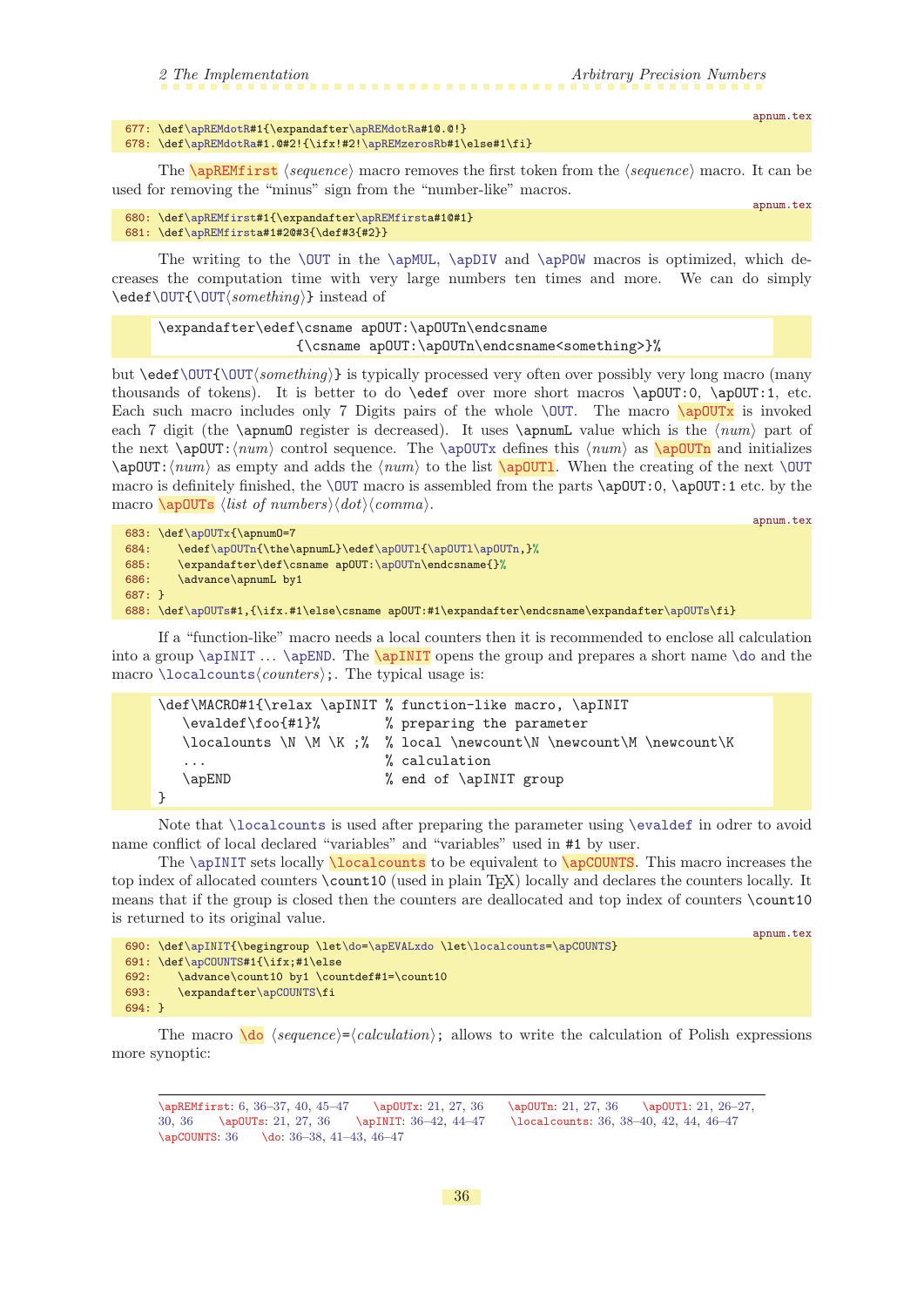<span id="page-36-1"></span> $\do \X=\apPLUS{2}{\the\N};\$  % is equivalent to: \apPLUS{2}{\the\N}\let\X=\OUT

<span id="page-36-3"></span><span id="page-36-2"></span>The  $\do$  macro is locally set to be equivalent to  $\a$ <sup>EVALxdo</sup>.

695: \def[\apEVALxdo](#page-36-0)#1=#2;{#2\let#1=[\OUT}](#page-9-4)

The **\apRETURN** macro must be followed by **\fi.** It skips the rest of the block  $\apalg \Delta \text{map}(T \ldots)$ typically used in "function-like" macros. The  $\sqrt{\text{apERR}} \left\{ \langle \text{text} \rangle \right\}$  macro writes  $\langle \text{text} \rangle$  as error message and returns the processing of the block enclosed by [\apINIT](#page-35-6)...[\apEND](#page-32-9). User can redefine it if the \errmessage isn't required.

<span id="page-36-4"></span>697: \def[\apRETURN#](#page-36-2)[1\apEND{](#page-32-9)\fi[\apEND](#page-32-9)} 698: \def[\apERR](#page-36-3)#1{\errmessage{#1}}

The **\apNOPT** macro removes the pt letters after expansion of  $\langle \text{dimen} \rangle$  register. This is usable when we do a classical  $\langle dimen \rangle$  calculation, see TBN page 80. Usage:  $\epsilon \Delta t$  expandafter $\alpha$ ).

```
700: \{\lceil \cdot \cdot \rceil\}
```
<span id="page-36-5"></span>The **loop** macro from plain T<sub>E</sub>X is redefined here in more convenient way. It does the same as original  $\lozenge$  by D. Knuth but moreover, it allows the construction  $\if... \else$  \text{ if( ... \else... \repeat.

702: \def[\loop#](#page-36-5)1\repeat{\def\body{#1\relax\expandafter\body\fi}\body}

# <span id="page-36-6"></span>2.10 Function-like Macros

The implementation of function-like macros [\ABS](#page-2-5), [\SGN](#page-2-6), [\iDIV](#page-2-7), [\iMOD](#page-2-8), [\iFLOOR](#page-2-9), [\iFRAC](#page-2-10) are simple.

```
apnum.tex
706: \def\ABS#1{\relax % mandatory \relax for "function-like" macros
\evalmdef\OUT{#1}% % evaluation of the input parameter
708: \ifnum\apSIGN<0 % if (input < 0)
709: \alpha=1 % sign = 1
710: \alpha\apREMfirst\OUT % remove first "minus" from OUT 711.
711: \forallfi % fi
712: }
\evaldef\OUT{e\apSIGN}\apE=0 }\iDIV#\apINIT % calculation in group
715: \evalmdef\apAparam{#1}\apEnum\apAparam
716: \evalmdef\apBparam{#2}\apEnum\apAparam % evaluation of the parameters
\apTOT=\apFRAC\apDIV\apAparam\apBparam % integer division 718: \apEND %
                                     % end of group
719: }
\iMOD#\apINIT % calculation in group
721: \evalmdef\apAparam{#1}\apEnum\apAparam
722: \evalmdef\apBparam{#2}\apEnum\apBparam % evaluation of the parameters
\apTOT=\apFRAC\apDIV\apAparam\apBparam % integer division
724: \let\OUT=\XOUT % remainder is the output
725: \apEND % end of group
726 \cdot 3\iFLOOR\evalmdef\OUT{\apEnum\OUT\apROUND\OUT0%
728: \ifnum\apSIGN<0 \ifx\XOUT\empty \else \apPLUS\OUT{-1}\fi\fi
\OUT\apSIGN=0 \fi
730: }
731: \def\iFRAC#1{\relax
732: \evalmdef\OUT{#1}\apEnum\OUT \apROUND\OUT0% % preparing the parameter
733: \ifx\XOUT\empty \def\OUT{0}\apSIGN=0 % empty fraction part means zero
m\apSIGN<0
735: \edef\XOUT{-.\XOUT}\apPLUS1\XOUT % OUT = 1 - .\XOUT
736: \else \edef\OUT{.\XOUT}\apSIGN=1 % else OUT = .\XOUT
737: \fi \fi
```
\apEVALxdo: [36](#page-35-1)–37 \apRETURN: 37–[40](#page-39-1), [42,](#page-41-1) [46–](#page-45-1)[47](#page-46-1) \apERR: [24,](#page-23-1) [29,](#page-28-1) 37[–39,](#page-38-1) [42,](#page-41-1) [46–](#page-45-1)[47](#page-46-1) \apNOPT: 37, [40,](#page-39-1) [43](#page-42-1) \loop: 37–[42](#page-41-1), [44,](#page-43-1) [46](#page-45-1)–[47](#page-46-1) \ABS: [3,](#page-2-1) [5](#page-4-1)–[6,](#page-5-1) 37, [48](#page-47-1) \SGN: 3, 5, 37, 48 \iDIV: [3](#page-2-1), [5,](#page-4-1) 37, [48](#page-47-1) \iMOD: [3,](#page-2-1) 37, 48 \iFLOOR: 3, 37, 48 \iFRAC: 3, 37, 48

<span id="page-36-0"></span>apnum.tex

apnum.tex

apnum.tex

<span id="page-36-12"></span><span id="page-36-11"></span><span id="page-36-10"></span><span id="page-36-9"></span><span id="page-36-8"></span><span id="page-36-7"></span>apnum.tex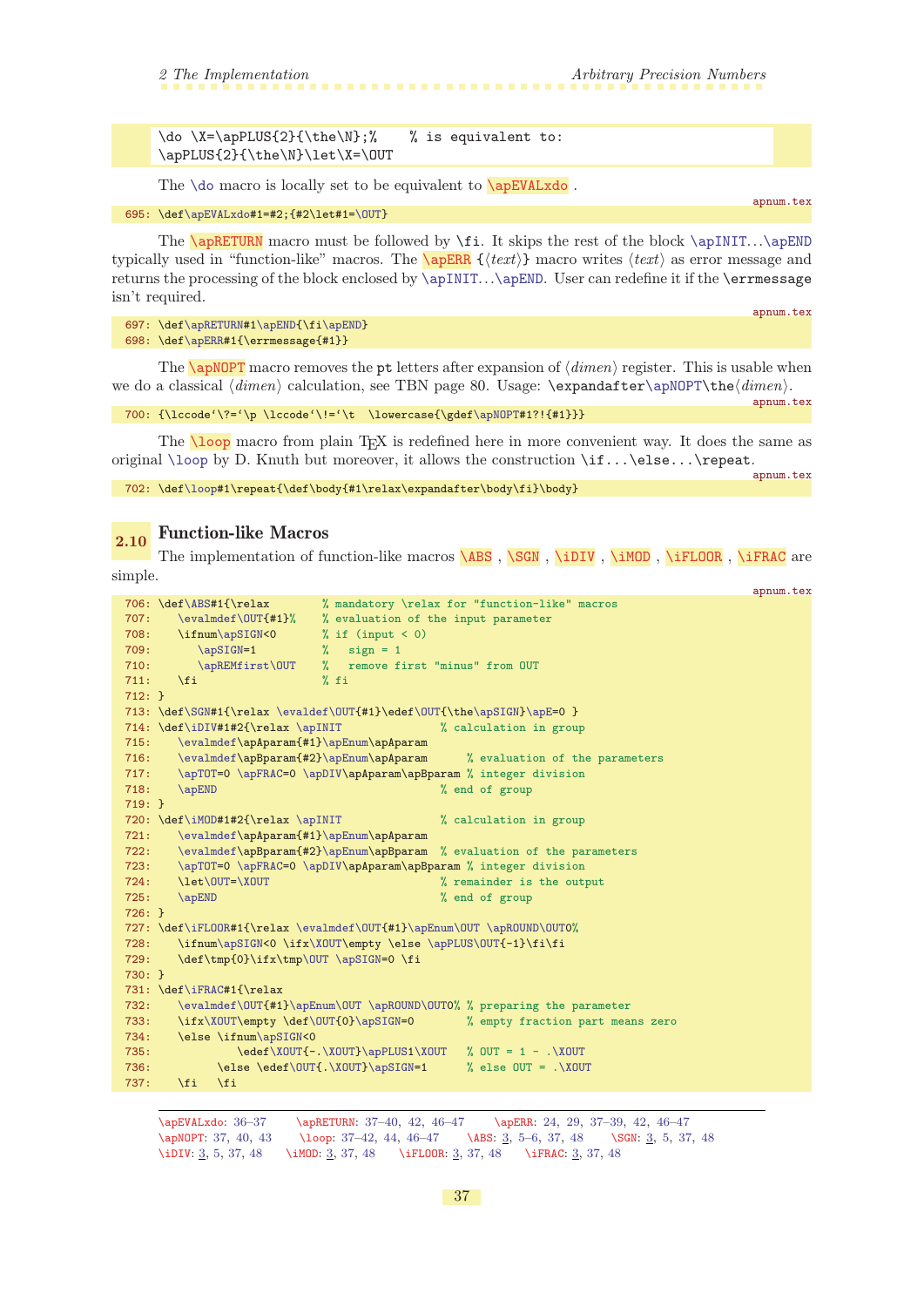appum.tex

#### <span id="page-37-1"></span>738: }

<span id="page-37-0"></span>The **FAC** macro for **factorial** doesn't use recursive call because the TFX group is opened in such case and the number of levels of TEX group is limited (to 255 in my computer). But we want to calculate more factorial than only 255!.

|          | 740: \def\FAC#1{\relax \apINIT                               | % "function-like" in the group, FAC = factorial                                        |
|----------|--------------------------------------------------------------|----------------------------------------------------------------------------------------|
| 741:     | \evalmdef\0UT{#1}\apEnum\0UT                                 | % preparing the parameter                                                              |
| 742:     | \localcounts \N:%                                            | % local \newcount                                                                      |
| 743:     |                                                              | \ifnum\apSIGN<0 \apERR{\string\FAC: argument {\OUT} cannot be negative}\apRETURN\fi    |
| 744:     | \let\tmp=\OUT \apROUND\tmp0% % test, if parameter is integer |                                                                                        |
| 745:     |                                                              | \ifx\XOUT\empty \else \apERR{\string\FAC: argument {\OUT} must be integer}\apRETURN\fi |
| 746:     | \N=\OUT\relax                                                | $\%$ N = param (error here if it is an big integer)                                    |
| 747:     |                                                              | \ifnum\N=0\def\0UT{1}\apSIGN=1 \fi % special definition for factorial(0)               |
| 748:     | $\lozenge \ifmm \N>2 \advance \N by-1 % loop if (N>2) N--$   |                                                                                        |
| 749:     | \apMUL{\OUT}{\the\N}\repeat %                                | $\text{OUT} = \text{OUT} * N$ , repeat                                                 |
| 750:     | <b>\apEND</b>                                                | % end of group                                                                         |
| $751: }$ |                                                              |                                                                                        |

<span id="page-37-2"></span>The **[\BINOM](#page-2-12)**  $\{a\}\{b\}$  is **binomial coefficient** defined by

$$
\binom{a}{b} = \frac{a!}{b! \, (a-b)!} = \frac{a \, (a-1) \cdots (a-b+1)}{b!}
$$
 for integer  $b > 0$ ,  $\binom{a}{0} = 1$ .

We use the formula where  $(a - b)!$  is missing in numerator and denominator (second fraction) because of time optimization. Second advantage of such formula is that a need not to be integer. That is the reason why the [\BINOM](#page-37-2) isn't defined simply as

```
\def\[H] / (\FAC{#2} * \FAC{(#1)-({#2}} \} )
```
The macro [\BINOM](#page-37-2) checks if a is integer. If it is true then we choose  $\setminus$ C as minimum of b and  $a - b$ . Then we calculate factorial of \C in the denominator of the formula (second fraction). And nominator includes  $\setminus$ C factors. If a is non-negative integer and  $a < b$  then the result is zero because one zero occurs between the factors in the nominator. Thus we give the result zero and we skip the rest of calculation. If a is non-integer, then  $\setminus$ C must be b. The  $\setminus$ step macro (it generates the factors in the nominator) is prepared in two versions: for a integer we use  $\ad$  vadvance $\A$  by-1 which is much faster than [\apPLUS\](#page-14-0)paramA{-1} used for a non-integer.

|      | upnam . von                                                                                    |
|------|------------------------------------------------------------------------------------------------|
|      | 752: $\def\BlM0M#1#2{\relax \apINIT$ % BINOM = {#1 \choose #2}                                 |
| 753: | \evalmdef\apAparam{#1}\apEnum\apAparam                                                         |
| 754: | \evalmdef\apBparam{#2}\apEnum\apBparam % preparation of the parameters                         |
| 755: | $\lozenge$ $\Lambda \B \C$ ; $\Lambda \bmod$ $\Lambda \bmod$                                   |
| 756: | \let\OUT=\apBparam \apROUND\OUTO% % test if B is integer                                       |
| 757: | \ifx\XOUT\empty\else\apERR{\string\BINOM: second arg. {\apBparam} must be integer}\apRETURN\fi |
| 758: | \let\OUT=\apAparam \apROUND\OUTO% % test if A is integer                                       |
| 759: | \ifx\XOUT\empty<br>% A is integer:                                                             |
| 760: | $\A = \alpha pAparam \B = \alpha m$ % A = #1, B = #2                                           |
| 761: |                                                                                                |
| 762: | $\label{c} $$\ifnum\C>\B \C=\B \tif \quad \quad \quad \quad \quad (C>B) C = B f i$             |
| 763: | $\%$ if $(A < 0)$ C = B fi<br>$\lim_{A<0} \C = B$                                              |
| 764: | \else \ifnum\A<\B \def\OUT{0}\apSIGN=0 % if (0 <= A < B) OUT = 0 return                        |
| 765: | \expandafter\expandafter\expandafter \apRETURN \fi\fi                                          |
| 766: | \def\step{\advance\A by-1 \apMUL\OUT{\the\A}}%                                                 |
| 767: | \else \C=\apBparam<br>% A is not integer                                                       |
| 768: | \def\step{\let\apBparam\OUT \do\apAparam=\apPLUS\apAparam{-1};%                                |
| 769: | \let\OUT=\apBparam \apMUL\OUT\apAparam}%                                                       |
| 770: | $\overline{\text{f}i}$                                                                         |
| 771: | \ifnum\C=0 \def\0UT{1}\apSIGN=1 \apRETURN\fi                                                   |
| 772: | $\do\D=\FAC{\the\C};$<br>$D = C!$<br>$\frac{9}{4}$                                             |
| 773: | \let\OUT=\apAparam<br>$\frac{9}{4}$<br>$OUT = #1$                                              |
| 774: | $\frac{9}{6}$<br>\loop \advance\C by-1<br>$loop C--$                                           |
| 775: | $\%$<br>\ifnum\C>0 \step \repeat<br>if $(C > 0)$ A--, OUT = OUT * A, repeat                    |
| 776: | $\frac{9}{2}$<br>$\apDIV{\OUT}{\D}$<br>$OUT = OUT / D$                                         |
| 777: | \apEND                                                                                         |

\FAC: [3](#page-2-1), 38, [48,](#page-47-1) [51](#page-50-1) \BINOM: [3,](#page-2-1) 38, [48](#page-47-1)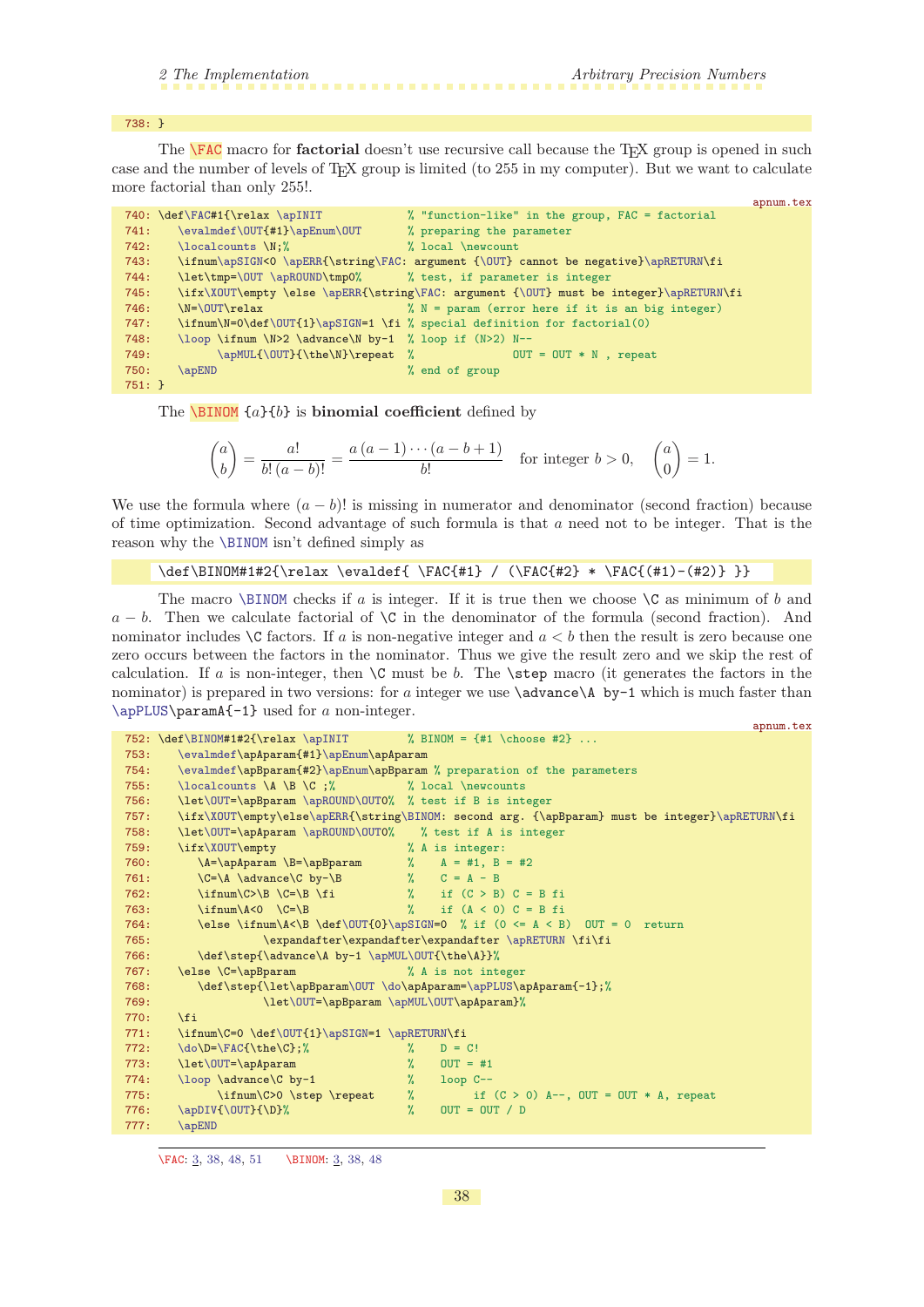<span id="page-38-1"></span>778: }

The square root is computed in the macro  $\S$ QRT {a} using Newton's approximation method. This method solves the equation  $f(x) = 0$  (in this case  $x^2 - a = 0$ ) by following way. Guess the initial value of the result  $x_0$ . Create tangent to the graph of f in the point  $[x_0, f(x_0)]$  using the knowledge about  $f'(x_0)$  value. The intersection of this line with the axis x is the new approximation of the result  $x_1$ . Do the same with  $x_1$  and find  $x_2$ , etc. If you apply the general Newton method to the problem  $x^2 - a = 0$ then you get the formula

<span id="page-38-2"></span><span id="page-38-0"></span>choose 
$$
x_0
$$
 as an initial guess, iterate:  $x_{n+1} = \frac{1}{2} \left( x_n + \frac{a}{x_n} \right)$ 

If  $|x_{n+1} - x_n|$  is sufficiently small we stop the processing. In practice, we stop the processing, if the [\OUT](#page-9-4) representation of  $x_{n+1}$  rounded to the [\apFRAC](#page-8-7) is the same as the previous representation of  $x_n$ , i. e.  $\if$ Xn[\OUT](#page-9-4) in TEX language. Amazingly, we need only about four iterations for 20-digits precision and about seven iterations for 50-digits precision, if the initial guess is good chosen.

The rest of the work in the [\SQRT](#page-38-0) macro is about the right choose of the initial guess (using  $\qquad$  and about shifting the decimal point in order to set the a value into the interval  $[1, 100)$ . The decimal point is shifted by  $-\M$  value. After calculation is done, the decimal point is shifted by  $\M/2$  value back. If user know good initial value then he/she can set it to  $\sqrt{\frac{apSQRTx}{apSQRTx}}$  macro. The calcualtion of initial value  $x_0$  is skipped in such case. apnum.tex

|           | 779: \def\SQRT#1{\relax \apINIT                                                                                                                                                                                                                                                                                                    | % OUT = $SQRT(#1)$                                                                         |
|-----------|------------------------------------------------------------------------------------------------------------------------------------------------------------------------------------------------------------------------------------------------------------------------------------------------------------------------------------|--------------------------------------------------------------------------------------------|
| 780:      | $\text{evalmdef}\A{#1}\%$                                                                                                                                                                                                                                                                                                          | % parameter preparation                                                                    |
| 781:      | $\lozenge$ $\mathbb{R}$ $\mathbb{R}$ $\mathbb{R}$ $\mathbb{R}$ $\mathbb{R}$ $\mathbb{R}$ $\mathbb{R}$ $\mathbb{R}$ $\mathbb{R}$ $\mathbb{R}$ $\mathbb{R}$ $\mathbb{R}$ $\mathbb{R}$ $\mathbb{R}$ $\mathbb{R}$ $\mathbb{R}$ $\mathbb{R}$ $\mathbb{R}$ $\mathbb{R}$ $\mathbb{R}$ $\mathbb{R}$ $\mathbb{R}$ $\mathbb{R}$ $\mathbb{R}$ | % local counters                                                                           |
| 782:      | $\E=\ap E \geq 0$                                                                                                                                                                                                                                                                                                                  |                                                                                            |
| 783:      |                                                                                                                                                                                                                                                                                                                                    | \ifnum\apSIGN=0 \apRETURN\fi % SQRT(0) = 0 (OUT is set to 0 by previous \evaldef)          |
| 784:      |                                                                                                                                                                                                                                                                                                                                    | \ifnum\apSIGN<0 \apERR{\string\SQRT: argument {\A} is out of range}\apRETURN\fi            |
| 785:      |                                                                                                                                                                                                                                                                                                                                    | \ifodd\E \apROLL\A{-1}\advance\E by1 \fi % we need the E representation with even exponent |
| 786:      | $\let\B - \A \ \let\C = \A$                                                                                                                                                                                                                                                                                                        |                                                                                            |
| 787:      |                                                                                                                                                                                                                                                                                                                                    | \apDIG\C\relax \M=\apnumD % M is the number of digits before decimal point                 |
| 788:      |                                                                                                                                                                                                                                                                                                                                    | \advance\M by-2 \ifodd\M \advance\M by1 \fi % M = M - 2, M must be even                    |
| 789:      | \ifx\apSQRTxo\undefined % we need to calculate Xo                                                                                                                                                                                                                                                                                  |                                                                                            |
| 790:      |                                                                                                                                                                                                                                                                                                                                    | \ifnum\M=0 \else \apROLL\B{-\M}\divide\M by2 \fi % shift decimal point by -M, M = M / 2    |
| 791:      | $\ap{SQRTr\B \let\Xn=\OUT \ A = estimate of SQRT}$                                                                                                                                                                                                                                                                                 |                                                                                            |
| 792:      |                                                                                                                                                                                                                                                                                                                                    | \ifnum\M<0 \let\A=\B \fi $\#$ if (A < 1) calculate with B where decimal point is shifted   |
| 793:      |                                                                                                                                                                                                                                                                                                                                    | \ifnum\M>0 \apROLL\Xn \M \fi % if (A >= 100) shift the decial point of initial guess       |
| 794:      | \else \let\Xn=\apSQRTxo \fi                                                                                                                                                                                                                                                                                                        |                                                                                            |
| 795:      | $\log$                                                                                                                                                                                                                                                                                                                             | % loop  Newton's method                                                                    |
| 796:      |                                                                                                                                                                                                                                                                                                                                    | \apDIV{\apPLUS{\Xn}{\apDIV{\A}{\Xn}}}}{2}% % 0UT = $(Xn + A/Xn) / 2$                       |
| 797:      | \ifx\OUT\Xn \else                                                                                                                                                                                                                                                                                                                  | $\frac{9}{6}$ if (OUT != Xn)                                                               |
| 798:      | $\let \Xn=\0UT \repeat$                                                                                                                                                                                                                                                                                                            | $\%$ Xn = OUT, repeat                                                                      |
| 799:      |                                                                                                                                                                                                                                                                                                                                    | \ifnum\M<0 \apROLL\OUT\M \fi % shift the decimal point by M back                           |
| 800:      | \apE=\E \divide\apE by2                                                                                                                                                                                                                                                                                                            | % correct the E exponent                                                                   |
| 801:      | \apEND                                                                                                                                                                                                                                                                                                                             |                                                                                            |
| $802: \}$ |                                                                                                                                                                                                                                                                                                                                    |                                                                                            |

Note that if the input  $a < 1$ , then we start the Newton's method with b. It is the value a with shifted decimal point,  $b \in [1, 100)$ . On the other hand, if  $a \ge 1$  then we start the Newton's method directly with a, because the second derivative  $(x^2)$ " is constant so the speed of Newton's method is independent on the value of x. And we need to calculate the  $\apadesuit$  apFRAC digits after the decimal point.

<span id="page-38-3"></span>The macro  $\sqrt{\text{apSQQRTr}}$  (number) excepts (number) in the interval [1, 100] and makes a roughly estimation of square root of the  $\langle number \rangle$  in the [\OUT](#page-9-4) macro. It uses only classical  $\langle dimen \rangle$  calculation, it doesn't use any apnum.tex operations. The result is based on the linear approximation of the function  $g(x) = \sqrt{x}$  with known exact points [1, 1], [4, 2], [9, 3], ..., [100, 10]. Note, that the differences between  $x_i$ values of exact points are 3, 5, 7, . . . , 19. The inverted values of these differences are pre-calculated and inserted after [\apSQRTra](#page-38-4) macro call.

<span id="page-38-5"></span>The **\apSQRTra** macro operates repeatedly for  $i = 1, ..., 10$  until **\dimen0** =  $x < x_i$ . Then the  $\mathcal{Q}(\mathcal{A}) = x \in [x_{i-1}, x_i), \quad g(x_i) = i, \quad g(x_{i-1}) = i - 1$ 

<span id="page-38-4"></span><sup>\</sup>SQRT: [3](#page-2-1), [4–](#page-3-1)[5](#page-4-1), 39, [44,](#page-43-1) [47](#page-46-1)–[48](#page-47-1) \apSQRTxo: 39, [44](#page-43-1) \apSQRTr: 39[–40](#page-39-1) \apSQRTra: 39[–40](#page-39-1) \apSQRTrb: [40](#page-39-1)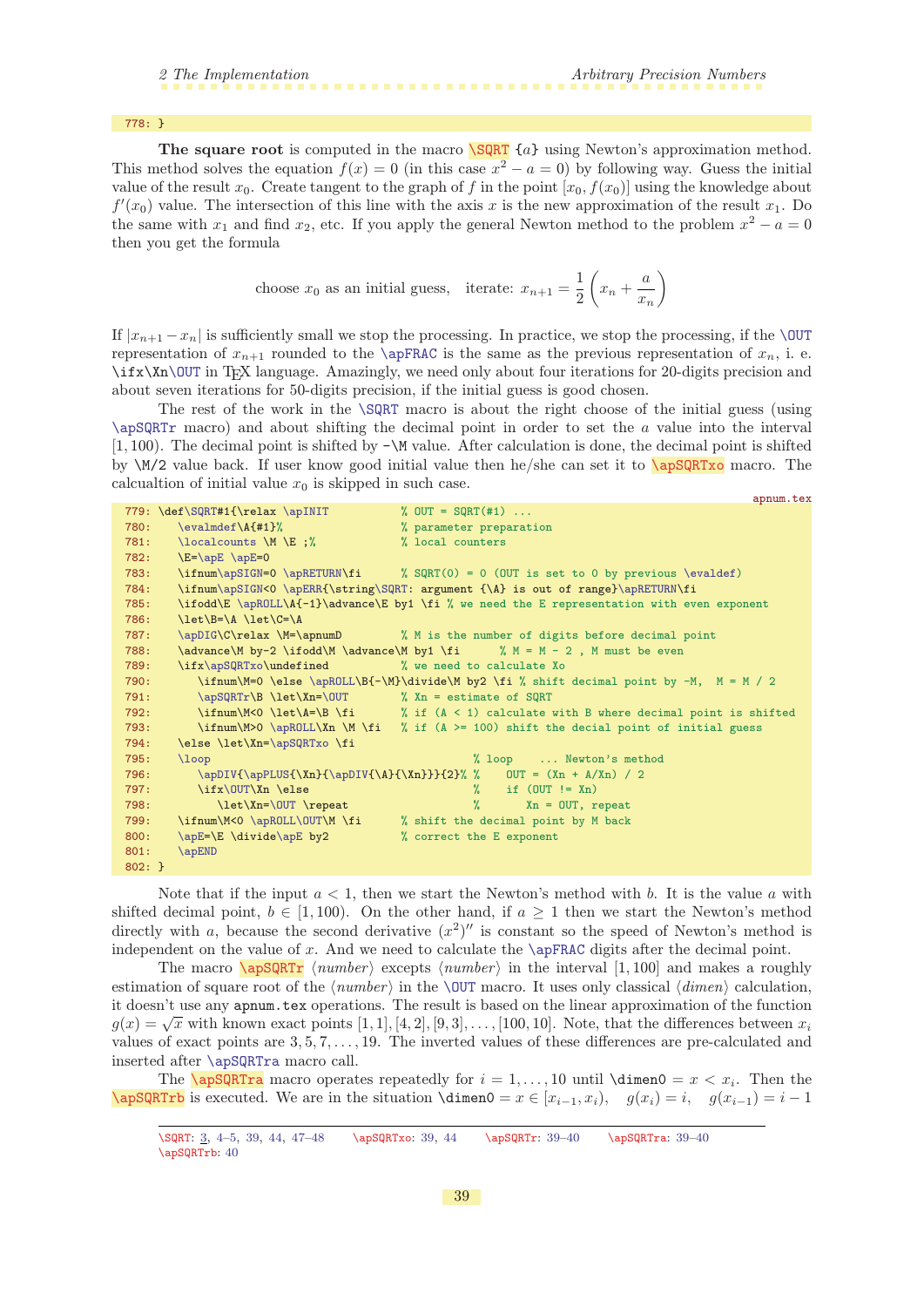<span id="page-39-1"></span>and the calculation of  $\text{OUT} = g(x_{i-1}) + (x - x_{i-1})/(x_i - x_{i-1})$  is performed. If  $x \in [1, 4)$  then the linear approximation is worse. So, we calculate additional linear correction in \dimen1 using the pre-calculated approximation is worse. So, we calc<br>value  $\sqrt{2} - 1.33333 = 0.08088$  here.

```
apnum.tex
803: \def\apSQRTr#1{\dimen0=#1pt \apnumB=1 \apnumC=1 \apSQRTra}
804: \def\apSQRTra{\advance\apnumB by2 \advance\apnumC by\apnumB % B = difference, C = x_i
\OUT{10}\else<br>806: \ifdim\dimen0<\apnumC pt \apSQRT
                \apSQRTrb \else
r\apSQRTra\fi\fi
808: }
809: \def\as@809: \def\as@809: \def\as@809: \def\as@809: \def\as@809: \def\as@809: \def\as@809: \def\as@809: \def\as@809: \def\as@809: \def\as@809: \def\as@809: \def\as@809: \def\as@809: \def\as@809: \def\as@809: \def\as@809: \def\as@809: \def\as@809: \def\as@809: \def\as@809: \def\as@809: \def\as@809: \def\as@809810: \ifdim\dimen0<4pt
811: \ifdim\dimen0>2pt \dimen1=4pt \advance\dimen1 by-\dimen0 \divide\dimen1 by2
812: \ \text{element}=\dim\text{rad} \quad \text{by-1pt } \text{813}: \ \dim\text{med}=\text{.080884\dim\text{rad} \quad \text{ and itional}=\text{add} \quad \text{ad} \quad \text{and} \quad \text{and} \quad \text{and} \quad \text{and} \quad \text{and} \quad \text{and} \quad \text{and} \quad \text{and} \quad \text{and} \quad \text{and} \quad \text{and} \quad \text{and} \quad \text{and} \quad \text{and} \quad \text{and} \quad \text{and} \quad \text{and} \quad \text{and} \quad \text{and} \quad \text{and}813: \dimen1=.080884\dimen1 % dimen1 = additional linear correction
814: \else \dimen1=0pt \fi
815: \advance\apnumC by-\apnumB % C = x_{i-1}816: \advance\dimen0 by-\apnumC pt % dimen0 = (x - x_{i-1})817: \divide\dimen0 by\apnumB % dimen0 = (x - x_{i-1}) / difference
818: \divide\apnumB by2 % B = i-1 = g(x_{i-1})
819: \advance\dimen0 by\apnumB pt % dimen0 = g(x_{i-1}) + (x - x_{i-1}) / (x_i-x_{i-1})820: \advance\dimen0 by\dimen1 % dimen0 += additional linear correction
\OUT{\apNOPT\the\dimen0}% OUT = dimen0
822: }
```
The exponential function  $e^x$  is implemented in the **[\EXP](#page-2-14)** macro using Taylor series at zero point:

<span id="page-39-0"></span>
$$
e^x = 1 + \frac{x}{1!} + \frac{x^2}{2!} + \frac{x^3}{3!} + \cdots
$$

If  $x \in (0, 1)$  then this series converges relatively quickly.

The macro [\EXP](#page-39-0) takes its argument. If it is negative, remember this fact, remove minus sign and  $\text{do } \text{OUT=1}/\text{OUT}$  in final step. Now, the argument is positive always. If the argument is "big" (greater or equal than 4, tested by \testBig) then [\apEXPb](#page-40-2) macro is used for evaluating. Else [\apEXPa](#page-39-2) macro evaluates the exponential.

```
apnum.tex
823: \EXP#\apINIT}  % OUT = EXP(#1) ...<br>824: \evalmdef\OUT{#1}\apEnum\OUT % OUT = #1
824: \evalmdef\OUT{#1}\apEnum\OUT % OUT = #1
\localcounts \N \K ;%
\apSIGN=f\OUT\apRETURN \fi
\apFRACe\apFRAC by4
e\apSIGN}%
\apSIGN<\apSIGN=\apREMfirst\OUT \fi % remove "minus" sign
830: \def\testBig ##1##2##3\relax##4{\ifx##1.\apXfalse \else
831: \ifx##2.\ifnum##1<4 \apXfalse \else \apXtrue \fi \else \apXtrue
832: \fi \fi \ifapX}%
\OUT.\relax
\apEXPb\apEXPa \fi % OUT = e^OUT
-\apE\apDIV1\OUT\apE=\K \fi % if (signX < 0) OUT = 1 / OUT
\apSIGN=1 % EXP is always positive
\apEND
838: }
```
<span id="page-39-2"></span>The **\apEXPa** macro supposes input argument (saved in **[\OUT](#page-9-4)** macro) in the interval  $[0, 4)$ . If the argument is greater than 1, do argument  $=$  argument  $/2$  and increase K register. Do this step in the loop until argument  $\lt 1$ . Then calculate  $e^x$  using Taylor series mentioned above. After \0UT is calculated then we do \00T=\00T<sup>2</sup> in the loop K times, because  $e^{2x} = (e^x)^2$ . Note that  $K \le 2$  in all cases.

The Taylor series is processed using the folloving variables:  $\S$  is total sum,  $\S$ n is the new addition in the n-th step. If  $\Sn$  is zero (in accordance to the  $\ap{\ap{\a}pFRAC register}$ ) then we stop the calculation. apnum.tex

```
839: \def\apEXPa{%
840: \def\testDot ##1##2\relax##3{\ifx##1.}%
841: \sqrt{K}=0 \sqrt{N}=0 \sqrt{K}=0, N = 0\loop\OUT \relax % loop if (OUT >= 1)
```

```
34–6434850 \apEXPa: 40
```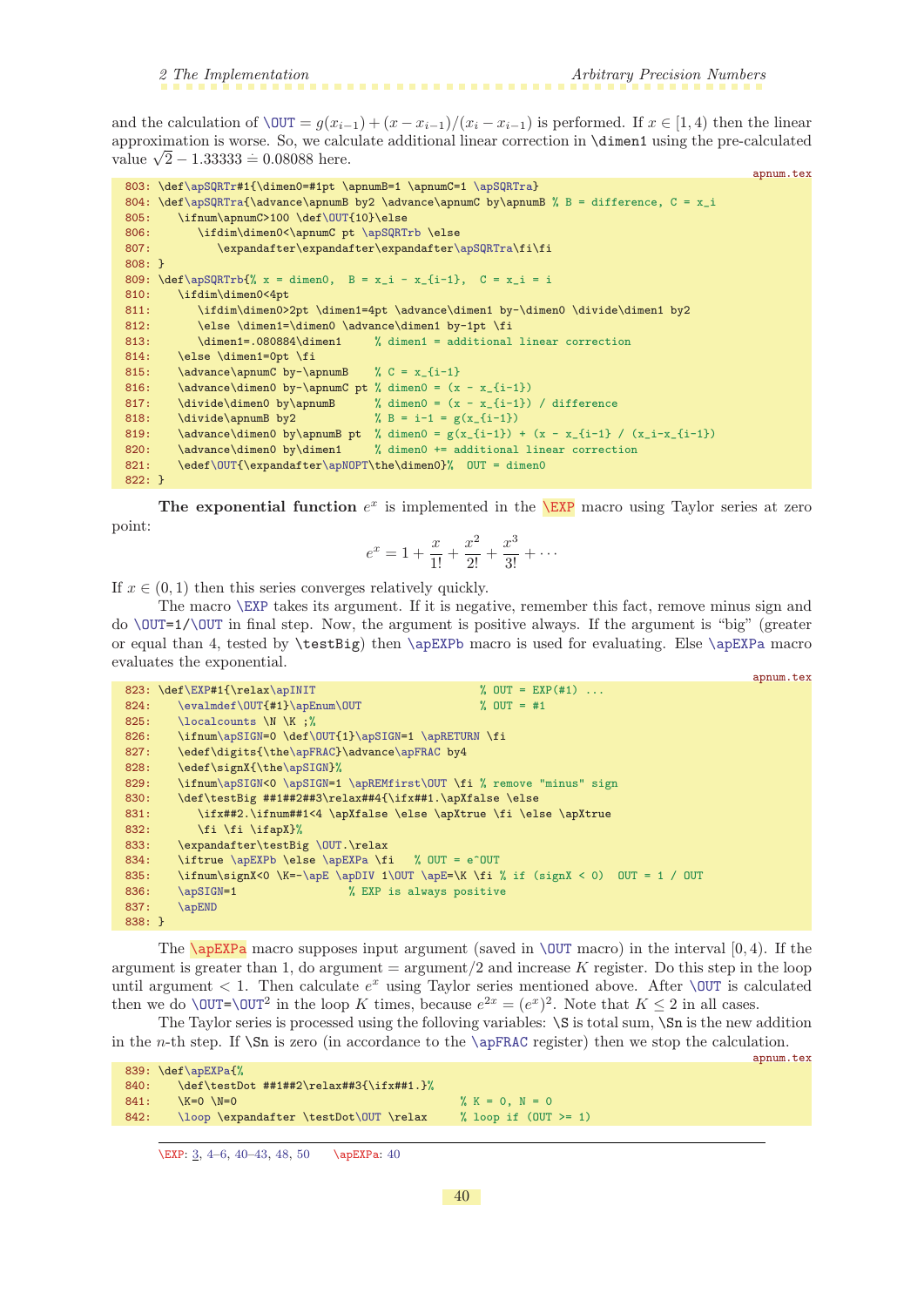<span id="page-40-1"></span>

| 843:     | \iftrue \else                             | $\%$          | $OUT = OUT/2$                              |
|----------|-------------------------------------------|---------------|--------------------------------------------|
| 844:     | \apDIV\OUT{2}%                            | %             | $K++$                                      |
| 845:     | \advance\K by1                            | $\%$          | repeat                                     |
| 846:     | \repeat                                   |               | % oriOUT = $2K * 0UT$ , OUT < 1            |
| 847:     | \advance\apFRAC by\K                      |               |                                            |
| 848:     | \def\S{1}\def\Sn{1}\N=0 \let\X=\OUT       |               | % $S = 1$ , $Sn = 1$ , $N = 0$ , $X = OUT$ |
| 849:     | \loop \advance\N by1                      |               | $%$ loop $N++$                             |
| 850:     | \do\Sn=\apDIV{\apMUL\Sn\X}{\the\N};%      | $\%$          | $Sn = Sn * X / N$                          |
| 851:     | \apTAYLOR\iftrue \repeat                  | $\%$          | $S = S + Sn$ ( Taylor)                     |
| 852:     | $N=0$                                     |               |                                            |
| 853:     | $\lozenge \ifnum(N < K)$                  |               | % loop if $(N < K)$                        |
| 854:     | \apPOW\OUT{2}%                            | $\frac{9}{4}$ | $OUT = OUT^2$                              |
| 855:     | \advance\N by1 \repeat                    | $\frac{9}{4}$ | $N++$                                      |
| 856:     | \apFRAC=\digits\relax \apROUND\OUT\apFRAC |               |                                            |
| $857:$ } |                                           |               |                                            |

<span id="page-40-0"></span>The macro **\apTAYLOR** is ready for general usage in the form:

```
\def\S_{\ldots} \def\S_{\ldots} \right\} = ... % setting initial values for N=0\loop
                               % auxiliary calculation
   \do\Sn=\ap{\iota}:..};% % calculation of new addition \Sn% (division must be the last activity)
   \ap{TAYLOR \if{true} repeat \, % does S = S + Sn and finishes if Sn = 0
```
858:  $\def\alpha\left\{ \ifmmode\alpha\beta\end{array} \left\{ \ifmmode\beta\end{array} \left\{ \ifmmode\beta\end{array} \left\{ \ifmmode\beta\end{array} \left\{ \ifmmode\beta\end{array} \left\{ \ifmmode\beta\end{array} \left\{ \ifmmode\beta\end{array} \left\{ \ifmmode\beta\end{array} \left\{ \ifmmode\beta\end{array} \left\{ \ifmmode\beta\end{array} \left\{ \ifmmode\beta\end{array} \left\{ \ifmmode\beta\end{array} \left\{ \ifmmode\beta\end{array} \left\{ \ifmmode\beta\end{array$ 

<span id="page-40-2"></span>apnum.tex

<span id="page-40-3"></span>apnum.tex

If the argument (saved i the  $\sqrt{OUT \text{ macro}}}$ ) is greater or equal 4 then  $\a{pEXPb \text{ macro}}$  is executed. The  $d = |x/\ln 10|$  is calculated here. This is the number of decimal digits in the result before the decimal point. The result is in the form

$$
e^x = e^{x-d \cdot \ln 10} \cdot 10^d.
$$

The argument of the exponential function is less than  $\ln 10 = 2.3$  for this case, so we can call the [\EXP](#page-39-0) macro recursively. And the result is returned in scientific form if  $d \geq \angle EX$ .

|          | $859: \def\ap{\text{NPb[}\n$                                    |  |
|----------|-----------------------------------------------------------------|--|
| 860:     | \let\X=\OUT \apLNtenexec \apDIV\X\apLNten \let\D=\OUT           |  |
| 861:     | $\frac{9}{6}$ D = floor( $\frac{X}{\ln(X)}$ )<br>\apROUND\D{0}% |  |
| 862:     | \ifnum\D<\apEX \advance\apFRAC by\D \relax \apLNtenexec \fi     |  |
| 863:     | $\EXP{\X-\D*\apLNten}\$ % mantissa = EXP(X-D*LN(10))            |  |
| 864:     | \ifnum\D<\apEX \apROLL\OUT\D \apE=0 \else \apE=\D \relax \fi    |  |
| 865:     | \apFRAC=\digits \apROUND\OUT\apFRAC % OUT = mantissa * 10^D     |  |
| $866:$ } |                                                                 |  |

The logarithm function  $\ln x$  (inverse to  $e^x$ ) is implemented in  $\sum N$  macro by Taylor series in the point zero of the arg tanh function:

$$
\ln x = 2 \arg \tanh \frac{x-1}{x+1} = 2 \left( \frac{x-1}{x+1} + \frac{1}{3} \left( \frac{x-1}{x+1} \right)^3 + \frac{1}{5} \left( \frac{x-1}{x+1} \right)^5 + \cdots \right).
$$

This series converges quickly when x is approximately equal to one. The idea of the macro [\LN](#page-40-3) includes the following steps:

- Whole calculation is in the group [\apINIT](#page-35-6)...[\apEND](#page-32-9). Enlarge the [\apFRAC](#page-8-7) numeric precision by three digits in this group.
- Read the argument \X using [\evaldef](#page-9-0).
- If the argument is non positive, print error and skip the next processing.
- If the argument is in the interval  $(0, 1)$ , set new argument as  $1/$ argument and remember the "minus" sign for the calculated [\OUT](#page-9-4), else the [\OUT](#page-9-4) remains to be positive. This uses the identity  $\ln(1/x) = -\ln x.$

\apTAYLOR: 41–[42](#page-41-1), [44,](#page-43-1) [46–](#page-45-1)[47](#page-46-1) \apEXPb: [40–](#page-39-1)41 \LN: [3](#page-2-1), [4,](#page-3-1) [6](#page-5-1), 41[–42](#page-41-1), [48](#page-47-1)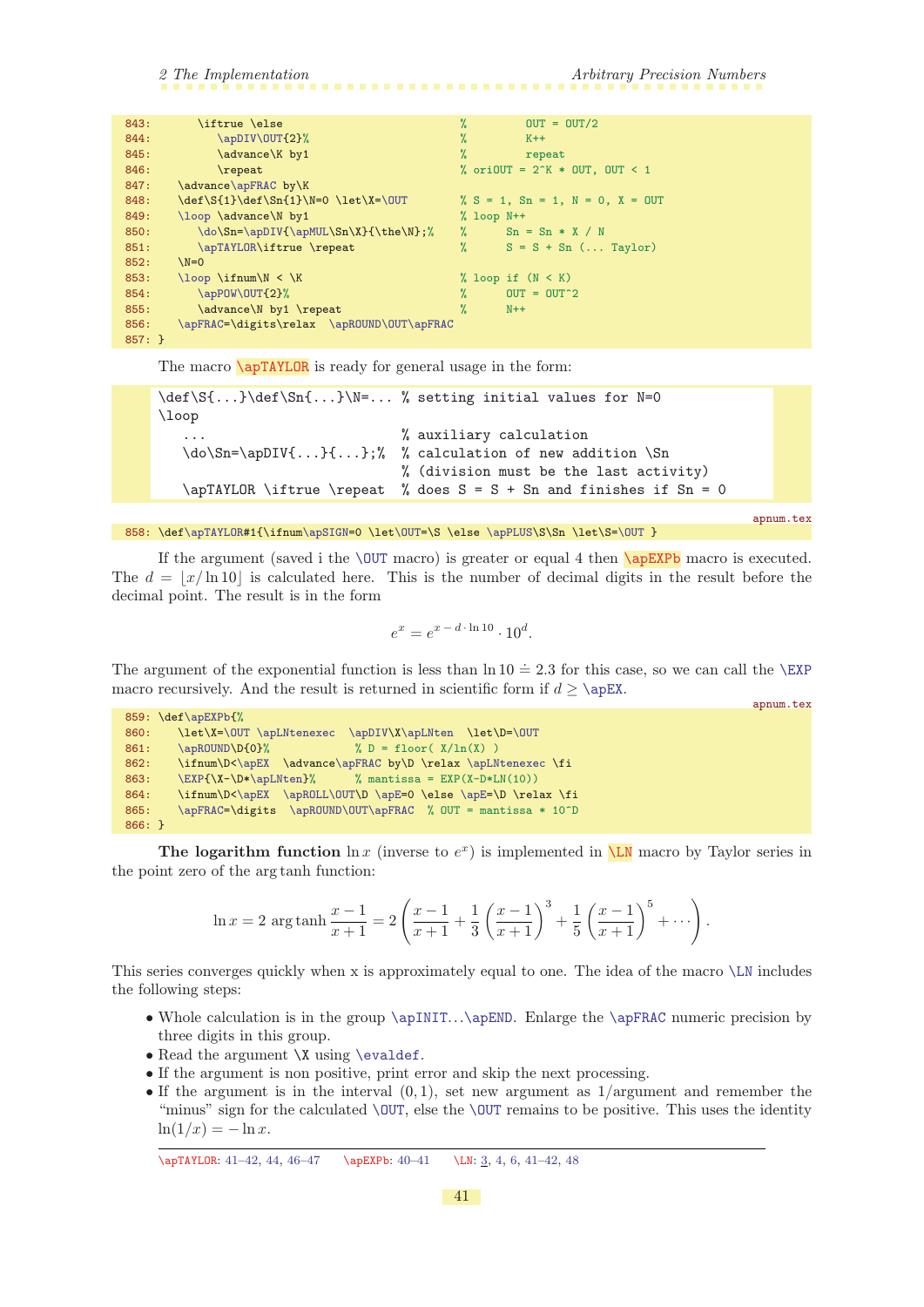appum.tex

- <span id="page-41-1"></span> $\bullet$  shift the decimal point of the argument by M positions left in order to the new argument is in the interval [1, 10).
- Let  $x \in [1, 10)$  be the argument calculated as mentioned before. Calculate roughly estimated  $\ln x$ using  $\alpha$  uses linear interpolation of the function ln x in eleven points in the interval [1, 10].
- Calculate  $A = x/\exp(\widetilde{\ln x})$ . The result is approximately equal to one, because  $\exp(\ln x) = x$ .
- Calculate ln A using the Taylor series above.
- The result of  $\ln x$  is equal to  $\ln A + \ln x$ , because  $x = A \cdot \exp(\ln x)$  and  $\ln(ab) = \ln a + \ln b$ .
- The real argument is in the form  $x \cdot 10^M$ , so [\OUT](#page-9-4) is equal to  $\ln x + M \cdot \ln(10)$  because  $\ln(ab) =$  $\ln a + \ln b$  and  $\ln(10^M) = M \ln(10)$ . The  $\ln(10)$  value with desired precision is calculated by [\apLNtenexec](#page-42-3) macro. This macro saves its result globally when firstly calculated and use the calculated result when the [\apLNtenexec](#page-42-3) is called again.
- Round the **[\OUT](#page-9-4)** to the **[\apFRAC](#page-8-7)** digits.
- Append "minus" to the [\OUT](#page-9-4) if the input argument was in the interval  $(0, 1)$ .

|          |                                                                |                                                                                           | apnum.tex |
|----------|----------------------------------------------------------------|-------------------------------------------------------------------------------------------|-----------|
|          | 867: \def\LN#1{\relax \apINIT                                  | % OUT = $LN(+1)$                                                                          |           |
| 868:     | $\text{evalmdef}\X{\#1}\%$                                     | $\% X = #1$                                                                               |           |
| 869:     | $\lozenge$ \localcounts \M \N \E;%                             |                                                                                           |           |
| 870:     | $E=\ap{apE}$                                                   |                                                                                           |           |
| 871:     | \edef\digits{\the\apFRAC}\advance\apFRAC by4                   |                                                                                           |           |
| 872:     |                                                                | \ifnum\apSIGN>0 \else \apERR{\string\LN: argument {\X} is out of range}\apRETURN\fi       |           |
| 873:     | \apDIG\OUT\relax \M=\apnumD % find M: X = mantissa * 10^M      |                                                                                           |           |
| 874:     | \ifnum\M>-\E\def\sgnout{1}\else % if X in $(0,1)$ :            |                                                                                           |           |
| 875:     | \def\sgnout{-1}%                                               | $\%$<br>sgnout $= -1$                                                                     |           |
| 876:     | $\do \X = \ap{DIV 1\X; \E = -E}$                               | $\frac{9}{4}$ X = 1/X                                                                     |           |
| 877:     | \apDIG\OUT\relax \M=\apnumD                                    | % find M: $X =$ mantissa $* 10^M$                                                         |           |
| 878:     | $\overline{f}$                                                 | % else sgnout = $1$                                                                       |           |
| 879:     | \advance\M by-1                                                | $\% M = M - 1$                                                                            |           |
| 880:     |                                                                | \ifnum\M=0 \else\apROLL\X{-\M}\fi % X = X * 10^(-M), now X in (1,10)                      |           |
| 881:     | \advance\M by\E                                                | % $M = M + E$ (sientific format of numbers)                                               |           |
| 882:     | $\do\ln X = \apLNr\X;\%$                                       | $\%$ lnX = LN(X)  roughly estimate                                                        |           |
| 883:     |                                                                | $\do\A = \ap{\propto \X {\exp\ln X};$ $\land A = X / EXP(\ln X) \dots A = \ap{\propto} 1$ |           |
| 884:     | \apLNtaylor                                                    | $\%$ OUT = LN(A)                                                                          |           |
| 885:     | \do\LNOUT=\apPLUS\OUT\lnX;%                                    | $% LNOUT = OUT + LNrOUT$                                                                  |           |
| 886:     | \ifnum\M>0                                                     | % if $M > 0$                                                                              |           |
| 887:     | <b>\apLNtenexec</b>                                            | % LNtenOUT = $ln(10)$                                                                     |           |
| 888:     |                                                                | \apPLUS\LNOUT{\apMUL{\the\M}{\apLNten}}% OUT = LNOUT + M * LNten                          |           |
| 889:     | $\overline{f}$                                                 |                                                                                           |           |
| 890:     |                                                                | \ifnum\apSIGN=0 \else \apSIGN=\sgnout \fi % if (OUT != 0) apSIGN = saved sign             |           |
| 891:     | \apROUND\OUT\digits                                            | % round result to desired precision                                                       |           |
| 892:     | \ifnum\apSIGN<0 \xdef\0UT{-\0UT}\else \global\let\0UT=\0UT \fi |                                                                                           |           |
| 893:     | <b>\apEND</b>                                                  |                                                                                           |           |
| $894:$ } |                                                                |                                                                                           |           |

<span id="page-41-0"></span>The macro  $\alpha$  is a for A for  $A \approx 1$  using Taylor series mentioned above.

|              |                                                                          |                                        | $Sp$ as what $\theta$ is $\theta$ is a |
|--------------|--------------------------------------------------------------------------|----------------------------------------|----------------------------------------|
|              | 895: \def\apLNtaylor{%                                                   |                                        |                                        |
| 896:         | \apDIV{\apPLUS{\A}{-1}}{\apPLUS{\A}{1}}% % OUT = $(A-1) / (A+1)$         |                                        |                                        |
| 897:         | \ifnum\apSIGN=0 \def\0UT{0}\else $\lambda$ in 1 = 0 else:                |                                        |                                        |
| 898:         | $\let\Sn=\OUT \let\Kn=\OUT \let\St=\OUT % \$ Sn = 0UT, Kn = 0UT, S = 0UT |                                        |                                        |
| 899:         | \apPOW\OUT{2}\apROUND\OUT\apFRAC \let\XX=\OUT % XX = OUT^2               |                                        |                                        |
| 900:         | $N=1$                                                                    | ℀<br>$N = 1$                           |                                        |
| 901:         | \loop \advance\N by2                                                     | $\frac{9}{4}$<br>$loop N = N + 2$      |                                        |
| 902:         | \do\Kn=\apMUL\Kn\XX\apROUND\OUT\apFRAC;% Kn = Kn * XX                    |                                        |                                        |
| 903:         | \do\Sn=\apDIV\Kn{\the\N};%                                               | $\%$<br>$Sn = Kn / N$                  |                                        |
| 904:         | \apTAYLOR\iftrue \repeat                                                 | $\frac{9}{6}$<br>$S = S + Sn (Taylor)$ |                                        |
| 905:         | \apMUL\S{2}%                                                             | $\%$<br>$OUT = 2 * OUT$                |                                        |
| 906:         | \fi                                                                      |                                        |                                        |
| $907: \; \}$ |                                                                          |                                        |                                        |

The macro  $\emptyset$  finds an estimation ln x for  $x \in [1, 10)$  using linear approximation of ln x function. Only direct  $\langle dimen \rangle$  and  $\langle count \rangle$  calculation with T<sub>EX</sub> registers is used, no long numbers

<span id="page-41-2"></span><sup>\</sup>apLNtaylor: 42[–43](#page-42-1) \apLNr: 42[–43](#page-42-1)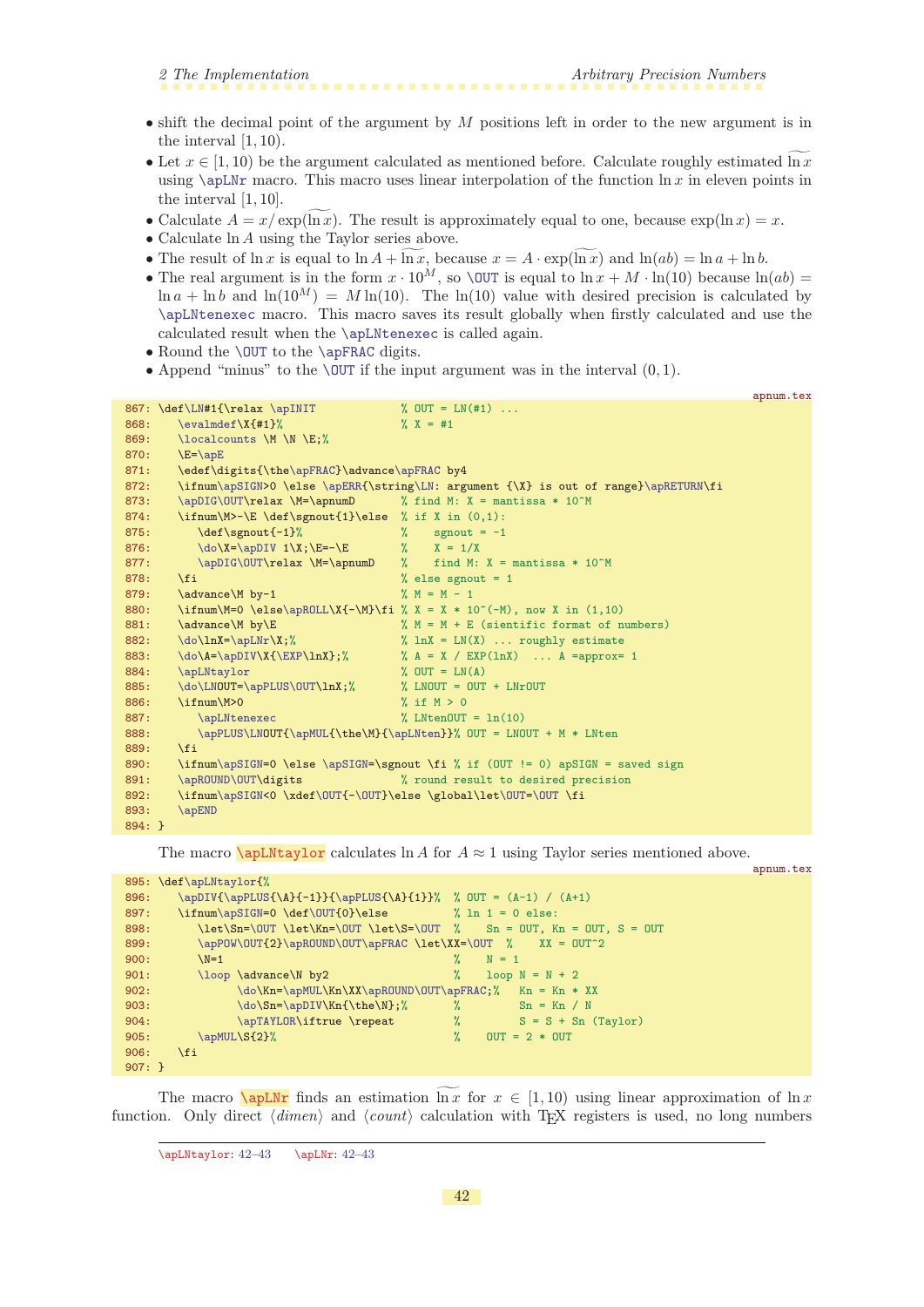<span id="page-42-9"></span><span id="page-42-8"></span><span id="page-42-6"></span>apnum.tex

<span id="page-42-1"></span>apnum.tex calculation. The  $\ln x_i$  is pre-calculated for  $x_i = i$ ,  $i \in \{1, 2, 3, 4, 5, 6, 7, 8, 9, 10\}$  and the values are inserted after the  $\alpha$ macro call. The input value x is set as  $\dim$ 0.

<span id="page-42-0"></span>The  $\alpha {\{valueA\}} {\{\langle valueB\rangle\}}$  macro reads the pre-calculated values repeatedly in the loop. The loop ends if  $\emptyset$  applemation is greater than x. Then we know that  $x \in [x_{i-1}, x_i]$ . The linear interpolation is

<span id="page-42-2"></span>
$$
\ln x = f(x_{i-1}) + (f(x_i) - f(x_{i-1})) (x - x_{i-1}),
$$

where  $f(x_{i-1}) = \{valueA\}, f(x_i) = \{valueB\}$  and  $x = \dim 0$ . The rest of the pre-calculated values is skipped by processing \next to \relax.

The pre-calculated approximation of ln 10 is saved in the macro \apLNrten because we use it at more places in the code. apnum.tex

```
\apLNr#1{\dimen0=#1pt \apnumC=1
\apLNra{\apLNrten}{}\relax
910: }
\apLNra #1#2{\advance\apnumC by1
\OUT=\apLNrten \let\apNext=\relax
913: \else
914: \ifdim\dimen0<\apnumC pt % linear interpolation:
915: \ddot{\text{dimen0 by-\apnumC pt}\advance\dim\text{C} by1pt % dimen0 = x - x_{i-1}
916: \dim_{1=\#2pt} \advance\dim_{1 by-\#1pt} % \dim_{1 = f(x_i) - f(x_i-1)}917: \apNOPT\the\dimen0 \dimen1 % dimen1 = (x - x_{i-1}) * dimen1918: \ddot{\text{advance}} \cdot \text{by#1pt} % dimen1 = f(x_{i-1}) + dimen1
919: f\OUT{\expandafter\aphWOPT\the\dimen1}\ % OUT = dimen1
920: \def\apNext##1\relax{}%
\apLNra{#2}}%
922: \fi\fi \apNext
923: }
924: \def\apLNrten{2.302585} % apLNrten = ln 10 (roughly)
```
<span id="page-42-4"></span><span id="page-42-3"></span>The **\apLNtenexec** macro calculates the ln 10 value with the precision given by **[\apFRAC](#page-8-7)**. The output is prepared to the \apLNten macro. The [\apLNtenexec](#page-42-3) saves globally the result to the macro  $\Delta C$  in order to use it if the value is needed again. This saves time.

|           |                                                                           |                          | apnum.tex |
|-----------|---------------------------------------------------------------------------|--------------------------|-----------|
|           | 925: \def\apLNtenexec{%                                                   | % OUT = $\ln 10$         |           |
| 926:      | \expandafter\ifx\csname LNten:\the\apFRAC\endcsname \relax                |                          |           |
| 927:      | begingroup \apTOT=0                                                       |                          |           |
| 928:      | \do\A=\apDIV{10}{\EXP\apLNrten};%                                         | % $A = 10 / exp(LNrten)$ |           |
| 929:      | \apLNtaylor                                                               | $%$ OUT = 1n A           |           |
| 930:      | \apPLUS\0UT\apLNrten                                                      | $\%$ OUT = OUT + LNrten  |           |
| 931:      | \global\expandafter\let\csname LNten:\the\apFRAC\endcsname=\0UT           |                          |           |
| 932:      | endgroup                                                                  |                          |           |
| 933:      | <b>\fi</b>                                                                |                          |           |
| 934:      | \expandafter\let\expandafter \apLNten \csname LNten:\the\apFRAC\endcsname |                          |           |
| $935: \}$ |                                                                           |                          |           |

<span id="page-42-5"></span>The constant  $\pi$  is saved in the **\apPIvalue** macro initially with 30 digits. If user needs more digits (using  $\ap{PerAC}$  30) then the  $\ap{PerAuue}$  is recalculated and the  $\ap{apPIdigits}$  is changed appropriately.

```
936: \def\apPIvalue{3.141592653589793238462643383279}
\apPIdigits{30}
```
The macro  $\a{pPlexec}$  prepares the  $\pi$  constant with  $\a{pFRAC}$  digits and saves it to the  $\a{pP1}$ macro. And  $\pi/2$  constant with [\apFRAC](#page-8-7) digits is saved to the \apPIhalf macro. The [\apPIexec](#page-42-7) uses macros  $\apph{apPI:}\apph{apFRAC}\text{ where }$  desired values are usually stored. If the values are not prepared here then the macro [\apPIexecA](#page-43-0) calculates them.

```
938: \def\apPIexec{%
e\apFRAC\\apPIexecA \else
\apPI\apFRAC\endcsname
\apPIhalf\e\apFRAC\endcsname
```
 $\apLNra: 43$   $\apLNr. 43$   $\apLNten: 41–43$  $\apLNten: 41–43$  $\apLNten: 41–43$   $\apPlvalue: 43–44$  $\apPlvalue: 43–44$ \apPIdigits: 43-[45](#page-44-1) \apPIexec: 43, 45, 47-[48](#page-47-1) \apPI: 43-46 \apPIhalf: 43-48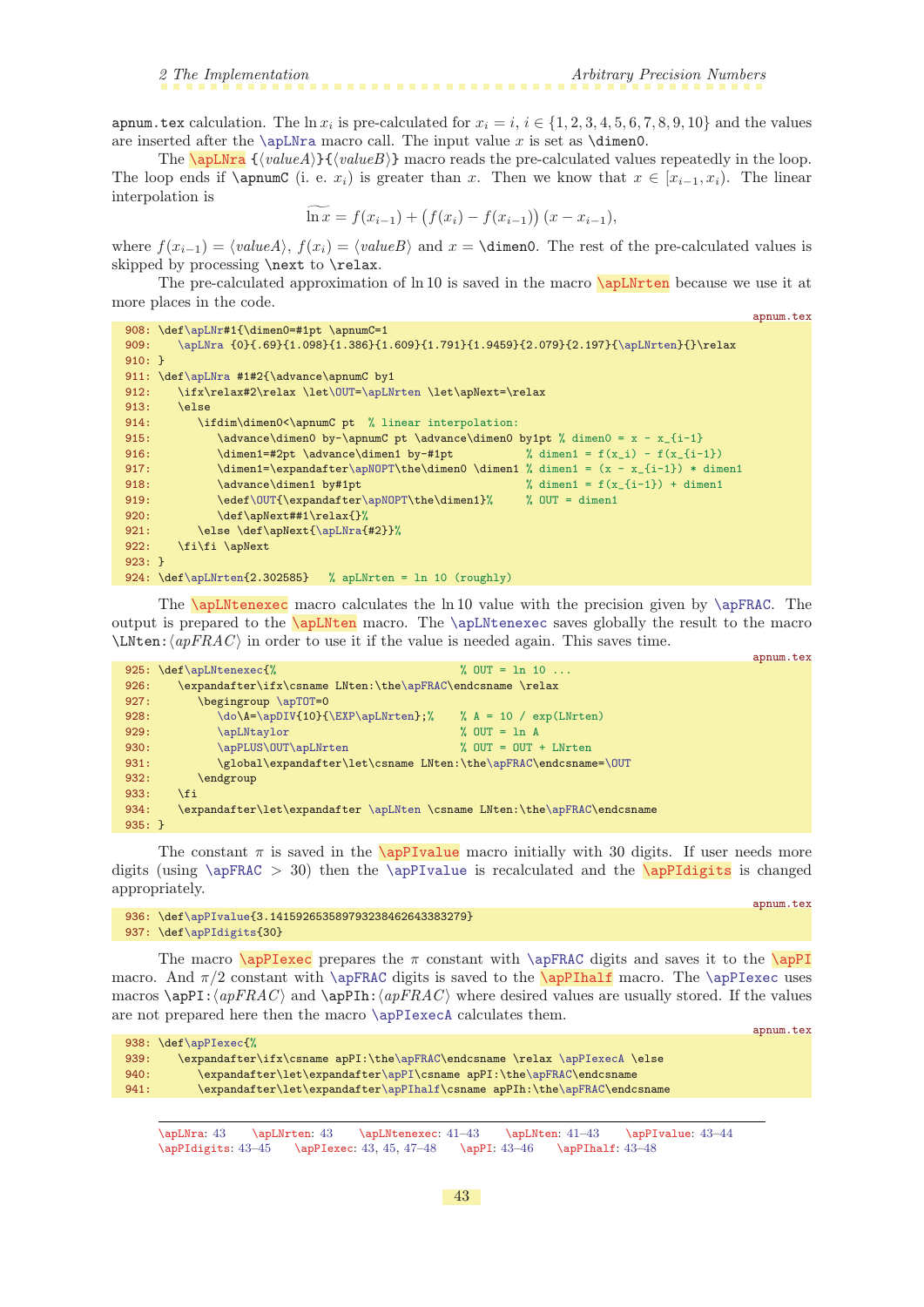<span id="page-43-1"></span><span id="page-43-0"></span>942: \fi 943: }

The macro  $\alpha$  creates the  $\pi$  value with  $\apadesuit$  TRAC digits using the  $\apadesuit$   $\apadesuit$   $\alpha$ . is rounded if  $\ap{FRAC < \ap{PIdigits. The \ap{PIndif} is calculated from \ap{PId. Finally the macros}$  $\alpha$ PI:  $\langle apFRAC \rangle$  and  $\langle apFRAC \rangle$  are saved globally for saving time when we need such values again.

|          |                                                                       | apnum.tex |
|----------|-----------------------------------------------------------------------|-----------|
|          | 944: \def\apPIexecA{%                                                 |           |
| 945:     | \ifnum\apPIdigits<\apFRAC \apPIexecB \fi                              |           |
| 946:     | \let\apPI=\apPIvalue                                                  |           |
| 947:     | \ifnum\apPIdigits>\apFRAC \apROUND\apPI\apFRAC \fi                    |           |
| 948:     | \apnumP=\apTOT \apTOT=0 \apDIV\apPI2\let\apPIhalf=\OUT \apTOT=\apnumP |           |
| 949:     | \global\expandafter\let\csname apPI:\the\apFRAC\endcsname=\apPI       |           |
| 950:     | \global\expandafter\let\csname apPIh:\the\apFRAC\endcsname=\apPIhalf  |           |
| $951:$ } |                                                                       |           |

<span id="page-43-2"></span>If [\apFRAC](#page-8-7) > [\apPIdigits](#page-42-6) then new [\apPIvalue](#page-42-5) with desired decimal digits is generated using \apPIexecB macro. The Chudnovsky formula is used:

$$
\pi = \frac{53360 \cdot \sqrt{640320}}{S}, \quad S = \sum_{n=0}^{\infty} \frac{(6n)! (13591409 + 545140134 n)}{(3n)! (n!)^3 (-262537412640768000)^n}
$$

This converges very good with 14 new calculated digits per one step where new  $S_n$  is calculated. Moreover, we use the identity:

$$
F_n = \frac{(6n)!}{(3n)!(n!)^3(-262537412640768000)^n}, \quad F_n = F_{n-1} \cdot \frac{8(6n-1)(6n-3)(6n-5)}{n^3(-262537412640768000)}
$$

and we use auxiliary integer constants  $A_n, B_n, C_n$  with following properties:

$$
A_0 = B_0 = C_0 = 1,
$$
  
\n
$$
A_n = A_{n-1} \cdot 8(6n - 1)(6n - 3)(6n - 5), \quad B_n = B_{n-1} \cdot n^3, \quad C_n = C_{n-1} \cdot (-262537412640768000),
$$
  
\n
$$
F_n = \frac{A_n}{B_n C_n},
$$
  
\n
$$
S_n = \frac{A_n (13591409 + 545140134 n)}{B_n C_n}
$$

|      |                                                                                        | apnum.tex |
|------|----------------------------------------------------------------------------------------|-----------|
|      | 952: \def\apPIexecB{\apINIT                                                            |           |
| 953: | \localcounts \N \a \c;%                                                                |           |
| 954: | \apTOT=0 \advance\apFRAC by2                                                           |           |
| 955: | \def\apSQRTxo{800.199975006248}% initial value for Newton method for SQRT              |           |
| 956: | \SQRT{640320}%                                                                         |           |
| 957: | \let\sqrtval=\0UT                                                                      |           |
| 958: | \N=0 \def\An{1}\def\Bn{1}\def\Cn{1}\def\S{13591409}%                                   |           |
| 959: | $\log$                                                                                 |           |
| 960: | \advance\N by 1                                                                        |           |
| 961: | \a=\N \multiply\a by6 \advance\a by-1 \c=\a                                            |           |
| 962: | $\advance\a$ by-2 $\multiply\c$ by $a$<br>% An = An * 8 * (6N-5) *                     |           |
| 963: | % $*(6N-3) * (6N-1)$<br>\advance\a by-2 \multiply\a by8                                |           |
| 964: | \apMUL\An{\apMUL{\the\a}{\the\c}}\let\An=\OUT                                          |           |
| 965: | $\c=\N \mathbf{u}$<br>% $\text{Bn} = \text{Bn} * \text{n}^3$                           |           |
| 966: | \apMUL\Bn{\apMUL{\the\c}{\the\N}}\let\Bn=\0UT                                          |           |
| 967: | $\ap{MUL\Ch{-262537412640768000}\let\Ch={OUT % Cn = Cn * K3}$                          |           |
| 968: | $\apDIV {\apMUL\An {\apPLUS}_{13591409}{\apMUL}{545140134}{\the\nN}} {\apMUL\An{\cap}$ |           |
| 969: | $\let\Sn=\OUT$ % Sn = An * (K1 + K2 * N) / (Bn * Cn)                                   |           |
| 970: | \apTAYLOR \iftrue \repeat                                                              |           |
| 971: | \advance\apFRAC by-2                                                                   |           |
| 972: | \apDIV{\apMUL{\sqrtval}{53360}}\S                                                      |           |
| 973: | \global\let\apPIvalue=\OUT                                                             |           |

\apPIexecA: [43–](#page-42-1)44 \apPIexecB: 44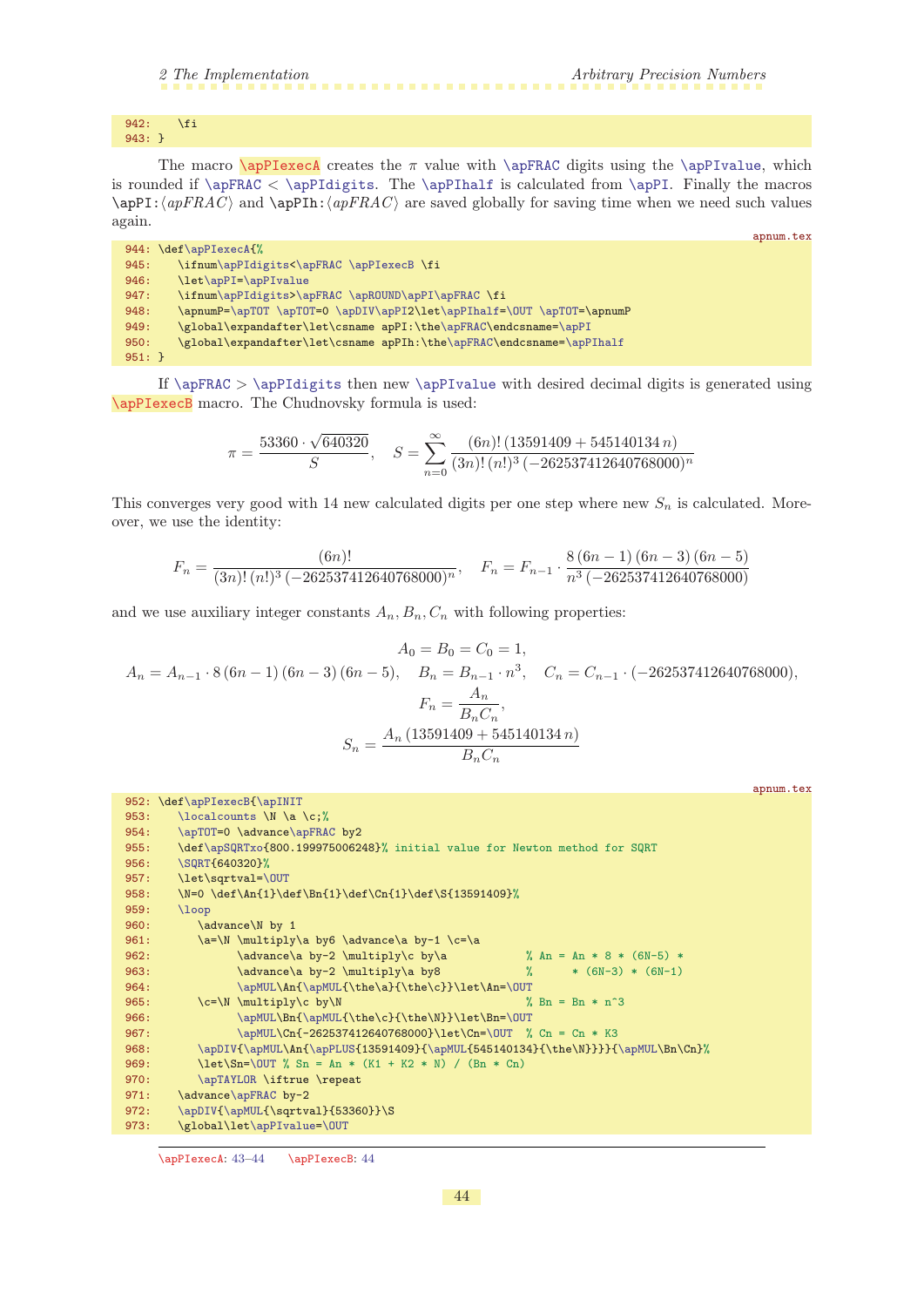```
\apPIdigits\apFRAC}%
975: \apEND
976 \cdot 3
```
The macros for users  $\Pi$  and  $\Pi$ half are implemented as "function-like" macros without parameters.

- 977: \def[\PI{](#page-44-0)\relax [\apPIexec](#page-42-7) \let[\OUT=](#page-9-4)[\apPI](#page-42-8)}
- 978: \def[\PIhalf](#page-44-2){\relax [\apPIexec](#page-42-7) \let[\OUT=](#page-9-4)[\apPIhalf}](#page-42-9)

<span id="page-44-3"></span>The macros  $\sum N$  and  $\sum$  use the Taylor series

<span id="page-44-4"></span><span id="page-44-2"></span><span id="page-44-0"></span>
$$
\sin x = x - \frac{x^3}{3!} + \frac{x^5}{5!} - \frac{x^7}{7!} + \cdots
$$

$$
\cos x = 1 - \frac{x^2}{2!} + \frac{x^4}{4!} - \frac{x^6}{6!} + \cdots
$$

These series converge good for  $|x| < 1$ . The main problem is to shift the given argument  $x \in \mathbb{R}$  to the range  $[0, 1)$  before the calculation of the series is started. This task is done by  $\sqrt{apSINCOSa}$  macro, the common code for both, [\SIN](#page-44-3) and [\COS](#page-44-4) macros.

The macro [\apSINCOSa](#page-44-5) does the following steps:

- It advances  $\apadesuit$  [\apFRAC](#page-8-7) by three and evaluates the argument.
- Note, that the macro \apSINCOSx means [\apSINx](#page-45-0) or [\apCOSx](#page-45-2) depending on the given task.
- The macro \signK includes 1. It can be recalculated to -1 later.
- If the argument is zero then the result is set and next computation is skipped. This test is processed by [\apSINCOSo](#page-45-3)[\apCOSx](#page-45-2).
- If the argument is negative then remove minus and save \sign. This \sign will be applied to the result. The \sign is always + when [\COS](#page-44-4) is calculated. This folows the identities  $\sin(-x) = -\sin x$ and  $\cos(-x) = \cos x$ .
- The [\apFRAC](#page-8-7) is saved and [\apTOT=](#page-8-6)0.
- The [\apPIexec](#page-42-7) is processed. The [\apPI](#page-42-8) and [\apPIhalf](#page-42-9) are ready after such processing.
- After \X div [\apPI](#page-42-8) (rounded to integer) we have \K in [\OUT](#page-9-4), where  $\X = x' + \X \cdot \pi$  and  $x' \in [0, \pi)$ . We set  $\lambda \mathbf{X} := x'$  because of the identities  $\sin x = (-1)^k \sin(x + k\pi)$ ,  $\cos x = (-1)^k \cos(x + k\pi)$ . The sign  $(-1)^k$  is saved to \signK macro.
- If the  $x'$  is zero then the result is set by [\apSINCOSo](#page-45-3)[\apCOSx](#page-45-2) and the rest of calculating is skipped.
- The  $|\X \pi/2|$  is saved to  $\X$ mPIh macro.
- If  $\X \in (\pi/4, \pi/2)$  then  $x' = \XmP$ Ih. We use identities  $\sin x = \cos(\pi/2 x)$ ,  $\cos x = \sin(\pi/2 x)$ . Set  $X = x'$ . The meaning of  $\ap{x \cap \ap{x} or \ap{COSx}$  is flipped in such case.
- If the  $x'$  is zero then the result is set by [\apSINCOSo](#page-45-3)[\apSINx](#page-45-0) and the rest of calculating is skipped.
- Now  $X \in (0, \pi/4)$ , i. e.  $|\X| < 1$  and we can use Taylor series. The  $\apartsuit$ SINCOSx (i. e.  $\apartsuit$ SINx or [\apCOSx](#page-45-2)) macro initializes the computation of Taylor series mentioned above. The  $\chi X = \chi^2$  is prepared. The Taylor series is processed in the loop as usually.
- The the sign of the output is \sign\signK.
- If the sign of the result is negative, the "minus" is added to the [\OUT](#page-9-4).

```
\SIN{=\apSINx\apSINCOSa}
\COS{=\apCOSx\apSINCOSa}
982: \def\apSINCOSa#1{\apINIT
e\apFRAC by3
\evalmdef\}\apEnum\X
\apSINCOSo\apCOSx
\apSIGN<\apREMfirst\X \def\sign{-}\else\def\sign{+}\fi
\apCOSx \def\sign{+}\fi
\apFRACsave{\the\apFRAC}%
\apPIexec
990: \apFRAC\apDIV\apPI \qquad \text{\t0.000} 00T = X div PI991: \ifnum\apSIGN=0 \apSIGN=1 \else
\OUT
```
<span id="page-44-5"></span>apnum.tex

apnum.tex

<sup>\</sup>PI: [3](#page-2-1), [4,](#page-3-1) 45, [48](#page-47-1) \PIhalf: [3,](#page-2-1) [4](#page-3-1), 4[5,](#page-4-1) 4[8](#page-7-1) \SIN: 3, 4-5, 8, 45[–46,](#page-45-1) [48–](#page-47-1)[50](#page-49-1) \COS: 3, [4–](#page-3-1)[5](#page-4-1), 45–46, 48–50 \apSINCOSa: 45[–46](#page-45-1)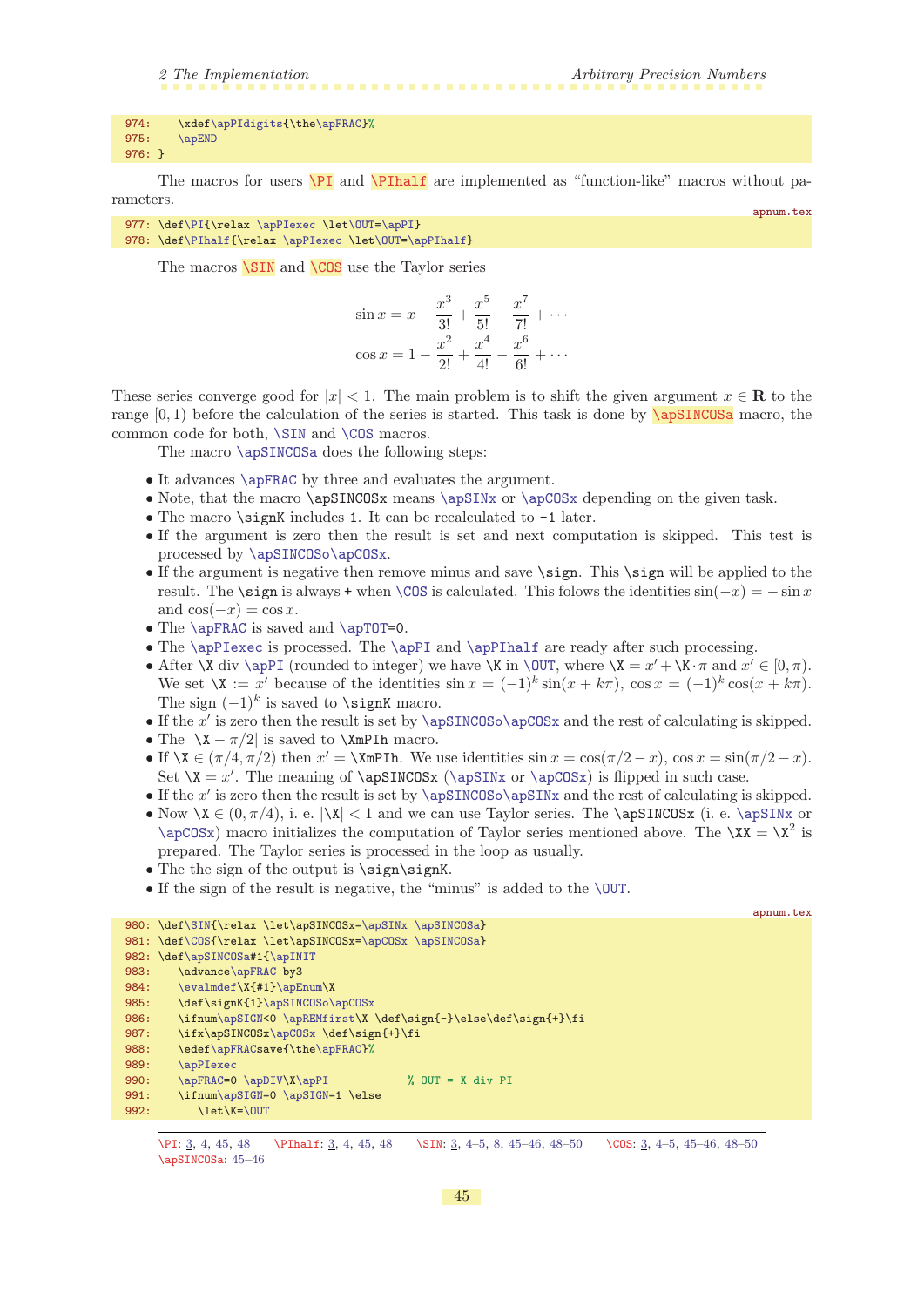<span id="page-45-1"></span>

| 993:      | $\do \X = \ap{PLUS \X {\ - \ap{MUL \K \ap{PI}; % X := X - K * PI \nightharpoonup X} \}$ |
|-----------|-----------------------------------------------------------------------------------------|
| 994:      | \apROLL\K{-1}\apROUND\K{0}%                                                             |
| 995:      | \ifodd 0\XOUT\space \def\signK{-1}\else\def\signK{1}\fi                                 |
| 996:      | \fi                                                                                     |
| 997:      | \apSINCOSo\apCOSx                                                                       |
| 998:      | \apFRAC=\apFRACsave \relax                                                              |
| 999:      | $\do\XmPIn=\apPLUS\X{-\apPInalf};$ XmPIh =   X - PI/2                                   |
| 1000:     | \apSINCOSo\apSINx                                                                       |
| 1001:     | \ifnum\apSIGN<0 \apREMfirst\XmPIh                                                       |
| 1002:     | \else % X in (PI/2, PI)                                                                 |
| 1003:     | $\do \X = \ap{PLUS \ap{PI{-X}};$                                                        |
| 1004:     | \ifx\apSINCOSx\apCOSx \apSIGN=-\signK \edef\signK{\the\apSIGN}\fi                       |
| 1005:     | \fi<br>% X in $(0, PI/2)$ :                                                             |
| 1006:     | $\alpha$ /apMINUS \X{.78}% % OUT = X - cca PI/4                                         |
| 1007:     | \ifnum\apSIGN<0 \else % if X in (PI/4, PI/2) :                                          |
| 1008:     | $\let \X = \XmP1h$<br>$X =   X - PI/2  $ ; SIN <-> COS<br>$\%$                          |
| 1009:     | \ifx\apSINCOSx\apSINx \let\apSINCOSx=\apCOSx \else \let\apSINCOSx=\apSINx \fi           |
| 1010:     | \fi                                                                                     |
| 1011:     | \localcounts \N \NN;%                                                                   |
| 1012:     | \do\XX=\apPOW\X{2}\ROUND\OUT\apFRAC;%                                                   |
| 1013:     | \apSINCOSx<br>% X in (0, PI/4), initialize Taylor SIN X or COS X                        |
| 1014:     | $\log$                                                                                  |
| 1015:     | \advance\N by1 \NN=\N                                                                   |
| 1016:     | \advance\N by1 \multiply\NN by\N                                                        |
| 1017:     | $\do\Sn=\apDIV{\aphUL\Sn\XX}{-\the\NN}; % \Sn = - Sn * X^2 / N*(N+1)$                   |
| 1018:     | \apTAYLOR \iftrue\repeat                                                                |
| 1019:     | \apSIGN=\sign\signK                                                                     |
| 1020:     | \ifnum\apT0T=0 \advance\apFRAC by-3 \else \apFRAC=\apT0T \fi                            |
| 1021:     | \ifnum\apFRAC<0 \apFRAC=-\apFRAC \fi                                                    |
| 1022:     | \apROUND\OUT\apFRAC                                                                     |
| 1023:     | \def\X{0}\ifx\OUT\X \apSIGN=0 \fi                                                       |
| 1024:     | \ifnum\apSIGN<0 \edef\0UT{-\0UT}\fi                                                     |
| 1025:     | <b>\apEND</b>                                                                           |
| $1026:$ } |                                                                                         |

<span id="page-45-3"></span><span id="page-45-2"></span><span id="page-45-0"></span>The macros  $\a$ sing and  $\a$ cOSx initialize the calculation of the Taylor series.

1027:  $\def\ayright\{ \let\x\s=\X \ \N=1 \ \let\x\n=X$ 1028:  $\def\ap{\overline{\def}}\N=0 \let\Sn=\S}$ 

The  $\ap{apSINCOSo (sequence) macro is used three times in the \apSINCOSa. It tests if the current$  $\ap{apSINCOSo (sequence) macro is used three times in the \apSINCOSa. It tests if the current$  $\ap{apSINCOSo (sequence) macro is used three times in the \apSINCOSa. It tests if the current$ result is zero. If it is true then the [\OUT](#page-9-4) is set as zero or it is set to \signK (if processed function is equal to the  $\langle sequence \rangle$ ).

```
\apSINCOSom\apSIGN=\apSIGN\OUT=\apRETURN\fi}
```
<span id="page-45-4"></span>The macro  $\Gamma$ AN uses the identity tan  $x = \frac{\sin x}{\cos x}$  and calculates the denominator first. If it is zero then [\apERR](#page-36-3) prints "out of range" message else the result is calculated.

apnum.tex

apnum.tex

apnum.tex

```
1030: \def\TAN#1{\relax \apINIT
e\apFRAC by3
1032: \evalmdef\X{#1}\apEnum\X
e\apFRAC by-3
1034: \downarrow\COS\X;%
1035: \ifnum\apSIGN=0 \apERR{\string\TAN: argument {\X} is out of range}\apRETURN\fi
\SIN\X<br>1037: \apDIV
       \apDIV{\SIN\X}\denom
1038: \apEND
1039: }
```
The macro **[\ATAN](#page-2-17)** calculates the inverse of tangens using series

<span id="page-45-5"></span>
$$
\arctan\frac{1}{x} = \frac{x}{1+x^2} + \frac{2}{3}\frac{x}{(1+x^2)^2} + \frac{2}{3}\frac{4}{5}\frac{x}{(1+x^2)^3} + \frac{2}{3}\frac{4}{5}\frac{6}{7}\frac{x}{(1+x^2)^4} + \cdots
$$

\apSINx: [45](#page-44-1)–46 \apSINCOSo: [45–](#page-44-1)46 \TAN: [3,](#page-2-1) [4](#page-3-1), 46, [48](#page-47-1) \ATAN: 3, 4–[5,](#page-4-1) [47](#page-46-1)–48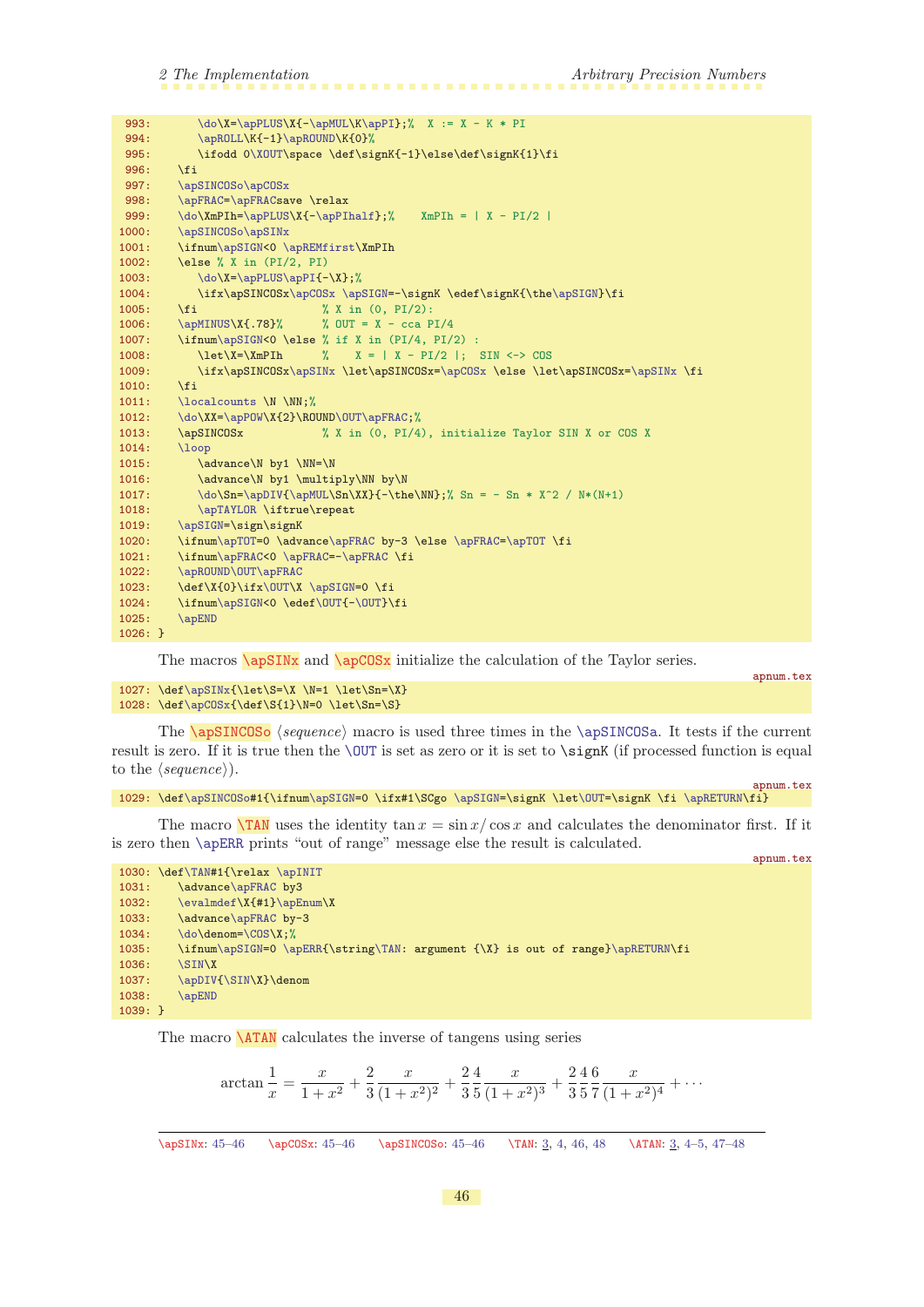<span id="page-46-1"></span>This converges relatively good for  $|x| > 1$ . I was inspired by the Claudio Kozický's semestral work from the course "Typography and T<sub>EX</sub>" at CVUT in Prague.

The macro  $\Lambda$ TAN takes the argument x and uses identity  $arctan(-x) = -arctan(x)$  when x is negative. If  $x > 1$  then the identity

$$
\arctan(x) = \frac{\pi}{2} - \arctan\frac{1}{x}
$$

is used and  $arctan(1/x)$  is calculated by  $\apadesuit$   $\apadesuit$  macro using the series above. Else the argument is re-calculated  $x := 1/x$  and the [\apATANox](#page-46-0) is used. When  $x = 1$  then the [\apPIhalf](#page-42-9)/2 is returned directly.

```
apnum.tex
1040: \def\ATAN#1{\relax \apINIT
e\apFRAC by3
1042: \evalmdef\X{#1}\apEnum\X
1043: \ifnum\apSIGN=0 \def\OUT{0}\apRETURN\fi
\apSIGN<}\apREMfirst\X \else\def\sign{}\fi<br>1045: \let\tmp=\X \apDIG\tmp\relax
            \apDIG\tmp\relax
1046: \ifnum\apnumD>0 % if X > 1:
1047: \langle \text{appIexec} \rangle / OUT = apPIhalf - apATANox
1048: \def\tmp{1}\ifx\tmp\X \apDIV\apPIhalf2\else \apATANox \apPLUS\apPIhalf{-\OUT}\fi
1049: \else % else<br>1050: \do\X=\apDIV{1}\X;% X := 1/X
1050: \dot{\lambda}=\alpha DIV{1}\X;1051: \alpha\apATANox % OUT = apATANox 1052: \fi
1052:1053: \ifnum\apTOT=0 \advance\apFRAC by-3 \else \apFRAC=\apTOT \fi
\apFRAC<\apFRAC=-\apFRAC \fi
1055: \apROUND\OUT\apFRAC
1056: \qquad \texttt{\#1} \else \texttt{\#1} \def\mathcal{N}=1 \if{ \texttt{\#2}} \def\mathcal{N}=1 \if{ \texttt{\#3}} \def\mathcal{N}=1 \if{ \texttt{\#4}} \def\mathcal{N}=1 \if{ \texttt{\#4}} \def\mathcal{N}=1 \if{ \texttt{\#4}} \def\mathcal{N}=1 \if{ \texttt{\#5}} \def\mathcal{N}=1 \if{ \texttt{\#5}} \def\mathcal{N}=1 \if{ \texttt{\#6}} \def\mathcal{N}=1 \if{ \texttt{\#6}} \def\mathcal{N}=1 \if{ \texttt{\#6}} \def\mathcal{1057: \apEND
1058: }
```
<span id="page-46-0"></span>The macro  $\alpha$  calculates  $\arctan(1/x)$  using series mentioned above.

|           |                                                                             | apnum.tex |
|-----------|-----------------------------------------------------------------------------|-----------|
|           | 1059: \def\apATANox{%                                                       |           |
| 1060:     | \localcounts \N:%                                                           |           |
| 1061:     | $\do\XX = \apPLUS{1}{\apPOW\X{2}}\apROUND\OUT\apFRAC; % XX = 1 + X^2$       |           |
| 1062:     | \do\Sn=\apDIV\X\XX \apROUND\OUT\apFRAC;%<br>% Sn = X / $(1+X^2)$            |           |
| 1063:     | $N=1$ $\let\S=\Sn$                                                          |           |
| 1064:     | $\log$                                                                      |           |
| 1065:     | \advance\N by1                                                              |           |
| 1066:     | \do\Sn=\apMUL{\the\N}\Sn;%                                                  |           |
| 1067:     | \advance\N by1                                                              |           |
| 1068:     | $\do\Sn=\apDiv\Sn{\ap{{\mathsf{the}}}\XX};$ Sn = Sn * N / ((N+1) * (1+X^2)) |           |
| 1069:     | \apTAYLOR \iftrue \repeat                                                   |           |
| $1070:$ } |                                                                             |           |
|           |                                                                             |           |

The macros  $\overline{ASIN}$  and  $\overline{ACOS}$  for functions  $arcsin(x)$  and  $arccos(x)$  are implemented using following identities:

<span id="page-46-3"></span><span id="page-46-2"></span>
$$
\arcsin(x) = \arctan\frac{x}{\sqrt{1-x^2}}, \qquad \arccos(x) = \frac{\pi}{2} - \arcsin(x)
$$

apnum.tex

```
1071: \def\ASIN#1{\relax \apINIT
\evalmdef\}\apEnum\\apSIGN}%
1073: \ap{{\qquad1}-\ap{{\qquad1}\x2}{\qquad 000} x2} OUT = 1 - X<sup>2</sup>
1074: \ifnum\apSIGN<0 \apERR{\string\ASIN: argument {\X} is out of range}\apRETURN\fi
1075: \ \ \ \ \ \ \ \ \ \ \ \ \ \ \ \ \ sqrt = SRQT {1 - X^1}
1076: \ifnum\apSIGN=0 \apPIexec
\OUT{-\apPIhalf}\apSIGN=-1 % ASIN(-1) = -PI/2
1078: \apSIGN=1 \fi \qquad \text{$$ASIN(1) = PI/2$}1079: \alpha\apRETURN \fi<br>1080: \ATAN{\X/\sqrt}%
1080: \{X/\sqrt{X}\ OUT = arctan ( X / SQRT {1 - X<sup>2</sup>} )
1081: \apEND
1082: }
```
\apATANox: 47 \ASIN: [3](#page-2-1), [4,](#page-3-1) 47-[48](#page-47-1) \ACOS: 3, 4, 48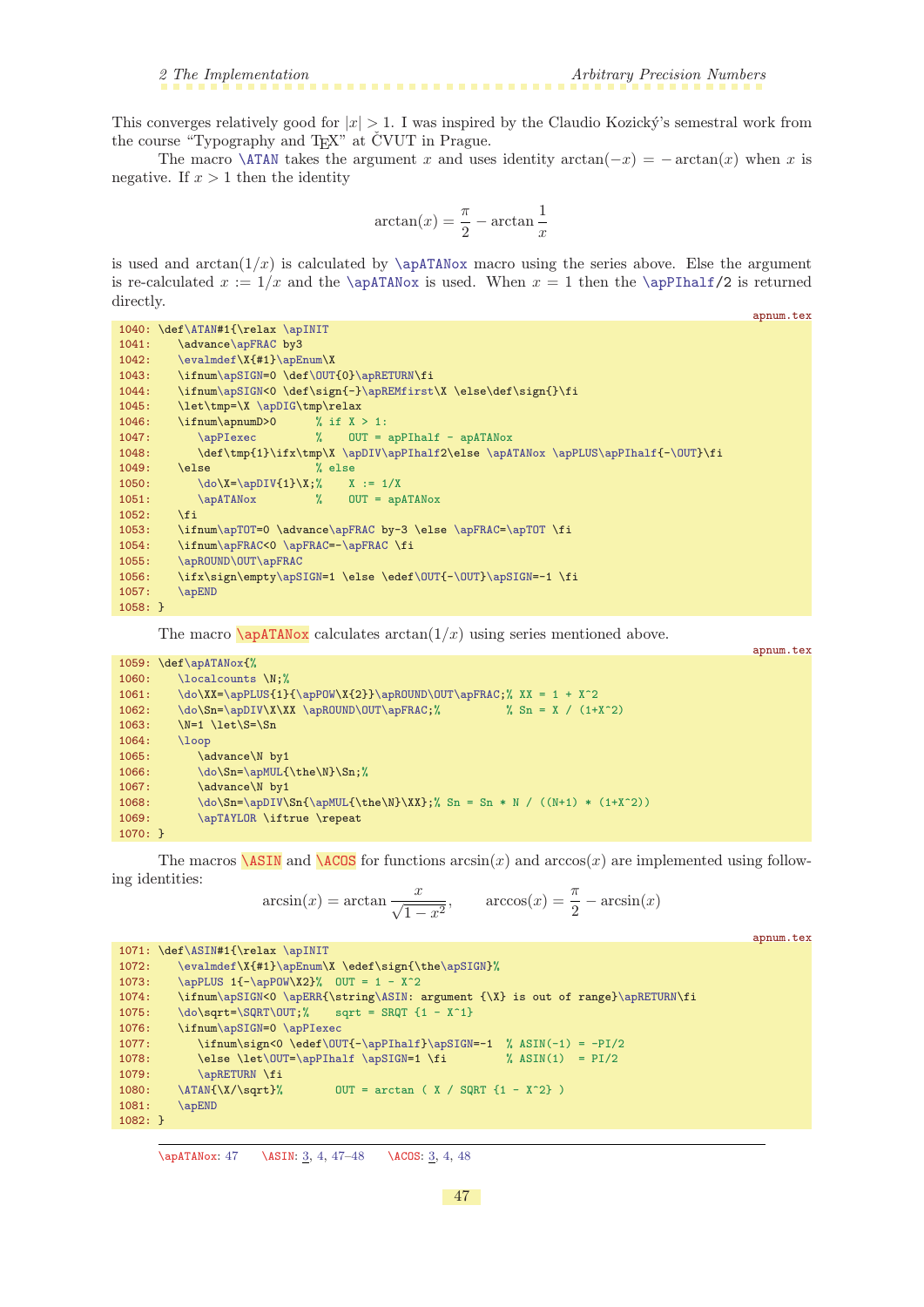<span id="page-47-1"></span>1083: \def[\ACOS#](#page-46-3)1{\relax [\apPIexec](#page-42-7) [\apPLUS](#page-14-0)[\apPIhalf](#page-42-9){-[\ASIN](#page-46-2){#1}}}

#### <span id="page-47-2"></span><span id="page-47-0"></span>2.11 Printing expressions

The  $\epsilon$  { $\{expression\}$ }  $\{declamation\}$  macro works in the group  $\epsilon$ ...\egroup. This means that the result in math mode is math-Ord atom. The macro interprets the  $\langle expression \rangle$  in the first step like [\evaldef](#page-9-0). This is done by [\apEVALb#](#page-9-5)1\limits. The result is stored in the \tmpb macro in Polish notation. Then the internal initialization is processed in  $\apaket{\text{apEPi}}$  and user-space initialization is added in  $\angle$ Pi and #2. Then  $\times$  is processed. The  $\angle$ **pEPe** can do something end-game play but typically it is \relax.

```
apnum.tex
1088: \def\eprint#1#2{\bgroup \apnumA=0 \apnumE=1 \apEVALb#1\limits
1089: \let\apEPe=\relax \apEPi #2\tmpb \apEPe \egroup
1090: }
```
<span id="page-47-4"></span>The **\apEPi** macro replaces the meaning of all macros typically used in Polish notation of the expression. The original meaning is "to evaluate", the new meaning is "to print". The macro [\apEPi](#page-47-4) is set to  $\relaxright$  in the working group because nested *(expressions)* processed by nested  $\equiv$ not to be initialized again.

<span id="page-47-5"></span>There is second initialization macro  $\langle \text{apEP}_j \rangle$  (similar to the  $\langle \text{apEP}_i \rangle$ ) which is empty by default. Users can define their own function-like functions and they can put the printing initialization of such macros here. apnum.tex

```
1091: \def\apEPi{\let\apPLUS=\apEPplus \let\apMINUS=\apEPminus
1092: \let\apMUL=\apEPmul \let\apDIV=\apEPdiv \let\apPOWx=\apEPpow \def\apPPn##1{##1}%
\EXP\apEPexp\LN\apEPft\SQRT\apEPsqrt
\SIN\apEPff\COSf\TAN\apEPf{tan}}%
1095: \def\ASIN{\apEPf{arcsin}}\def\ACOS{\apEPf{arccos}}\def\ATAN{\apEPf{arctan}}%
\PIf\PIhalf{{\pi\over2}}%
1097: \let\ABS=\apEPabs \let\FAC=\apEPfac \let\BINOM=\apEPbinom
1098: \let\SGN=\apEPsgn \let\iDIV=\apEPidiv \let\iMOD=\apEPimod
1099: \let\iFLOOR=\apEPifloor \let\iFRAC=\apEPifrac
\apEPk=\apEPy\apEPx{.}%
1101: \let\apEPi=\relax \apEPj
1102 \cdot 31103: \def\apEPj{}
```
All parameters are processed in new group (excepts individual constants). For example we have [\apPLUS{](#page-14-0)a}{[\apDIV{](#page-22-0)b}{c}} in the \tmpb. Then the a+{[\apDIV](#page-22-0){b}{c}} is processed and thus a+{b\over c} is printed. As noted above, the outer group is set by [\eprint](#page-47-2) macro itself.

When we process the  $\t{tmpb}$  with the output of the  $\text{expression}$  interpreter then the original positions of the round brackets are definitively lost. We must to print these brackets if it is required by usual math syntax. For example  $\apph{1}{-2}$  must be printed as  $1+(-2)$ . But  $\apph{1}{2}$  must be printed as 1+2. So, we print all parameters using  $\ap{\sigma_{\text{parameter}}{\langle a \rangle}(b \rangle \langle c \rangle \langle d \rangle}.$  This macro decides if the parameter will be surrounded by brackets or not. So, the "printing" meaning of [\apPLUS](#page-14-0) (or  $\apaket{\text{apMINUS} \text{ respectively}}$  and prepared in  $\apaket{\text{apEPDlus} \text{ (or } \apaket{\text{apEPminus} \text{ respectively})}}$  looks like:

```
apnum.tex
```

```
1104: \def\alpha\{112{\\ap{1}2?\ldots}+\ap{12}{?...}+\ap{12}{1!\ldots}1105: \def\apEPminus#1#2{\apEPp{#1}{?...}-\apEPp{#2}{!!..}}
```
<span id="page-47-6"></span>The usage of  $\Phi(\gamma)$  (parameter)  $\{a\}(b)(c)\{d\}$  has the following meaning:

- if  $\langle a \rangle$  is ! and the  $\langle parameter \rangle$  is a negative constant or a - $\langle expression \rangle$  or
- if  $\langle b \rangle$  is ! and main operator  $M_{op}$  of the  $\langle parameter \rangle$  is + or or
- if  $\langle c \rangle$  is ! and main operator  $M_{op}$  of the  $\langle parameter \rangle$  is \* or
- if  $\langle d \rangle$  is ! and main operator  $M_{op}$  of the  $\langle parameter \rangle$  is / or ^

then [\apEPp](#page-49-4) prints brackets around the  $\{parameter\}\left(\{parameter\right)\$ . Else it doesn't use brackets around the  $\langle parameter \rangle$  (but the  $\langle parameter \rangle$  itself is printed in a group unless it is single element: constant, variable).

\eprint: [7](#page-6-1), [8](#page-7-1), 48[–51](#page-50-1) \apEPe: 48, [50](#page-49-1) \apEPi: 48[–49,](#page-48-1) [51](#page-50-1) \apEPj: [8,](#page-7-1) 48 \apEPplus: 48, [50](#page-49-1) \apEPminus: 48, [50](#page-49-1)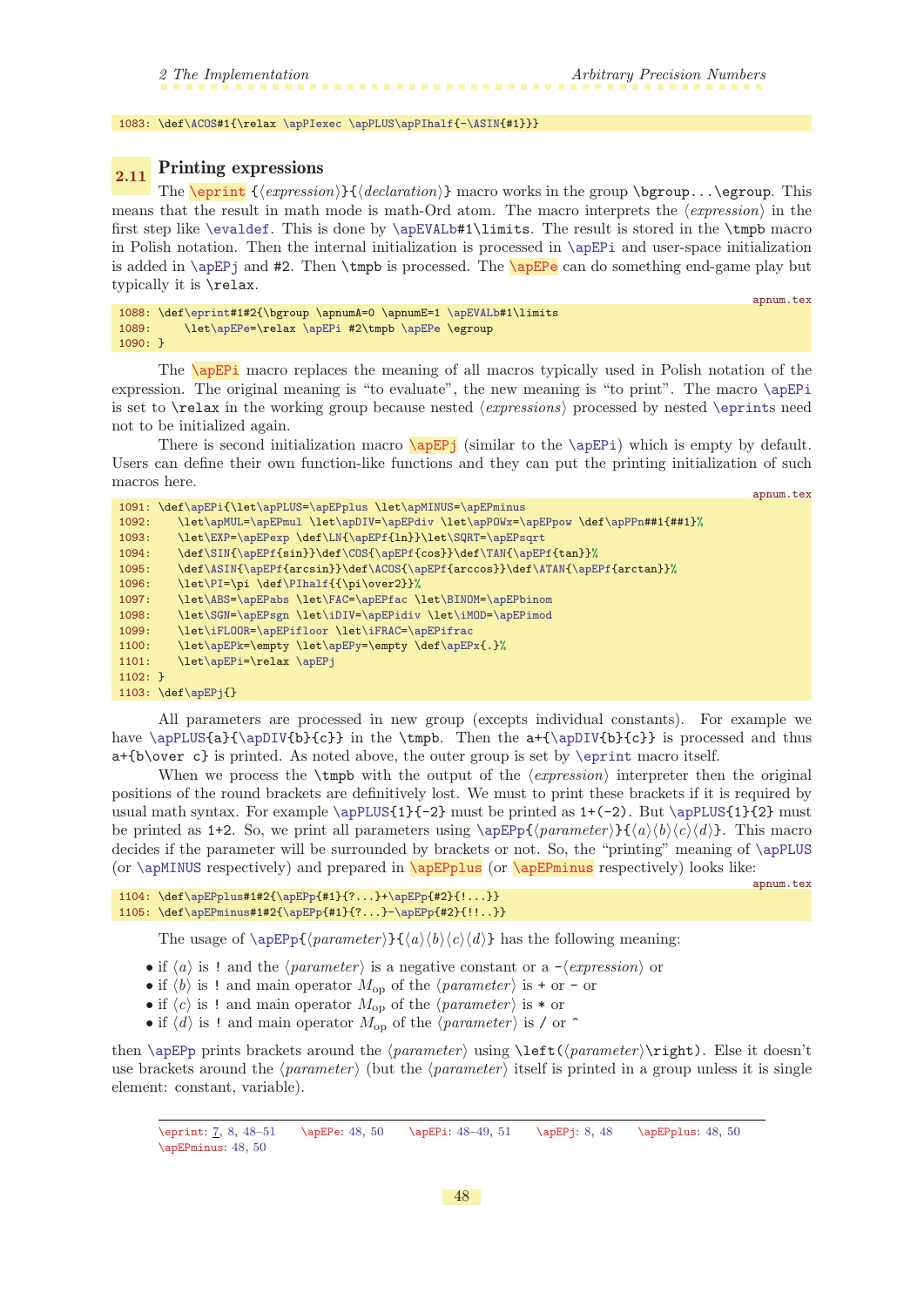<span id="page-48-1"></span>The rule for the parameter  $\langle a \rangle$  has the exception: if  $\langle a \rangle$  is ? and the  $\langle parameter \rangle$  is a negative constant or a  $-\langle expression \rangle$ , then brackets are not used if and only if this is "very first parameter", it means that the  $\langle parameter \rangle$  is first:

- at beginning of the whole  $\langle expression \rangle$  given as an argument of  $\epsilon$
- immediately after an opening bracket or
- at beginning of a numerator or a denominator in a fraction or
- at beginning of an exponent.

For example  $-1+1$  is preprocessed as  $\ap{-1}{1}$  and printed as  $-1+1$  because first parameter has  $\langle a \rangle$  equal to ? and we are at beginning of the expression. But 1+-1 is preprocessed as  $\alpha \setminus \alpha$ PLUS{1}{-1} and printed as  $1+(-1)$  because second parameter has  $\langle a \rangle$  equal to !. The  $2*(-1+5)$  is printed as 2\cdot(-1+5) because -1 is "very first parameter" after opening bracket. Another examples: -1+-1+-1 is printed as  $-1+(-1)+(-1)$ ,  $a+b*c$  is printed as  $a+b\cdot d$  c (without brackets), The  $1-(2+3)$  is printed "as is" but  $1+(2+3)$  is printed as  $1+2+3$ .

The question about to be "very first parameter" is controlled by the value of  $\a{pEPx}$  macro. It is started as . and it is replaced by ! whenever  $\langle a \rangle$  is !. It is reverted to . when open bracket is printed.

The unary minus in the cases like  $-(a+b)$  are transformed to  $\ap{-1}{\ap{D}{3}$  by the  $\langle expression \rangle$  interpreter. But we don't need to print  $-1\cdot\cdot($  a+b). So, the printing version of  $\alpha$ MUL stored in the macro  $\alpha$  is equal have an exception. First, we do the test, if #1 is equal to -1. If this is true, then we print only the unary minus (no whole -1\cdot). Else we print the whole first parameter (enclosed in braces if its  $M_{\text{op}}$  is + or -). The first case has two sub-cases: if [\apEPx](#page-48-0) is ! (it means that it is not "very first parameter" then brackets are used around  $-\langle expression \rangle$ .

<span id="page-48-2"></span>The second parameter is enclosed in brackets if its  $M_{op}$  is + or -.

```
\apEPmul#1#2{\def\tmpa{#1}\def\tmpb{-1}%
\apEPx-\apEPp{#2}{!!..}\right)\else
1108: -\apEPp{#2}{!!..}\fi
     \apEPp\apMULop \apEPp{#2}{!!..}\fi
1110: }
```
<span id="page-48-3"></span>The **\apEPdiv** macro used for printing **[\apDIV](#page-22-0)** is very easy. We needn't to set the outer group here because each parameter is enclosed in the group. We need not to add any round brackets here because fraction generated by \over is self explanatory from priority point of view. If you need to redefine [\apEPdiv](#page-48-3) with the operator / instead \over then you need to redefine [\apEPmul](#page-48-2) too because you must enclose parameters with  $M_{\text{on}} = \ap{\text{apDIV}}$  by brackets in such case.

#### 1111: \def[\apEPdiv#](#page-48-3)1#2{{\de[f\apEPx](#page-48-0){.}#1}\over{\de[f\apEPx{](#page-48-0).}#2}}

<span id="page-48-4"></span>The  $\alpha$  macro used for printing  $\hat{ }$  includes another speciality. When the base (the first  $\langle parameter \rangle$  is a function-like macro [\SIN](#page-44-3), [\COS](#page-44-4) etc. then we need to print \SIN{X}^2 as \sin^2 x. The test if the base is such special functions-like macro is performed by  $\ap{\alpha_{\text{base}}\end{math}$ . If this is true then [\apEPpowa](#page-48-6) saves the  $\langle exponent \rangle$  to the temporary macro  $\langle target \rangle$  and only  $\langle base \rangle$  is processed (the [\apEPy](#page-48-5) is printed inside this processing) else \apEPy is empty and the  $\langle base \rangle$  enclosed in brackets is followed by  $\hat{\chi}(exponent)$ . Note that the  $\langle base \rangle$  isn't enclosed by brackets only if the  $\langle base \rangle$ is single and positive operand.

```
apnum.tex
```
apnum.tex

<span id="page-48-0"></span>apnum.tex

```
1112: \def\apEPpow#1#2{%
1113: \let\apEPy=\empty \apEPpowa{#1}\end{#2}%
\apEPy\\apEPp{\apEPx{.}#2}\else#1\fi
1115: }
```
<span id="page-48-7"></span><span id="page-48-6"></span>The **\apEPpowa** and **\apEPpowb** macros detect the special function-like macro [\SIN](#page-44-3), [\COS](#page-44-4) etc. by performing one expansion step on the tested  $\langle base \rangle$ . If the first  $\langle token \rangle$  is  $\langle appEPf$  then the special function-like macro is detected. Note that  $\SIM$ ,  $\COS$  etc. are defined as  $\apEPf$  in the  $\apEPi$  macro.

```
apnum.tex
1116: \def\apEPpowa#1{\expandafter\apEPpowb#1;}
\apEPpowb#1\apEPf\apEPyt\apEPy=f\apEPx{.}#3}\fi}
```
\apEPx: [48–](#page-47-1)[50](#page-49-1) \apEPmul: [48](#page-47-1)[–50](#page-49-1) \apEPdiv: 48–50 \apEPpow: 48–50 \apEPy: 48–50 \apEPpowa: 49 \apEPpowb: 49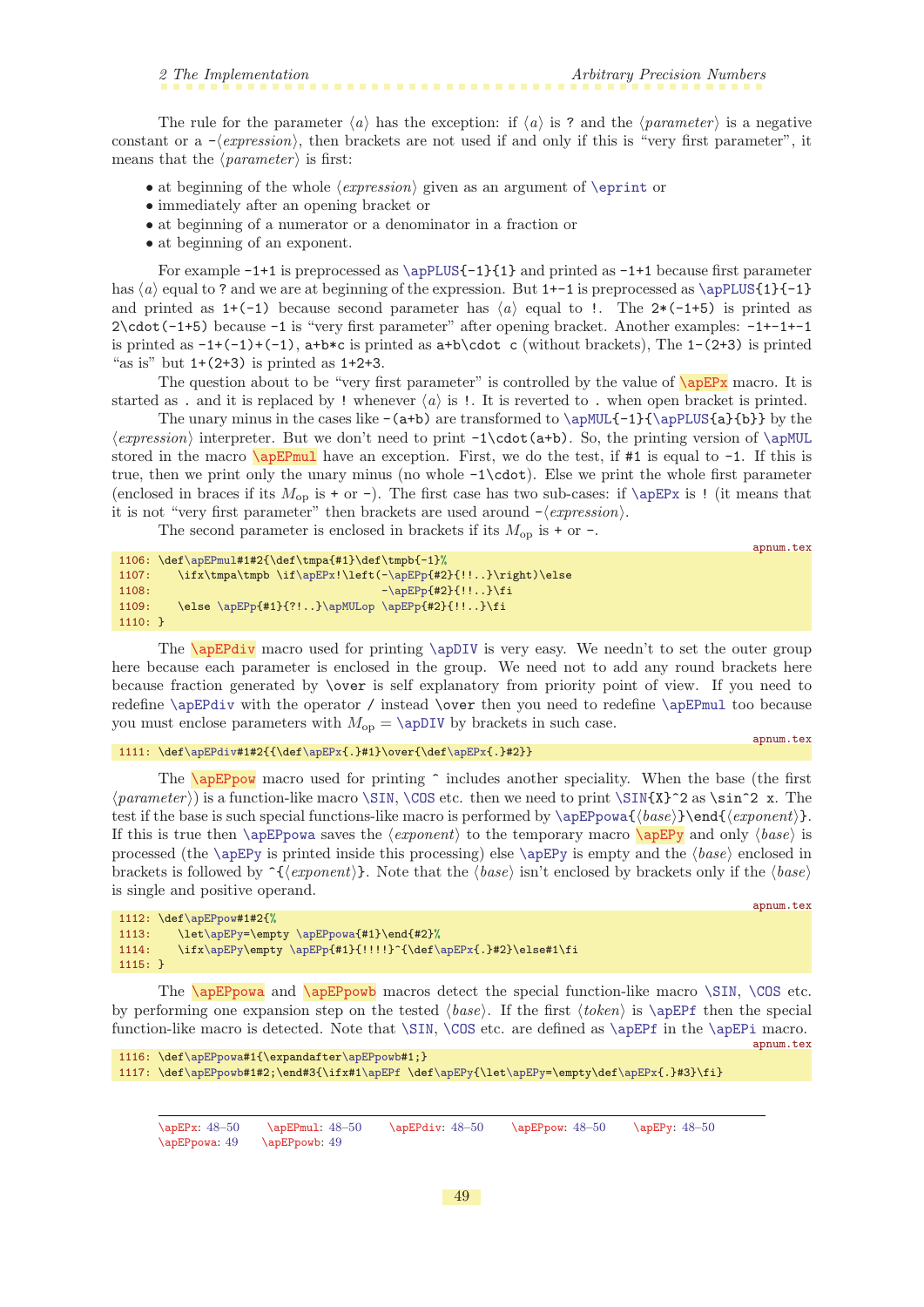<span id="page-49-1"></span>The functions like  $\SIN{\text{expression}}$  $\SIN{\text{expression}}$  are printed by  $\alpha$  = {\appEPf}{\appression}}. First, the  $\mathbf{\langle name}\rangle$ \nolimits is printed. If  $\ap{-\alpha\beta\psi}$  is non-empty then the exponent is printed by  $\{\apash\$ . Finally, the nested  $\langle expression \rangle$  is printed by the nested  $\eprint.$  $\eprint.$ 

<span id="page-49-0"></span>apnum.tex

<span id="page-49-3"></span>apnum.tex

apnum.tex

apnum.tex

|           | 1118: \def\apEPf#1#2{\begingroup                      |
|-----------|-------------------------------------------------------|
| 1119:     | \mathop{\rm#1}\nolimits                               |
| 1120:     | \ifx\apEPy\empty \else ^{\apEPy}\let\apEPy=\empty \fi |
| 1121:     | \def\apEPk{\mskip-\thinmuskip}%                       |
| 1122:     | $\def \ap{\x0{\alpha} f. }\$                          |
| 1123:     | \eprint{#2}{\expandafter\apEPb}\endgroup              |
| $1124:$ } |                                                       |

<span id="page-49-2"></span>The space-correction macro  $\apreak$  \apEPk is set to remove the \thinmuskip after \mathop. This will be processed only if the  $\left(\delta\right)$  we want to print  $\sin\alpha\left(\epsilon\right)$ . this gives the same result as  $\sin(\langle expression \rangle)$ . On the other hand we don't use  $\ap{pePk$  when simple \sin x is printed without brackets.

By default the  $\langle expression \rangle$  (this is an argument of common function-like macros  $\sin \ \cos$ , [\EXP](#page-39-0) etc.) will be printed in brackets (see the default \next definition where closing bracket is printed by [\apEPe](#page-47-3) macro used after expanded \tmpb). But if

- the  $\langle expression \rangle$  is single non-negatie object (a constant or a variable without unary minus) or
- the  $\langle expression \rangle$  is a fraction of the form  $\{\langle nominator \rangle\over \langle denominator \rangle\}$

then no brackets are printed around the  $\langle expression \rangle$ .

This rule is implemented by the usage of  $\exp\delta t$  in the  $\delta$  in the  $\delta$  and  $\epsilon$  of  $\epsilon$ (in the code of [\apEPf](#page-49-0) above). It expands the following \tmpb (the result of the expression scanner) and checks the first token and the following parameter. Note that the  $\langle expression \rangle$  scanner generates  $\alpha$ )} if and only if the whole  $\langle expression \rangle$  is a single operand.

```
1125: \def\apEPb#1#2{\def\next{\apEPk\left(\def\apEPe{\right)}}%
\apPPn#r\apEPd#2.\end{}{\let\next=\relax}.\fi
\apDIV#1\let\next=\relax \fi
1128: \next\let\apEPk=\empty #1{#2}%
1129: }
```
<span id="page-49-5"></span><span id="page-49-4"></span>The meaning of  $\text{LapEPp } {\langle parameter \rangle} {\{\langle a \rangle \langle b \rangle \langle c \rangle \langle d \rangle\}}$  is explained above, see the text where [\apEPplus](#page-47-6) is introduced. Now, we focus to the implementation of this feature. The auxiliary macro  $\a{fist token}\text{end}(normal)$ { $bracket\}$  $\langle h \rangle \langle a \rangle \langle b \rangle \langle d \rangle$  is used twice: before processing the  $\langle parameter \rangle$  and after processing. The [\apEPa](#page-49-5) inserts the  $\langle normal \rangle$  or  $\langle bracket \rangle$  depending on the condition described above where  $M_{op}$  (or unary - when  $\langle parameter \rangle$  is negative constant) is equal to the  $\langle$ first token $\rangle$ .

```
1130: \def\{\ap{1#2{\ap{2}}\ap{2}}\qquad 1} \label{1130} $$1131: \def\apEPq#1#2\end#3#4#5#6#7#8{
1132: \ifx#5!\def\apEPx{!}\fi
1133: \ifx#1\apEPplus \ifx#6!#4\else#3\fi\else
1134: \ifx#1\apEPminus \ifx#6!#4\else#3\fi\else
1135: \ifx#1\apEPmul \ifx#7!#4\else#3\fi\else
1136: \ifx#1\apEPdiv \ifx#8!#4\else#3\fi\else
1137: \ifx#1\apEPpow \ifx#8!#4\else#3\fi\else
r\apEPd#}\apEPx\fi\fi\fi\fi\fi
1139: }
```
If we have variables like  $\det X$ {-17} and the expression looks like 1+ $X$  and the constants stored in the varaibales must to be printed then we have [\apPLUS{](#page-14-0)1}{\X} after expression scanner and we need to print 1+(-17). So we need to try to expand the  $\langle parameter \rangle$  and to test if there is the unary - as a  $\frac{\frac{\frac{\text{log of } \frac{\text{log of}}{\text{log of}} \left( \frac{\text{log of}}{\text{log of}} \left( \frac{\text{log of}}{\text{log of}} \right)}{\text{log of of}} \right)}{ \text{log of of}}.}$ 

1140: \def[\apEPd](#page-49-6)#1#2\end#3#4#5{\ifx-#1\if#5!\ifx#3\bgroup\left(\else\right)\fi\fi\else#4\fi}

The **[\apMULop](#page-7-0)** is used as an operation mark for multiplying. It is **\cdot** by default but user can change this.

<span id="page-49-7"></span><span id="page-49-6"></span><sup>\</sup>apEPf: [48](#page-47-1)–50 \apEPk: [48](#page-47-1), 50 \apEPb: 50–[51](#page-50-1) \apEPp: [48](#page-47-1)–50 \apEPa: 50 \apEPd: 50 \apMULop: [8](#page-7-1), [49,](#page-48-1) [51](#page-50-1)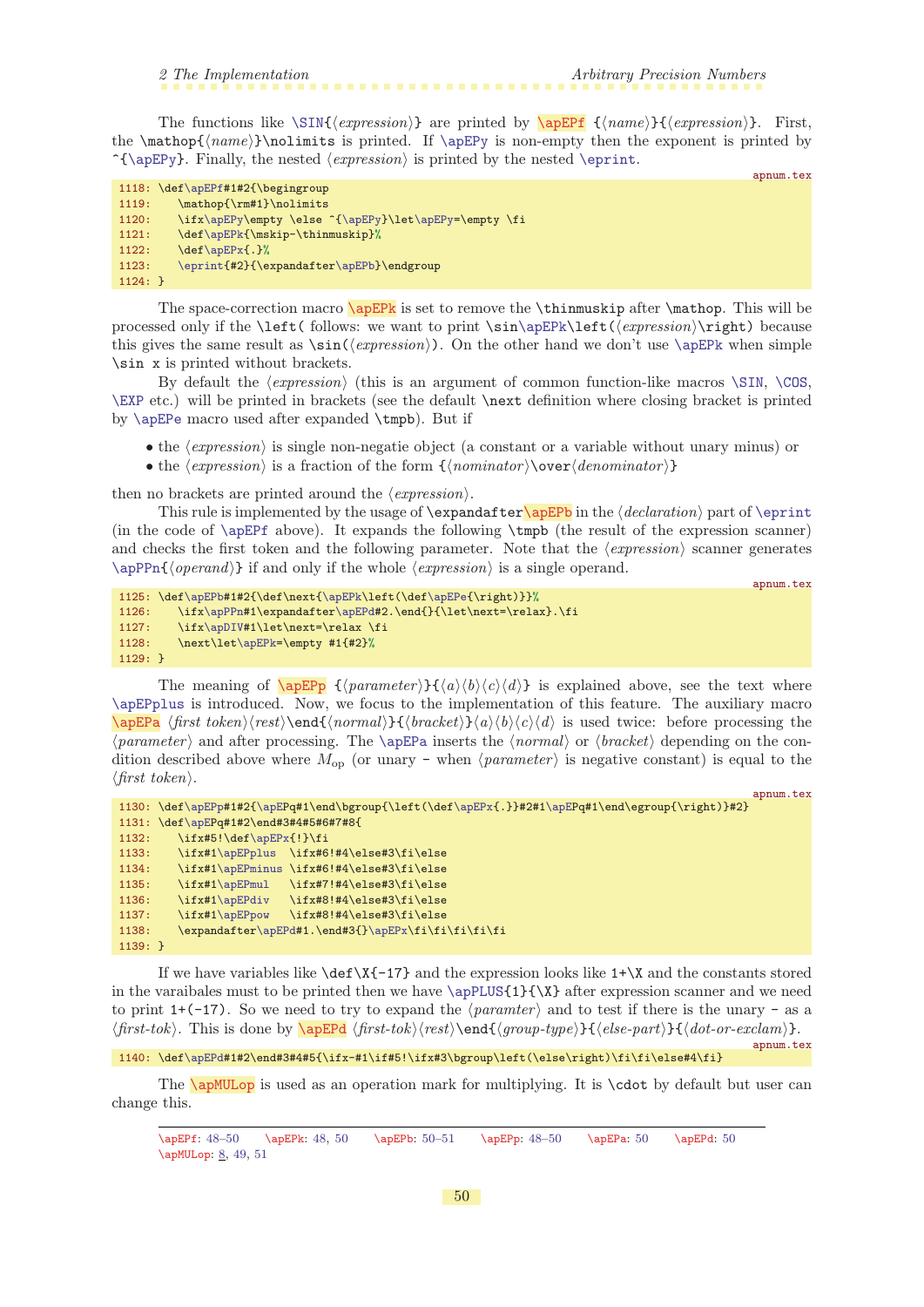#### <span id="page-50-1"></span>1142: \let[\apMULop=](#page-49-7)\cdot

<span id="page-50-13"></span><span id="page-50-11"></span><span id="page-50-4"></span><span id="page-50-3"></span><span id="page-50-2"></span>apnum.tex

apnum.tex

apnum.tex

<span id="page-50-8"></span><span id="page-50-7"></span><span id="page-50-6"></span><span id="page-50-5"></span><span id="page-50-0"></span>The single operand like 2.18 or  $X$  or  $\FAC{10}$  $\FAC{10}$  is processed directly without any additional material. User can define "variables" as desired. The function-like macros provided by apnum.tex is initialized in [\apEPi](#page-47-4) macro and the "printing macros" \apEPabs, \apEPfac, \apEPbinom, \apEPsqrt, \apEPexp, \apEPsgn, \apEPdivmod, \apEPidiv, \apEPimod, \apEPifloor, \apEPifrac are defined here. The trick with \expandafte[r\apEPb](#page-49-3) in the declaration part of the nested [\eprint](#page-47-2) was explained above. Users can re-define these macros if they want.

```
apnum.tex
1143: \def\apEPabs#1{\left|\eprint{#1}{}\right|}
1144: \def\apEPfac#1{\eprint{#1}{\expandafter\apEPb}\,!}
\apEPbinom\eprinte\eprint{#2}{}}}
1146: \def\apEPsqrt#1{\sqrt{\eprint{#1}{}}}
1147: \def\apEPexp#1{{\rm e}^{\eprint{#1}{}}}
\apEPsgn#}\eprint\apEPb}}
1149: \def\apEPdivmod#1#2#3{\left[\eprint{#2}{\expandafter\apEPb}%
\eprintr\apEPb}\right]}
\apEPidiv{\apEPdivmod{div}}
\apEPimod{\apEPdivmod{mod}}
1153: \def\apEPifloor#1{\left\lfloor\eprint{#1}{}\right\rfloor}
\apEPifrac\eprint{#1}{}\right\}}
```
<span id="page-50-12"></span>The **[\corrnum](#page-7-2)**  $\langle token \rangle$  macro expects  $\langle token \rangle$  as a macro with number. It adds zero before decimal point if the sequence of  $\langle diqits \rangle$  before decimal point is empty. It uses a macro  $\angle$ apEPc which works at expansion level. First, the occurrence of the  $-$  is tested. If it is true then  $-$  is expanded and the  $\angle$ apEPc is called again. Else the zero is added if the first token is dot (this means if the  $\langle \text{digits} \rangle$  before dot is empty).

```
\corrnum#r\apEPc#1\end}}
\apEPc#1#2\end{\ifx#1-{-}\apEPc#2\end\else \ifx#1.0.#2\else #1#2\fi\fi}
```
#### <span id="page-50-14"></span> $_{2.12}$  Conclusion

This code is here only for backward compatibility with old versions of apnum.tex. Don't use these sequences if you are implementing an internal feature because users can re-define these sequences.

```
1161: \let\PLUS=\apPLUS \let\MINUS=\apMINUS \let\MUL=\apMUL \let\DIV=\apDIV \let\POW=\apPOW
1162: \let\SIGN=\apSIGN \let\ROUND=\apROUND \let\NORM=\apNORM \let\ROLL=\apROLL
```
Here is my little joke. Of course, this macro file works in LaT<sub>E</sub>X without problems because only TEX primitives (from classical TEX) and the \newcount macro are used here. But I wish to print my opinion about LaTEX. I hope that this doesn't matter and LaTEX users can use my macro because a typical LaT<sub>E</sub>X user doesn't read a terminal nor .log file.

```
1164: \ifx\documentclass\undefined \else % please, don't remove this message
1165: \message{WARNING: the author of apnum package recommends: Never use LaTeX.}\fi
1166: \catcode'\@=\apnumZ
1167: \endinput
```
#### <span id="page-50-15"></span>3 Index

The bold number is the number of the page where the item is documented. Other numbers are pagenumbers of the occurrences of such item. The items marked by  $\succ$  are mentioned in user documentation.

```
\succ\ABS373,5–6,48
>\angle473448
 \apADDzeros: 35, 16, 19, 23–24, 31
                                                \apATANox: 47
                                                \apCOSx4645
                                                \apCOUNTS: 36
 \apEPabs: 48, 51 \apEPfac: 48, 51 \apEPbinom: 48, 51 \apEPsqrt: 48, 51 \apEPexp: 48, 51
 \apEPsgn: 48, 51 \apEPdivmod: 51 \apEPidiv: 48, 51 \apEPimod: 48, 51 \apEPifloor: 48, 51
 48,8, 51 \apEPc: 51
```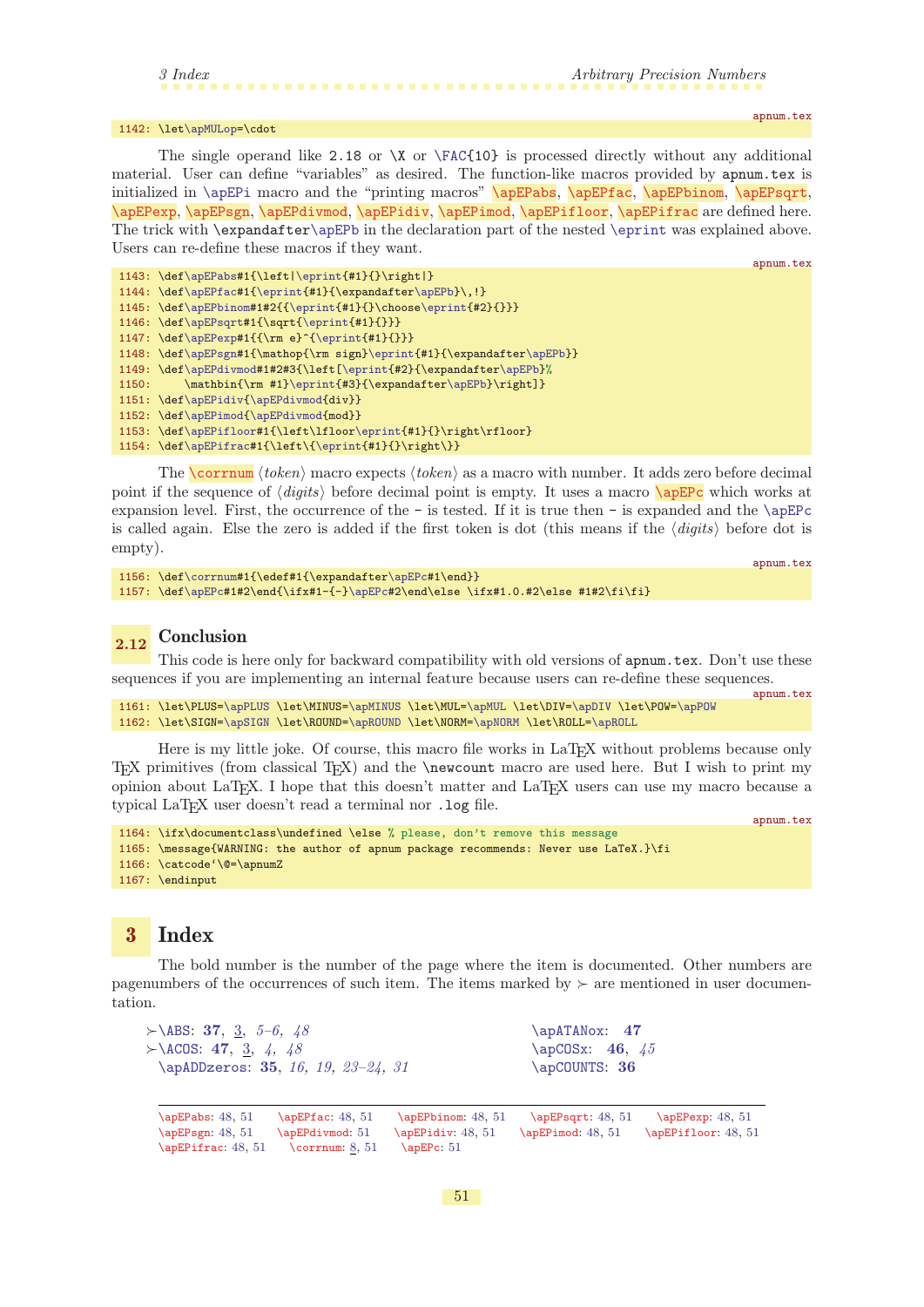[\apDIG](#page-32-10): [33](#page-32-1), [15](#page-14-1)[–16,](#page-15-1) [19,](#page-18-1) [23](#page-22-1)[–24,](#page-23-1) [29,](#page-28-1) [34,](#page-33-1) [39](#page-38-1), [42,](#page-41-1) [47](#page-46-1) [\apDIGa](#page-33-0): [34](#page-33-1) [\apDIGb](#page-33-2): [34](#page-33-1) [\apDIGc](#page-33-3): [34](#page-33-1) [\apDIGd](#page-33-4): [34](#page-33-1) [\apDIGe](#page-33-5): [34](#page-33-1) [\apDIGf](#page-33-6): [34](#page-33-1)  $\rightarrow$  [\apDIV](#page-22-0): [23](#page-22-1), [6,](#page-5-1) 11-[12](#page-11-1), [14](#page-13-1), [24,](#page-23-1) [36](#page-35-1)-51 [\apDIVa](#page-22-2): [23](#page-22-1), [24,](#page-23-1) [29](#page-28-1) [\apDIVcomp](#page-23-0): [24](#page-23-1), [23](#page-22-1), [25](#page-24-1) [\apDIVcompA](#page-24-0): [25](#page-24-1) [\apDIVcompB](#page-24-2): [25](#page-24-1) [\apDIVg](#page-24-3): [25](#page-24-1), [24,](#page-23-1) [26](#page-25-1) [\apDIVh](#page-25-0): [26](#page-25-1), [25,](#page-24-1) [27](#page-26-1) [\apDIVi](#page-25-2): [26](#page-25-1) [\apDIVj](#page-25-3): [26](#page-25-1)  $\alpha$ DIVp: [26](#page-25-1), [27](#page-26-1) [\apDIVq](#page-26-0): [27](#page-26-1), [26](#page-25-1) [\apDIVr](#page-26-2): [27](#page-26-1) [\apDIVt](#page-27-0): [28](#page-27-1), [27](#page-26-1) [\apDIVu](#page-27-2): [28](#page-27-1), [27](#page-26-1)  $\alpha$ DIVv: [28](#page-27-1), [24](#page-23-1) [\apDIVw](#page-27-5): [28](#page-27-1) [\apDIVxA](#page-25-5): [26](#page-25-1), [23](#page-22-1)[–24](#page-23-1), [27](#page-26-1) [\apDIVxB](#page-25-6): [26](#page-25-1), [23](#page-22-1)[–24](#page-23-1), [27](#page-26-1)  $\rightarrow$  [\apE](#page-8-5): [9](#page-8-1), [4,](#page-3-1) [5–](#page-4-1)[6](#page-5-1), [10–](#page-9-1)[14](#page-13-1), [16,](#page-15-1) [18–](#page-17-1)[19,](#page-18-1) [23](#page-22-1)[–24](#page-23-1), [29,](#page-28-1) [33](#page-32-1), [37,](#page-36-1) [39](#page-38-1)[–42](#page-41-1), [50](#page-49-1)  $\rightarrow$ [\apEadd](#page-32-6): [33](#page-32-1), [4](#page-3-1), [5,](#page-4-1) [10](#page-9-1) [\apEND](#page-32-9): [33](#page-32-1), [10,](#page-9-1) [12](#page-11-1), [36](#page-35-1)[–42](#page-41-1), [45–](#page-44-1)[47](#page-46-1)  $\rightarrow$  [\apEnum](#page-32-7): [33](#page-32-1), [4,](#page-3-1) [5](#page-4-1), 37-[38](#page-37-1), [40](#page-39-1), 45-[47](#page-46-1) [\apEPa](#page-49-5): [50](#page-49-1)  $\alpha$ bs: [51](#page-50-1), [48](#page-47-1) [\apEPb](#page-49-3): [50](#page-49-1), [51](#page-50-1)  $\alpha: 51, 48$  $\alpha: 51, 48$  $\alpha: 51, 48$  $\alpha: 51, 48$ [\apEPc](#page-50-13): [51](#page-50-1) [\apEPd](#page-49-6): [50](#page-49-1) [\apEPdiv](#page-48-3): [49](#page-48-1), [48,](#page-47-1) [50](#page-49-1) [\apEPdivmod](#page-50-7): [51](#page-50-1) [\apEPe](#page-47-3): [48](#page-47-1), [50](#page-49-1) [\apEPexp](#page-50-5): [51](#page-50-1),  $48$  $\alpha$  = [50](#page-49-1),  $48-49$  $48-49$  $\alpha$ : [51](#page-50-1), [48](#page-47-1) [\apEPi](#page-47-4): [48](#page-47-1), [49](#page-48-1), [51](#page-50-1)  $\alpha$ EPidiv: [51](#page-50-1), [48](#page-47-1)  $\alpha: 51, 48$  $\alpha: 51, 48$  $\alpha: 51, 48$  $\alpha: 51, 48$  $\langle$  apEPifrac: [51](#page-50-1), [48](#page-47-1)  $\alpha: 51, 48$  $\alpha: 51, 48$  $\alpha: 51, 48$  $\alpha: 51, 48$ [\apEPj](#page-47-5): [48](#page-47-1), [8](#page-7-1) [\apEPk](#page-49-2): [50](#page-49-1), [48](#page-47-1) [\apEPminus](#page-47-7): [48](#page-47-1), [50](#page-49-1) [\apEPmul](#page-48-2): [49](#page-48-1), [48,](#page-47-1) [50](#page-49-1)  $\alpha$  = [50](#page-49-1),  $48-49$  $48-49$ [\apEPplus](#page-47-6): [48](#page-47-1), [50](#page-49-1) [\apEPpow](#page-48-4): [49](#page-48-1), [48,](#page-47-1) [50](#page-49-1)

[\apEPpowa](#page-48-6): [49](#page-48-1)

[\apEPpowb](#page-48-7): [49](#page-48-1) [\apEPsgn](#page-50-6): [51](#page-50-1), [48](#page-47-1)  $\alpha$ FPsqrt: [51](#page-50-1), [48](#page-47-1) [\apEPx](#page-48-0): [49](#page-48-1), [48,](#page-47-1) [50](#page-49-1) [\apEPy](#page-48-5): [49](#page-48-1), [48,](#page-47-1) [50](#page-49-1) [\apERR](#page-36-3): [37](#page-36-1), [24](#page-23-1), [29,](#page-28-1) [38–](#page-37-1)[39](#page-38-1), [42](#page-41-1), [46–](#page-45-1)[47](#page-46-1) [\apEVALa](#page-9-3): [10](#page-9-1), [12](#page-11-1) [\apEVALb](#page-9-5): [10](#page-9-1), [11](#page-10-1), [48](#page-47-1) [\apEVALc](#page-9-6): [10](#page-9-1), [11](#page-10-1) [\apEVALd](#page-9-7): [10](#page-9-1) [\apEVALdo](#page-11-3): [12](#page-11-1) [\apEVALe](#page-9-8): [10](#page-9-1) [\apEVALerror](#page-11-4): [12](#page-11-1), [11](#page-10-1) [\apEVALf](#page-9-9): [10](#page-9-1) [\apEVALg](#page-9-10): [10](#page-9-1), [11](#page-10-1) [\apEVALh](#page-10-0): [11](#page-10-1)  $\alpha EVALk: 11, 10$  $\alpha EVALk: 11, 10$  $\alpha EVALk: 11, 10$  $\alpha EVALk: 11, 10$ [\apEVALm](#page-10-3): [11](#page-10-1)  $\alpha$ EVALn: [11](#page-10-1), [10](#page-9-1)  $\Delta$ DEVALo: [11](#page-10-1), [10](#page-9-1)  $\alpha$  |  $\alpha$  |  $\alpha$  |  $\alpha$  |  $\alpha$  |  $\alpha$  |  $\alpha$  |  $\alpha$  |  $\alpha$  |  $\alpha$  |  $\alpha$  |  $\alpha$  |  $\alpha$  |  $\alpha$  |  $\alpha$  |  $\alpha$  |  $\alpha$  |  $\alpha$  |  $\alpha$  |  $\alpha$  |  $\alpha$  |  $\alpha$  |  $\alpha$  |  $\alpha$  |  $\alpha$  |  $\alpha$  |  $\alpha$  |  $\alpha$  |  $\alpha$  |  $\alpha$  |  $\alpha$  |  $\alpha$ [\apEVALpush](#page-11-2): [12](#page-11-1), [11](#page-10-1) [\apEVALstack](#page-11-0): [12](#page-11-1) [\apEVALxdo](#page-36-0): [37](#page-36-1), [36](#page-35-1)  $\rightarrow$ [\apEX](#page-8-8): [9](#page-8-1), [5](#page-4-1), [41](#page-40-1) [\apEXPa](#page-39-2): [40](#page-39-1)  $\alpha$  EXPb: [41](#page-40-1), [40](#page-39-1)  $\rightarrow$  [\apFRAC](#page-8-7): [9](#page-8-1), [3](#page-2-1), [4](#page-3-1), [6,](#page-5-1) [24](#page-23-1), [37](#page-36-1), 39-[47](#page-46-1) [\apINIT](#page-35-6): [36](#page-35-1), [37](#page-36-1)[–42](#page-41-1), [44–](#page-43-1)[47](#page-46-1) [\apIVbase](#page-34-3): [35](#page-34-1), [17–](#page-16-1)[18,](#page-17-1) [21,](#page-20-1) [27](#page-26-1), [30](#page-29-1) [\apIVdot](#page-34-5): [35](#page-34-1), [22](#page-21-1), [28](#page-27-1) [\apIVdotA](#page-34-6): [35](#page-34-1) [\apIVmod](#page-34-4): [35](#page-34-1), [15–](#page-14-1)[16](#page-15-1), [19,](#page-18-1) [24](#page-23-1), [29](#page-28-1) [\apIVread](#page-33-7): **[34](#page-33-1)**, *[17](#page-16-1), 23-[26](#page-25-1)* [\apIVreadA](#page-33-8): [34](#page-33-1), [35](#page-34-1) [\apIVreadX](#page-33-10): [34](#page-33-1), 23-[24,](#page-23-1) [35](#page-34-1) [\apIVtrans](#page-34-2): **[35](#page-34-1)**, *[21](#page-20-1)*, *[30](#page-29-1)* [\apIVwrite](#page-34-0): [35](#page-34-1), [18](#page-17-1), [21](#page-20-1), [23–](#page-22-1)[24,](#page-23-1) [27–](#page-26-1)[28](#page-27-1), [30](#page-29-1) [\apLNr](#page-41-2): [42](#page-41-1), [43](#page-42-1) [\apLNra](#page-42-0): [43](#page-42-1) [\apLNrten](#page-42-2): [43](#page-42-1) [\apLNtaylor](#page-41-0): [42](#page-41-1), [43](#page-42-1)  $\alpha: 43, 41-42$  $\alpha: 43, 41-42$  $\alpha: 43, 41-42$  $\alpha: 43, 41-42$  $\alpha$ 1-42  $\rightarrow$  [\apMINUS](#page-14-2): [15](#page-14-1), [6](#page-5-1), [11](#page-10-1)-12, [46,](#page-45-1) [48](#page-47-1), [51](#page-50-1)  $\rightarrow$  [\apMUL](#page-17-6): [18](#page-17-1), [6,](#page-5-1) 9-[12,](#page-11-1) [14,](#page-13-1) [26,](#page-25-1) [36](#page-35-1), [38,](#page-37-1) [41](#page-40-1)[–42,](#page-41-1) [44,](#page-43-1) [46](#page-45-1)–[49,](#page-48-1) [51](#page-50-1) [\apMULa](#page-18-0): **[19](#page-18-1)**, *[18](#page-17-1)*, *[29](#page-28-1)* [\apMULb](#page-19-0): [20](#page-19-1), [19](#page-18-1), [29](#page-28-1) [\apMULc](#page-19-2): [20](#page-19-1), [19](#page-18-1) [\apMULd](#page-19-3): [20](#page-19-1), [19](#page-18-1), [29](#page-28-1) [\apMULe](#page-19-4): [20](#page-19-1), [21](#page-20-1), [30](#page-29-1) [\apMULf](#page-19-5): [20](#page-19-1), [21](#page-20-1), [30](#page-29-1) [\apMULg](#page-20-0):  $21, 19$  $21, 19$  $21, 19$ [\apMULh](#page-20-2): [21](#page-20-1) [\apMULi](#page-20-3): [21](#page-20-1)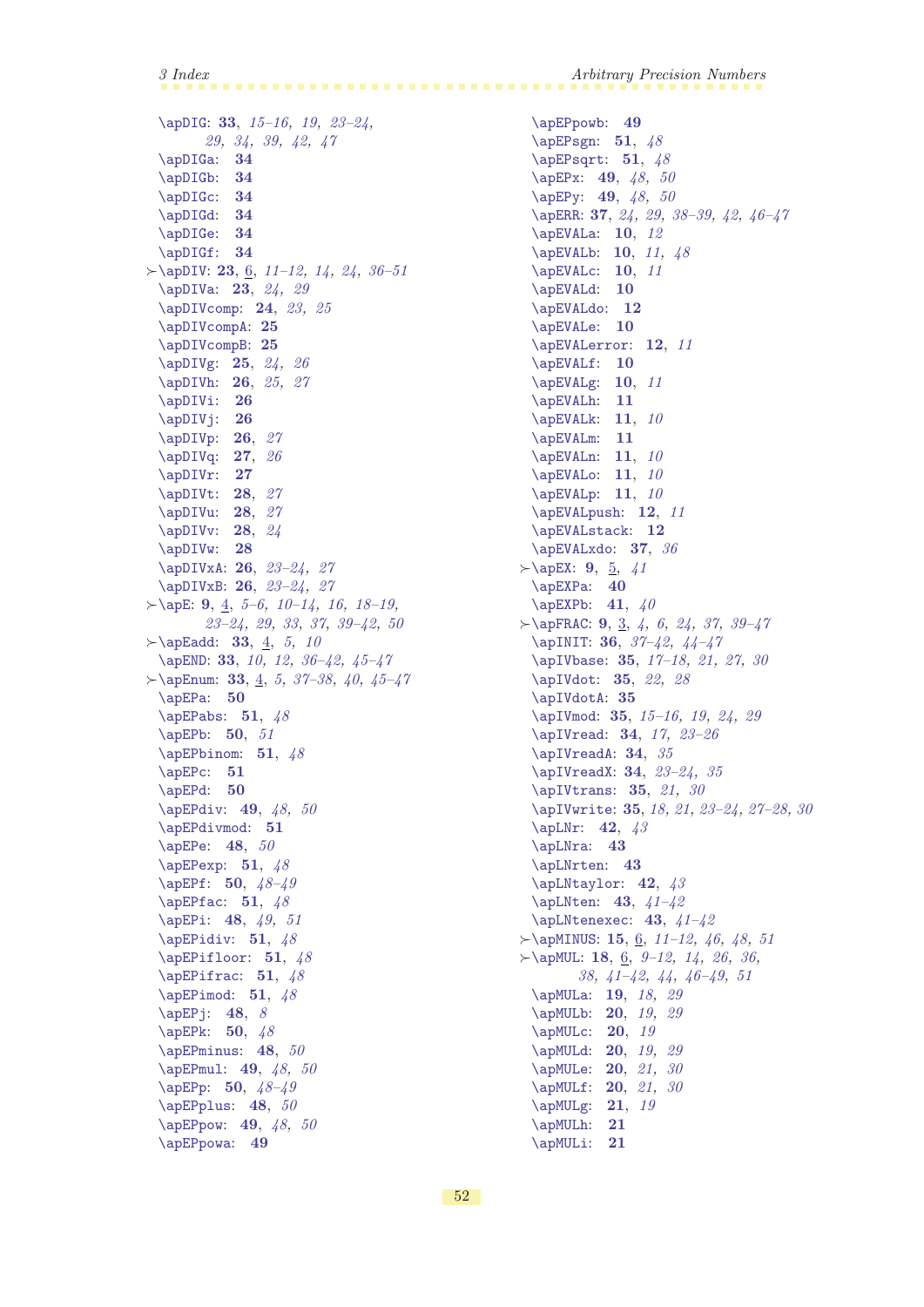# 3 Index Arbitrary Precision Numbers

[\apMULj](#page-20-4): [21](#page-20-1) [\apMULo](#page-20-5): [21](#page-20-1)  $\rightarrow$ [\apMULop](#page-49-7): [50](#page-49-1), [8,](#page-7-1) [49,](#page-48-1) [51](#page-50-1) [\apMULt](#page-20-6): [21](#page-20-1), [22](#page-21-1) [\apNL](#page-33-9): [34](#page-33-1), [16–](#page-15-1)[17,](#page-16-1) [25](#page-24-1)[–26](#page-25-1), [35](#page-34-1) [\apNOPT](#page-36-4): [37](#page-36-1),  $40, 43$  $40, 43$  $40, 43$  $\succ$  [\apNORM](#page-30-4): [31](#page-30-1), [5](#page-4-1), [14](#page-13-1), [33,](#page-32-1) [51](#page-50-1) [\apNORMa](#page-32-2): [33](#page-32-1), [31](#page-30-1) [\apNORMb](#page-32-3): [33](#page-32-1) [\apNORMc](#page-32-4): [33](#page-32-1) [\apNORMd](#page-32-5): [33](#page-32-1) [\apNUMdigits](#page-34-7): [35](#page-34-1), [21](#page-20-1), [27](#page-26-1) [\apNUMdigitsA](#page-34-8): [35](#page-34-1) [\apOUTl](#page-35-4): [36](#page-35-1), [21,](#page-20-1) [26–](#page-25-1)[27](#page-26-1), [30](#page-29-1) \ap0UTn: [36](#page-35-1), [21,](#page-20-1) [27](#page-26-1) \ap0UTs: [36](#page-35-1), [21,](#page-20-1) [27](#page-26-1) \ap0UTx: [36](#page-35-1), [21,](#page-20-1) [27](#page-26-1) [\apPI](#page-42-8): [43](#page-42-1), [44](#page-43-1)[–46](#page-45-1)  $\alpha$ PIdigits: [43](#page-42-1),  $44-45$  $44-45$  $\ap{\angle}$ PIexec: [43](#page-42-1), [45,](#page-44-1) [47](#page-46-1)-48 [\apPIexecA](#page-43-0): [44](#page-43-1), [43](#page-42-1) [\apPIexecB](#page-43-2): [44](#page-43-1)  $\alpha 1f: 43, 44-48$  $\alpha 1f: 43, 44-48$  $\alpha 1f: 43, 44-48$  $\alpha 1f: 43, 44-48$  $\alpha$ 10.[44](#page-43-1)  $\succ \ap{\text{apPLUS: 15, 6, 9-12, 14}}$  $\succ \ap{\text{apPLUS: 15, 6, 9-12, 14}}$  $\succ \ap{\text{apPLUS: 15, 6, 9-12, 14}}$  $\succ \ap{\text{apPLUS: 15, 6, 9-12, 14}}$  $\succ \ap{\text{apPLUS: 15, 6, 9-12, 14}}$  $\succ \ap{\text{apPLUS: 15, 6, 9-12, 14}}$  $\succ \ap{\text{apPLUS: 15, 6, 9-12, 14}}$ [37](#page-36-1)[–39](#page-38-1), [41–](#page-40-1)[44,](#page-43-1) [46](#page-45-1)[–51](#page-50-1)  $\alpha: 15, 16$  $\alpha: 15, 16$  $\alpha: 15, 16$  $\alpha: 15, 16$  $\alpha$ PLUSb: [16](#page-15-1), [15](#page-14-1) [\apPLUSc](#page-16-0): [17](#page-16-1), [16](#page-15-1) [\apPLUSd](#page-16-5): [17](#page-16-1) [\apPLUSe](#page-16-2): [17](#page-16-1) [\apPLUSf](#page-16-6): [17](#page-16-1) [\apPLUSg](#page-16-4): [17](#page-16-1), [15](#page-14-1)[–16](#page-15-1) [\apPLUSh](#page-16-3): [17](#page-16-1) [\apPLUSm](#page-16-7): [17](#page-16-1), [16](#page-15-1) [\apPLUSp](#page-16-8): **[17](#page-16-1)**, *16*, *[18](#page-17-1)*  $\alpha$ : [18](#page-17-1), [17](#page-16-1) [\apPLUSxA](#page-14-4): [15](#page-14-1), [16](#page-15-1)[–17](#page-16-1)  $\alpha$ PLUSxB: [15](#page-14-1),  $16-17$  $16-17$ [\apPLUSxE](#page-17-4): [18](#page-17-1), [15](#page-14-1)[–16](#page-15-1) [\apPLUSy](#page-17-2): [18](#page-17-1), [16](#page-15-1) [\apPLUSz](#page-17-3): [18](#page-17-1)  $\succ \ap{\text{appow: } 28, 6, 12, 14, 36,}$  $\succ \ap{\text{appow: } 28, 6, 12, 14, 36,}$  $\succ \ap{\text{appow: } 28, 6, 12, 14, 36,}$  $\succ \ap{\text{appow: } 28, 6, 12, 14, 36,}$  $\succ \ap{\text{appow: } 28, 6, 12, 14, 36,}$  $\succ \ap{\text{appow: } 28, 6, 12, 14, 36,}$  $\succ \ap{\text{appow: } 28, 6, 12, 14, 36,}$  $\succ \ap{\text{appow: } 28, 6, 12, 14, 36,}$  $\succ \ap{\text{appow: } 28, 6, 12, 14, 36,}$  $\succ \ap{\text{appow: } 28, 6, 12, 14, 36,}$  $\succ \ap{\text{appow: } 28, 6, 12, 14, 36,}$ [41](#page-40-1)[–42](#page-41-1), [46](#page-45-1)[–47](#page-46-1), [51](#page-50-1) [\apPOWa](#page-27-9): [28](#page-27-1), [29](#page-28-1)[–30](#page-29-1)  $\alpha$ POWb: [29](#page-28-1), [30](#page-29-1) [\apPOWd](#page-29-0): [30](#page-29-1), [29](#page-28-1) [\apPOWe](#page-29-2): [30](#page-29-1), [29](#page-28-1) [\apPOWg](#page-29-3): [30](#page-29-1), [29](#page-28-1) [\apPOWh](#page-29-4): [30](#page-29-1) [\apPOWn](#page-29-5): **[30](#page-29-1)**, [29](#page-28-1) [\apPOWna](#page-29-6): [30](#page-29-1) [\apPOWnn](#page-29-7): [30](#page-29-1) [\apPOWt](#page-29-8): [30](#page-29-1), [29](#page-28-1) [\apPOWu](#page-29-9): [30](#page-29-1) [\apPOWv](#page-29-10): [30](#page-29-1)

[\apPOWx](#page-27-8): [28](#page-27-1), [11](#page-10-1)–[12,](#page-11-1) [48](#page-47-1) [\apPPa](#page-12-0): [13](#page-12-1), [12,](#page-11-1) [14](#page-13-1) [\apPPab](#page-13-5): [14](#page-13-1), [15,](#page-14-1) [18–](#page-17-1)[19](#page-18-1), [24](#page-23-1), [28](#page-27-1)[–29,](#page-28-1) [34](#page-33-1) [\apPPb](#page-12-2): [13](#page-12-1), [14](#page-13-1) [\apPPc](#page-12-3): [13](#page-12-1) [\apPPd](#page-12-4): [13](#page-12-1) [\apPPe](#page-12-5): [13](#page-12-1) [\apPPf](#page-12-6): [13](#page-12-1) [\apPPg](#page-12-7): [13](#page-12-1) [\apPPh](#page-12-8): [13](#page-12-1) [\apPPi](#page-12-9): [13](#page-12-1), [14](#page-13-1) [\apPPj](#page-12-10): [13](#page-12-1), [14](#page-13-1) [\apPPk](#page-13-0): [14](#page-13-1) [\apPPl](#page-13-2): [14](#page-13-1) [\apPPm](#page-13-3): [14](#page-13-1) [\apPPn](#page-13-4): [14](#page-13-1), [12](#page-11-1), [48](#page-47-1), [50](#page-49-1) [\apPPs](#page-13-6): [14](#page-13-1), [18,](#page-17-1) [31](#page-30-1)[–33](#page-32-1) [\apPPt](#page-13-7): [14](#page-13-1) [\apPPu](#page-13-8): [14](#page-13-1) [\apREMdotR](#page-34-13): [35](#page-34-1), [28](#page-27-1), [36](#page-35-1) [\apREMdotRa](#page-34-14): [35](#page-34-1), [36](#page-35-1) [\apREMfirst](#page-35-0): [36](#page-35-1), [6,](#page-5-1) [37](#page-36-1), [40,](#page-39-1) [45](#page-44-1)[–47](#page-46-1) [\apREMzerosR](#page-34-10): [35](#page-34-1), [18](#page-17-1), [28,](#page-27-1) [33](#page-32-1) [\apREMzerosRa](#page-34-11): [35](#page-34-1) [\apREMzerosRb](#page-34-12): [35](#page-34-1), [36](#page-35-1) [\apRETURN](#page-36-2): [37](#page-36-1), [38](#page-37-1)[–40](#page-39-1), [42](#page-41-1), [46–](#page-45-1)[47](#page-46-1)  $\rightarrow$  [\apROLL](#page-30-2): [31](#page-30-1), [5,](#page-4-1) [14,](#page-13-1) [33,](#page-32-1) [39,](#page-38-1) [41](#page-40-1)-42, [46](#page-45-1), [51](#page-50-1) [\apROLLa](#page-30-5): [31](#page-30-1), [18,](#page-17-1) [24,](#page-23-1) [29,](#page-28-1) [33](#page-32-1) [\apROLLc](#page-30-6): [31](#page-30-1) [\apROLLd](#page-30-7): [31](#page-30-1) [\apROLLe](#page-30-8): [31](#page-30-1) [\apROLLf](#page-30-9): [31](#page-30-1) [\apROLLg](#page-30-10): [31](#page-30-1), [32](#page-31-1) [\apROLLh](#page-30-11): [31](#page-30-1), [32](#page-31-1) [\apROLLi](#page-30-12): [31](#page-30-1), [32](#page-31-1) [\apROLLj](#page-31-0): [32](#page-31-1), [31](#page-30-1) [\apROLLk](#page-31-2): **[32](#page-31-1)**, [31](#page-30-1) [\apROLLn](#page-31-3): [32](#page-31-1) [\apROLLo](#page-31-4): [32](#page-31-1)  $\succ \apaket{ap{\textsf{A}} \textsf{B}}$ : [31](#page-30-1), [5,](#page-4-1) [14](#page-13-1), [32](#page-31-1), 37-[38,](#page-37-1) [41–](#page-40-1)[42,](#page-41-1) [44](#page-43-1), [46](#page-45-1)–[47,](#page-46-1) [51](#page-50-1) [\apROUNDa](#page-31-5): **[32](#page-31-1)**, [14,](#page-13-1) [31](#page-30-1), [33](#page-32-1) [\apROUNDb](#page-31-6): [32](#page-31-1) [\apROUNDc](#page-31-7): [32](#page-31-1) [\apROUNDd](#page-31-8): [32](#page-31-1), [33](#page-32-1) [\apROUNDe](#page-32-0): [33](#page-32-1), [32](#page-31-1)  $\rightarrow$  [\apSIGN](#page-8-4): [9](#page-8-1), [4,](#page-3-1) [6,](#page-5-1) [10](#page-9-1), 12-[16](#page-15-1), 18-[19](#page-18-1), [23–](#page-22-1)[24,](#page-23-1) [29,](#page-28-1) [33,](#page-32-1) [37](#page-36-1)[–42](#page-41-1), [45](#page-44-1)[–47,](#page-46-1) [51](#page-50-1)  $\alpha: 45, 46$  $\alpha: 45, 46$  $\alpha: 45, 46$  $\alpha: 45, 46$  $\alpha$ SINCOSo: [46](#page-45-1), [45](#page-44-1) [\apSINx](#page-45-0): [46](#page-45-1), [45](#page-44-1)  $\alpha$ PSQRTr: [39](#page-38-1), [40](#page-39-1)  $\alpha: 39, 40$  $\alpha: 39, 40$  $\alpha: 39, 40$  $\alpha: 39, 40$  $\alpha$ SQRTrb: [39](#page-38-1), [40](#page-39-1) [\apSQRTxo](#page-38-2): **[39](#page-38-1)**, [44](#page-43-1) [\apTAYLOR](#page-40-0): [41](#page-40-1), [42,](#page-41-1) [44,](#page-43-1) [46](#page-45-1)[–47](#page-46-1)